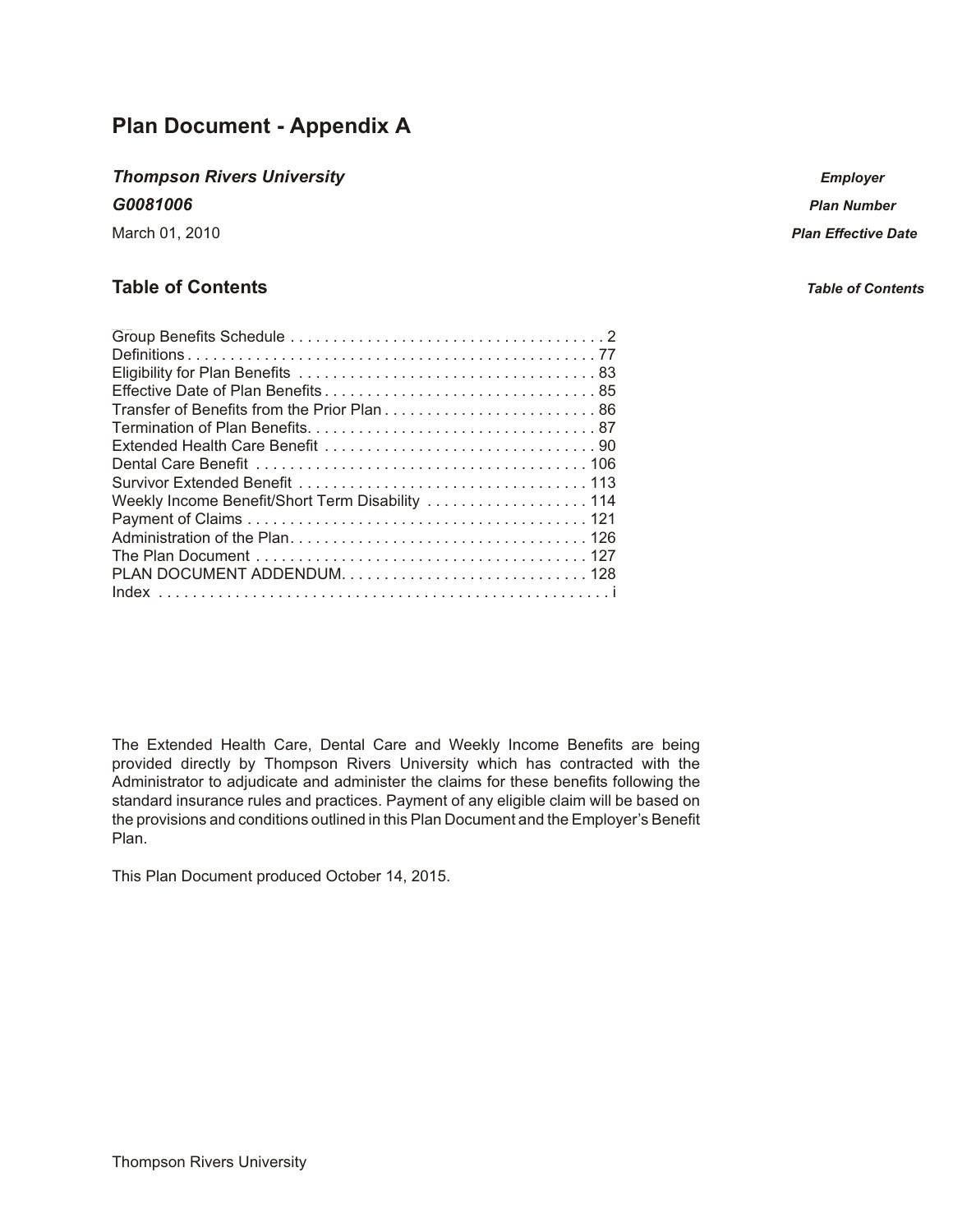### **2 Group Benefits Schedule**

<span id="page-1-0"></span>

| <b>Employer</b>            |          | <b>Thompson Rivers University</b>                                                                 |
|----------------------------|----------|---------------------------------------------------------------------------------------------------|
| <b>Plan Number</b>         | G0081006 |                                                                                                   |
| <b>Plan Effective Date</b> |          | March 01, 2010                                                                                    |
| <b>Class Number(s)</b>     |          | <b>Class Number(s)</b>                                                                            |
|                            | 001      | Faculty Employees Under Age 65 (Plans F and FB)                                                   |
|                            | 002      | Support Staff (CUPE) Under 65, Part-time Under Age 70 and Auxiliary<br>Employees (Plans S and SB) |
|                            | 003      | Administrative Employees Under 65 (Plan A)                                                        |
|                            | 004      | Open Learning Faculty Members Under 65 (Plans T and TB)                                           |
|                            | 011      | Faculty Employees Age 65 to 70 (Plans FA and FC)                                                  |
|                            | 111      | Retired Faculty Employees (Plan FD)                                                               |
|                            | 022      | Support Staff (CUPE) 65 to Under Age 70 (Plan SA)                                                 |
|                            | 033      | Administrative Employees 65 to Under Age 70 (Plans AA and AE)                                     |
|                            | 044      | Open Learning Faculty Members 65 and Over (Plan TA)                                               |
|                            | 222      | Support Staff (CUPE) Ongoing Specified Terms Under 12 months (Plans SC<br>and SD)                 |
|                            | 333      | Admin Specified Term Employees (Plans AB, AC and AD)                                              |
| <b>Plan Number(s)</b>      |          | <b>Plan Number(s)</b>                                                                             |
|                            | A        | Administrative Employees Under 65                                                                 |
|                            | AA       | Administrative Employees 65 to Under 70                                                           |
|                            | AB       | Administrative Specified Term or Temporary Employees                                              |
|                            | AC       | Administrative Specified Term Employees (Closed Group)                                            |

AD Admin Specified Term Closed Group - EHC/Dental only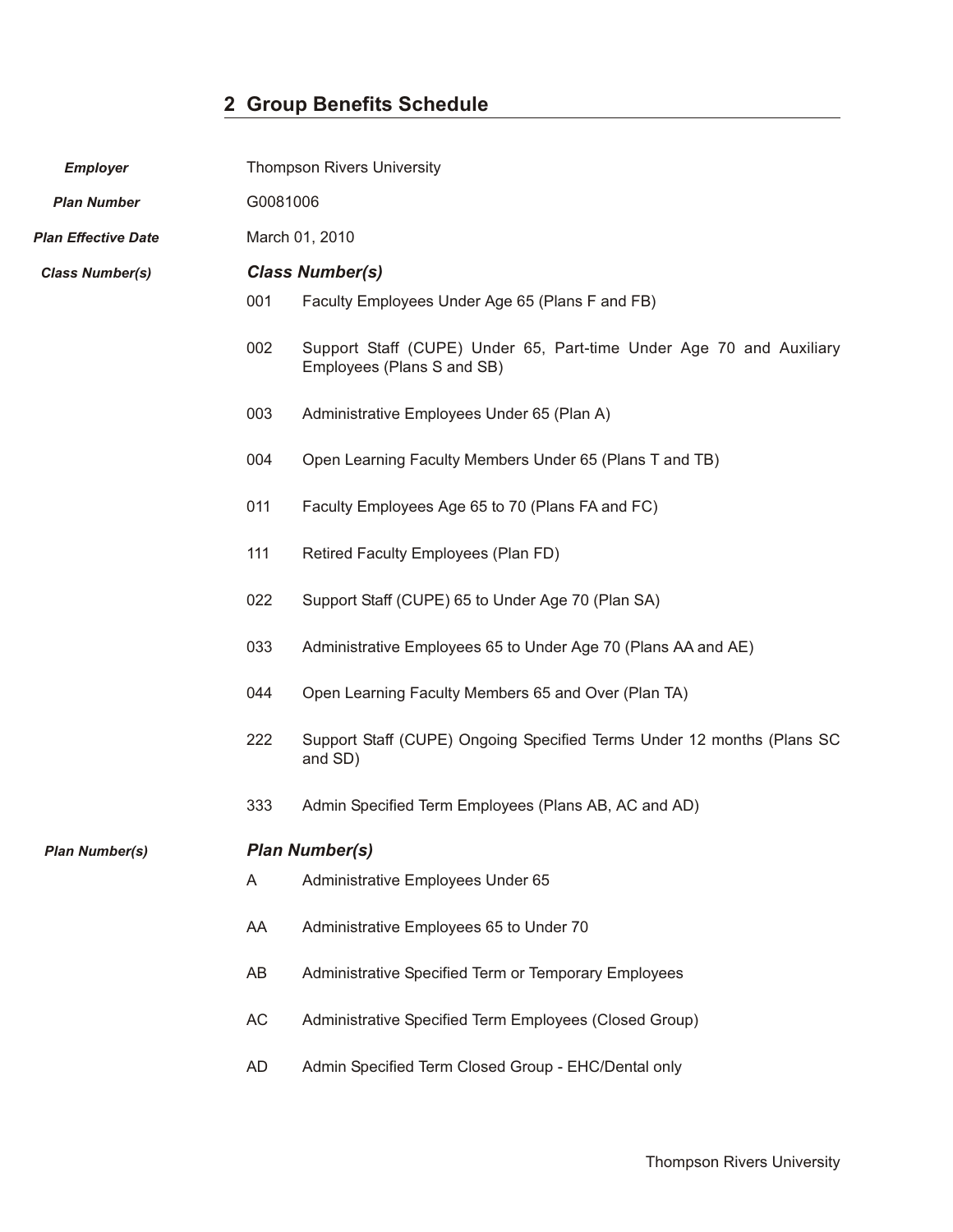- AE Retired President
- F Faculty Employees Under Age 65
- FA Faculty Employees Age 65 to 70
- FB Faculty Continuing Sessional Employees Under Age 65
- FC Faculty Continuing Sessional Employees Age 65 to 70
- FD Retired Faculty Employees
- S Support Staff (CUPE) under 65
- SA Support Staff (CUPE) 65 to Under Age 70
- SB Support Staff (CUPE) Ongoing Part-time Regular and Auxiliary Employees (Min 17.5 hrs per week) to Under Age 70
- SC Support Staff (CUPE) Ongoing Specified Terms Under 12 months
- SD Support Staff (CUPE) Ongoing Specified Terms Under 12 months EHC/Dental only
- T Open Learning Faculty Members Under 65 Who Are Eligible for LTD
- TA Open Learning Faculty Members 65 and Over
- TB Open Learning Faculty Members Under 65 Who Are Not Eligible for LTD

#### *Effec tive Date for In creases in Plan Bene fits Benefits*

When first eligible for the increase

#### *As so ci ated Com pa nies Companies*

TRU Community Trust

*Effective Date for Increases in Plan*

*Associated*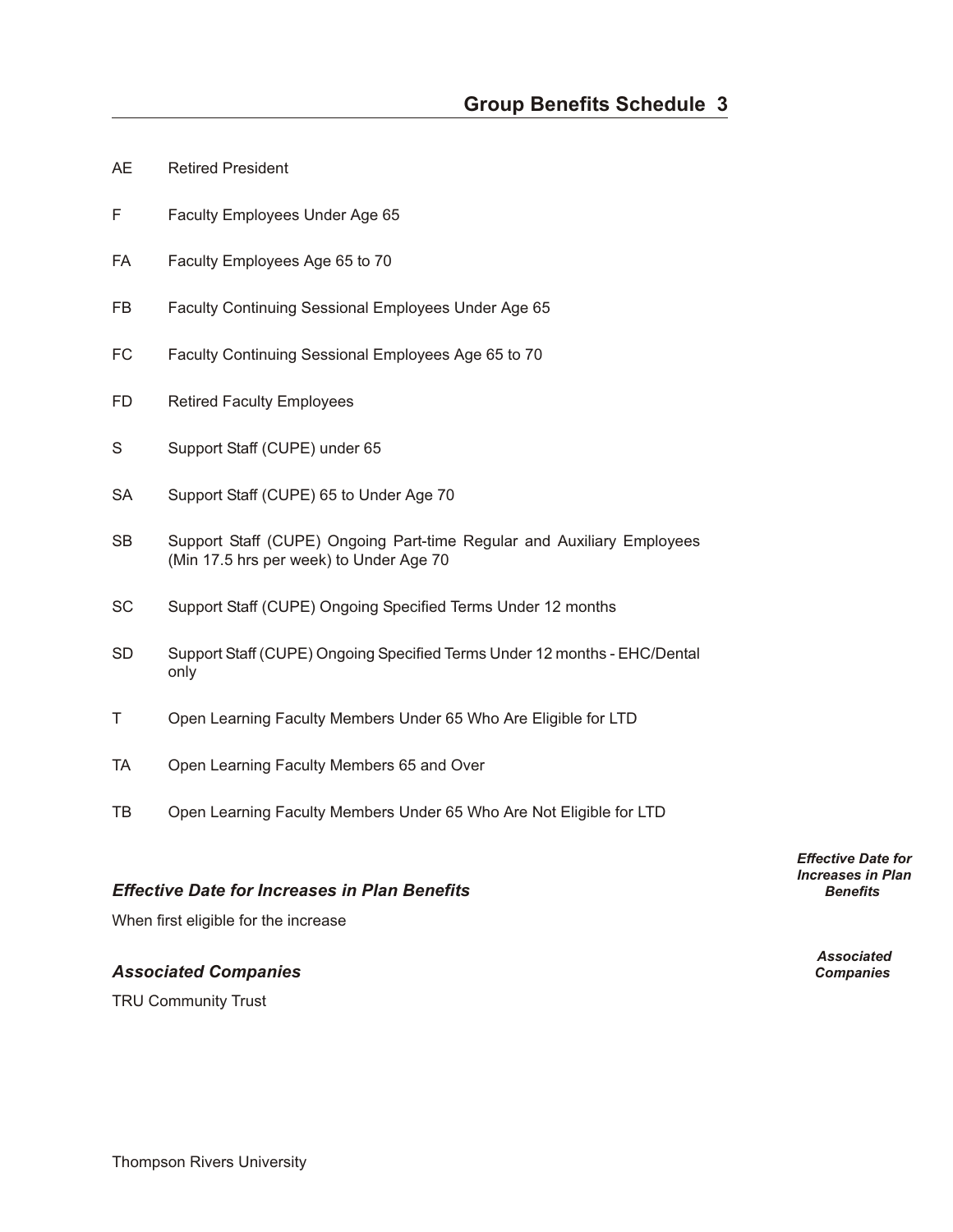### 4 Group Benefits Schedule - Plans A, AC and AD

# **Care**

*Drug Benefit for Covered Persons who Reside in*

*Classifications Eligible for Plan*

*Overall Plan*

### **Extended Health <b>Extended Health Care**

#### *Quebec Drug Benefit for Covered Persons who Reside in Quebec*

In accordance with the requirements of the prescription drug insurance legislation in Quebec, An Act Respecting Prescription Drug (R.S.Q. c., A-29-01) and the regulations enacted under this act (hereinafter collectively the "Legislation"), the drug benefit provided under this Plan Document to covered persons who reside in Quebec will be administered as outlined in the Plan Document Addendum - Drug Benefit For Covered Persons Who Reside In Quebec.

#### *Benefits Classifications Eligible for Plan Benefits*

Employees in Plans A, AC and AD

Dependents of Employees in Plans A, AC and AD are also covered for this Benefit.

#### *Maximum Over all Plan Max i mum*

\$1,000,000 per lifetime

#### Not applicable to: Out-of-Province/Canada Emergency Medical Treatment Out-of-Canada - Referrals

#### *Deductible De duct ible*

Individual - \$25 per calendar year(s) Family - \$25 per calendar year(s)

#### Not applicable to: Hospital Care Vision Professional Services (Naturopath Supplements) Out-of-Province/Canada Emergency Medical Treatment Out-of-Canada - Referrals

## *Benefit Percentage*

#### *(Co-insurance) Ben e fit Per cent age (Co-in sur ance)*

80% of the first \$1,000 of paid expenses and 100% thereafter for Hospital Care Drugs Professional Services (other than Naturopath supplements) Medical Services and Supplies (other than Glucose Monitor)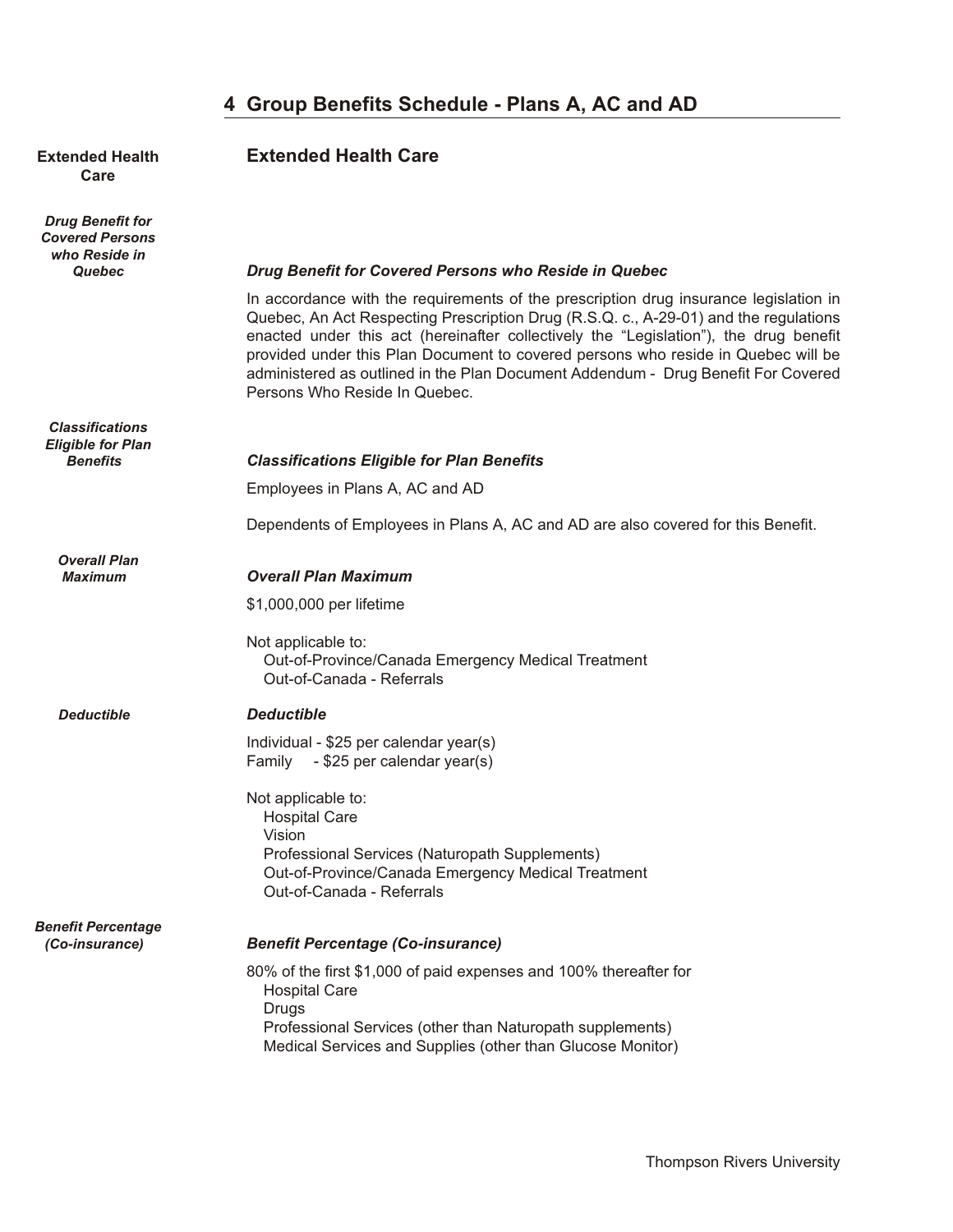| 100% for<br>Vision (other than Visual Training)<br>Professional Services (Naturopath supplements)                                                                                                          |                                                                 |
|------------------------------------------------------------------------------------------------------------------------------------------------------------------------------------------------------------|-----------------------------------------------------------------|
| 50% for<br>Vision (Visual Training)<br>Medical Services and Supplies (Glucose Monitor)                                                                                                                     |                                                                 |
| Note: The Benefit Percentage for Out-of-Province/Canada Emergency Medical<br>Treatment is 100%.<br>The Benefit Percentage for Referral outside Canada for Medical Treatment Available in<br>Canada is 50%. |                                                                 |
| The Benefit Percentage for Emergency Travel Assistance is 100%.                                                                                                                                            |                                                                 |
| <b>Termination Age</b><br>first day of the month coincident with or next following the Employee's attainment of age<br>65                                                                                  | - Termination Age                                               |
| <b>Survivor Extended Benefit</b>                                                                                                                                                                           | - Survivor Extended<br><b>Benefit</b>                           |
| not applicable                                                                                                                                                                                             |                                                                 |
| <b>Participation Basis</b>                                                                                                                                                                                 | - Participation Basis                                           |
| mandatory                                                                                                                                                                                                  |                                                                 |
| <b>Waiting Period</b>                                                                                                                                                                                      | - Waiting Period                                                |
| first day of the month coincident with or next following the date employment commences                                                                                                                     |                                                                 |
| <b>Covered Expenses and Maximums (per covered person)</b>                                                                                                                                                  | <b>Covered Expenses</b><br>and Maximums (per<br>covered person) |
| The maximums shown below for Covered Expenses are subject to the Overall Plan<br>Maximum.                                                                                                                  |                                                                 |
| <b>Hospital</b>                                                                                                                                                                                            | - Hospital                                                      |
| Private: Unlimited                                                                                                                                                                                         |                                                                 |
|                                                                                                                                                                                                            | - ManuScript<br><b>Generic Drug Plan 2</b>                      |
| <b>ManuScript Generic Drug Plan 2</b>                                                                                                                                                                      |                                                                 |
| Prescription Drugs:                                                                                                                                                                                        |                                                                 |
| All Covered Drug Expenses: Unlimited                                                                                                                                                                       |                                                                 |
| Drug Payment Type: Direct Claims Payment                                                                                                                                                                   |                                                                 |
|                                                                                                                                                                                                            |                                                                 |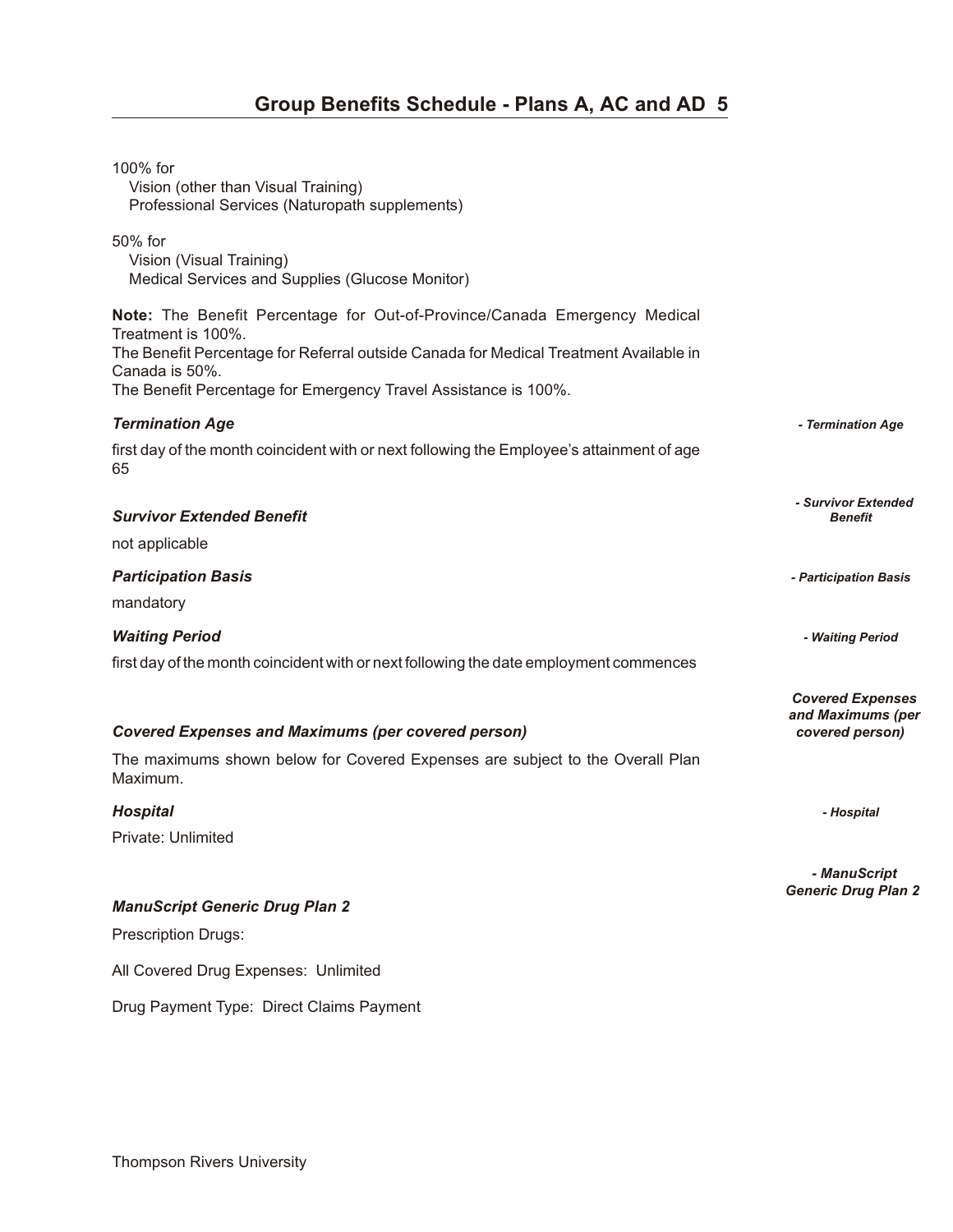## **6 Group Benefits Schedule - Plans A, AC and AD**

| - Professional                   |                                                                                                                                                                                                  |
|----------------------------------|--------------------------------------------------------------------------------------------------------------------------------------------------------------------------------------------------|
| <b>Services</b>                  | <b>Professional Services</b>                                                                                                                                                                     |
|                                  | Chiropractor: \$200 per calendar year, limited to \$10 per visit for the first 12 visits in any<br>calendar year                                                                                 |
|                                  | Osteopath: \$200 per calendar year                                                                                                                                                               |
|                                  | Podiatrist/Chiropodist: \$200 per calendar year, limited to \$10 per visit for the first 12 visits<br>in any calendar year                                                                       |
|                                  | Massage Therapist: \$200 per calendar year, limited to \$10 per visit for the first 12 visits in<br>any calendar year                                                                            |
|                                  | Naturopath: \$200 per calendar year, limited to \$10 per visit for the first 12 visits in any<br>calendar year. In addition, naturopath supplements, to a maximum of \$200 per calendar<br>year. |
|                                  | Speech Therapist: \$200 per calendar year                                                                                                                                                        |
|                                  | Physiotherapist: \$10 per visit for the first 12 visits in any calendar year, thereafter<br>unlimited                                                                                            |
|                                  | Psychologist: \$200 per calendar year                                                                                                                                                            |
|                                  | Social Worker: Not covered                                                                                                                                                                       |
|                                  | Acupuncturist: Not covered                                                                                                                                                                       |
|                                  | Christian Science: \$200 per calendar year                                                                                                                                                       |
| - Vision Care                    | <b>Vision Care</b>                                                                                                                                                                               |
|                                  | Prescription Glasses/Elective Contact Lenses/Laser Eye Surgery: \$200 combined per<br>24 months                                                                                                  |
|                                  | Contact Lenses (where medically necessary): \$200 per lifetime                                                                                                                                   |
|                                  | Visual Training: Unlimited                                                                                                                                                                       |
| <i><b>- Medical Services</b></i> |                                                                                                                                                                                                  |
| and Supplies                     | <b>Medical Services and Supplies</b><br>Private Duty Nursing: \$5,000 per 3 calendar years                                                                                                       |
|                                  |                                                                                                                                                                                                  |
|                                  | Durable Medical Equipment: \$2,000 per calendar year. In addition, charges for insulin<br>pumps.                                                                                                 |
|                                  | Custom-made Orthopaedic Shoes: \$300 per 2 consecutive calendar years combined<br>with Custom-Made Orthotics                                                                                     |
|                                  | Custom-Made Orthotics: \$300 per 2 consecutive calendar years combined with Custom<br>Made Orthopaedic Shoes                                                                                     |
|                                  | Referral outside Canada for medical treatment available in Canada: \$3,000 per 3<br>calendar year(s)                                                                                             |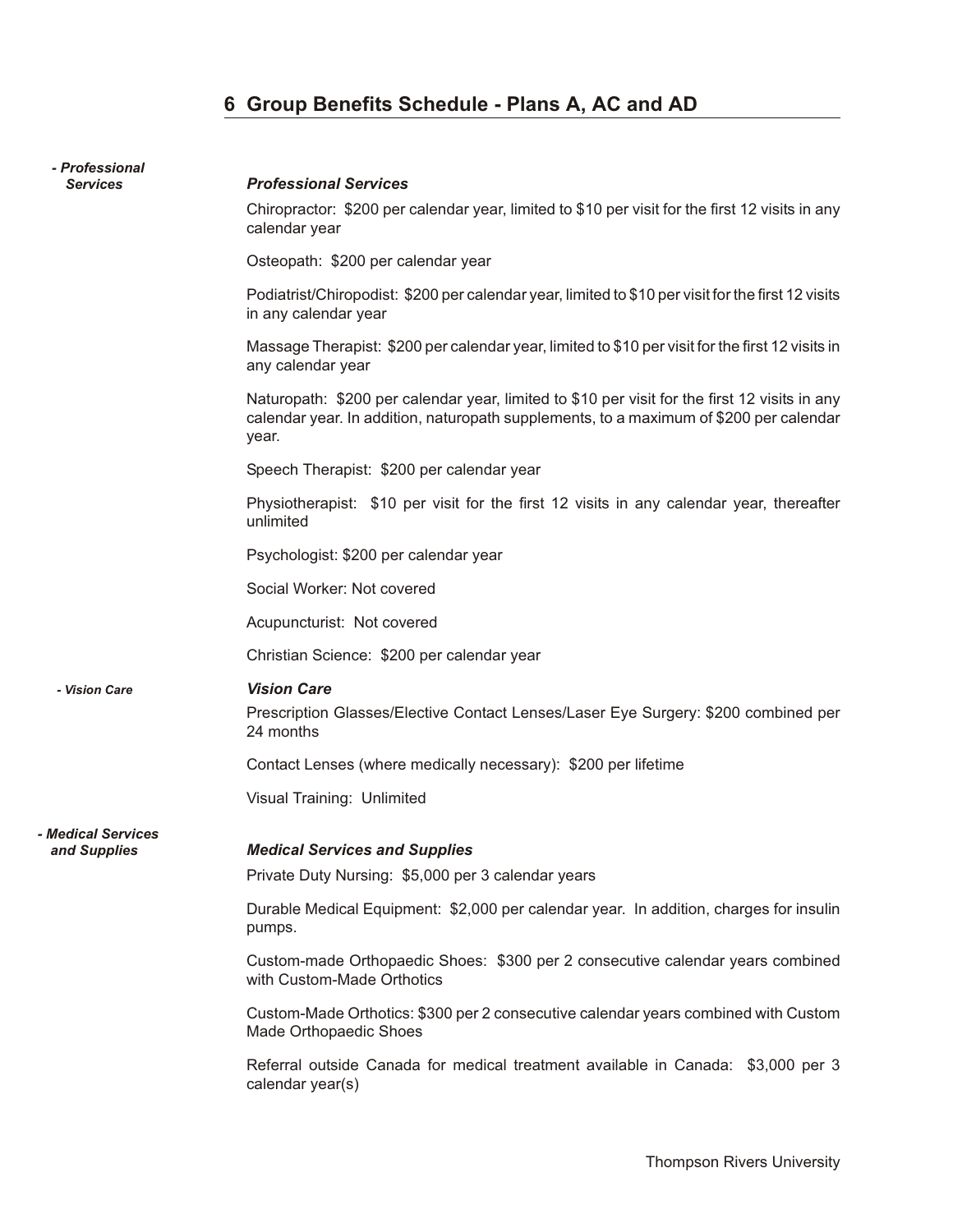| Hearing Aids: \$200 per lifetime                                                                                                                                                                                         |                                                                       |
|--------------------------------------------------------------------------------------------------------------------------------------------------------------------------------------------------------------------------|-----------------------------------------------------------------------|
| Surgical Stockings/Support Hose: \$25 per calendar year                                                                                                                                                                  |                                                                       |
| Surgical Brassieres: 4 per calendar year                                                                                                                                                                                 |                                                                       |
| Wigs and Hairpieces: \$500 per lifetime                                                                                                                                                                                  |                                                                       |
| Glucose Monitor: \$500 per lifetime                                                                                                                                                                                      |                                                                       |
| All other Medical Services and Supplies: Unlimited                                                                                                                                                                       |                                                                       |
| <b>Out of Canada</b><br>Out-of-Canada Maximum: Unlimited                                                                                                                                                                 | - Out of Canada                                                       |
| <b>Emergency Travel Assistance</b><br>Emergency Travel Assistance, a Travel Assist Benefit, is provided up to the maximum<br>shown in the description of this Covered Expense under the Extended Health Care<br>Benefit. | - Emergency Travel<br><b>Assistance</b>                               |
| <b>Dental Care</b>                                                                                                                                                                                                       | <b>Dental Care</b>                                                    |
| <b>Classifications Eligible for Plan Benefits</b><br>Employees in Plans A, AC and AD                                                                                                                                     | <b>Classifications</b><br><b>Eligible for Plan</b><br><b>Benefits</b> |
| Dependents of Employees in Plans A, AC and AD are also covered for this Benefit.                                                                                                                                         |                                                                       |
| <b>Deductible</b>                                                                                                                                                                                                        | <b>Deductible</b>                                                     |
| Nil<br><b>Benefit Percentage (Co-insurance)</b><br>100% for Level I - Basic Services                                                                                                                                     | <b>Benefit Percentage</b><br>(Co-insurance)                           |
| 100% for Level II - Supplementary Basic Services                                                                                                                                                                         |                                                                       |
| 80% for Level III - Dentures                                                                                                                                                                                             |                                                                       |
| 80% for Level IV - Major Restorative Services                                                                                                                                                                            |                                                                       |
| 50% for Level V - Orthodontics                                                                                                                                                                                           |                                                                       |
| <b>Maximums</b><br>unlimited for Level I, Level II, Level III and Level IV                                                                                                                                               | <b>Maximums</b>                                                       |
|                                                                                                                                                                                                                          |                                                                       |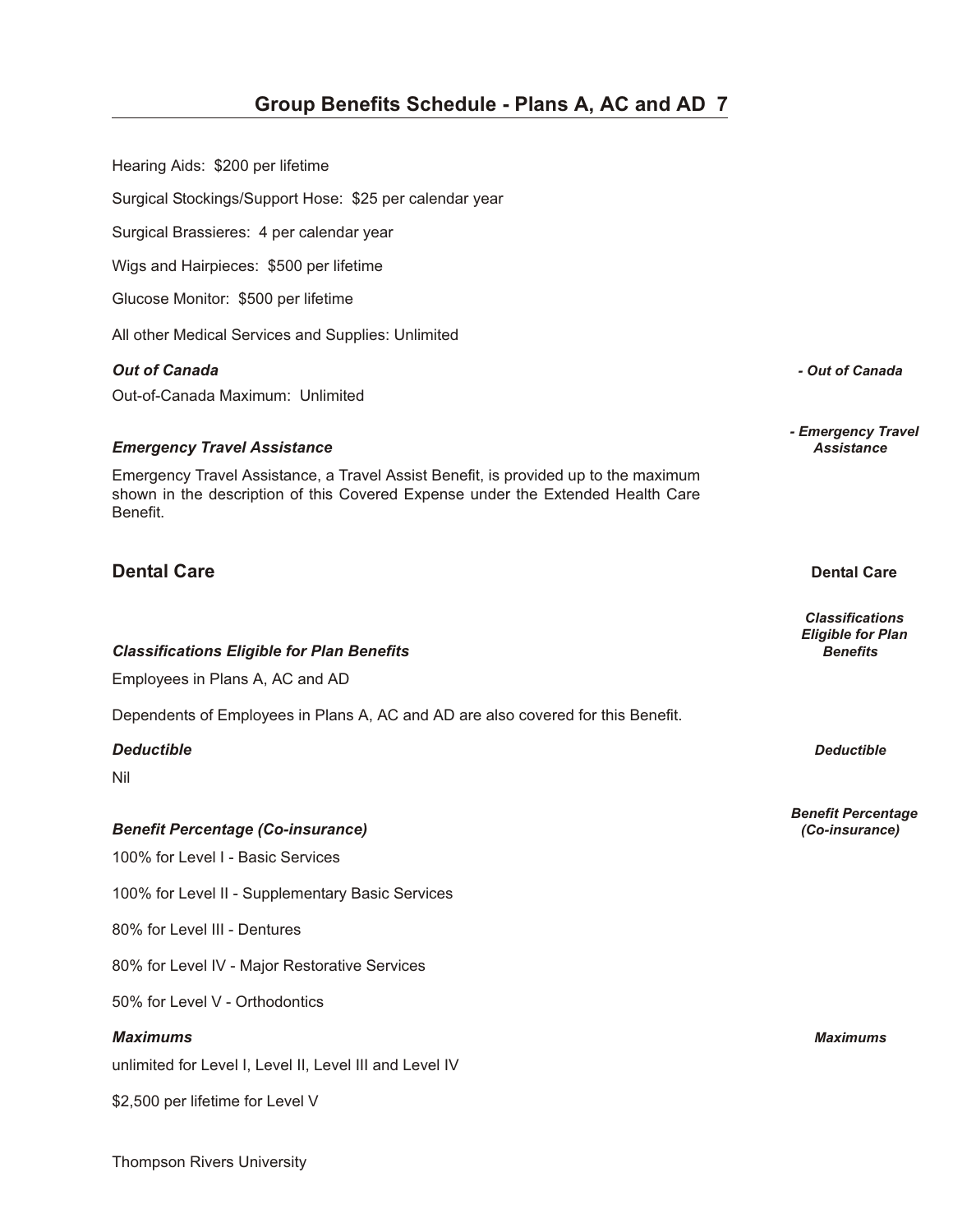### **8 Group Benefits Schedule - Plans A, AC and AD**

| - Dental Fee Guide                                             | <b>Dental Fee Guide</b>                                                                                                                                                                                                                   |
|----------------------------------------------------------------|-------------------------------------------------------------------------------------------------------------------------------------------------------------------------------------------------------------------------------------------|
|                                                                | Current Fee Guide for General Practitioners and Specialists approved by the Provincial<br>Dental Association in the Province in which the services are rendered                                                                           |
|                                                                | If the services are rendered in Alberta, the Fee Guide is considered to be the 1997 Alberta<br>Dental Association Fee Guide for General Practitioners and Specialists plus inflationary<br>adjustment as determined by the Administrator. |
| - Termination Age                                              | <b>Termination Age</b>                                                                                                                                                                                                                    |
|                                                                | first day of the month coincident with or next following the Employee's attainment of age<br>65 or retirement, whichever is earlier                                                                                                       |
| - Survivor Extended<br>Benefit                                 | <b>Survivor Extended Benefit</b>                                                                                                                                                                                                          |
|                                                                | subject to the Employee's Termination Age for the Dental Care Benefit                                                                                                                                                                     |
| - Participation Basis                                          | <b>Participation Basis</b>                                                                                                                                                                                                                |
|                                                                | mandatory                                                                                                                                                                                                                                 |
| - Waiting Period                                               | <b>Waiting Period</b>                                                                                                                                                                                                                     |
|                                                                | first day of the month coincident with or next following the date employment commences                                                                                                                                                    |
| <b>Weekly</b><br><b>Income/Short</b><br><b>Term Disability</b> | <b>Weekly Income/Short Term Disability</b>                                                                                                                                                                                                |
| <b>Benefit Amount</b>                                          | <b>Benefit Amount</b>                                                                                                                                                                                                                     |
|                                                                | 60% of weekly Earnings rounded to the next higher \$1, if not already a multiple thereof,<br>up to a maximum benefit of \$2,000                                                                                                           |
| - Qualifying Period                                            | <b>Qualifying Period</b>                                                                                                                                                                                                                  |
|                                                                | Accident - the later of 30 days or the expiration of sick leave                                                                                                                                                                           |
|                                                                | Sickness - the later of 30 days or the expiration of sick leave                                                                                                                                                                           |
| - Maximum Benefit<br><b>Period</b>                             | <b>Maximum Benefit Period</b>                                                                                                                                                                                                             |
|                                                                | 13 weeks                                                                                                                                                                                                                                  |
| - Termination Age                                              | <b>Termination Age</b>                                                                                                                                                                                                                    |
|                                                                | age 65 or retirement, whichever is earlier                                                                                                                                                                                                |
| - Earnings                                                     | <b>Earnings</b>                                                                                                                                                                                                                           |
|                                                                | the Employee's regular rate of pay, including regular bonuses, regular overtime,<br>commissions and shift differentials and excluding sporadic bonuses, sporadic overtime,<br>incentive pay and automobile allowance                      |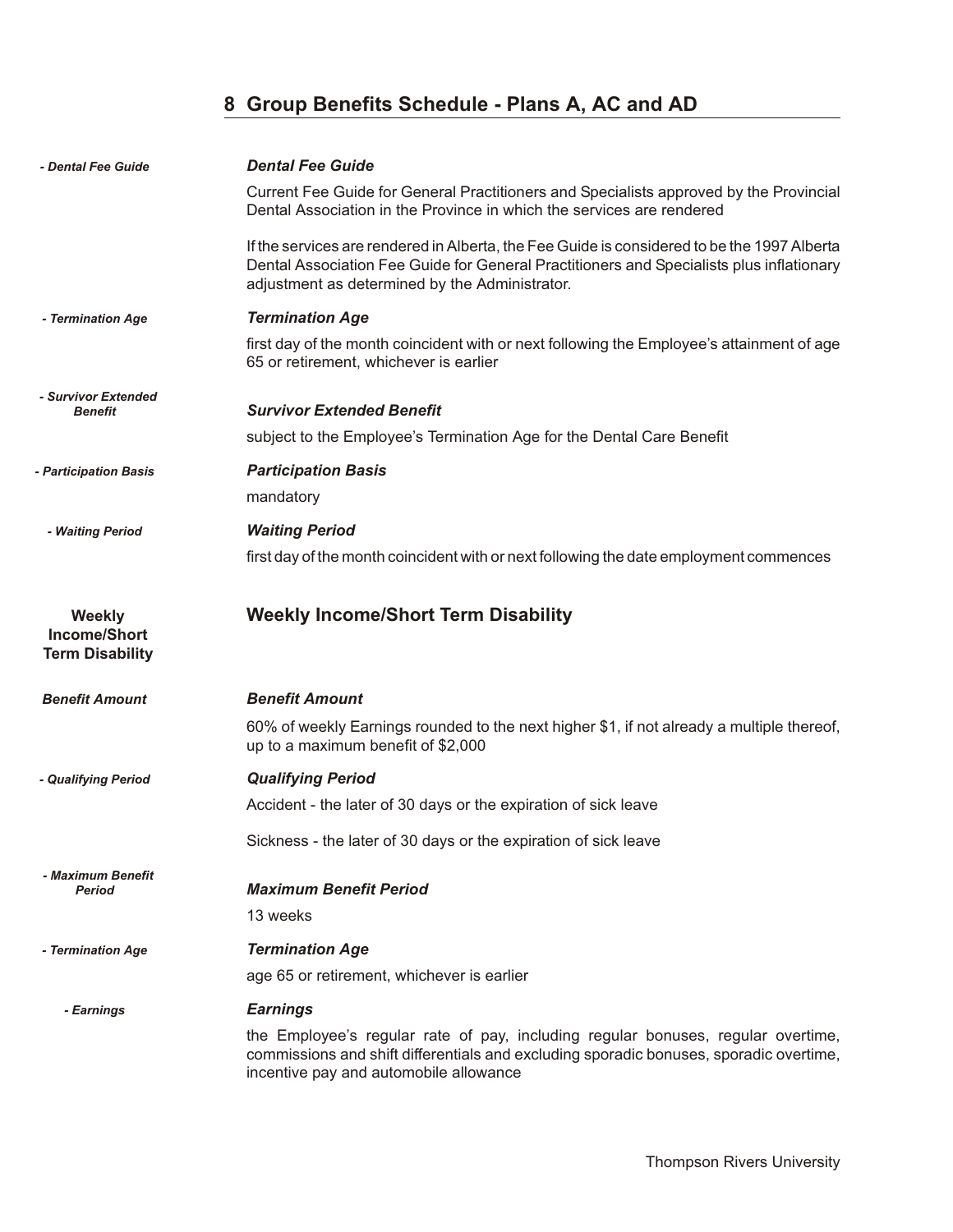| <b>Tax Status</b>                                                                      | - Tax Status          |
|----------------------------------------------------------------------------------------|-----------------------|
| non-taxable                                                                            |                       |
| <b>Participation Basis</b><br>mandatory                                                | - Participation Basis |
| <b>Waiting Period</b>                                                                  | - Waiting Period      |
| first day of the month coincident with or next following the date employment commences |                       |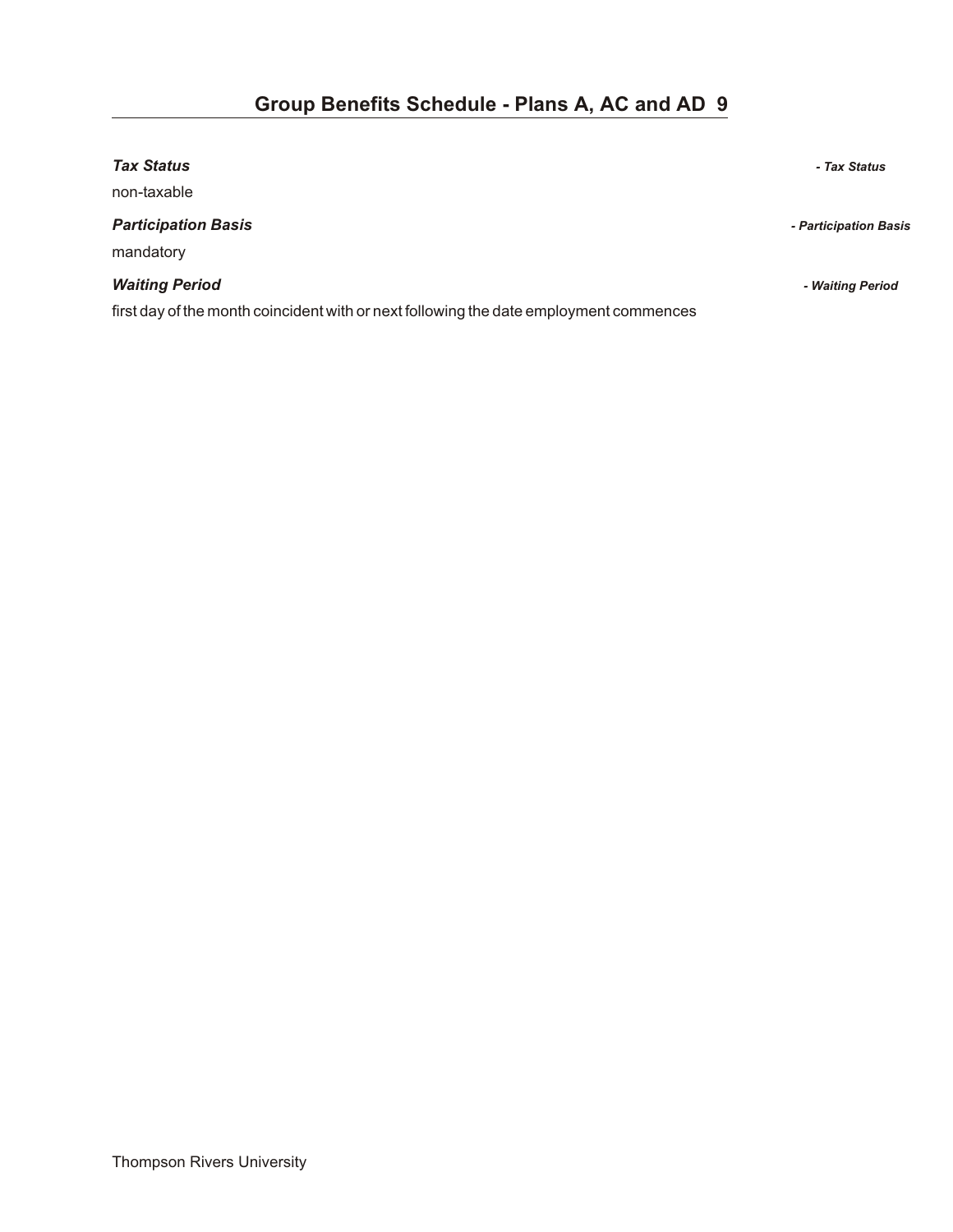# **Care**

*Drug Benefit for Covered Persons who Reside in*

*Classifications Eligible for Plan*

*Overall Plan*

### **Extended Health <b>Extended Health Care**

#### *Quebec Drug Benefit for Covered Persons who Reside in Quebec*

In accordance with the requirements of the prescription drug insurance legislation in Quebec, An Act Respecting Prescription Drug (R.S.Q. c., A-29-01) and the regulations enacted under this act (hereinafter collectively the "Legislation"), the drug benefit provided under this Plan Document to covered persons who reside in Quebec will be administered as outlined in the Plan Document Addendum - Drug Benefit For Covered Persons Who Reside In Quebec.

| Benefits | <b>Classifications Eligible for Plan Benefits</b> |
|----------|---------------------------------------------------|
|----------|---------------------------------------------------|

Employees in Plan AA

Dependents of Employees in Plan AA are also covered for this Benefit.

#### **Overall Plan Maximum**

\$1,000,000 per lifetime

Not applicable to: Out-of-Province/Canada Emergency Medical Treatment Out-of-Canada - Referrals

#### *Deductible De duct ible*

Individual - \$25 per calendar year(s) Family - \$25 per calendar year(s)

Not applicable to: Hospital Care Vision Professional Services (Naturopath Supplements) Out-of-Province/Canada Emergency Medical Treatment Out-of-Canada - Referrals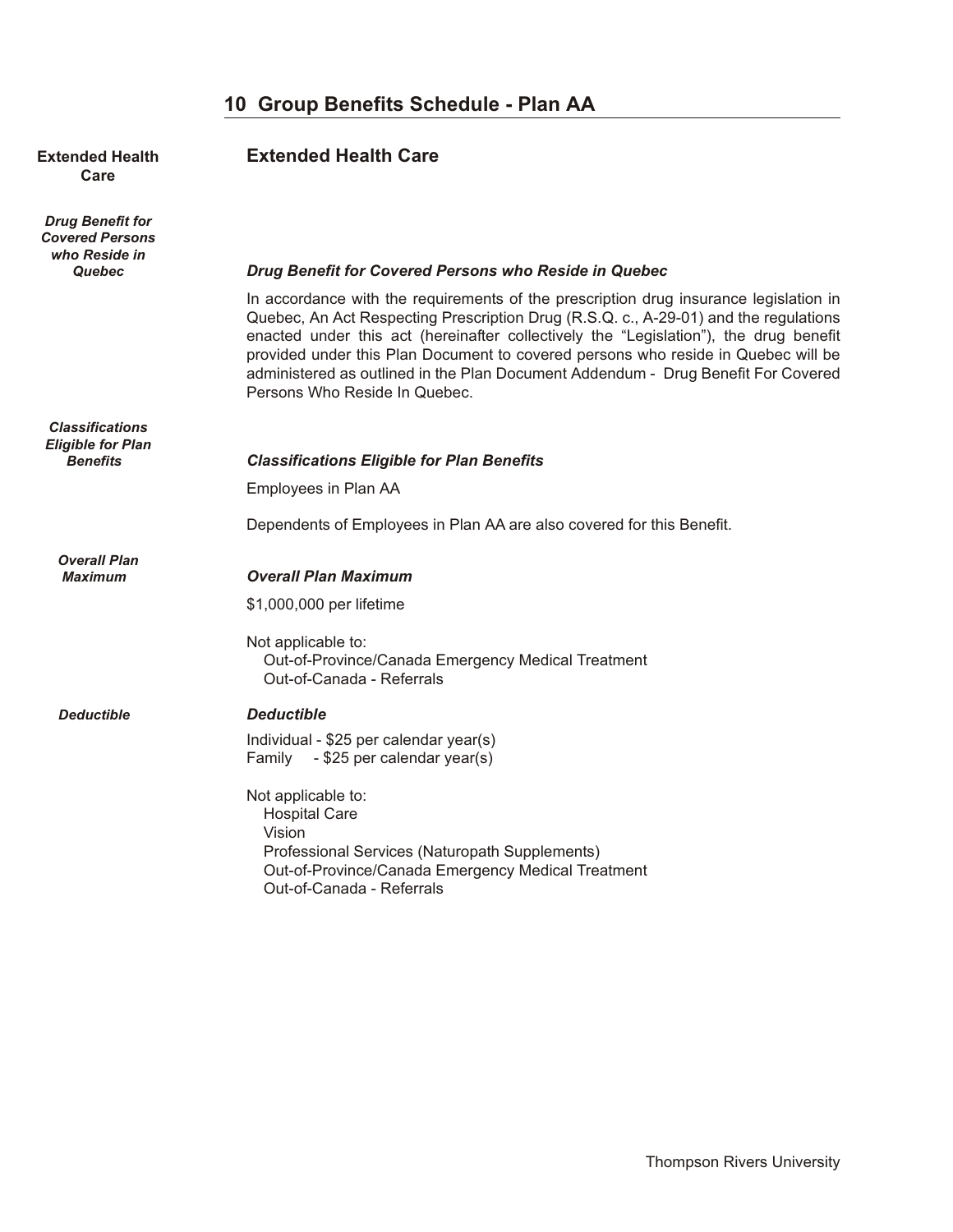| <b>Benefit Percentage (Co-insurance)</b>                                                                                                                                                                                                                                      | <b>Benefit Percentage</b><br>(Co-insurance)                     |
|-------------------------------------------------------------------------------------------------------------------------------------------------------------------------------------------------------------------------------------------------------------------------------|-----------------------------------------------------------------|
| 80% of the first \$1,000 of paid expenses and 100% thereafter for<br><b>Hospital Care</b><br><b>Drugs</b><br>Professional Services (other than Naturopath supplements)<br>Medical Services and Supplies (other than Glucose Monitor)                                          |                                                                 |
| 100% for<br>Vision (other than Visual Training)<br>Professional Services (Naturopath supplements)                                                                                                                                                                             |                                                                 |
| 50% for<br>Vision (Visual Training)<br>Medical Services and Supplies (Glucose Monitor)                                                                                                                                                                                        |                                                                 |
| Note: The Benefit Percentage for Out-of-Province/Canada Emergency Medical<br>Treatment is 100%.<br>The Benefit Percentage for Referral outside Canada for Medical Treatment Available in<br>Canada is 50%.<br>The Benefit Percentage for Emergency Travel Assistance is 100%. |                                                                 |
| <b>Termination Age</b>                                                                                                                                                                                                                                                        | - Termination Age                                               |
| Employee's age 70 or retirement, whichever is earlier                                                                                                                                                                                                                         |                                                                 |
| <b>Survivor Extended Benefit</b><br>not applicable                                                                                                                                                                                                                            | - Survivor Extended<br><b>Benefit</b>                           |
| <b>Participation Basis</b><br>mandatory                                                                                                                                                                                                                                       | - Participation Basis                                           |
| <b>Waiting Period</b>                                                                                                                                                                                                                                                         | - Waiting Period                                                |
| first day of the month coincident with or next following the date employment commences                                                                                                                                                                                        |                                                                 |
| <b>Covered Expenses and Maximums (per covered person)</b><br>The maximums shown below for Covered Expenses are subject to the Overall Plan<br>Maximum.                                                                                                                        | <b>Covered Expenses</b><br>and Maximums (per<br>covered person) |
|                                                                                                                                                                                                                                                                               |                                                                 |
| <b>Hospital</b><br>Private: Unlimited                                                                                                                                                                                                                                         | - Hospital                                                      |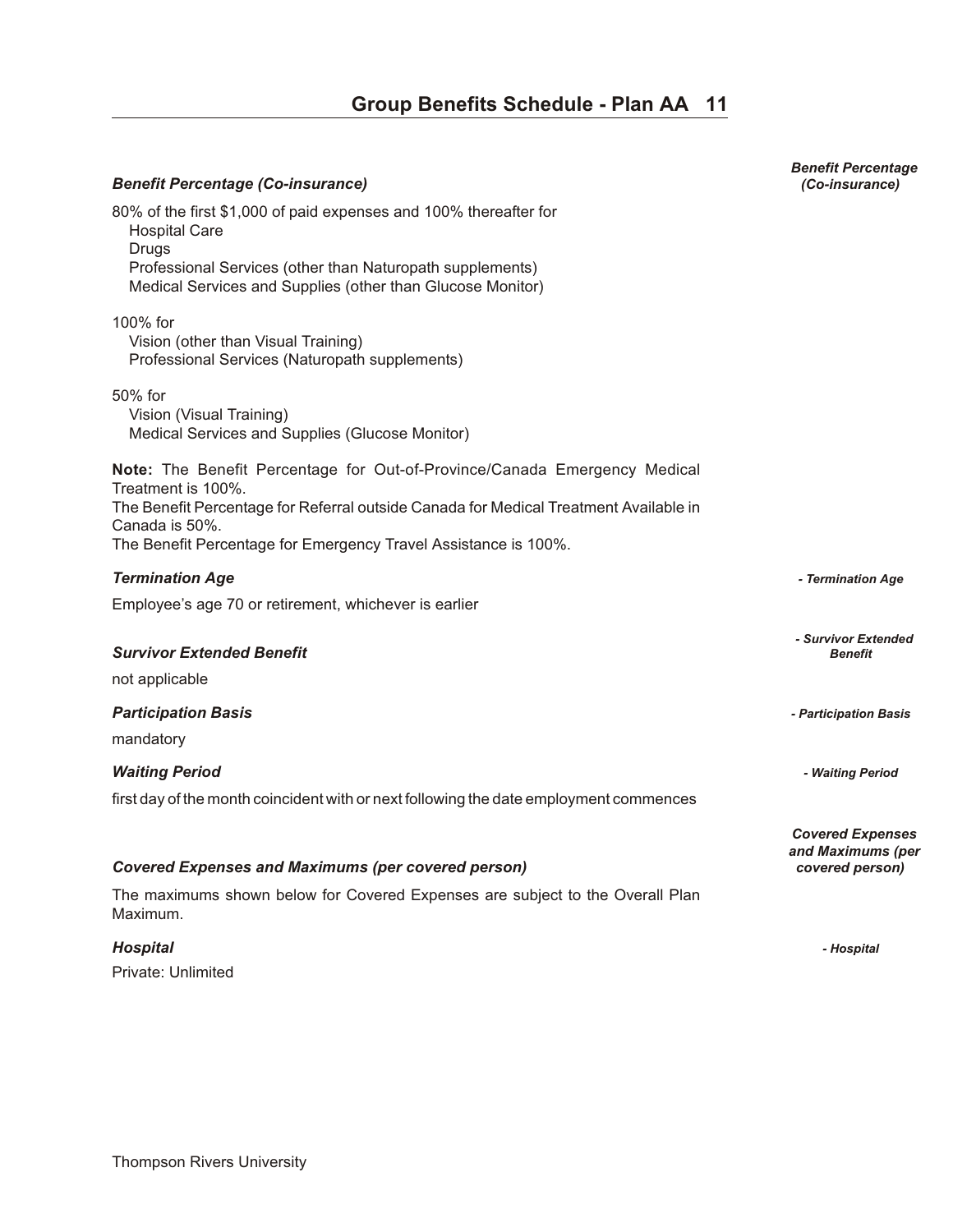| - ManuScript<br><b>Generic Drug Plan 2</b> | <b>ManuScript Generic Drug Plan 2</b>                                                                                                                                                            |
|--------------------------------------------|--------------------------------------------------------------------------------------------------------------------------------------------------------------------------------------------------|
|                                            | <b>Prescription Drugs:</b>                                                                                                                                                                       |
|                                            | All Covered Drug Expenses: Unlimited                                                                                                                                                             |
|                                            | Drug Payment Type: Direct Claims Payment                                                                                                                                                         |
| - Professional<br><b>Services</b>          | <b>Professional Services</b><br>Chiropractor: \$200 per calendar year, limited to \$10 per visit for the first 12 visits in any                                                                  |
|                                            | calendar year                                                                                                                                                                                    |
|                                            | Osteopath: \$200 per calendar year                                                                                                                                                               |
|                                            | Podiatrist/Chiropodist: \$200 per calendar year, limited to \$10 per visit for the first 12 visits<br>in any calendar year                                                                       |
|                                            | Massage Therapist: \$200 per calendar year, limited to \$10 per visit for the first 12 visits in<br>any calendar year                                                                            |
|                                            | Naturopath: \$200 per calendar year, limited to \$10 per visit for the first 12 visits in any<br>calendar year. In addition, naturopath supplements, to a maximum of \$200 per calendar<br>year. |
|                                            | Speech Therapist: \$200 per calendar year                                                                                                                                                        |
|                                            | Physiotherapist: \$10 per visit for the first 12 visits in any calendar year, thereafter<br>unlimited                                                                                            |
|                                            | Psychologist: \$200 per calendar year                                                                                                                                                            |
|                                            | Social Worker: Not covered                                                                                                                                                                       |
|                                            | Acupuncturist: Not covered                                                                                                                                                                       |
|                                            | Christian Science: \$200 per calendar year                                                                                                                                                       |
| - Vision Care                              | <i><b>Vision Care</b></i><br>Prescription Glasses/Elective Contact Lenses/Laser Eye Surgery: \$200 combined per<br>24 months                                                                     |
|                                            | Contact Lenses (where medically necessary): \$200 per lifetime                                                                                                                                   |
|                                            | Visual Training: Unlimited                                                                                                                                                                       |
|                                            |                                                                                                                                                                                                  |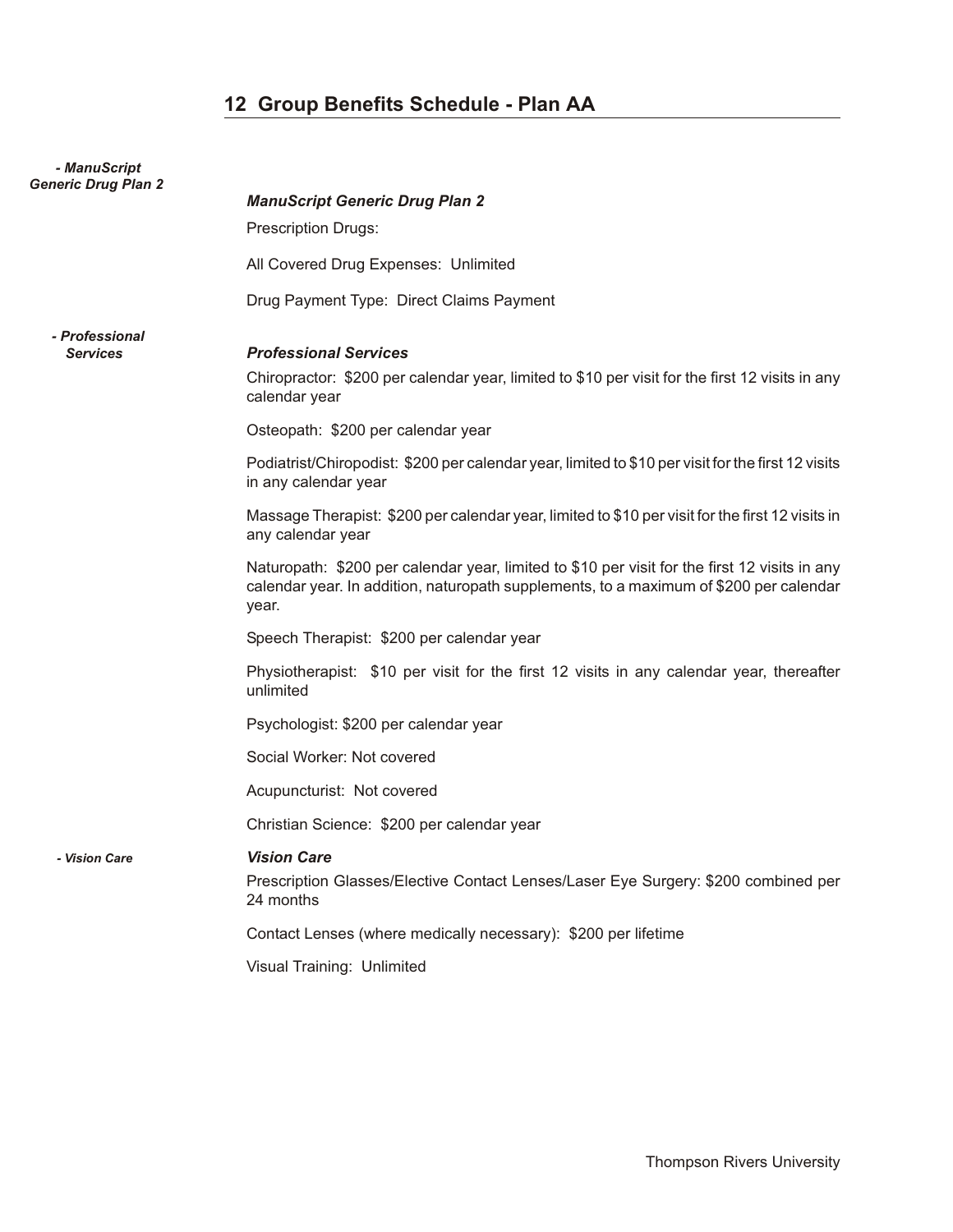Private Duty Nursing: \$5,000 per 3 calendar years

Surgical Stockings/Support Hose: \$25 per calendar year

All other Medical Services and Supplies: Unlimited

Dependents of Employees in Plan AA are also covered for this Benefit.

#### *De duct ible Deductible*

Nil

*- Medical Services Med i cal Ser vices and Sup plies and Supplies*

*Out of Can ada - Out of Canada* 

*- Emergency Travel*

*Classifications Eligible for Plan* **Classifications Eligible for Plan Benefits** *Benefits* **Benefits Benefits** 

### **Group Benefits Schedule - Plan AA 13**

# *Emer gency Travel As sis tance Assistance*

Emergency Travel Assistance, a Travel Assist Benefit, is provided up to the maximum shown in the description of this Covered Expense under the Extended Health Care Benefit.

Durable Medical Equipment: \$2,000 per calendar year. In addition, charges for insulin

Custom-made Orthopaedic Shoes: \$300 per 2 consecutive calendar years combined

Custom-Made Orthotics: \$300 per 2 consecutive calendar years combined with Custom

Referral outside Canada for medical treatment available in Canada: \$3,000 per 3

### **Dental Care Dental Care**

### Out-of-Canada Maximum: Unlimited

pumps.

with Custom-Made Orthotics

Made Orthopaedic Shoes

Hearing Aids: \$200 per lifetime

Surgical Brassieres: 4 per calendar year

Wigs and Hairpieces: \$500 per lifetime

Glucose Monitor: \$500 per lifetime

calendar year(s)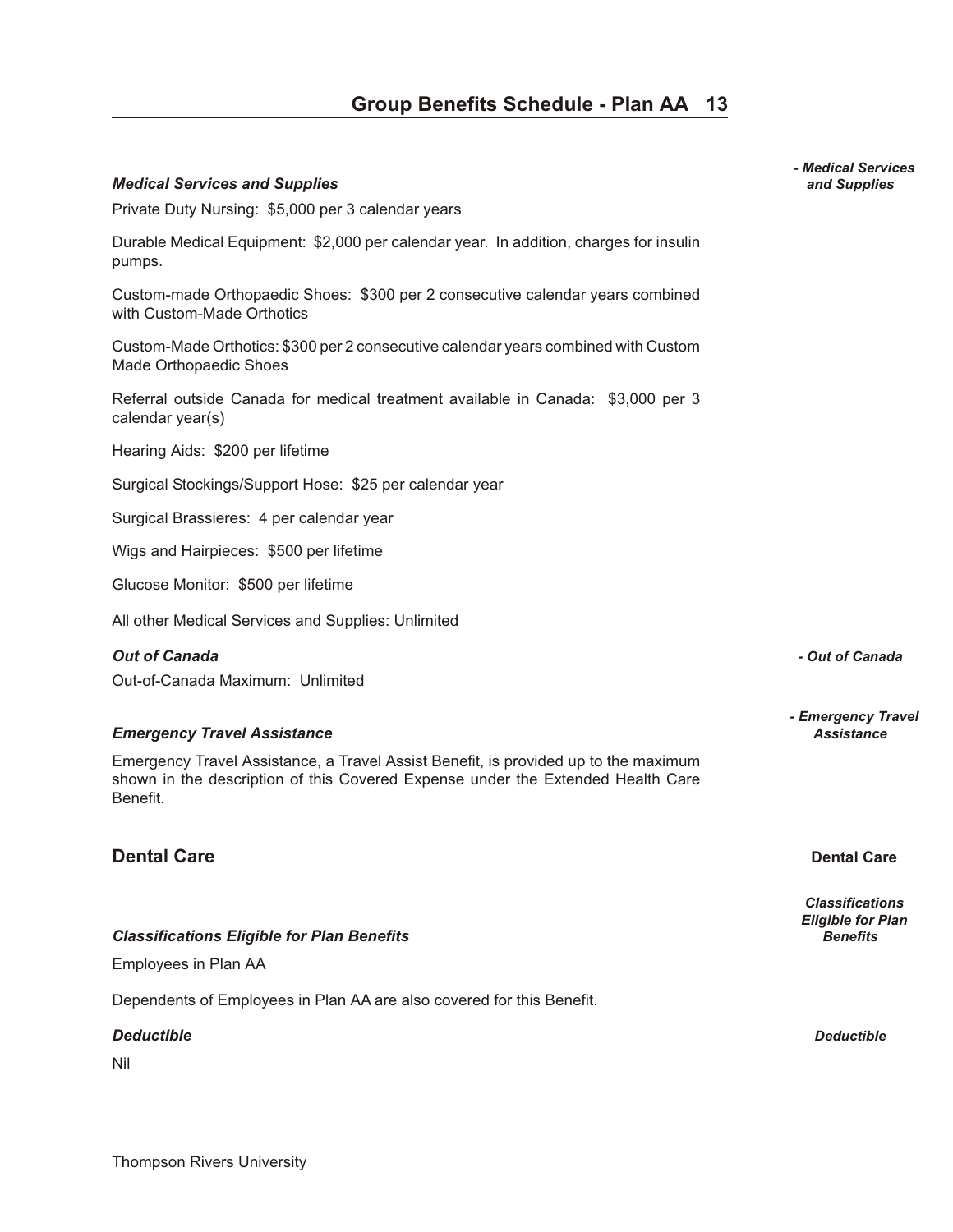| <b>Benefit Percentage</b><br>(Co-insurance) | <b>Benefit Percentage (Co-insurance)</b>                                                                                                                                                                                                  |
|---------------------------------------------|-------------------------------------------------------------------------------------------------------------------------------------------------------------------------------------------------------------------------------------------|
|                                             | 100% for Level I - Basic Services                                                                                                                                                                                                         |
|                                             | 100% for Level II - Supplementary Basic Services                                                                                                                                                                                          |
|                                             | 80% for Level III - Dentures                                                                                                                                                                                                              |
|                                             | 80% for Level IV - Major Restorative Services                                                                                                                                                                                             |
|                                             | 50% for Level V - Orthodontics                                                                                                                                                                                                            |
| <b>Maximums</b>                             | <b>Maximums</b>                                                                                                                                                                                                                           |
|                                             | unlimited for Level I, Level II, Level III and Level IV                                                                                                                                                                                   |
|                                             | \$2,500 per lifetime for Level V                                                                                                                                                                                                          |
| - Dental Fee Guide                          | <b>Dental Fee Guide</b>                                                                                                                                                                                                                   |
|                                             | Current Fee Guide for General Practitioners and Specialists approved by the Provincial<br>Dental Association in the Province in which the services are rendered                                                                           |
|                                             | If the services are rendered in Alberta, the Fee Guide is considered to be the 1997 Alberta<br>Dental Association Fee Guide for General Practitioners and Specialists plus inflationary<br>adjustment as determined by the Administrator. |
| - Termination Age                           | <b>Termination Age</b>                                                                                                                                                                                                                    |
|                                             | Employee's age 70 or retirement, whichever is earlier                                                                                                                                                                                     |
| - Survivor Extended<br><b>Benefit</b>       | <b>Survivor Extended Benefit</b>                                                                                                                                                                                                          |
|                                             | subject to the Employee's Termination Age for the Dental Care Benefit                                                                                                                                                                     |
| - Participation Basis                       | <b>Participation Basis</b>                                                                                                                                                                                                                |
|                                             | mandatory                                                                                                                                                                                                                                 |
| - Waiting Period                            | <b>Waiting Period</b>                                                                                                                                                                                                                     |
|                                             | first day of the month coincident with or next following the date employment commences                                                                                                                                                    |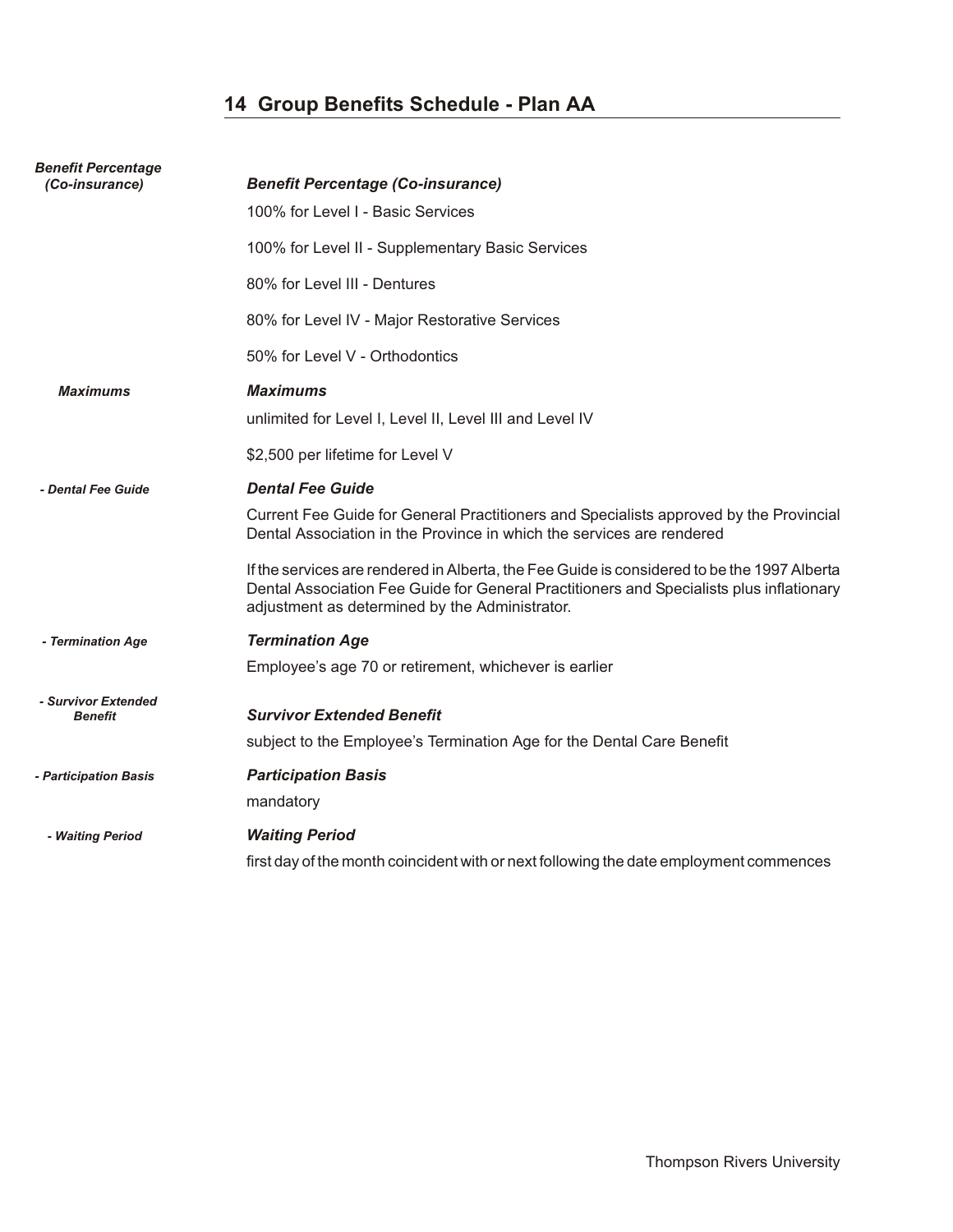#### **Extended Health Care our B en extended Health Extended Health**

# **Care**

*Drug Benefit for Covered Persons who Reside in Drug Benefit for Covered Persons who Reside in Quebec* **<b>***Quebec* **Quebec Quebec** 

> *Classifications Eligible for Plan*

> > *Overall Plan*

*Benefit Percentage*

## In accordance with the requirements of the prescription drug insurance legislation in

Quebec, An Act Respecting Prescription Drug (R.S.Q. c., A-29-01) and the regulations enacted under this act (hereinafter collectively the "Legislation"), the drug benefit provided under this Plan Document to covered persons who reside in Quebec will be administered as outlined in the Plan Document Addendum - Drug Benefit For Covered Persons Who Reside In Quebec.

#### *Clas si fi ca tions El i gi ble for Plan Ben e fits Benefits*

Employees in Plan AB

Dependents of Employees in Plan AB are also covered for this Benefit.

#### *Over all Plan Max i mum Maximum*

\$1,000,000 per lifetime

Not applicable to: Out-of-Province/Canada Emergency Medical Treatment Out-of-Canada - Referrals

#### *De duct ible Deductible*

Individual - \$25 per calendar year(s) Family - \$25 per calendar year(s)

Not applicable to: Hospital Care Vision Professional Services (Naturopath Supplements) Out-of-Province/Canada Emergency Medical Treatment Out-of-Canada - Referrals

#### *Ben e fit Per cent age (Co-in sur ance) (Co-insurance)*

80% of the first \$1,000 of paid expenses and 100% thereafter for Hospital Care Drugs Professional Services (other than Naturopath supplements) Medical Services and Supplies (other than Glucose Monitor)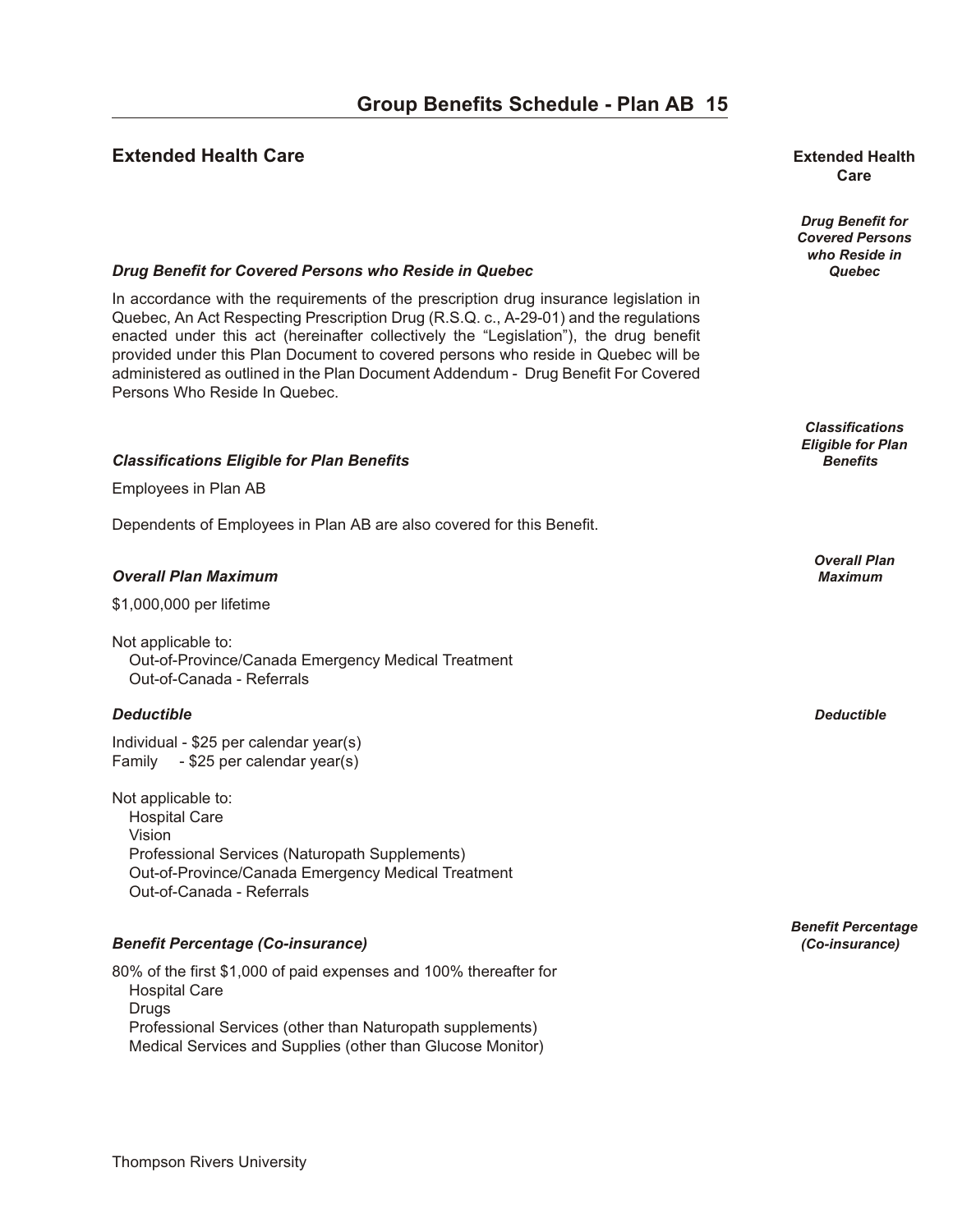|                                                                 | 100% for<br>Vision (other than Visual Training)<br>Professional Services (Naturopath supplements)                                                                                                                                                                             |
|-----------------------------------------------------------------|-------------------------------------------------------------------------------------------------------------------------------------------------------------------------------------------------------------------------------------------------------------------------------|
|                                                                 | 50% for<br>Vision (Visual Training)<br>Medical Services and Supplies (Glucose Monitor)                                                                                                                                                                                        |
|                                                                 | Note: The Benefit Percentage for Out-of-Province/Canada Emergency Medical<br>Treatment is 100%.<br>The Benefit Percentage for Referral outside Canada for Medical Treatment Available in<br>Canada is 50%.<br>The Benefit Percentage for Emergency Travel Assistance is 100%. |
| - Termination Age                                               | <b>Termination Age</b>                                                                                                                                                                                                                                                        |
|                                                                 | first day of the month coincident with or next following the Employee's attainment of age<br>65                                                                                                                                                                               |
| - Survivor Extended<br><b>Benefit</b>                           | <b>Survivor Extended Benefit</b>                                                                                                                                                                                                                                              |
|                                                                 | not applicable                                                                                                                                                                                                                                                                |
| - Participation Basis                                           | <b>Participation Basis</b>                                                                                                                                                                                                                                                    |
|                                                                 | mandatory                                                                                                                                                                                                                                                                     |
| - Waiting Period                                                | <b>Waiting Period</b>                                                                                                                                                                                                                                                         |
|                                                                 | first day of the month coincident with or next following the date employment commences                                                                                                                                                                                        |
| <b>Covered Expenses</b><br>and Maximums (per<br>covered person) | <b>Covered Expenses and Maximums (per covered person)</b>                                                                                                                                                                                                                     |
|                                                                 | The maximums shown below for Covered Expenses are subject to the Overall Plan<br>Maximum.                                                                                                                                                                                     |
| - Hospital                                                      | <b>Hospital</b>                                                                                                                                                                                                                                                               |
|                                                                 | Private: Unlimited                                                                                                                                                                                                                                                            |
| - ManuScript<br><b>Generic Drug Plan 2</b>                      |                                                                                                                                                                                                                                                                               |
|                                                                 | <b>ManuScript Generic Drug Plan 2</b>                                                                                                                                                                                                                                         |
|                                                                 | <b>Prescription Drugs:</b>                                                                                                                                                                                                                                                    |
|                                                                 | All Covered Drug Expenses: Unlimited                                                                                                                                                                                                                                          |
|                                                                 | Drug Payment Type: Direct Claims Payment                                                                                                                                                                                                                                      |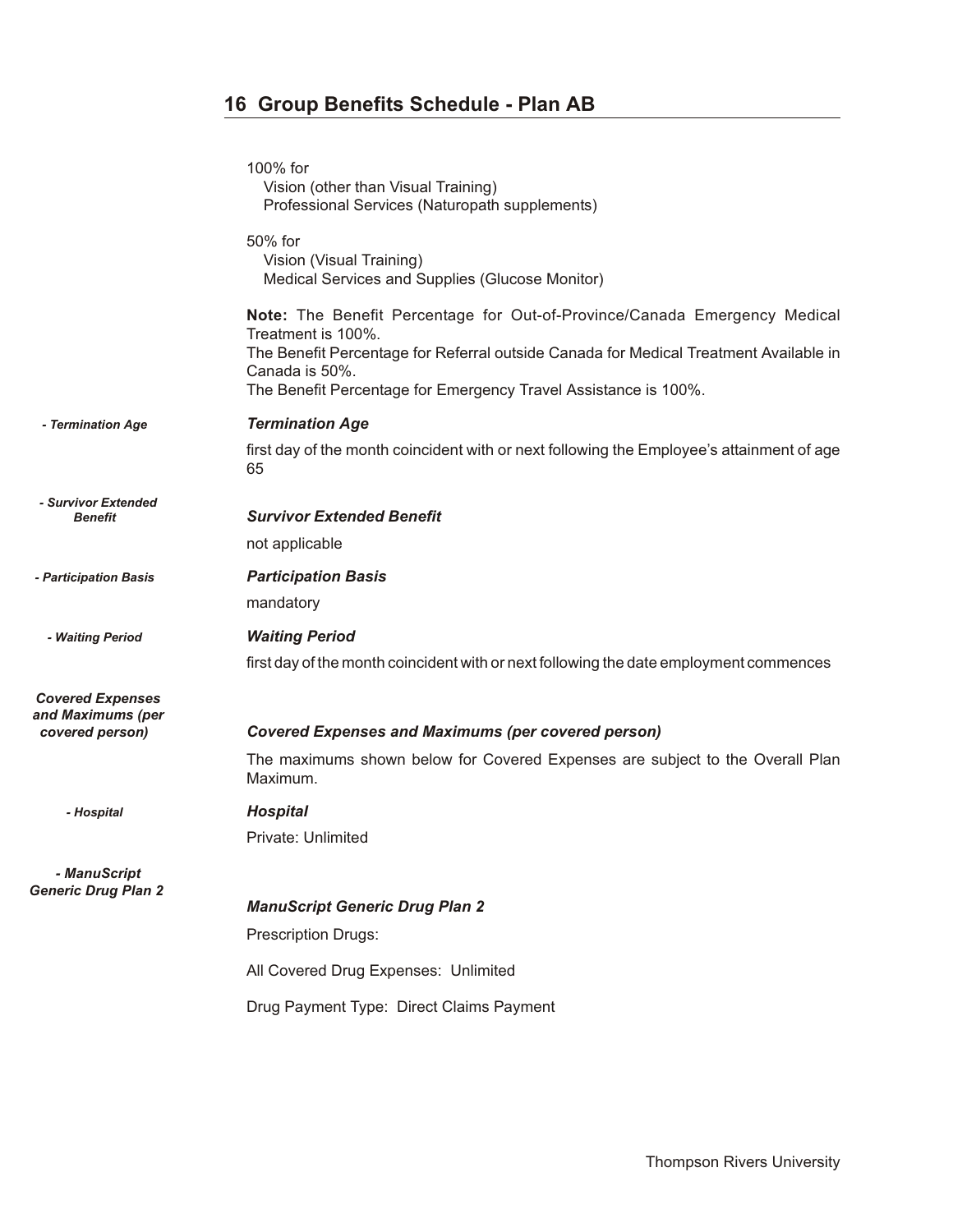#### *Pro fes sional Ser vices Services*

Chiropractor: \$200 per calendar year, limited to \$10 per visit for the first 12 visits in any calendar year

Osteopath: \$200 per calendar year

Podiatrist/Chiropodist: \$200 per calendar year, limited to \$10 per visit for the first 12 visits in any calendar year

Massage Therapist: \$200 per calendar year, limited to \$10 per visit for the first 12 visits in any calendar year

Naturopath: \$200 per calendar year, limited to \$10 per visit for the first 12 visits in any calendar year. In addition, naturopath supplements, to a maximum of \$200 per calendar year.

Speech Therapist: \$200 per calendar year

Physiotherapist: \$10 per visit for the first 12 visits in any calendar year, thereafter unlimited

Psychologist: \$200 per calendar year

Social Worker: Not covered

Acupuncturist: Not covered

Christian Science: \$200 per calendar year

#### *Vi sion Care - Vision Care*

Prescription Glasses/Elective Contact Lenses/Laser Eye Surgery: \$200 combined per 24 months

Contact Lenses (where medically necessary): \$200 per lifetime

Visual Training: Unlimited

#### *Med i cal Ser vices and Sup plies and Supplies*

Private Duty Nursing: \$5,000 per 3 calendar years

Durable Medical Equipment: \$2,000 per calendar year. In addition, charges for insulin pumps.

Custom-made Orthopaedic Shoes: \$300 per 2 consecutive calendar years combined with Custom-Made Orthotics

Custom-Made Orthotics: \$300 per 2 consecutive calendar years combined with Custom Made Orthopaedic Shoes

Referral outside Canada for medical treatment available in Canada: \$3,000 per 3 calendar year(s)

*- Professional*

*- Medical Services*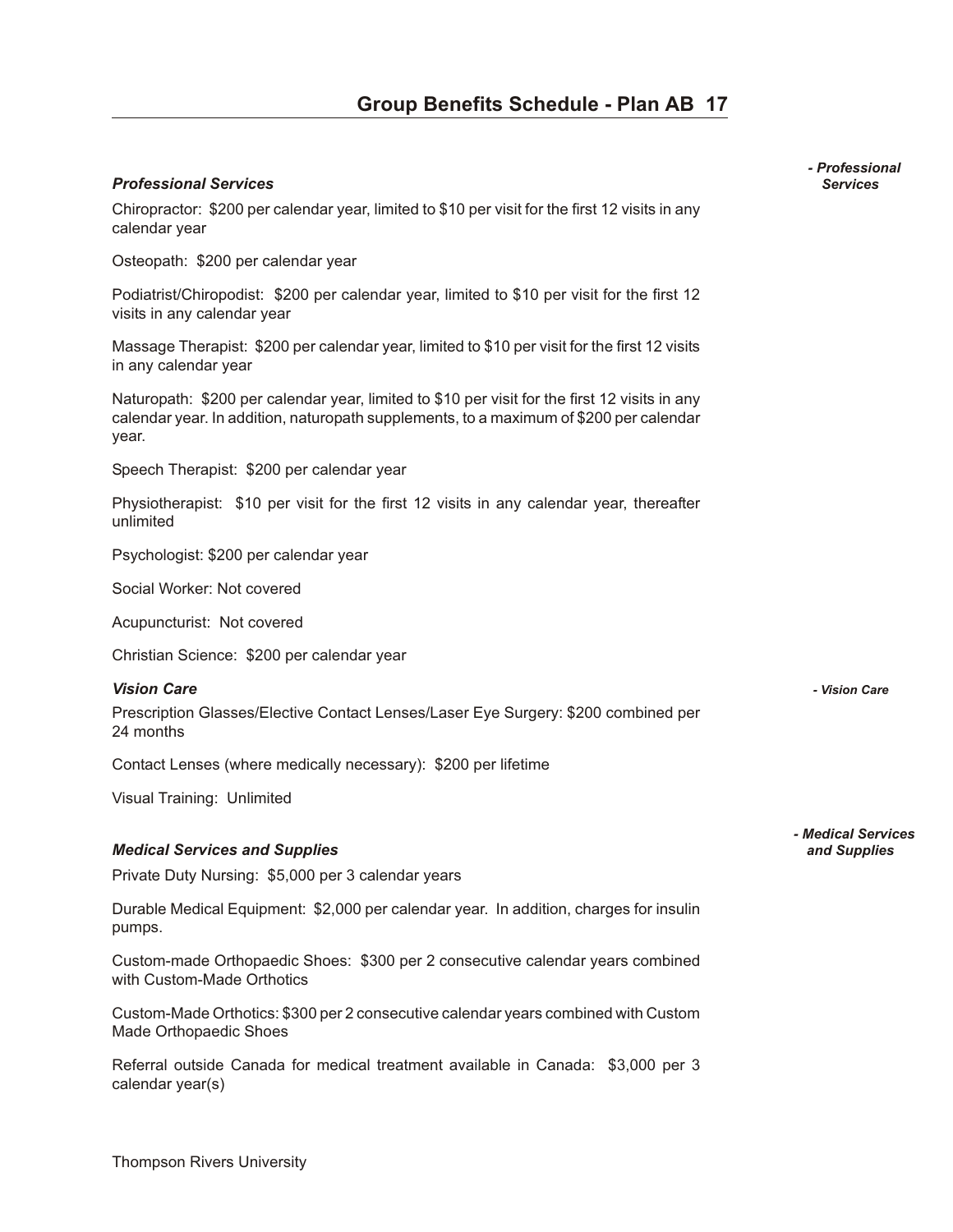|                                             | Hearing Aids: \$200 per lifetime                                                                                                                                                   |
|---------------------------------------------|------------------------------------------------------------------------------------------------------------------------------------------------------------------------------------|
|                                             | Surgical Stockings/Support Hose: \$25 per calendar year                                                                                                                            |
|                                             | Surgical Brassieres: 4 per calendar year                                                                                                                                           |
|                                             | Wigs and Hairpieces: \$500 per lifetime                                                                                                                                            |
|                                             | Glucose Monitor: \$500 per lifetime                                                                                                                                                |
|                                             | All other Medical Services and Supplies: Unlimited                                                                                                                                 |
| - Out of Canada                             | <b>Out of Canada</b><br>Out-of-Canada Maximum: Unlimited                                                                                                                           |
| - Emergency Travel<br><b>Assistance</b>     | <b>Emergency Travel Assistance</b>                                                                                                                                                 |
|                                             | Emergency Travel Assistance, a Travel Assist Benefit, is provided up to the maximum<br>shown in the description of this Covered Expense under the Extended Health Care<br>Benefit. |
| <b>Dental Care</b>                          | <b>Dental Care</b>                                                                                                                                                                 |
| <b>Classifications</b>                      |                                                                                                                                                                                    |
| <b>Eligible for Plan</b><br><b>Benefits</b> | <b>Classifications Eligible for Plan Benefits</b>                                                                                                                                  |
|                                             | Employees in Plan AB                                                                                                                                                               |
|                                             | Dependents of Employees in Plan AB are also covered for this Benefit.                                                                                                              |
| <b>Deductible</b>                           | <b>Deductible</b>                                                                                                                                                                  |
|                                             | Nil                                                                                                                                                                                |
| <b>Benefit Percentage</b><br>(Co-insurance) | <b>Benefit Percentage (Co-insurance)</b>                                                                                                                                           |
|                                             | 100% for Level I - Basic Services                                                                                                                                                  |
|                                             | 100% for Level II - Supplementary Basic Services                                                                                                                                   |
|                                             | 80% for Level III - Dentures                                                                                                                                                       |
|                                             | 80% for Level IV - Major Restorative Services                                                                                                                                      |
|                                             | 50% for Level V - Orthodontics                                                                                                                                                     |
| <b>Maximums</b>                             | <b>Maximums</b>                                                                                                                                                                    |
|                                             | unlimited for Level I, Level II, Level III and Level IV                                                                                                                            |
|                                             | \$2,500 per lifetime for Level V                                                                                                                                                   |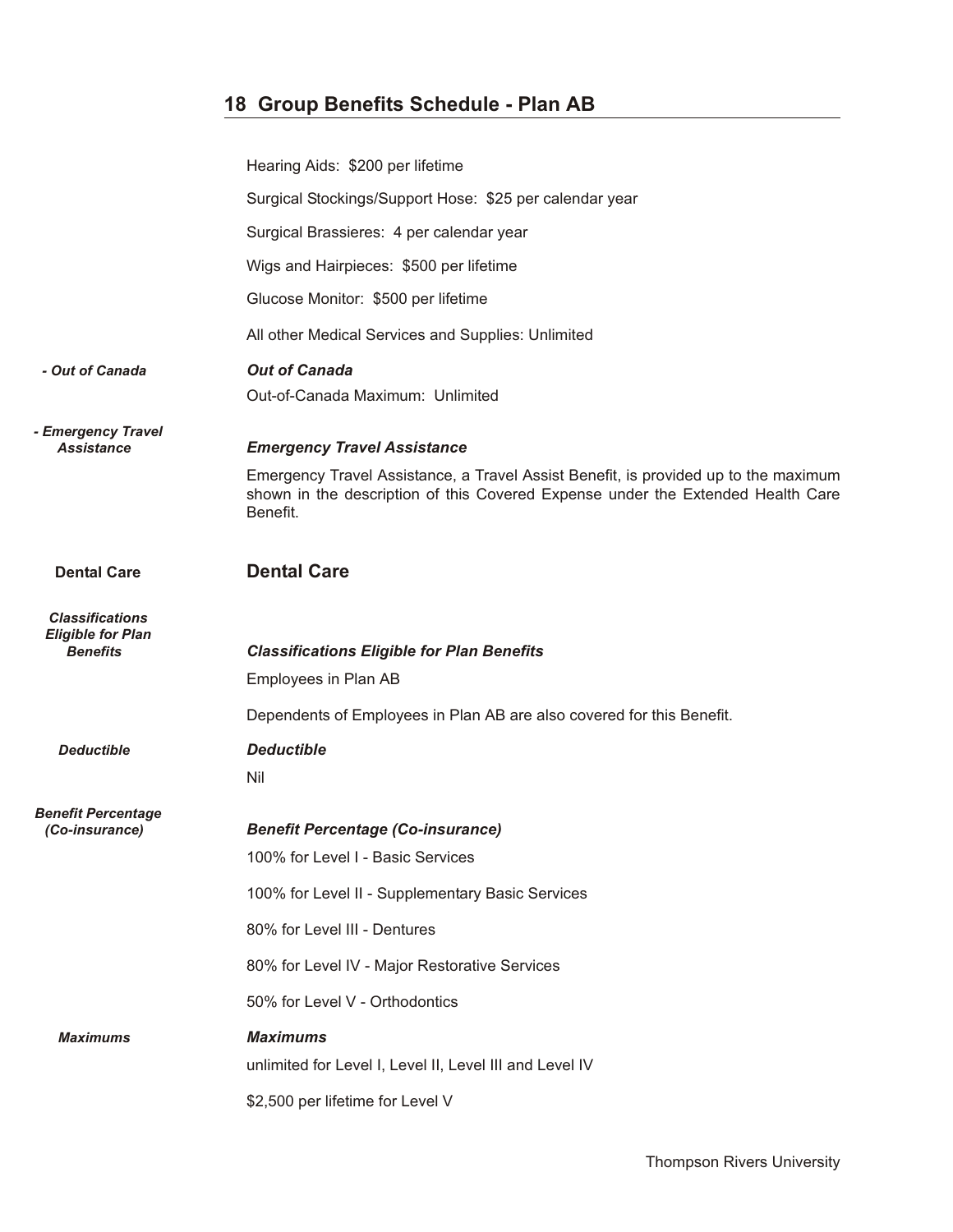| <b>Dental Fee Guide</b>                                                                                                                                                                                                                   | - Dental Fee Guide                    |
|-------------------------------------------------------------------------------------------------------------------------------------------------------------------------------------------------------------------------------------------|---------------------------------------|
| Current Fee Guide for General Practitioners and Specialists approved by the Provincial<br>Dental Association in the Province in which the services are rendered                                                                           |                                       |
| If the services are rendered in Alberta, the Fee Guide is considered to be the 1997<br>Alberta Dental Association Fee Guide for General Practitioners and Specialists plus<br>inflationary adjustment as determined by the Administrator. |                                       |
| <b>Termination Age</b>                                                                                                                                                                                                                    | - Termination Age                     |
| first day of the month coincident with or next following the Employee's attainment of age<br>65 or retirement, whichever is earlier                                                                                                       |                                       |
| <b>Survivor Extended Benefit</b><br>subject to the Employee's Termination Age for the Dental Care Benefit                                                                                                                                 | - Survivor Extended<br><b>Benefit</b> |
| <b>Participation Basis</b><br>mandatory                                                                                                                                                                                                   | - Participation Basis                 |
| <b>Waiting Period</b><br>first day of the month coincident with or next following the date employment commences                                                                                                                           | - Waiting Period                      |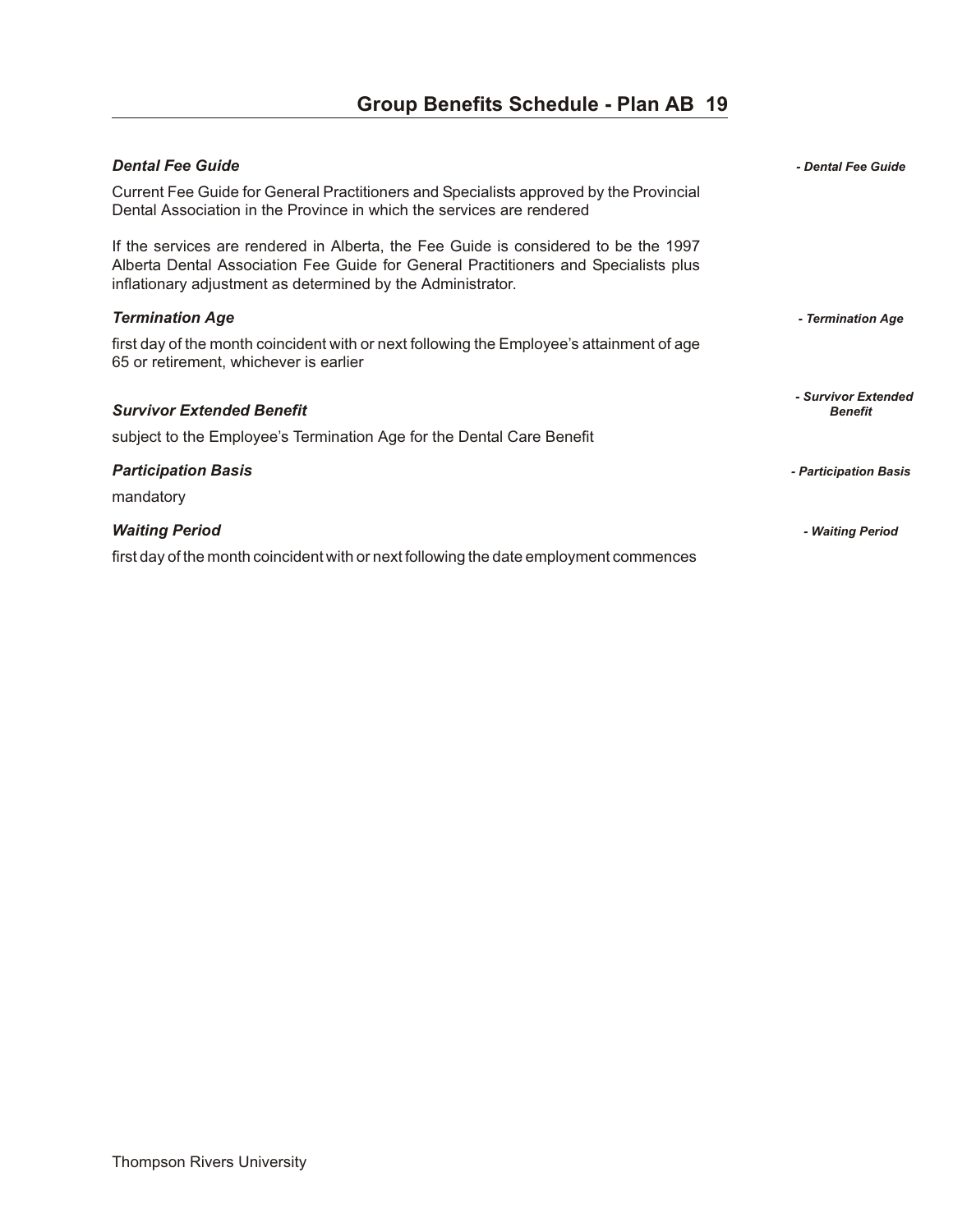#### **Extended Health <b>Extended Health Care Care**

*Drug Benefit for Covered Persons who Reside in*

*Classifications Eligible for Plan*

*Overall Plan*

#### *Quebec Drug Benefit for Covered Persons who Reside in Quebec*

In accordance with the requirements of the prescription drug insurance legislation in Quebec, An Act Respecting Prescription Drug (R.S.Q. c., A-29-01) and the regulations enacted under this act (hereinafter collectively the "Legislation"), the drug benefit provided under this Plan Document to covered persons who reside in Quebec will be administered as outlined in the Plan Document Addendum - Drug Benefit For Covered Persons Who Reside In Quebec.

| Benefits | <b>Classifications Eligible for Plan Benefits</b> |
|----------|---------------------------------------------------|
|----------|---------------------------------------------------|

Employees in Plan AE

Dependents of Employees in Plan AE are also covered for this Benefit.

#### *Maximum Over all Plan Max i mum*

\$1,000,000 per lifetime

#### Not applicable to: Out-of-Province/Canada Emergency Medical Treatment Out-of-Canada - Referrals

#### *Deductible De duct ible*

Individual - \$25 per calendar year(s) Family - \$25 per calendar year(s)

### Not applicable to: Vision

 Professional Services (Naturopath Supplements) Out-of-Province/Canada Emergency Medical Treatment Out-of-Canada - Referrals

### *Benefit Percentage*

### *(Co-insurance) Ben e fit Per cent age (Co-in sur ance)*

80% of the first \$1,000 of paid expenses and 100% thereafter for Hospital Care Drugs Professional Services (other than Naturopath supplements) Medical Services and Supplies (other than Glucose Monitor)

#### 100% for

 Vision (other than Visual Training) Professional Services (Naturopath supplements)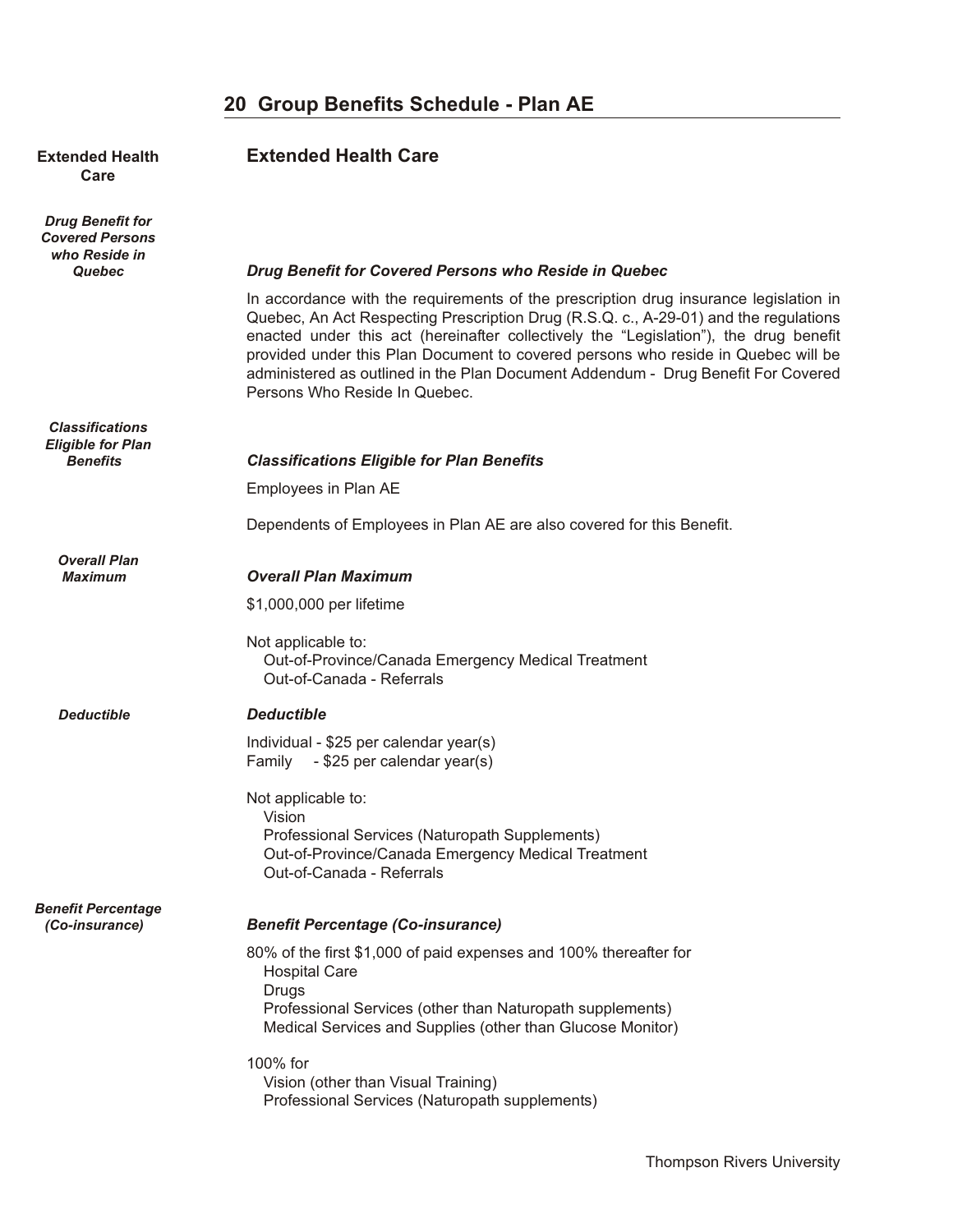| 50% for<br>Vision (Visual Training)<br>Medical Services and Supplies (Glucose Monitor)                                                                                     |                                                                 |
|----------------------------------------------------------------------------------------------------------------------------------------------------------------------------|-----------------------------------------------------------------|
| Note: The Benefit Percentage for Out-of-Province/Canada Emergency Medical<br>Treatment is 100%.                                                                            |                                                                 |
| The Benefit Percentage for Referral outside Canada for Medical Treatment Available in<br>Canada is 50%.<br>The Benefit Percentage for Emergency Travel Assistance is 100%. |                                                                 |
| <b>Termination Age</b>                                                                                                                                                     | - Termination Age                                               |
| Employee's age 70                                                                                                                                                          |                                                                 |
| <b>Survivor Extended Benefit</b>                                                                                                                                           | - Survivor Extended<br><b>Benefit</b>                           |
| not applicable                                                                                                                                                             |                                                                 |
| <b>Participation Basis</b>                                                                                                                                                 | - Participation Basis                                           |
| mandatory                                                                                                                                                                  |                                                                 |
| <b>Waiting Period</b>                                                                                                                                                      | - Waiting Period                                                |
| not applicable                                                                                                                                                             |                                                                 |
| <b>Covered Expenses and Maximums (per covered person)</b>                                                                                                                  | <b>Covered Expenses</b><br>and Maximums (per<br>covered person) |
| The maximums shown below for Covered Expenses are subject to the Overall Plan<br>Maximum.                                                                                  |                                                                 |
| <b>Hospital</b>                                                                                                                                                            | - Hospital                                                      |
| Private: Unlimited                                                                                                                                                         |                                                                 |
|                                                                                                                                                                            | - ManuScript<br><b>Generic Drug Plan 2</b>                      |
| <b>ManuScript Generic Drug Plan 2</b>                                                                                                                                      |                                                                 |
| <b>Prescription Drugs:</b>                                                                                                                                                 |                                                                 |
| All Covered Drug Expenses: Unlimited                                                                                                                                       |                                                                 |
| Drug Payment Type: Direct Claims Payment                                                                                                                                   |                                                                 |
| <b>Professional Services</b>                                                                                                                                               | <i><b>- Professional</b></i><br><b>Services</b>                 |
| Chiropractor: \$200 per calendar year, limited to \$10 per visit for the first 12 visits in any<br>calendar year                                                           |                                                                 |
| Osteopath: \$200 per calendar year                                                                                                                                         |                                                                 |
| Podiatrist/Chiropodist: \$200 per calendar year, limited to \$10 per visit for the first 12<br>visits in any calendar year                                                 |                                                                 |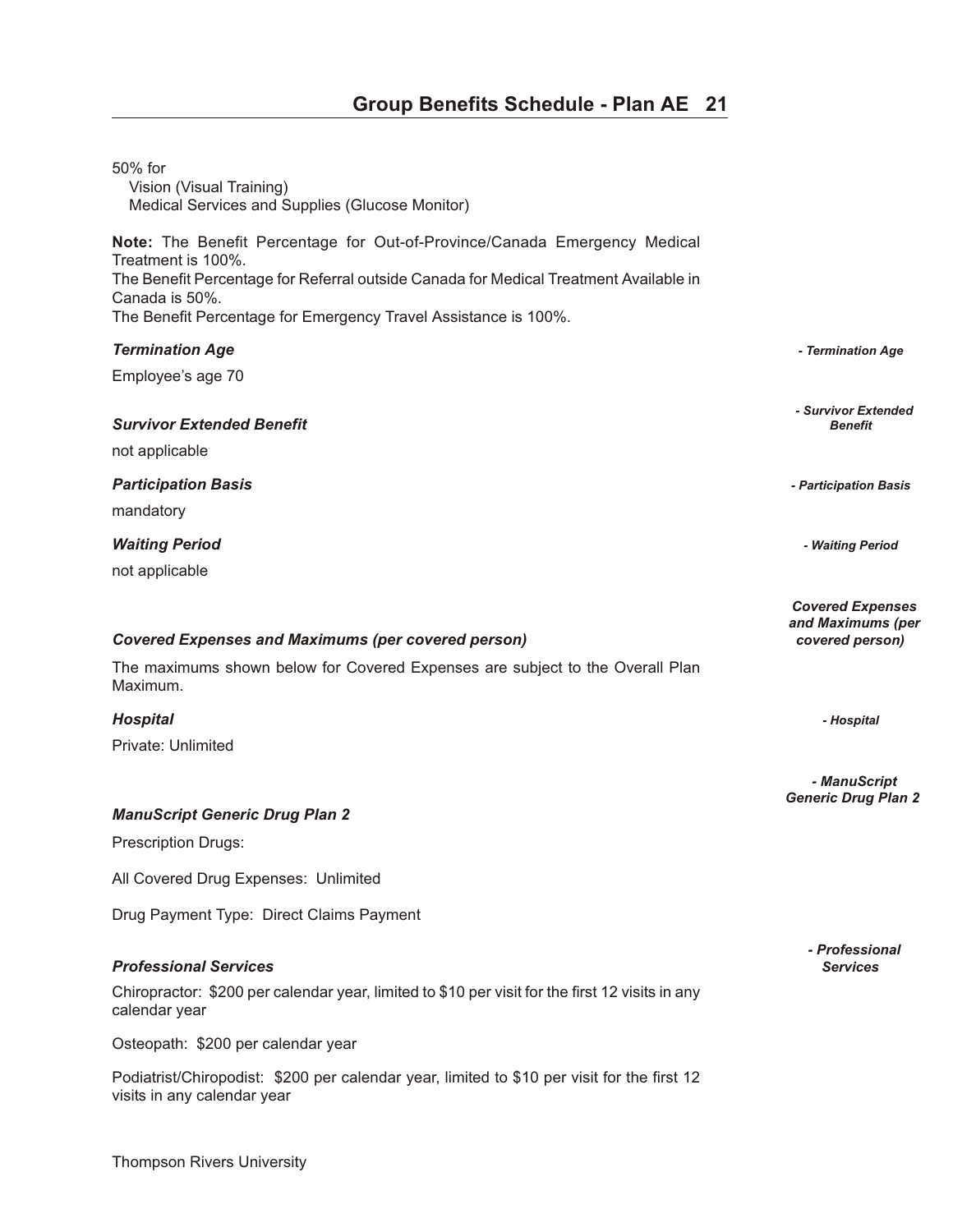Massage Therapist: \$200 per calendar year, limited to \$10 per visit for the first 12 visits in any calendar year

Naturopath: \$200 per calendar year, limited to \$10 per visit for the first 12 visits in any calendar year. In addition, naturopath supplements, to a maximum of \$200 per calendar year.

Speech Therapist: \$200 per calendar year

Physiotherapist: \$10 per visit for the first 12 visits in any calendar year, thereafter unlimited

Psychologist: \$200 per calendar year

Social Worker: Not covered

Acupuncturist: Not covered

Christian Science: \$200 per calendar year

#### *- Vision Care Vi sion Care*

Prescription Glasses/Elective Contact Lenses/Laser Eye Surgery: \$200 combined per 24 months

Contact Lenses (where medically necessary): \$200 per lifetime

Visual Training: Unlimited

*- Medical Services*

#### *and Supplies Med i cal Ser vices and Sup plies*

Private Duty Nursing: \$5,000 per 3 calendar years

Durable Medical Equipment: \$2,000 per calendar year. In addition, charges for insulin pumps.

Custom-made Orthopaedic Shoes: \$300 per 2 consecutive calendar years combined with Custom-Made Orthotics

Custom-Made Orthotics: \$300 per 2 consecutive calendar years combined with Custom Made Orthopaedic Shoes

Referral outside Canada for medical treatment available in Canada: \$3,000 per 3 calendar year(s)

Hearing Aids: \$200 per lifetime

Surgical Stockings/Support Hose: \$25 per calendar year

Surgical Brassieres: 4 per calendar year

Wigs and Hairpieces: \$500 per lifetime

Glucose Monitor: \$500 per lifetime

All other Medical Services and Supplies: Unlimited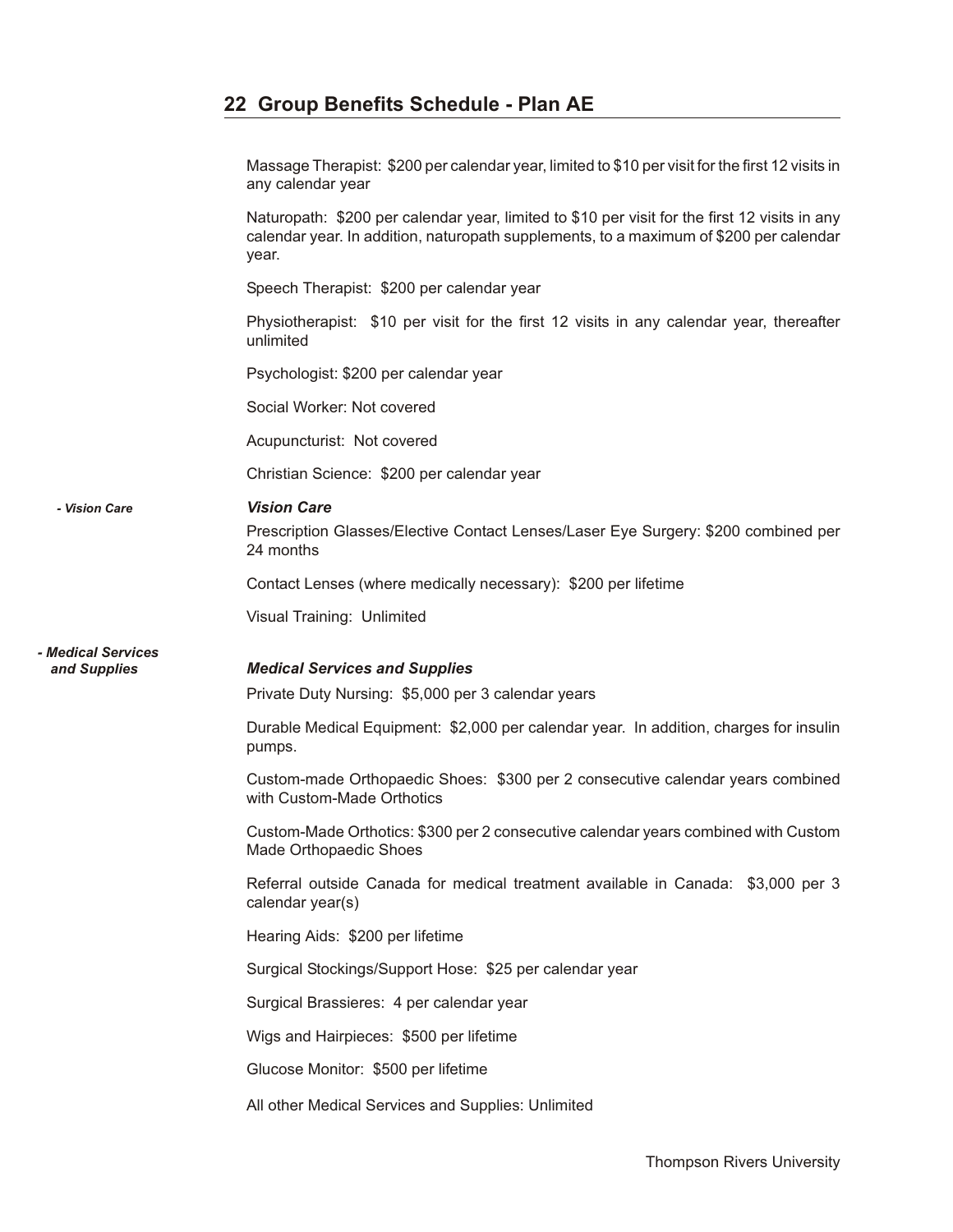| <b>Out of Canada</b>                                                                                                                                                               | - Out of Canada                                                       |
|------------------------------------------------------------------------------------------------------------------------------------------------------------------------------------|-----------------------------------------------------------------------|
| Out-of-Canada Maximum: Unlimited                                                                                                                                                   |                                                                       |
| <b>Emergency Travel Assistance</b>                                                                                                                                                 | - Emergency Travel<br><b>Assistance</b>                               |
| Emergency Travel Assistance, a Travel Assist Benefit, is provided up to the maximum<br>shown in the description of this Covered Expense under the Extended Health Care<br>Benefit. |                                                                       |
| <b>Dental Care</b>                                                                                                                                                                 | <b>Dental Care</b>                                                    |
| <b>Classifications Eligible for Plan Benefits</b><br>Employees in Plan AE                                                                                                          | <b>Classifications</b><br><b>Eligible for Plan</b><br><b>Benefits</b> |
| Dependents of Employees in Plan AE are also covered for this Benefit.                                                                                                              |                                                                       |
| <b>Deductible</b><br>Nil                                                                                                                                                           | <b>Deductible</b>                                                     |
| <b>Benefit Percentage (Co-insurance)</b>                                                                                                                                           | <b>Benefit Percentage</b><br>(Co-insurance)                           |
| 100% for Level I - Basic Services                                                                                                                                                  |                                                                       |
| 100% for Level II - Supplementary Basic Services                                                                                                                                   |                                                                       |
| 80% for Level III - Dentures                                                                                                                                                       |                                                                       |
| 80% for Level IV - Major Restorative Services                                                                                                                                      |                                                                       |
| 50% for Level V - Orthodontics                                                                                                                                                     |                                                                       |
| <b>Maximums</b>                                                                                                                                                                    | <b>Maximums</b>                                                       |
| unlimited for Level I, Level II, Level III and Level IV                                                                                                                            |                                                                       |
| \$2,500 per lifetime for Level V                                                                                                                                                   |                                                                       |
| <b>Dental Fee Guide</b>                                                                                                                                                            | - Dental Fee Guide                                                    |
| Current Fee Guide for General Practitioners and Specialists approved by the Provincial<br>Dental Association in the Province in which the services are rendered                    |                                                                       |
| If the services are rendered in Alberta, the Fee Guide is considered to be the 1997<br>Alberta Dental Association Fee Guide for General Practitioners and Specialists plus         |                                                                       |

inflationary adjustment as determined by the Administrator.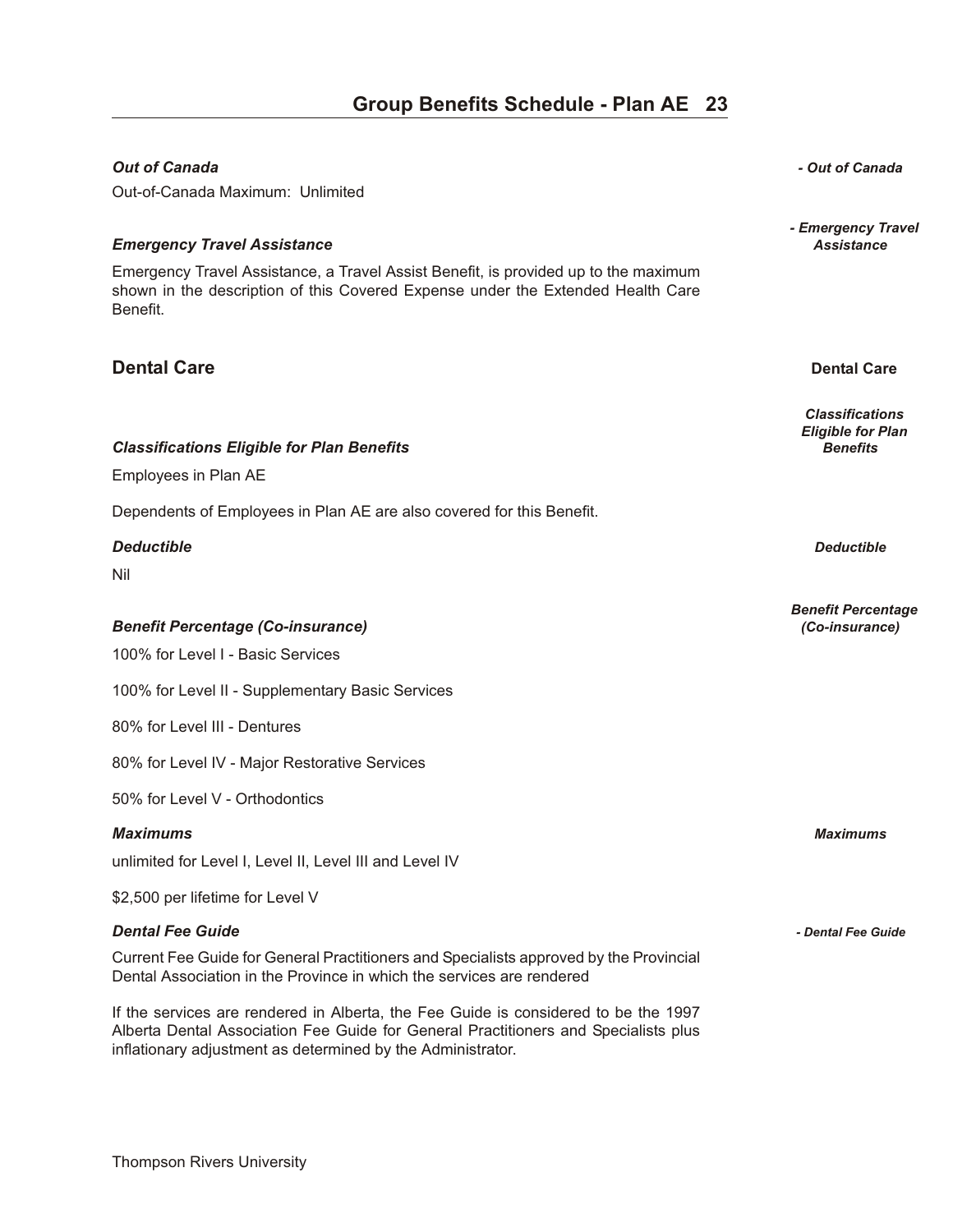| - Termination Age                     | <b>Termination Age</b>                                                                                    |
|---------------------------------------|-----------------------------------------------------------------------------------------------------------|
|                                       | Employee's age 70                                                                                         |
| - Survivor Extended<br><b>Benefit</b> | <b>Survivor Extended Benefit</b><br>subject to the Employee's Termination Age for the Dental Care Benefit |
| - Participation Basis                 | <b>Participation Basis</b><br>mandatory                                                                   |
| - Waiting Period                      | <b>Waiting Period</b><br>not applicable                                                                   |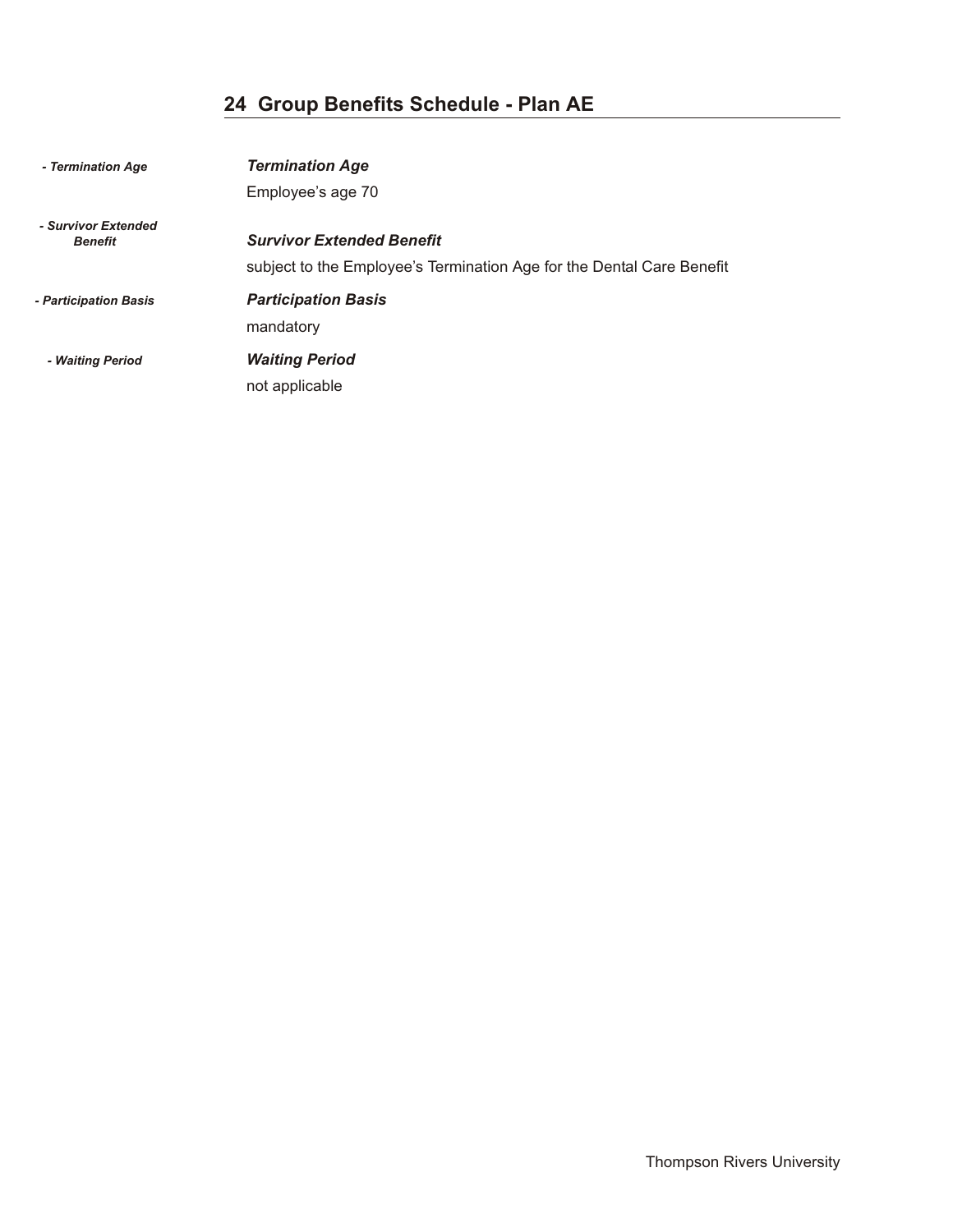#### **Extended Health Care oup B en extended Health Extended Health**

# **Care**

*Drug Benefit for Covered Persons who Reside in*

*Classifications Eligible for Plan*

*Overall Plan*

*Benefit Percentage*

#### *Drug Benefit for Covered Persons who Reside in Quebec* **<b>***Quebec* **Quebec Quebec**

In accordance with the requirements of the prescription drug insurance legislation in Quebec, An Act Respecting Prescription Drug (R.S.Q. c., A-29-01) and the regulations enacted under this act (hereinafter collectively the "Legislation"), the drug benefit provided under this Plan Document to covered persons who reside in Quebec will be administered as outlined in the Plan Document Addendum - Drug Benefit For Covered Persons Who Reside In Quebec.

#### *Clas si fi ca tions El i gi ble for Plan Ben e fits Benefits*

Employees in Plans F and FB

Dependents of Employees in Plans F and FB are also covered for this Benefit.

#### *Over all Plan Max i mum Maximum*

Unlimited

#### *De duct ible Deductible*

Individual - \$25 per calendar year(s) Family - \$25 per calendar year(s)

Not applicable to: Vision Professional Services (Naturopath Supplements) Medical Services and Supplies (Ambulance) Out-of-Province/Canada Emergency Medical Treatment Out-of-Canada - Referrals

#### *Ben e fit Per cent age (Co-in sur ance) (Co-insurance)*

95% of the first \$1,000 of paid expenses and 100% thereafter for Hospital Care Drugs Professional Services (other than Naturopath supplements) Medical Services and Supplies (other than Glucose Monitor)

100% for

 Vision (other than Visual Training) Professional Services (Naturopath supplements)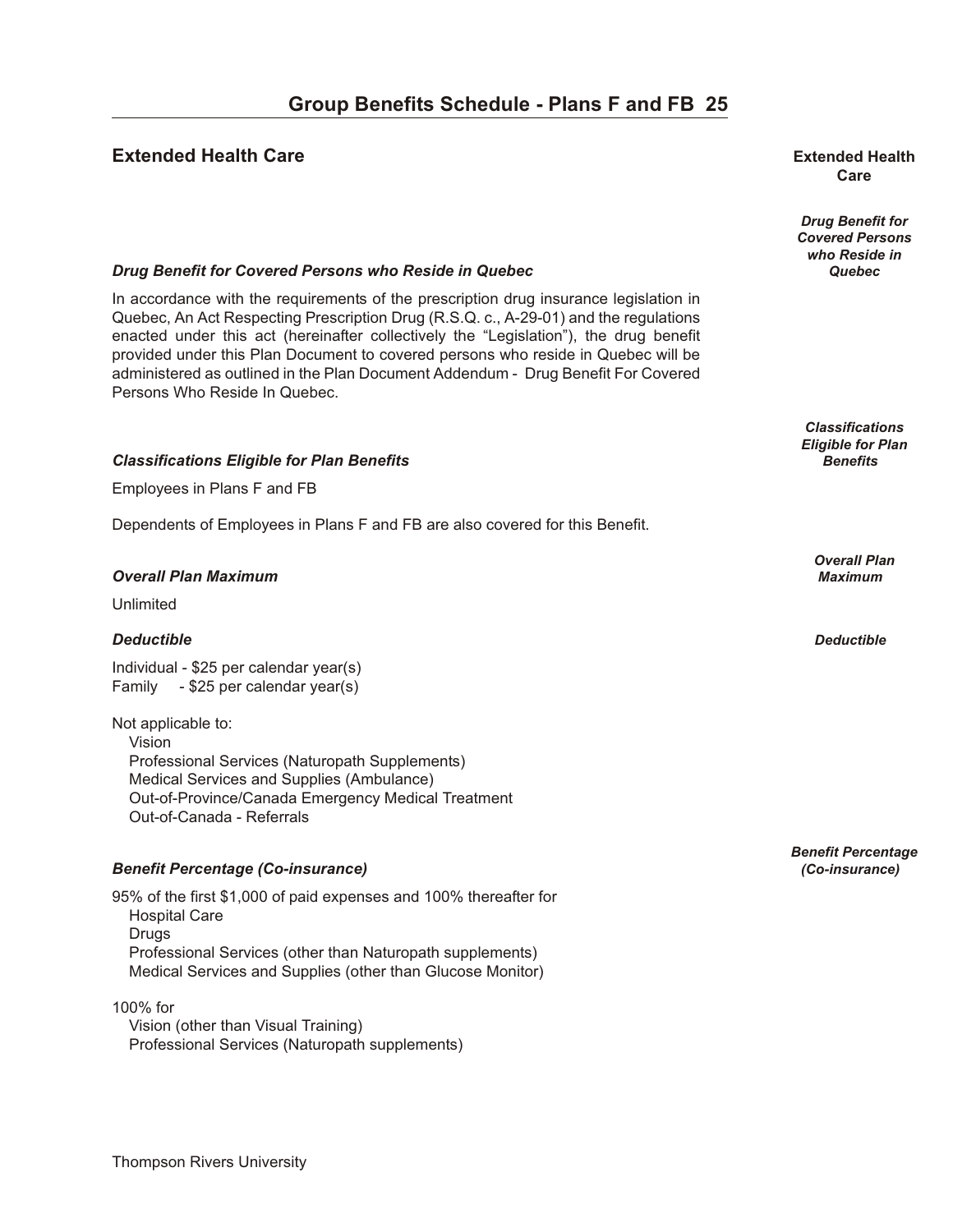|                                                                 | 50% for<br>Vision (Visual Training)<br>Medical Services and Supplies (Glucose Monitor)                                                                                                                                                                                        |
|-----------------------------------------------------------------|-------------------------------------------------------------------------------------------------------------------------------------------------------------------------------------------------------------------------------------------------------------------------------|
|                                                                 | Note: The Benefit Percentage for Out-of-Province/Canada Emergency Medical<br>Treatment is 100%.<br>The Benefit Percentage for Referral outside Canada for Medical Treatment Available in<br>Canada is 50%.<br>The Benefit Percentage for Emergency Travel Assistance is 100%. |
| - Termination Age                                               | <b>Termination Age</b>                                                                                                                                                                                                                                                        |
|                                                                 | Employee's age 65 or retirement, whichever is earlier. However, coverage shall be<br>extended until the end of the month following the month in which such age or retirement is<br>attained.                                                                                  |
| - Survivor Extended<br>Benefit                                  | <b>Survivor Extended Benefit</b>                                                                                                                                                                                                                                              |
|                                                                 | not applicable                                                                                                                                                                                                                                                                |
| - Participation Basis                                           | <b>Participation Basis</b>                                                                                                                                                                                                                                                    |
|                                                                 | mandatory                                                                                                                                                                                                                                                                     |
| - Waiting Period                                                | <b>Waiting Period</b>                                                                                                                                                                                                                                                         |
|                                                                 | first day of the month coincident with or next following the date employment commences                                                                                                                                                                                        |
| <b>Covered Expenses</b><br>and Maximums (per<br>covered person) | <b>Covered Expenses and Maximums (per covered person)</b>                                                                                                                                                                                                                     |
| - Hospital                                                      | <b>Hospital</b>                                                                                                                                                                                                                                                               |
|                                                                 | Private: Unlimited                                                                                                                                                                                                                                                            |
| - ManuScript                                                    |                                                                                                                                                                                                                                                                               |
| <b>Generic Drug Plan 2</b>                                      | <b>ManuScript Generic Drug Plan 2</b>                                                                                                                                                                                                                                         |
|                                                                 | <b>Prescription Drugs:</b>                                                                                                                                                                                                                                                    |
|                                                                 | All Covered Drug Expenses: Unlimited                                                                                                                                                                                                                                          |
|                                                                 | Drug Payment Type: Direct Claims Payment                                                                                                                                                                                                                                      |
| - Professional                                                  |                                                                                                                                                                                                                                                                               |
| <b>Services</b>                                                 | <b>Professional Services</b>                                                                                                                                                                                                                                                  |
|                                                                 | Chiropractor: \$200 per calendar year, limited to \$10 per visit for the first 12 visits in any<br>calendar year                                                                                                                                                              |
|                                                                 | Osteopath: \$200 per calendar year                                                                                                                                                                                                                                            |
|                                                                 | Podiatrist/Chiropodist: \$200 per calendar year, limited to \$10 per visit for the first 12 visits<br>in any calendar year                                                                                                                                                    |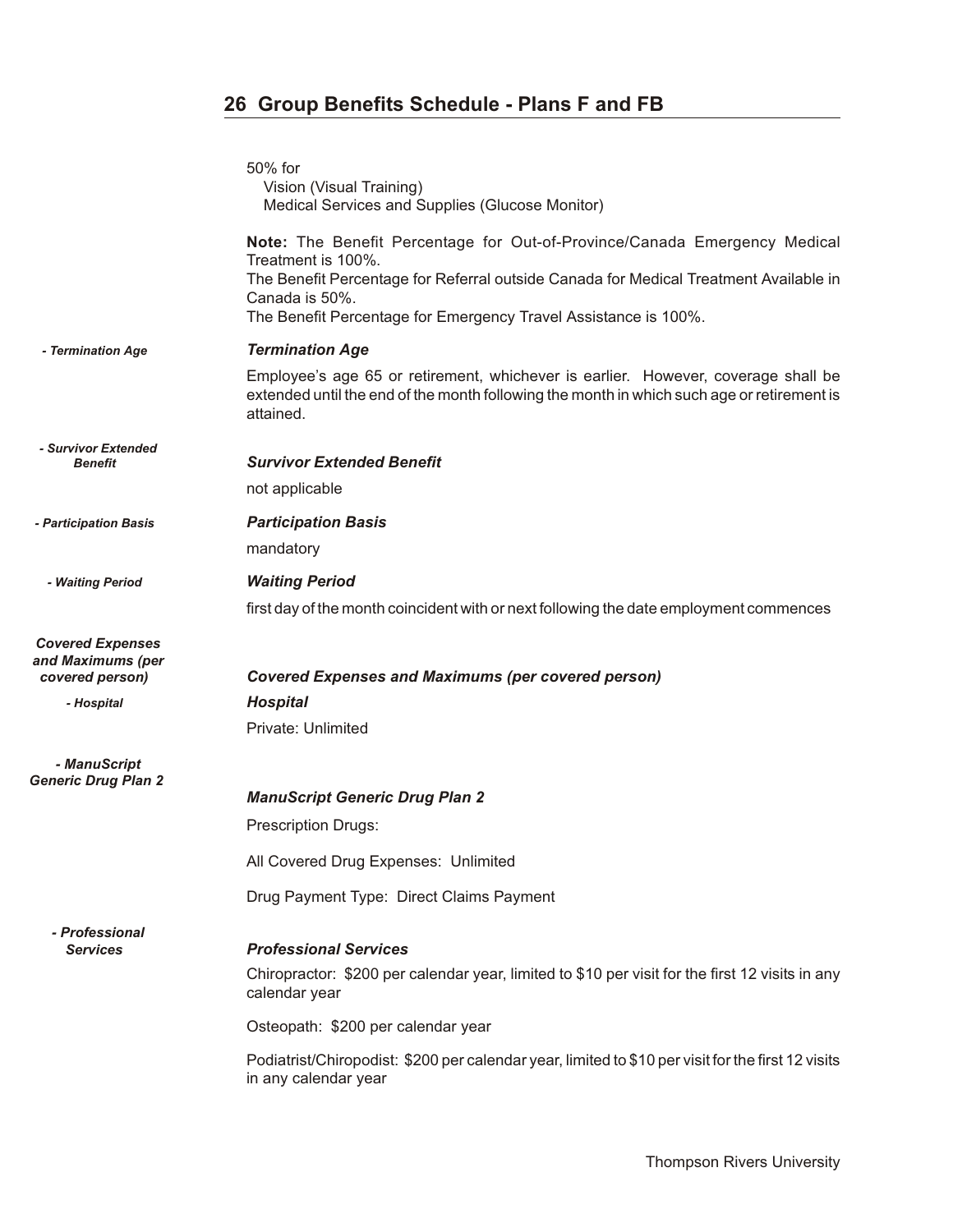Massage Therapist: \$200 per calendar year, limited to \$10 per visit for the first 12 visits in any calendar year

Naturopath: \$200 per calendar year, limited to \$10 per visit for the first 12 visits in any calendar year. In addition, naturopath supplements, to a maximum of \$200 per calendar year.

Speech Therapist: \$200 per calendar year

Physiotherapist: \$10 per visit for the first 12 visits in any calendar year, thereafter unlimited

Psychologist: \$200 per calendar year

Social Worker: Not covered

Acupuncturist: Not covered

Christian Science: \$200 per calendar year

#### *Vi sion Care - Vision Care*

Prescription Glasses/Elective Contact Lenses/Laser Eye Surgery: \$225 combined per 24 months

Contact Lenses (where medically necessary): \$200 per lifetime

Visual Training: Unlimited

#### *Med i cal Ser vices and Sup plies and Supplies*

Private Duty Nursing: \$5,000 per 3 calendar years

Durable Medical Equipment: \$2,000 per calendar year. In addition, charges for insulin pumps.

Custom-made Orthopaedic Shoes: \$300 per 2 consecutive calendar years combined with Custom-Made Orthotics

Custom-Made Orthotics: \$300 per 2 consecutive calendar years combined with Custom Made Orthopaedic Shoes

Referral outside Canada for medical treatment available in Canada: \$3,000 per 3 calendar year(s)

Hearing Aids: \$600 per 5 calendar years

Surgical Stockings/Support Hose: \$25 per calendar year

Surgical Brassieres: 4 per calendar year

Wigs and Hairpieces: \$500 per lifetime

Glucose Monitor: \$500 per lifetime

All other Medical Services and Supplies: Unlimited

*- Medical Services*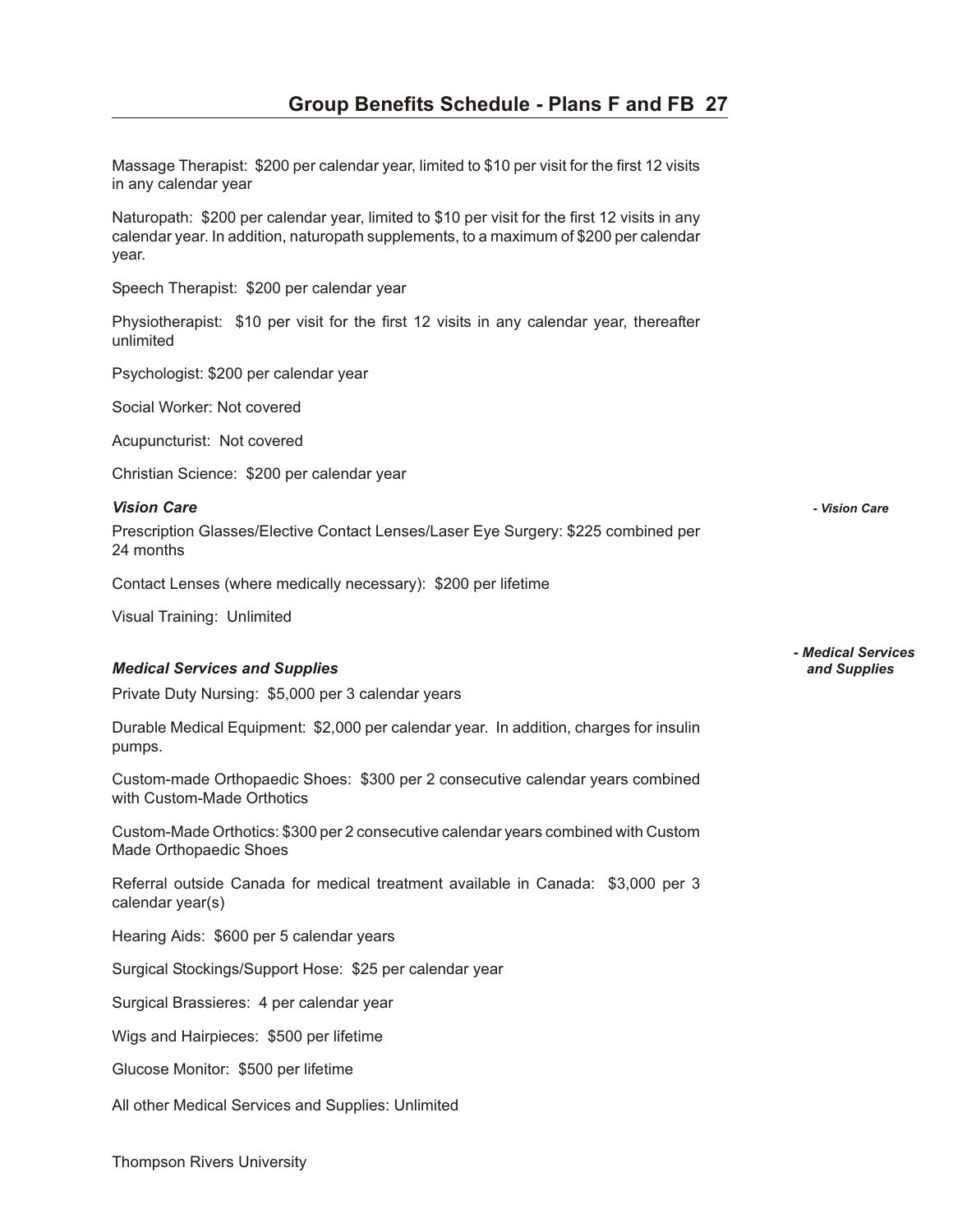| - Out of Canada                                                       | <b>Out of Canada</b><br>Out-of-Canada Maximum: Unlimited                                                                                                                                                                                                                                                                                                                                                                                |
|-----------------------------------------------------------------------|-----------------------------------------------------------------------------------------------------------------------------------------------------------------------------------------------------------------------------------------------------------------------------------------------------------------------------------------------------------------------------------------------------------------------------------------|
| - Emergency Travel<br><b>Assistance</b>                               | <b>Emergency Travel Assistance</b><br>Emergency Travel Assistance, a Travel Assist Benefit, is provided up to the maximum<br>shown in the description of this Covered Expense under the Extended Health Care<br>Benefit.                                                                                                                                                                                                                |
| <b>Dental Care</b>                                                    | <b>Dental Care</b>                                                                                                                                                                                                                                                                                                                                                                                                                      |
| <b>Classifications</b><br><b>Eligible for Plan</b><br><b>Benefits</b> | <b>Classifications Eligible for Plan Benefits</b><br>Employees in Plans F and FB<br>Dependents of Employees in Plans F and FB are also covered for this Benefit.                                                                                                                                                                                                                                                                        |
| <b>Deductible</b>                                                     | <b>Deductible</b><br>Nil                                                                                                                                                                                                                                                                                                                                                                                                                |
| <b>Benefit Percentage</b><br>(Co-insurance)                           | <b>Benefit Percentage (Co-insurance)</b><br>100% for Level I - Basic Services<br>100% for Level II - Supplementary Basic Services<br>70% for Level III - Dentures<br>70% for Level IV - Major Restorative Services<br>50% for Level V - Orthodontics                                                                                                                                                                                    |
| Maximums                                                              | <b>Maximums</b><br>unlimited for Level I, Level II, Level III and Level IV                                                                                                                                                                                                                                                                                                                                                              |
|                                                                       | \$2,000 per lifetime for Level V                                                                                                                                                                                                                                                                                                                                                                                                        |
| - Dental Fee Guide                                                    | <b>Dental Fee Guide</b><br>Current Fee Guide for General Practitioners and Specialists approved by the Provincial<br>Dental Association in the Province in which the services are rendered<br>If the services are rendered in Alberta, the Fee Guide is considered to be the 1997 Alberta<br>Dental Association Fee Guide for General Practitioners and Specialists plus inflationary<br>adjustment as determined by the Administrator. |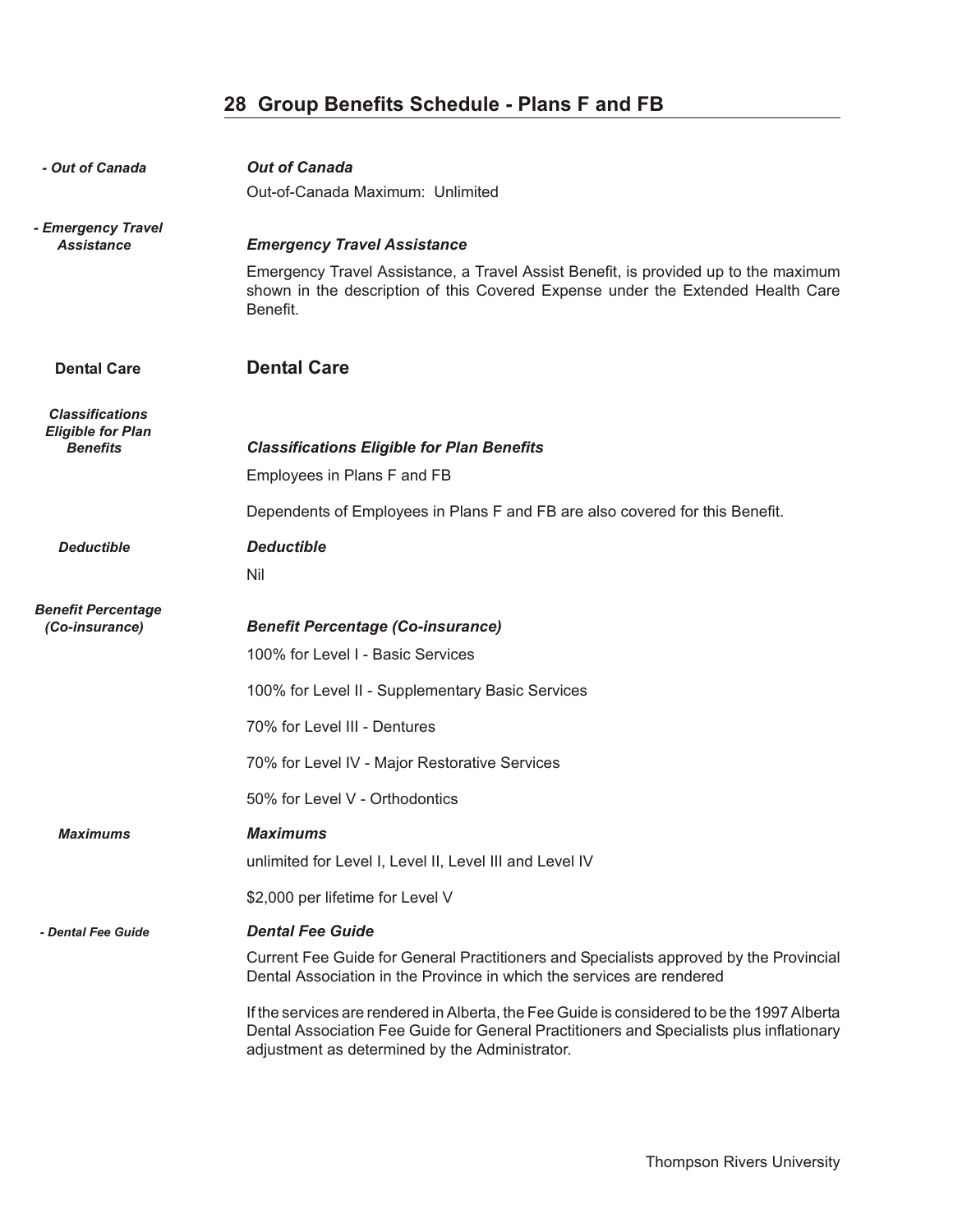| <b>Termination Age</b>                                                                                                                                                                                                                                    | - Termination Age                                              |
|-----------------------------------------------------------------------------------------------------------------------------------------------------------------------------------------------------------------------------------------------------------|----------------------------------------------------------------|
| Employee's age 65 or retirement, whichever is earlier. However, coverage shall be<br>extended until the end of the month following the month in which such age or retirement<br>is attained.                                                              |                                                                |
|                                                                                                                                                                                                                                                           | - Survivor Extended                                            |
| <b>Survivor Extended Benefit</b>                                                                                                                                                                                                                          | <b>Benefit</b>                                                 |
| subject to the Employee's Termination Age for the Dental Care Benefit                                                                                                                                                                                     |                                                                |
| <b>Participation Basis</b>                                                                                                                                                                                                                                | - Participation Basis                                          |
| mandatory                                                                                                                                                                                                                                                 |                                                                |
| <b>Waiting Period</b>                                                                                                                                                                                                                                     | - Waiting Period                                               |
| first day of the month coincident with or next following the date employment commences                                                                                                                                                                    |                                                                |
|                                                                                                                                                                                                                                                           |                                                                |
| <b>Weekly Income/Short Term Disability</b>                                                                                                                                                                                                                | <b>Weekly</b><br><b>Income/Short</b><br><b>Term Disability</b> |
| <b>Benefit Amount</b>                                                                                                                                                                                                                                     | <b>Benefit Amount</b>                                          |
| 70% of weekly Earnings rounded to the next higher \$1, if not already a multiple thereof,<br>up to a maximum benefit of \$2,050                                                                                                                           |                                                                |
| <b>Qualifying Period</b>                                                                                                                                                                                                                                  | - Qualifying Period                                            |
| Accident - 30 calendar days                                                                                                                                                                                                                               |                                                                |
| Sickness - 30 calendar days                                                                                                                                                                                                                               |                                                                |
|                                                                                                                                                                                                                                                           |                                                                |
| <b>Maximum Benefit Period</b>                                                                                                                                                                                                                             | - Maximum Benefit<br><b>Period</b>                             |
| 21 weeks                                                                                                                                                                                                                                                  |                                                                |
| <b>Termination Age</b>                                                                                                                                                                                                                                    | - Termination Age                                              |
| age 65 or retirement, whichever is earlier. However, coverage shall be extended until<br>the end of the month following the month in which such age or retirement is attained.                                                                            |                                                                |
| <b>Earnings</b>                                                                                                                                                                                                                                           | - Earnings                                                     |
| Gross weekly Earnings refers to an Employee's normal Earnings on the last day of work<br>or sick leave. The gross weekly Earnings applicable on the last day of work or sick leave<br>shall be adjusted due to salary increases negotiated retroactively. |                                                                |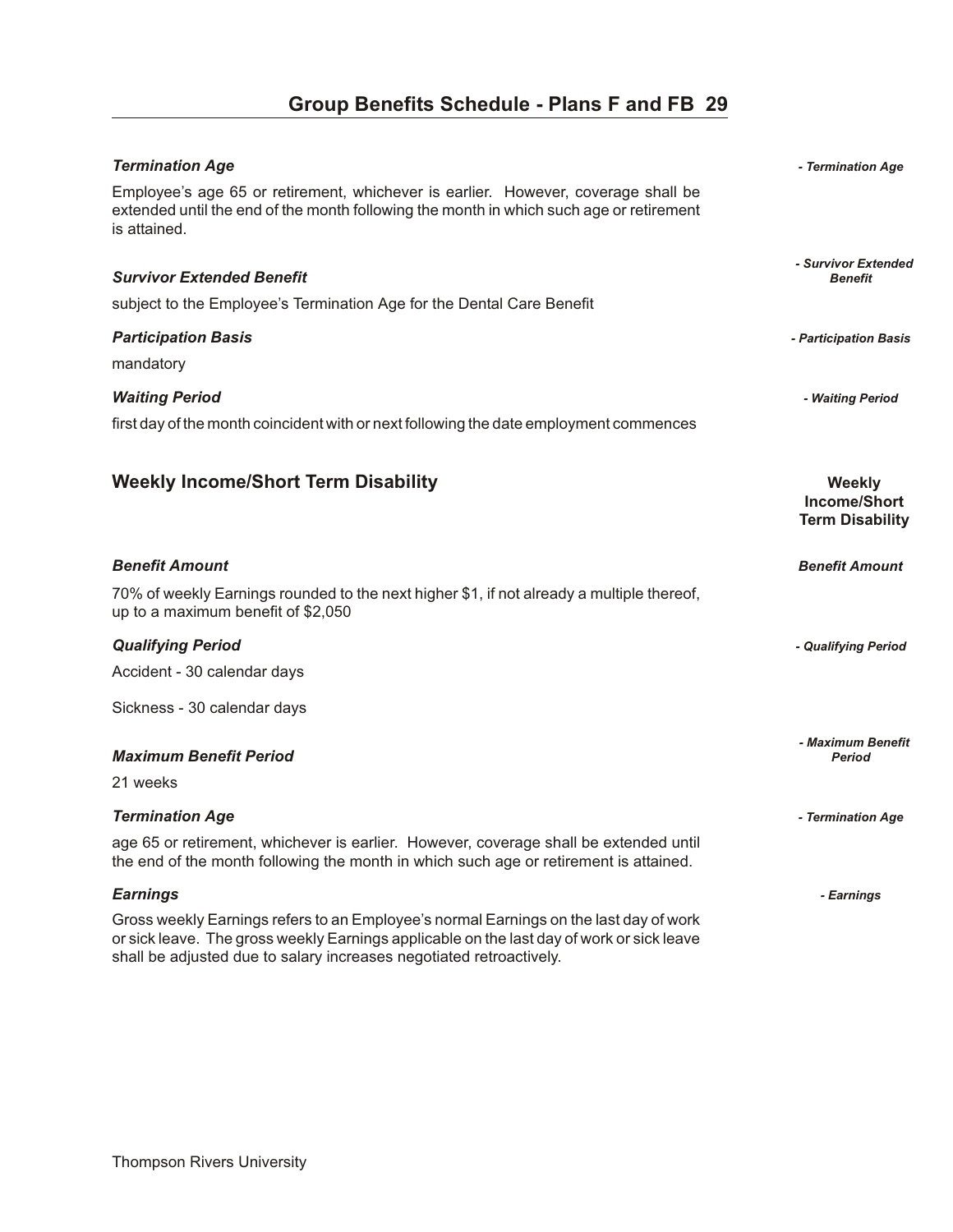| - Tax Status          | <b>Tax Status</b>                                                                                               |
|-----------------------|-----------------------------------------------------------------------------------------------------------------|
|                       | taxable                                                                                                         |
| - Participation Basis | <b>Participation Basis</b><br>mandatory                                                                         |
| - Waiting Period      | <b>Waiting Period</b><br>first day of the month coincident with or next following the date employment commences |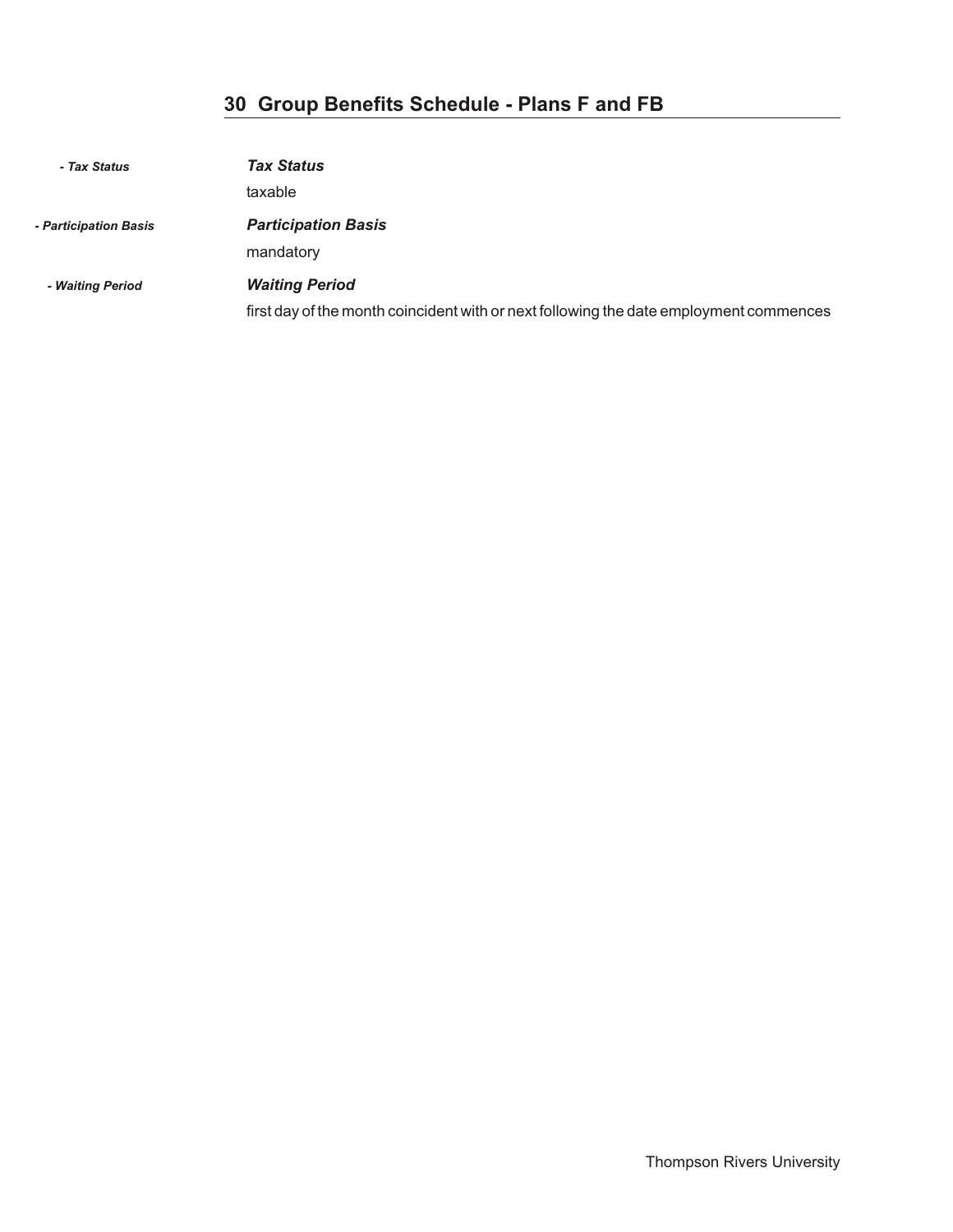#### **Extended Health Care our B en extended Health Extended Health**

# **Care**

*Drug Benefit for Covered Persons who Reside in*

*Classifications Eligible for Plan*

*Overall Plan*

*Benefit Percentage*

#### *Drug Benefit for Covered Persons who Reside in Quebec* **<b>***Quebec* **Quebec Quebec**

In accordance with the requirements of the prescription drug insurance legislation in Quebec, An Act Respecting Prescription Drug (R.S.Q. c., A-29-01) and the regulations enacted under this act (hereinafter collectively the "Legislation"), the drug benefit provided under this Plan Document to covered persons who reside in Quebec will be administered as outlined in the Plan Document Addendum - Drug Benefit For Covered Persons Who Reside In Quebec.

#### *Clas si fi ca tions El i gi ble for Plan Ben e fits Benefits*

Employees in Plan FA

Dependents of Employees in Plan FA are also covered for this Benefit.

#### *Over all Plan Max i mum Maximum*

Unlimited

#### *De duct ible Deductible*

Individual - \$25 per calendar year(s) Family - \$25 per calendar year(s)

Not applicable to: Vision Medical Services and Supplies (Ambulance) Professional Services (Naturopath Supplements)

#### *Ben e fit Per cent age (Co-in sur ance) (Co-insurance)*

95% of the first \$1,000 of paid expenses and 100% thereafter for Hospital Care Drugs Professional Services (other than Naturopath supplements) Medical Services and Supplies (other than Glucose Monitor)

#### 100% for

 Vision (other than Visual Training) Professional Services (Naturopath supplements)

50% for Vision (Visual Training) Medical Services and Supplies (Glucose Monitor)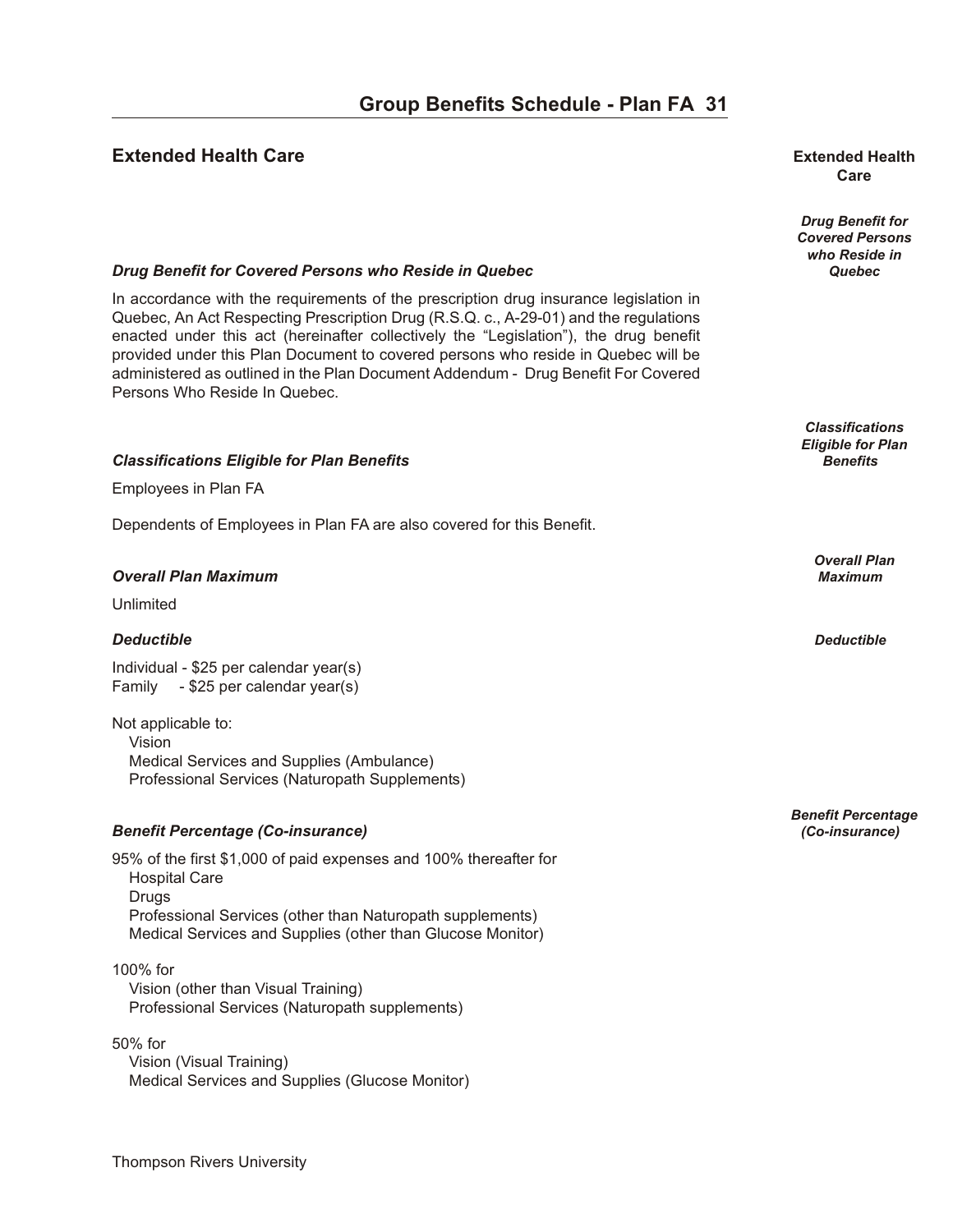|                                                                 | Note: The Benefit Percentage for Out-of-Province/Canada Emergency Medical<br>Treatment is 100%.<br>The Benefit Percentage for Referral outside Canada for Medical Treatment Available in<br>Canada is 50%.<br>The Benefit Percentage for Emergency Travel Assistance is 100%. |
|-----------------------------------------------------------------|-------------------------------------------------------------------------------------------------------------------------------------------------------------------------------------------------------------------------------------------------------------------------------|
| - Termination Age                                               | <b>Termination Age</b>                                                                                                                                                                                                                                                        |
|                                                                 | Employee's age 70 or retirement, whichever is earlier. However, coverage shall be<br>extended until the end of the month following the month in which such age or retirement is<br>attained.                                                                                  |
| - Survivor Extended<br><b>Benefit</b>                           | <b>Survivor Extended Benefit</b>                                                                                                                                                                                                                                              |
|                                                                 | not applicable                                                                                                                                                                                                                                                                |
|                                                                 |                                                                                                                                                                                                                                                                               |
| - Participation Basis                                           | <b>Participation Basis</b>                                                                                                                                                                                                                                                    |
|                                                                 | mandatory                                                                                                                                                                                                                                                                     |
| - Waiting Period                                                | <b>Waiting Period</b>                                                                                                                                                                                                                                                         |
|                                                                 | first day of the month coincident with or next following the date employment commences                                                                                                                                                                                        |
| <b>Covered Expenses</b><br>and Maximums (per<br>covered person) | <b>Covered Expenses and Maximums (per covered person)</b>                                                                                                                                                                                                                     |
| - Hospital                                                      | <b>Hospital</b>                                                                                                                                                                                                                                                               |
|                                                                 | Private: Unlimited                                                                                                                                                                                                                                                            |
| - ManuScript<br><b>Generic Drug Plan 2</b>                      | <b>ManuScript Generic Drug Plan 2</b>                                                                                                                                                                                                                                         |
|                                                                 | <b>Prescription Drugs:</b>                                                                                                                                                                                                                                                    |
|                                                                 | All Covered Drug Expenses: Unlimited                                                                                                                                                                                                                                          |
|                                                                 |                                                                                                                                                                                                                                                                               |
|                                                                 | Drug Payment Type: Direct Claims Payment                                                                                                                                                                                                                                      |
| - Professional<br><b>Services</b>                               | <b>Professional Services</b><br>Chiropractor: \$200 per calendar year, limited to \$10 per visit for the first 12 visits in any<br>calendar year                                                                                                                              |
|                                                                 | Osteopath: \$200 per calendar year                                                                                                                                                                                                                                            |
|                                                                 | Podiatrist/Chiropodist: \$200 per calendar year, limited to \$10 per visit for the first 12 visits<br>in any calendar year                                                                                                                                                    |
|                                                                 | Massage Therapist: \$200 per calendar year, limited to \$10 per visit for the first 12 visits in<br>any calendar year                                                                                                                                                         |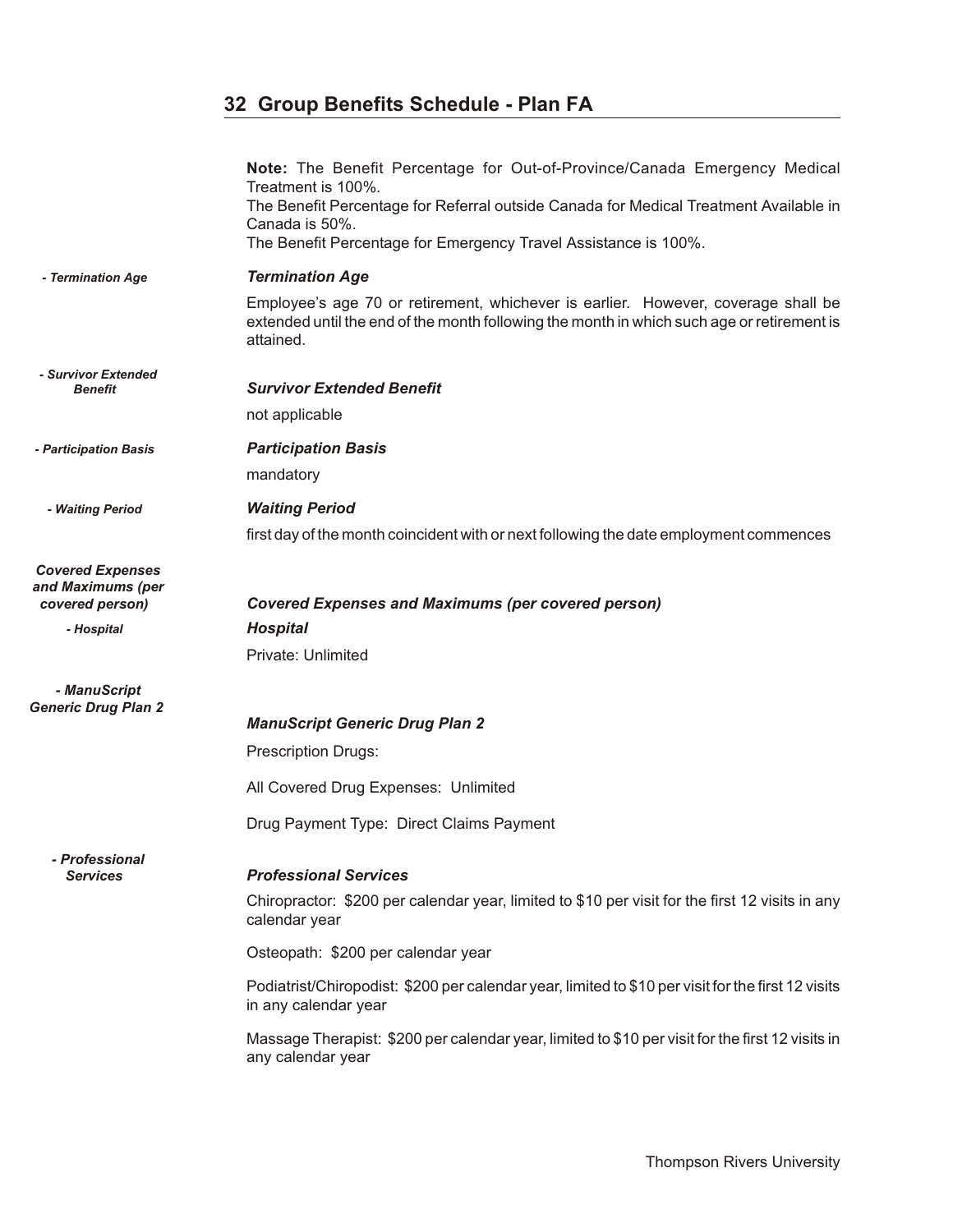Naturopath: \$200 per calendar year, limited to \$10 per visit for the first 12 visits in any calendar year. In addition, naturopath supplements, to a maximum of \$200 per calendar year.

Speech Therapist: \$200 per calendar year

Physiotherapist: \$10 per visit for the first 12 visits in any calendar year, thereafter unlimited

Psychologist: \$200 per calendar year

Social Worker: Not covered

Acupuncturist: Not covered

Christian Science: \$200 per calendar year

*Vi sion Care - Vision Care* 

Prescription Glasses/Elective Contact Lenses/Laser Eye Surgery: \$225 combined per 24 months

Contact Lenses (where medically necessary): \$200 per lifetime

Visual Training: Unlimited

#### *Med i cal Ser vices and Sup plies and Supplies*

Private Duty Nursing: \$5,000 per 3 calendar years

Durable Medical Equipment: \$2,000 per calendar year. In addition, charges for insulin pumps.

Custom-made Orthopaedic Shoes: \$300 per 2 consecutive calendar years combined with Custom-Made Orthotics

Custom-Made Orthotics: \$300 per 2 consecutive calendar years combined with Custom Made Orthopaedic Shoes

Referral outside Canada for medical treatment available in Canada: \$3,000 per 3 calendar year(s)

Hearing Aids: \$600 per 5 calendar years

Surgical Stockings/Support Hose: \$25 per calendar year

Surgical Brassieres: 4 per calendar year

Wigs and Hairpieces: \$500 per lifetime

Glucose Monitor: \$500 per lifetime

All other Medical Services and Supplies: Unlimited

*- Medical Services*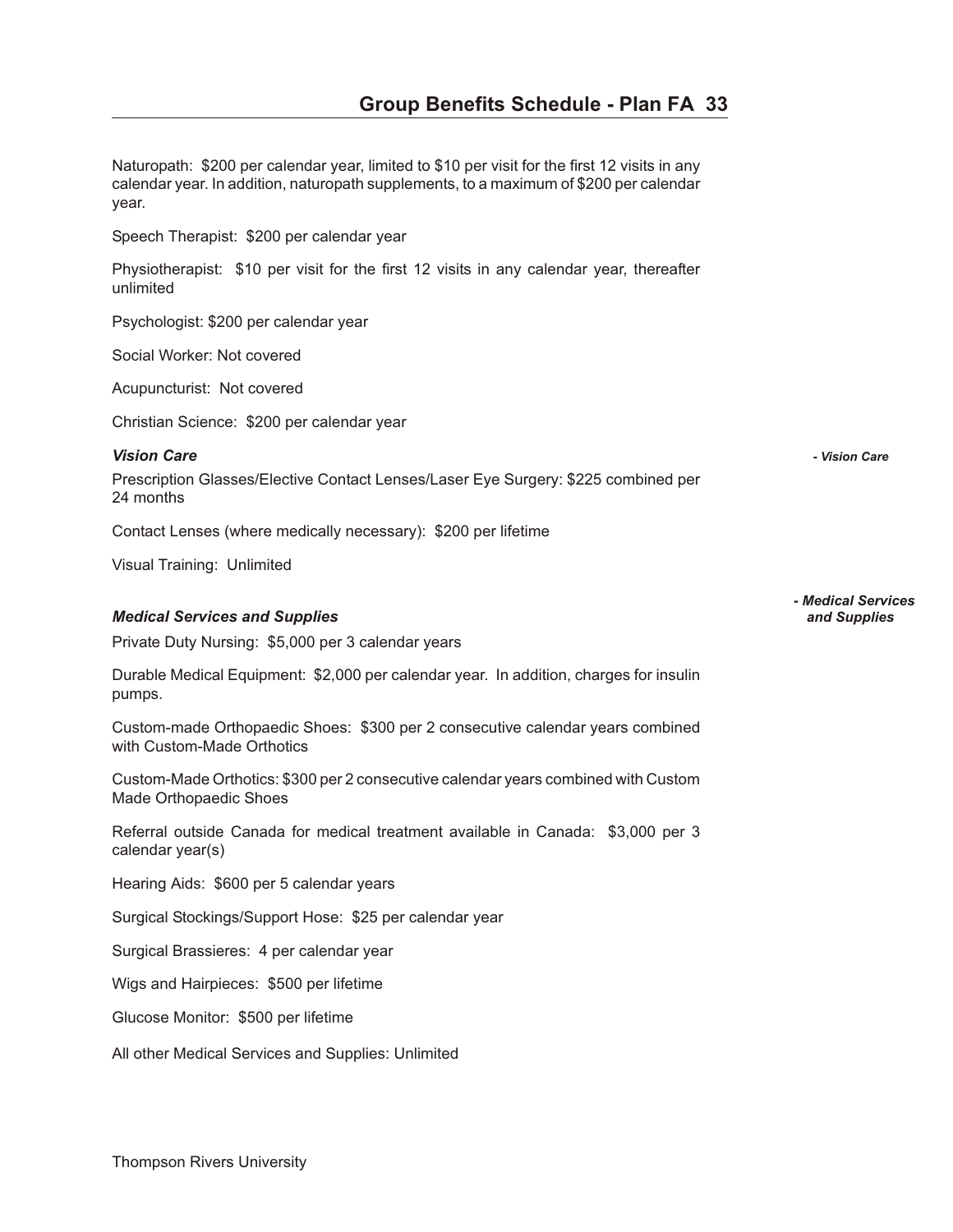| - Out of Canada                                    | <b>Out of Canada</b>                                                                                                                                                                                                                      |
|----------------------------------------------------|-------------------------------------------------------------------------------------------------------------------------------------------------------------------------------------------------------------------------------------------|
|                                                    | Out-of-Canada Maximum: Unlimited                                                                                                                                                                                                          |
| - Emergency Travel<br><b>Assistance</b>            | <b>Emergency Travel Assistance</b>                                                                                                                                                                                                        |
|                                                    | Emergency Travel Assistance, a Travel Assist Benefit, is provided up to the maximum<br>shown in the description of this Covered Expense under the Extended Health Care<br>Benefit.                                                        |
| <b>Dental Care</b>                                 | <b>Dental Care</b>                                                                                                                                                                                                                        |
| <b>Classifications</b><br><b>Eligible for Plan</b> |                                                                                                                                                                                                                                           |
| <b>Benefits</b>                                    | <b>Classifications Eligible for Plan Benefits</b>                                                                                                                                                                                         |
|                                                    | Employees in Plan FA                                                                                                                                                                                                                      |
|                                                    | Dependents of Employees in Plan FA are also covered for this Benefit.                                                                                                                                                                     |
| <b>Deductible</b>                                  | <b>Deductible</b>                                                                                                                                                                                                                         |
|                                                    | Nil                                                                                                                                                                                                                                       |
| <b>Benefit Percentage</b>                          |                                                                                                                                                                                                                                           |
| (Co-insurance)                                     | <b>Benefit Percentage (Co-insurance)</b>                                                                                                                                                                                                  |
|                                                    | 100% for Level I - Basic Services                                                                                                                                                                                                         |
|                                                    | 100% for Level II - Supplementary Basic Services                                                                                                                                                                                          |
|                                                    | 70% for Level III - Dentures                                                                                                                                                                                                              |
|                                                    | 70% for Level IV - Major Restorative Services                                                                                                                                                                                             |
|                                                    | 50% for Level V - Orthodontics                                                                                                                                                                                                            |
| <b>Maximums</b>                                    | <b>Maximums</b>                                                                                                                                                                                                                           |
|                                                    | unlimited for Level I, Level II, Level III and Level IV                                                                                                                                                                                   |
|                                                    | \$2,000 per lifetime for Level V                                                                                                                                                                                                          |
| - Dental Fee Guide                                 | <b>Dental Fee Guide</b>                                                                                                                                                                                                                   |
|                                                    | Current Fee Guide for General Practitioners and Specialists approved by the Provincial<br>Dental Association in the Province in which the services are rendered                                                                           |
|                                                    | If the services are rendered in Alberta, the Fee Guide is considered to be the 1997 Alberta<br>Dental Association Fee Guide for General Practitioners and Specialists plus inflationary<br>adjustment as determined by the Administrator. |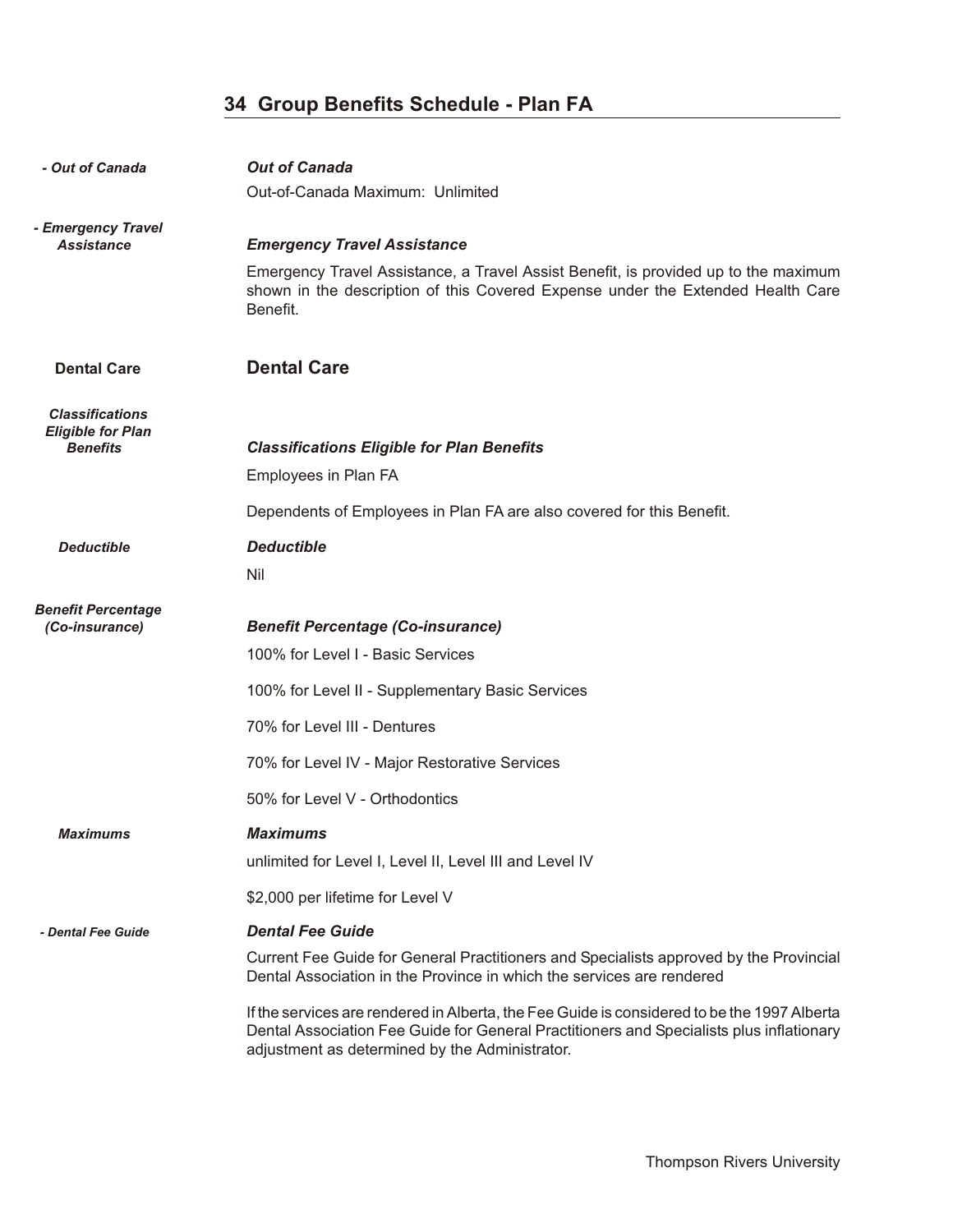| <b>Termination Age</b>                                                                                                                                                                                                                                    | - Termination Age                                              |
|-----------------------------------------------------------------------------------------------------------------------------------------------------------------------------------------------------------------------------------------------------------|----------------------------------------------------------------|
| Employee's age 70 or retirement, whichever is earlier. However, coverage shall be<br>extended until the end of the month following the month in which such age or retirement<br>is attained.                                                              |                                                                |
|                                                                                                                                                                                                                                                           | - Survivor Extended                                            |
| <b>Survivor Extended Benefit</b>                                                                                                                                                                                                                          | <b>Benefit</b>                                                 |
| subject to the Employee's Termination Age for the Dental Care Benefit                                                                                                                                                                                     |                                                                |
| <b>Participation Basis</b>                                                                                                                                                                                                                                | - Participation Basis                                          |
| mandatory                                                                                                                                                                                                                                                 |                                                                |
| <b>Waiting Period</b>                                                                                                                                                                                                                                     | - Waiting Period                                               |
| first day of the month coincident with or next following the date employment commences                                                                                                                                                                    |                                                                |
|                                                                                                                                                                                                                                                           |                                                                |
| <b>Weekly Income/Short Term Disability</b>                                                                                                                                                                                                                | <b>Weekly</b><br><b>Income/Short</b><br><b>Term Disability</b> |
| <b>Benefit Amount</b>                                                                                                                                                                                                                                     | <b>Benefit Amount</b>                                          |
| 70% of weekly Earnings rounded to the next higher \$1, if not already a multiple thereof,<br>up to a maximum benefit of \$2,050                                                                                                                           |                                                                |
| <b>Qualifying Period</b>                                                                                                                                                                                                                                  | - Qualifying Period                                            |
| Accident - 30 calendar days                                                                                                                                                                                                                               |                                                                |
| Sickness - 30 calendar days                                                                                                                                                                                                                               |                                                                |
|                                                                                                                                                                                                                                                           |                                                                |
| <b>Maximum Benefit Period</b>                                                                                                                                                                                                                             | - Maximum Benefit<br>Period                                    |
| 21 weeks                                                                                                                                                                                                                                                  |                                                                |
| <b>Termination Age</b>                                                                                                                                                                                                                                    | - Termination Age                                              |
| age 70 or retirement, whichever is earlier. However, coverage shall be extended until<br>the end of the month following the month in which such age or retirement is attained.                                                                            |                                                                |
| <b>Earnings</b>                                                                                                                                                                                                                                           | - Earnings                                                     |
| Gross weekly Earnings refers to an Employee's normal Earnings on the last day of work<br>or sick leave. The gross weekly Earnings applicable on the last day of work or sick leave<br>shall be adjusted due to salary increases negotiated retroactively. |                                                                |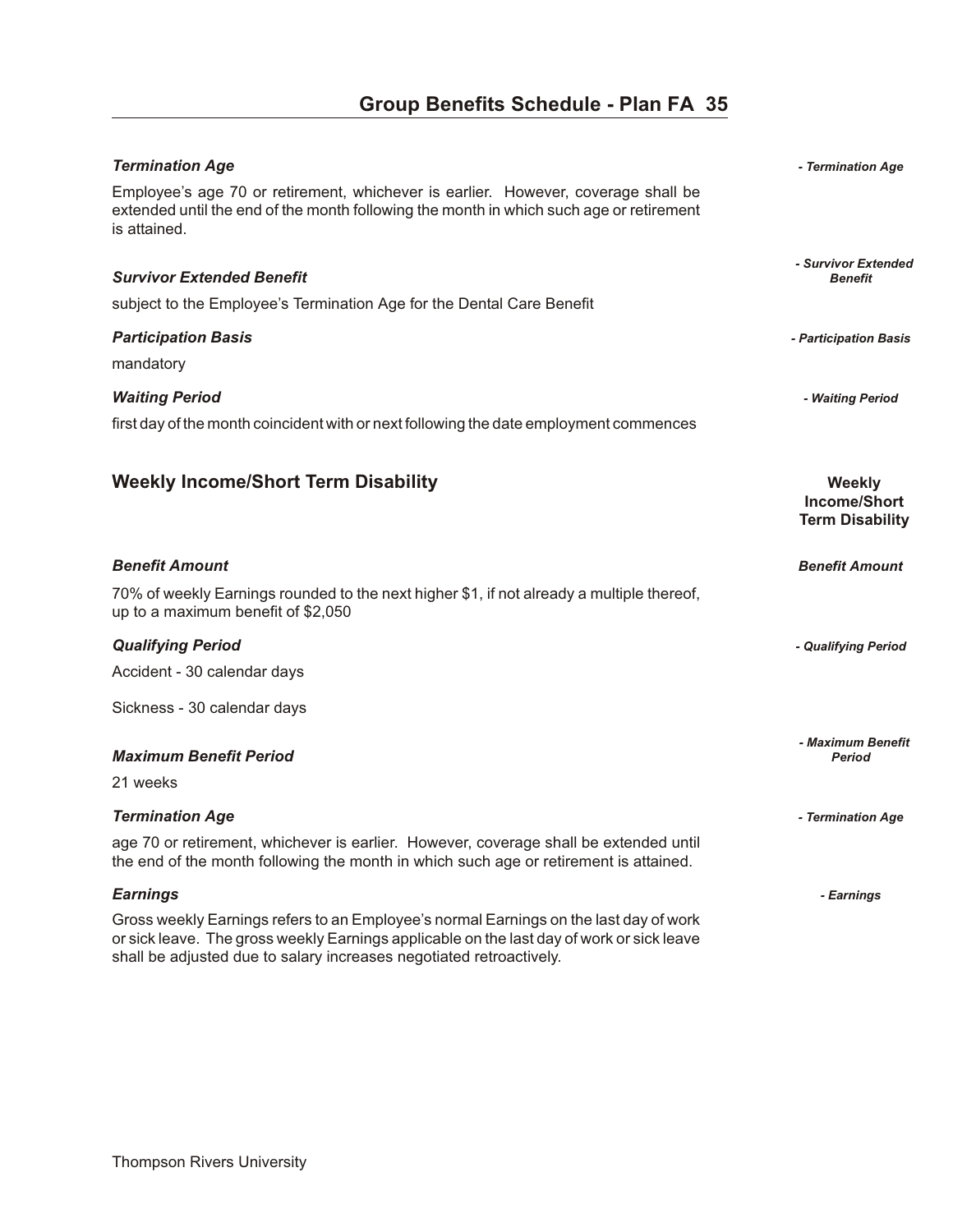| - Tax Status          | <b>Tax Status</b>                                                                      |
|-----------------------|----------------------------------------------------------------------------------------|
|                       | taxable                                                                                |
| - Participation Basis | <b>Participation Basis</b>                                                             |
|                       | mandatory                                                                              |
| - Waiting Period      | <b>Waiting Period</b>                                                                  |
|                       | first day of the month coincident with or next following the date employment commences |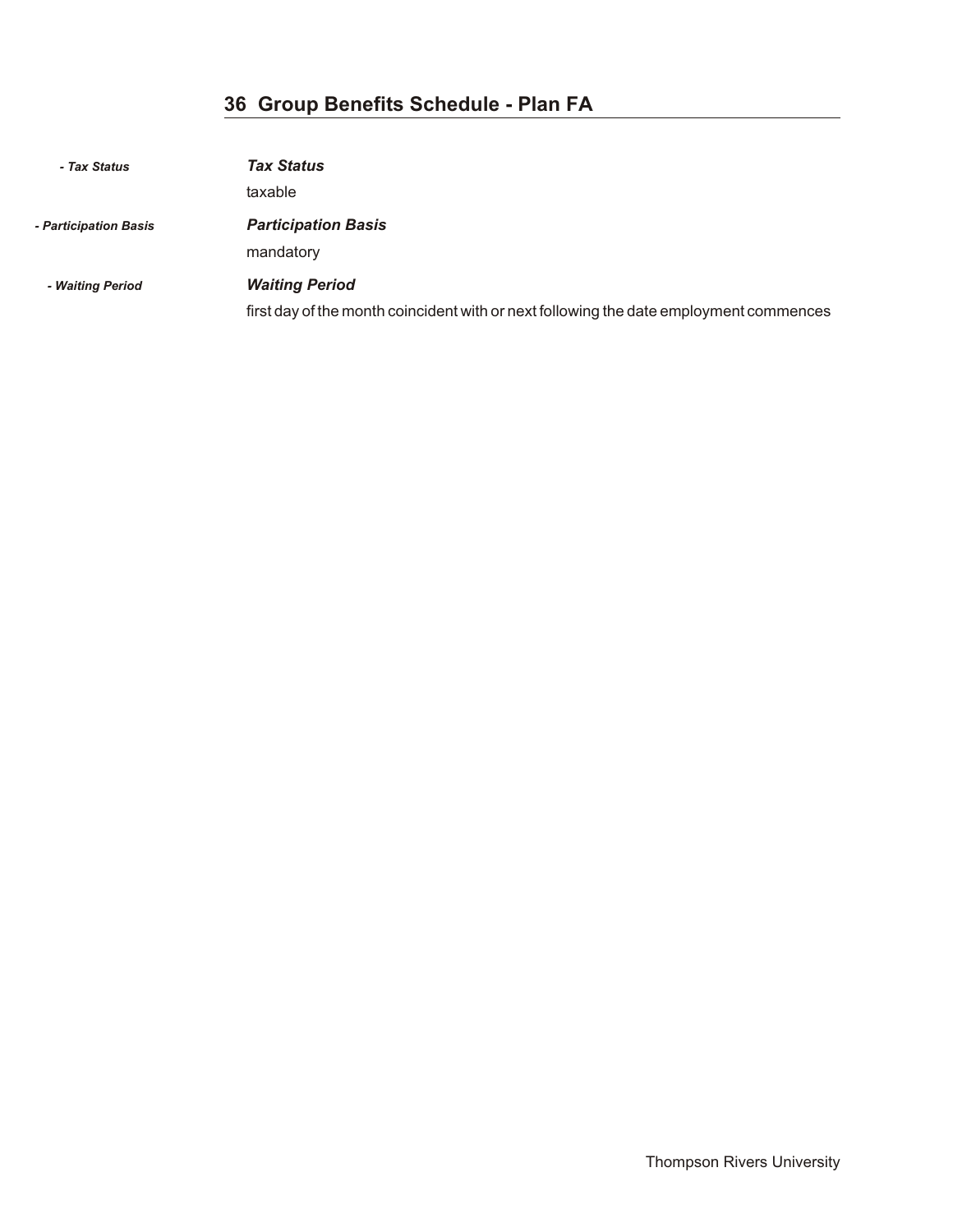#### **Extended Health Care our B end under the S health** end under the S health end under the - P and FC and Extended Health

## **Care**

*Drug Benefit for Covered Persons who Reside in*

*Classifications Eligible for Plan*

*Overall Plan*

*Benefit Percentage*

#### *Drug Benefit for Covered Persons who Reside in Quebec* **<b>***Quebec* **Quebec Quebec**

In accordance with the requirements of the prescription drug insurance legislation in Quebec, An Act Respecting Prescription Drug (R.S.Q. c., A-29-01) and the regulations enacted under this act (hereinafter collectively the "Legislation"), the drug benefit provided under this Plan Document to covered persons who reside in Quebec will be administered as outlined in the Plan Document Addendum - Drug Benefit For Covered Persons Who Reside In Quebec.

#### *Clas si fi ca tions El i gi ble for Plan Ben e fits Benefits*

Employees in Plan FC

Dependents of Employees in Plan FC are also covered for this Benefit.

#### *Over all Plan Max i mum Maximum*

Unlimited

#### *De duct ible Deductible*

Individual - \$25 per calendar year(s) Family - \$25 per calendar year(s)

Not applicable to: Vision Medical Services and Supplies (Ambulance) Professional Services (Naturopath Supplements)

#### *Ben e fit Per cent age (Co-in sur ance) (Co-insurance)*

95% of the first \$1,000 of paid expenses and 100% thereafter for Hospital Care Drugs Professional Services (other than Naturopath supplements) Medical Services and Supplies (other than Glucose Monitor)

#### 100% for

 Vision (other than Visual Training) Professional Services (Naturopath supplements)

50% for Vision (Visual Training) Medical Services and Supplies (Glucose Monitor)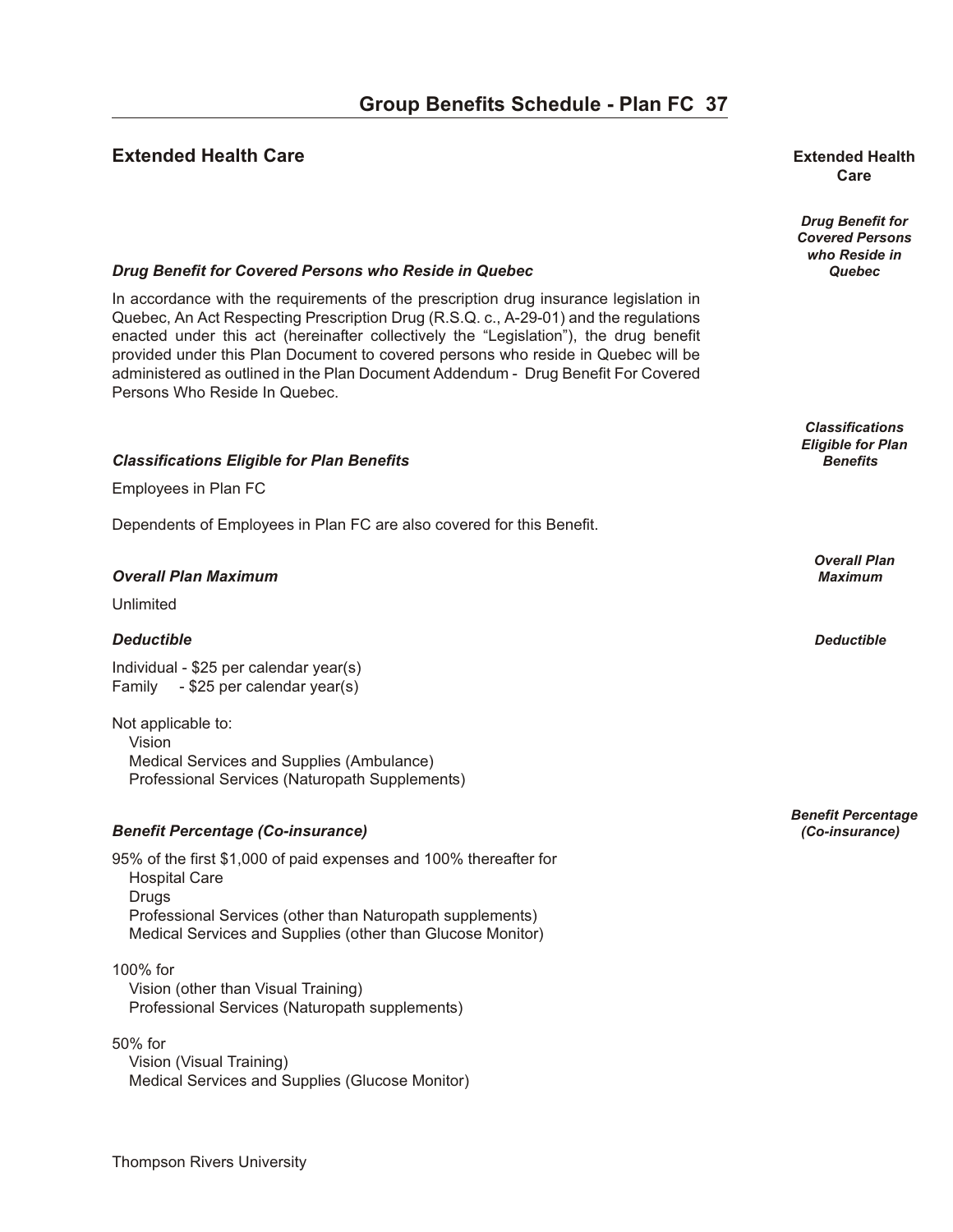|                                                                 | Note: The Benefit Percentage for Out-of-Province/Canada Emergency Medical<br>Treatment is 100%.<br>The Benefit Percentage for Referral outside Canada for Medical Treatment Available in<br>Canada is 50%.<br>The Benefit Percentage for Emergency Travel Assistance is 100%. |
|-----------------------------------------------------------------|-------------------------------------------------------------------------------------------------------------------------------------------------------------------------------------------------------------------------------------------------------------------------------|
| - Termination Age                                               | <b>Termination Age</b>                                                                                                                                                                                                                                                        |
|                                                                 | Employee's age 70 or retirement, whichever is earlier. However, coverage shall be<br>extended until the end of the month following the month in which such age or retirement is<br>attained.                                                                                  |
| - Survivor Extended<br><b>Benefit</b>                           | <b>Survivor Extended Benefit</b>                                                                                                                                                                                                                                              |
|                                                                 | not applicable                                                                                                                                                                                                                                                                |
|                                                                 |                                                                                                                                                                                                                                                                               |
| - Participation Basis                                           | <b>Participation Basis</b>                                                                                                                                                                                                                                                    |
|                                                                 | mandatory                                                                                                                                                                                                                                                                     |
| - Waiting Period                                                | <b>Waiting Period</b>                                                                                                                                                                                                                                                         |
|                                                                 | first day of the month coincident with or next following the date employment commences                                                                                                                                                                                        |
| <b>Covered Expenses</b><br>and Maximums (per<br>covered person) | <b>Covered Expenses and Maximums (per covered person)</b>                                                                                                                                                                                                                     |
| - Hospital                                                      | <b>Hospital</b>                                                                                                                                                                                                                                                               |
|                                                                 | Private: Unlimited                                                                                                                                                                                                                                                            |
| - ManuScript<br><b>Generic Drug Plan 2</b>                      | <b>ManuScript Generic Drug Plan 2</b>                                                                                                                                                                                                                                         |
|                                                                 | <b>Prescription Drugs:</b>                                                                                                                                                                                                                                                    |
|                                                                 | All Covered Drug Expenses: Unlimited                                                                                                                                                                                                                                          |
|                                                                 |                                                                                                                                                                                                                                                                               |
|                                                                 | Drug Payment Type: Direct Claims Payment                                                                                                                                                                                                                                      |
| - Professional<br><b>Services</b>                               | <b>Professional Services</b><br>Chiropractor: \$200 per calendar year, limited to \$10 per visit for the first 12 visits in any<br>calendar year                                                                                                                              |
|                                                                 | Osteopath: \$200 per calendar year                                                                                                                                                                                                                                            |
|                                                                 | Podiatrist/Chiropodist: \$200 per calendar year, limited to \$10 per visit for the first 12 visits<br>in any calendar year                                                                                                                                                    |
|                                                                 | Massage Therapist: \$200 per calendar year, limited to \$10 per visit for the first 12 visits in<br>any calendar year                                                                                                                                                         |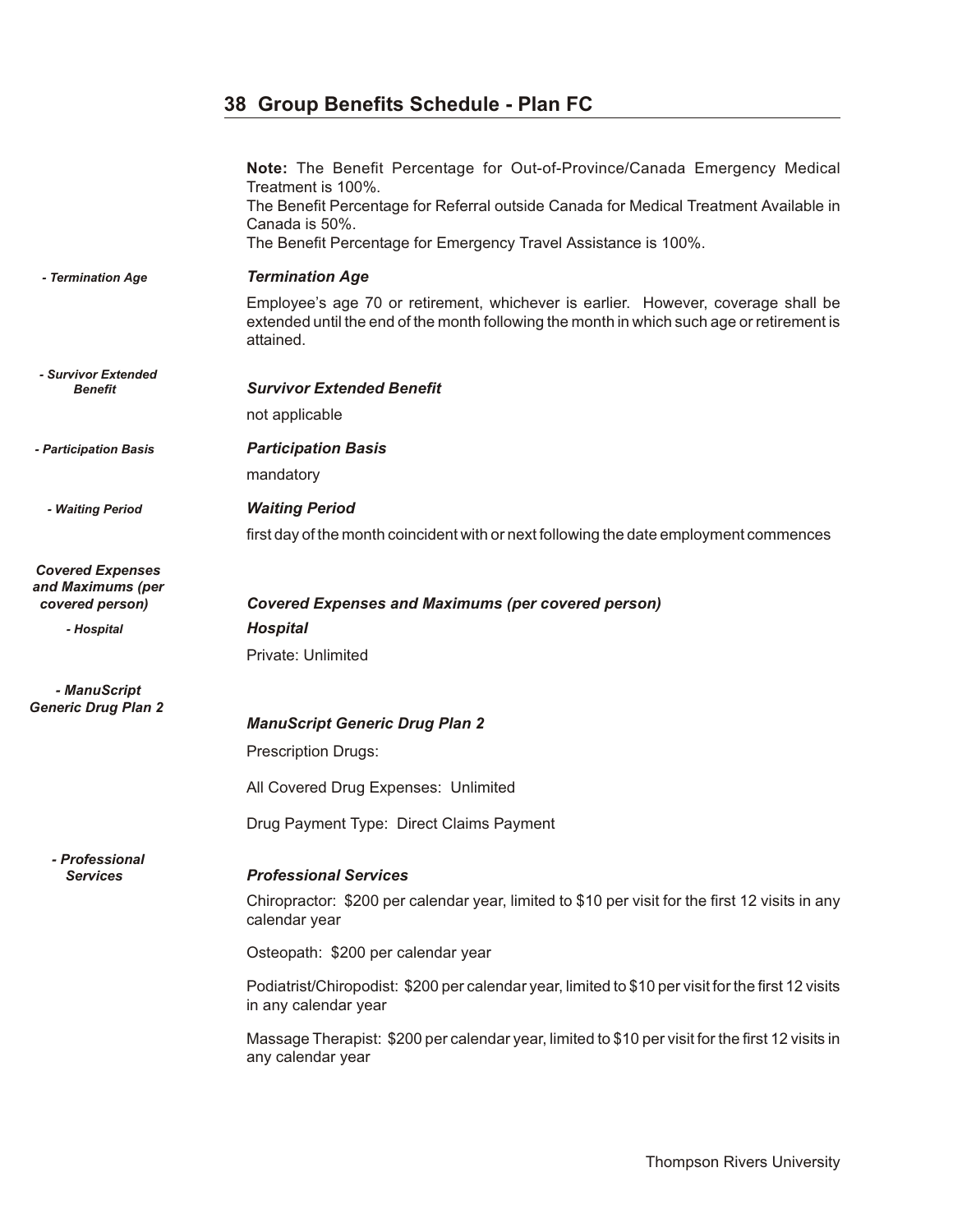Naturopath: \$200 per calendar year, limited to \$10 per visit for the first 12 visits in any calendar year. In addition, naturopath supplements, to a maximum of \$200 per calendar year.

Speech Therapist: \$200 per calendar year

Physiotherapist: \$10 per visit for the first 12 visits in any calendar year, thereafter unlimited

Psychologist: \$200 per calendar year

Social Worker: Not covered

Acupuncturist: Not covered

Christian Science: \$200 per calendar year

*Vi sion Care - Vision Care* 

Prescription Glasses/Elective Contact Lenses/Laser Eye Surgery: \$225 combined per 24 months

Contact Lenses (where medically necessary): \$200 per lifetime

Visual Training: Unlimited

#### *Med i cal Ser vices and Sup plies and Supplies*

Private Duty Nursing: \$5,000 per 3 calendar years

Durable Medical Equipment: \$2,000 per calendar year. In addition, charges for insulin pumps.

Custom-made Orthopaedic Shoes: \$300 per 2 consecutive calendar years combined with Custom-Made Orthotics

Custom-Made Orthotics: \$300 per 2 consecutive calendar years combined with Custom Made Orthopaedic Shoes

Referral outside Canada for medical treatment available in Canada: \$3,000 per 3 calendar year(s)

Hearing Aids: \$600 per 5 calendar years

Surgical Stockings/Support Hose: \$25 per calendar year

Surgical Brassieres: 4 per calendar year

Wigs and Hairpieces: \$500 per lifetime

Glucose Monitor: \$500 per lifetime

All other Medical Services and Supplies: Unlimited

*- Medical Services*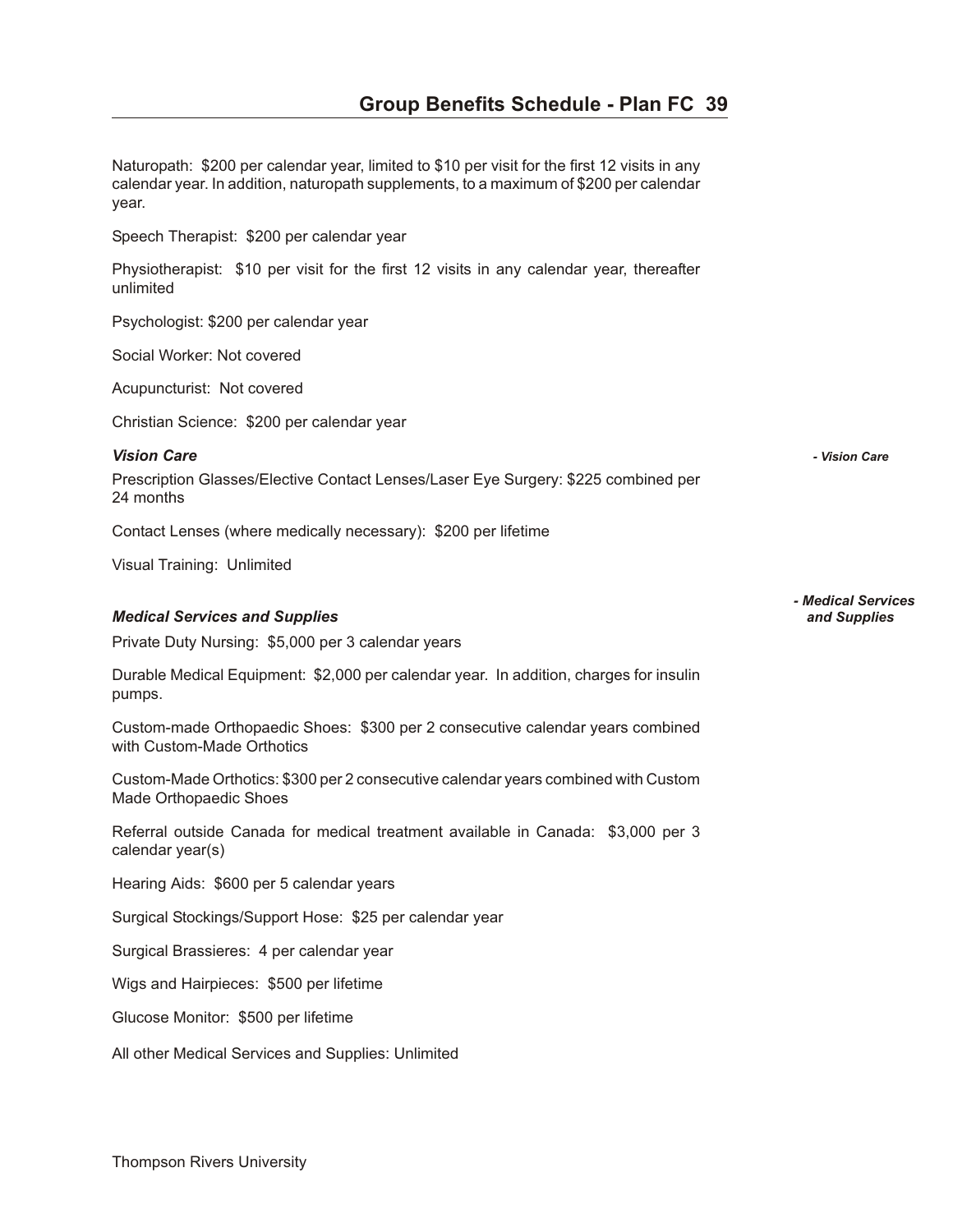| - Out of Canada                                                       | <b>Out of Canada</b><br>Out-of-Canada Maximum: Unlimited                                                                                                                                                                                                                                                                                                                                                                                                                    |
|-----------------------------------------------------------------------|-----------------------------------------------------------------------------------------------------------------------------------------------------------------------------------------------------------------------------------------------------------------------------------------------------------------------------------------------------------------------------------------------------------------------------------------------------------------------------|
| - Emergency Travel<br><b>Assistance</b>                               | <b>Emergency Travel Assistance</b><br>Emergency Travel Assistance, a Travel Assist Benefit, is provided up to the maximum<br>shown in the description of this Covered Expense under the Extended Health Care<br>Benefit.                                                                                                                                                                                                                                                    |
| <b>Dental Care</b>                                                    | <b>Dental Care</b>                                                                                                                                                                                                                                                                                                                                                                                                                                                          |
| <b>Classifications</b><br><b>Eligible for Plan</b><br><b>Benefits</b> | <b>Classifications Eligible for Plan Benefits</b><br>Employees in Plan FC<br>Dependents of Employees in Plan FC are also covered for this Benefit.                                                                                                                                                                                                                                                                                                                          |
| <b>Deductible</b>                                                     | <b>Deductible</b><br>Nil                                                                                                                                                                                                                                                                                                                                                                                                                                                    |
| <b>Benefit Percentage</b><br>(Co-insurance)                           | <b>Benefit Percentage (Co-insurance)</b><br>100% for Level I - Basic Services<br>100% for Level II - Supplementary Basic Services<br>70% for Level III - Dentures<br>70% for Level IV - Major Restorative Services<br>50% for Level V - Orthodontics                                                                                                                                                                                                                        |
| <b>Maximums</b>                                                       | <b>Maximums</b><br>unlimited for Level I, Level II, Level III and Level IV                                                                                                                                                                                                                                                                                                                                                                                                  |
| - Dental Fee Guide                                                    | \$2,000 per lifetime for Level V<br><b>Dental Fee Guide</b><br>Current Fee Guide for General Practitioners and Specialists approved by the Provincial<br>Dental Association in the Province in which the services are rendered<br>If the services are rendered in Alberta, the Fee Guide is considered to be the 1997 Alberta<br>Dental Association Fee Guide for General Practitioners and Specialists plus inflationary<br>adjustment as determined by the Administrator. |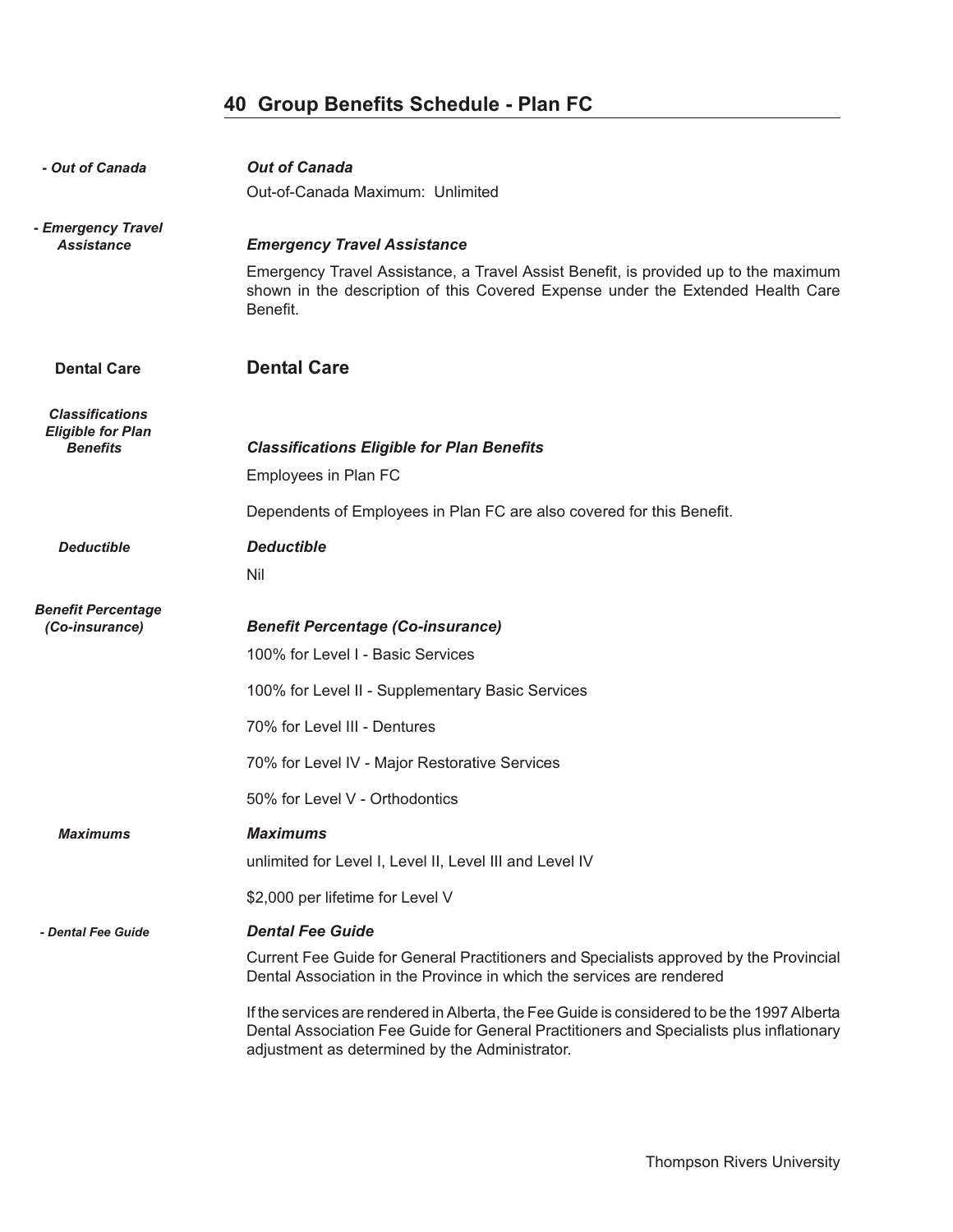| <b>Termination Age</b>                                                                                                                                                                                                                                    | - Termination Age                                              |
|-----------------------------------------------------------------------------------------------------------------------------------------------------------------------------------------------------------------------------------------------------------|----------------------------------------------------------------|
| Employee's age 70 or retirement, whichever is earlier. However, coverage shall be<br>extended until the end of the month following the month in which such age or retirement<br>is attained.                                                              |                                                                |
|                                                                                                                                                                                                                                                           | - Survivor Extended                                            |
| <b>Survivor Extended Benefit</b>                                                                                                                                                                                                                          | <b>Benefit</b>                                                 |
| subject to the Employee's Termination Age for the Dental Care Benefit                                                                                                                                                                                     |                                                                |
| <b>Participation Basis</b>                                                                                                                                                                                                                                | - Participation Basis                                          |
| mandatory                                                                                                                                                                                                                                                 |                                                                |
| <b>Waiting Period</b>                                                                                                                                                                                                                                     | - Waiting Period                                               |
| first day of the month coincident with or next following the date employment commences                                                                                                                                                                    |                                                                |
|                                                                                                                                                                                                                                                           |                                                                |
| <b>Weekly Income/Short Term Disability</b>                                                                                                                                                                                                                | <b>Weekly</b><br><b>Income/Short</b><br><b>Term Disability</b> |
| <b>Benefit Amount</b>                                                                                                                                                                                                                                     | <b>Benefit Amount</b>                                          |
| 70% of weekly Earnings rounded to the next higher \$1, if not already a multiple thereof,<br>up to a maximum benefit of \$2,050                                                                                                                           |                                                                |
| <b>Qualifying Period</b>                                                                                                                                                                                                                                  | - Qualifying Period                                            |
| Accident - 30 calendar days                                                                                                                                                                                                                               |                                                                |
| Sickness - 30 calendar days                                                                                                                                                                                                                               |                                                                |
|                                                                                                                                                                                                                                                           | - Maximum Benefit                                              |
| <b>Maximum Benefit Period</b>                                                                                                                                                                                                                             | <b>Period</b>                                                  |
| 21 weeks                                                                                                                                                                                                                                                  |                                                                |
| <b>Termination Age</b>                                                                                                                                                                                                                                    | - Termination Age                                              |
| age 70 or retirement, whichever is earlier. However, coverage shall be extended until<br>the end of the month following the month in which such age or retirement is attained.                                                                            |                                                                |
| <b>Earnings</b>                                                                                                                                                                                                                                           | - Earnings                                                     |
| Gross weekly Earnings refers to an Employee's normal Earnings on the last day of work<br>or sick leave. The gross weekly Earnings applicable on the last day of work or sick leave<br>shall be adjusted due to salary increases negotiated retroactively. |                                                                |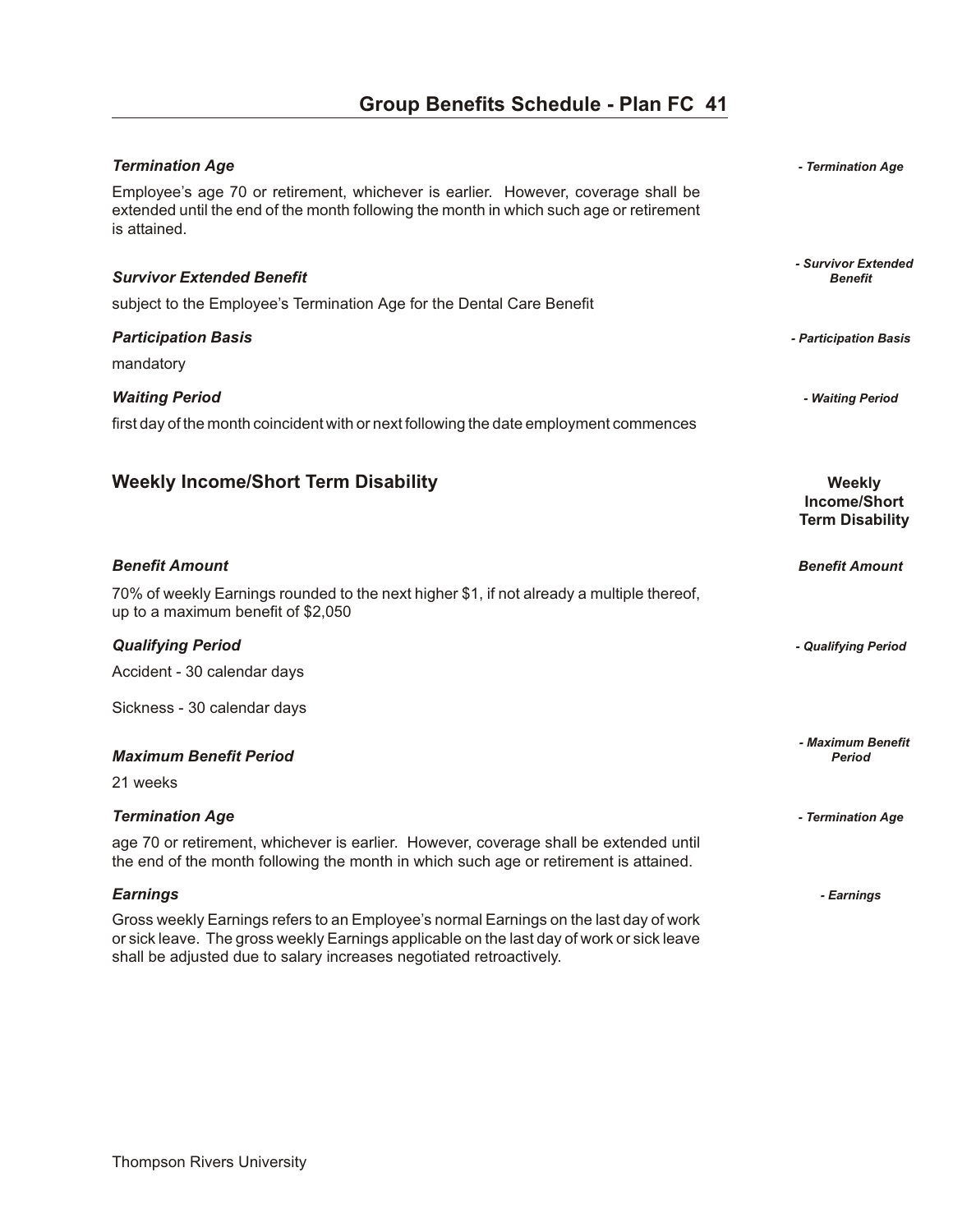| - Tax Status          | <b>Tax Status</b>                                                                                               |
|-----------------------|-----------------------------------------------------------------------------------------------------------------|
|                       | taxable                                                                                                         |
| - Participation Basis | <b>Participation Basis</b><br>mandatory                                                                         |
| - Waiting Period      | <b>Waiting Period</b><br>first day of the month coincident with or next following the date employment commences |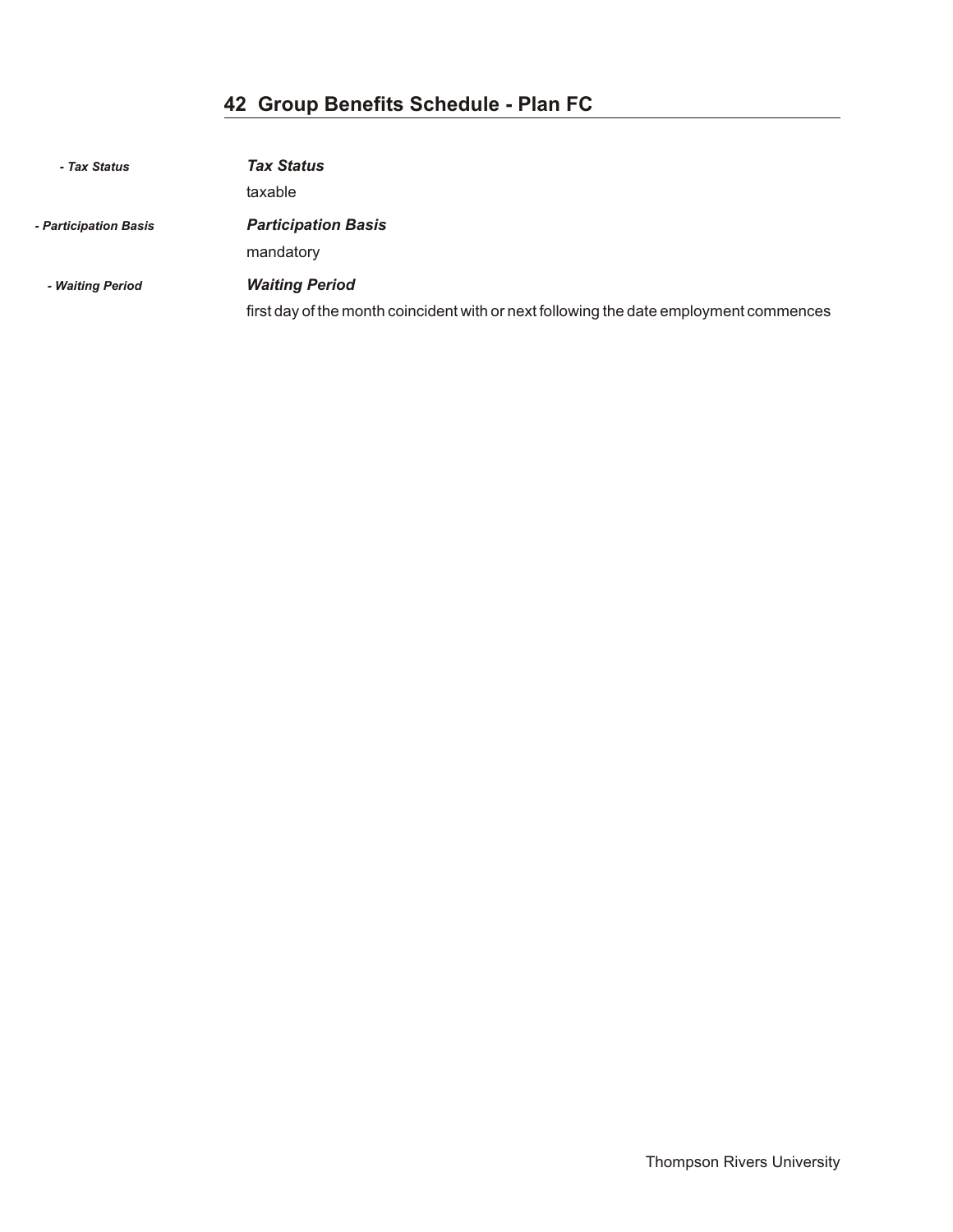#### **Extended Health Care our B en extended Health Extended Health**

## **Care**

*Drug Benefit for Covered Persons who Reside in*

*Classifications Eligible for Plan*

*Overall Plan*

*Benefit Percentage*

#### *Drug Benefit for Covered Persons who Reside in Quebec* **<b>***Quebec* **Quebec Quebec**

In accordance with the requirements of the prescription drug insurance legislation in Quebec, An Act Respecting Prescription Drug (R.S.Q. c., A-29-01) and the regulations enacted under this act (hereinafter collectively the "Legislation"), the drug benefit provided under this Plan Document to covered persons who reside in Quebec will be administered as outlined in the Plan Document Addendum - Drug Benefit For Covered Persons Who Reside In Quebec.

#### *Clas si fi ca tions El i gi ble for Plan Ben e fits Benefits*

Employees in Plan FD

Dependents of Employees in Plan FD are also covered for this Benefit.

#### *Over all Plan Max i mum Maximum*

Unlimited

#### *De duct ible Deductible*

Individual - \$25 per calendar year(s) Family - \$25 per calendar year(s)

Not applicable to: Vision Medical Services and Supplies (Ambulance) Professional Services (Naturopath Supplements)

#### *Ben e fit Per cent age (Co-in sur ance) (Co-insurance)*

95% of the first \$1,000 of paid expenses and 100% thereafter for Hospital Care Drugs Professional Services (other than Naturopath supplements) Medical Services and Supplies (other than Glucose Monitor)

#### 100% for

 Vision (other than Visual Training) Professional Services (Naturopath supplements)

50% for Vision (Visual Training) Medical Services and Supplies (Glucose Monitor)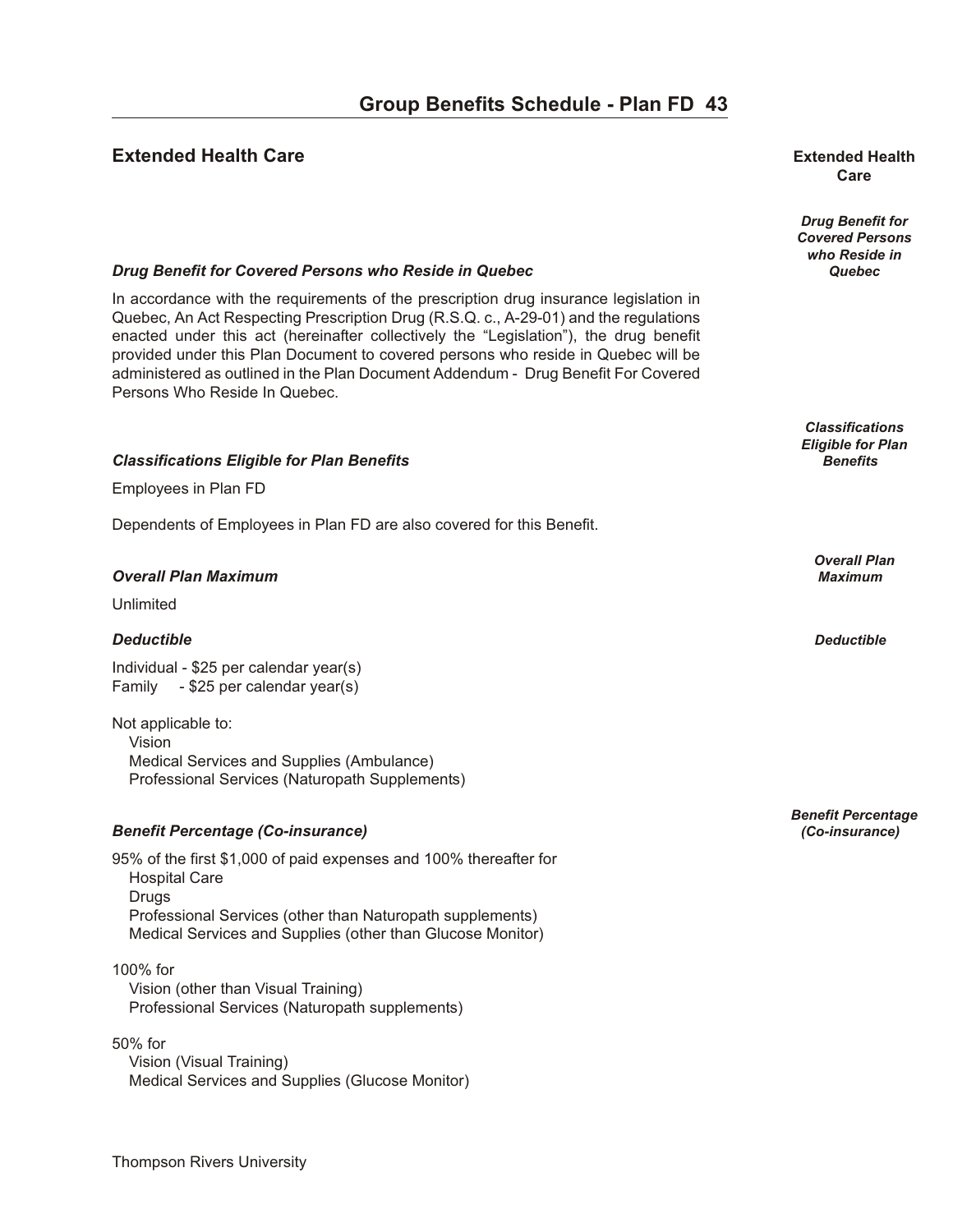|                                                                 | Note: The Benefit Percentage for Out-of-Province/Canada Emergency Medical<br>Treatment is 100%.<br>The Benefit Percentage for Referral outside Canada for Medical Treatment Available in<br>Canada is 50%.<br>The Benefit Percentage for Emergency Travel Assistance is 100%. |
|-----------------------------------------------------------------|-------------------------------------------------------------------------------------------------------------------------------------------------------------------------------------------------------------------------------------------------------------------------------|
| - Termination Age                                               | <b>Termination Age</b>                                                                                                                                                                                                                                                        |
|                                                                 | the end of the month following the month in which the Employee retires                                                                                                                                                                                                        |
| - Survivor Extended<br><b>Benefit</b>                           | <b>Survivor Extended Benefit</b>                                                                                                                                                                                                                                              |
|                                                                 | not applicable                                                                                                                                                                                                                                                                |
| - Participation Basis                                           | <b>Participation Basis</b>                                                                                                                                                                                                                                                    |
|                                                                 | mandatory                                                                                                                                                                                                                                                                     |
| - Waiting Period                                                | <b>Waiting Period</b>                                                                                                                                                                                                                                                         |
|                                                                 | not applicable                                                                                                                                                                                                                                                                |
| <b>Covered Expenses</b><br>and Maximums (per<br>covered person) | <b>Covered Expenses and Maximums (per covered person)</b>                                                                                                                                                                                                                     |
| - Hospital                                                      | <b>Hospital</b>                                                                                                                                                                                                                                                               |
|                                                                 | Private: Unlimited                                                                                                                                                                                                                                                            |
| - ManuScript<br><b>Generic Drug Plan 2</b>                      |                                                                                                                                                                                                                                                                               |
|                                                                 | <b>ManuScript Generic Drug Plan 2</b>                                                                                                                                                                                                                                         |
|                                                                 | <b>Prescription Drugs:</b>                                                                                                                                                                                                                                                    |
|                                                                 | All Covered Drug Expenses: Unlimited                                                                                                                                                                                                                                          |
|                                                                 | Drug Payment Type: Direct Claims Payment                                                                                                                                                                                                                                      |
| - Professional                                                  |                                                                                                                                                                                                                                                                               |
| <b>Services</b>                                                 | <b>Professional Services</b>                                                                                                                                                                                                                                                  |
|                                                                 | Chiropractor: \$200 per calendar year, limited to \$10 per visit for the first 12 visits in any<br>calendar year                                                                                                                                                              |
|                                                                 | Osteopath: \$200 per calendar year                                                                                                                                                                                                                                            |
|                                                                 | Podiatrist/Chiropodist: \$200 per calendar year, limited to \$10 per visit for the first 12 visits<br>in any calendar year                                                                                                                                                    |
|                                                                 | Massage Therapist: \$200 per calendar year, limited to \$10 per visit for the first 12 visits in<br>any calendar year                                                                                                                                                         |
|                                                                 | Naturopath: \$200 per calendar year, limited to \$10 per visit for the first 12 visits in any<br>calendar year. In addition, naturopath supplements, to a maximum of \$200 per calendar<br>year.                                                                              |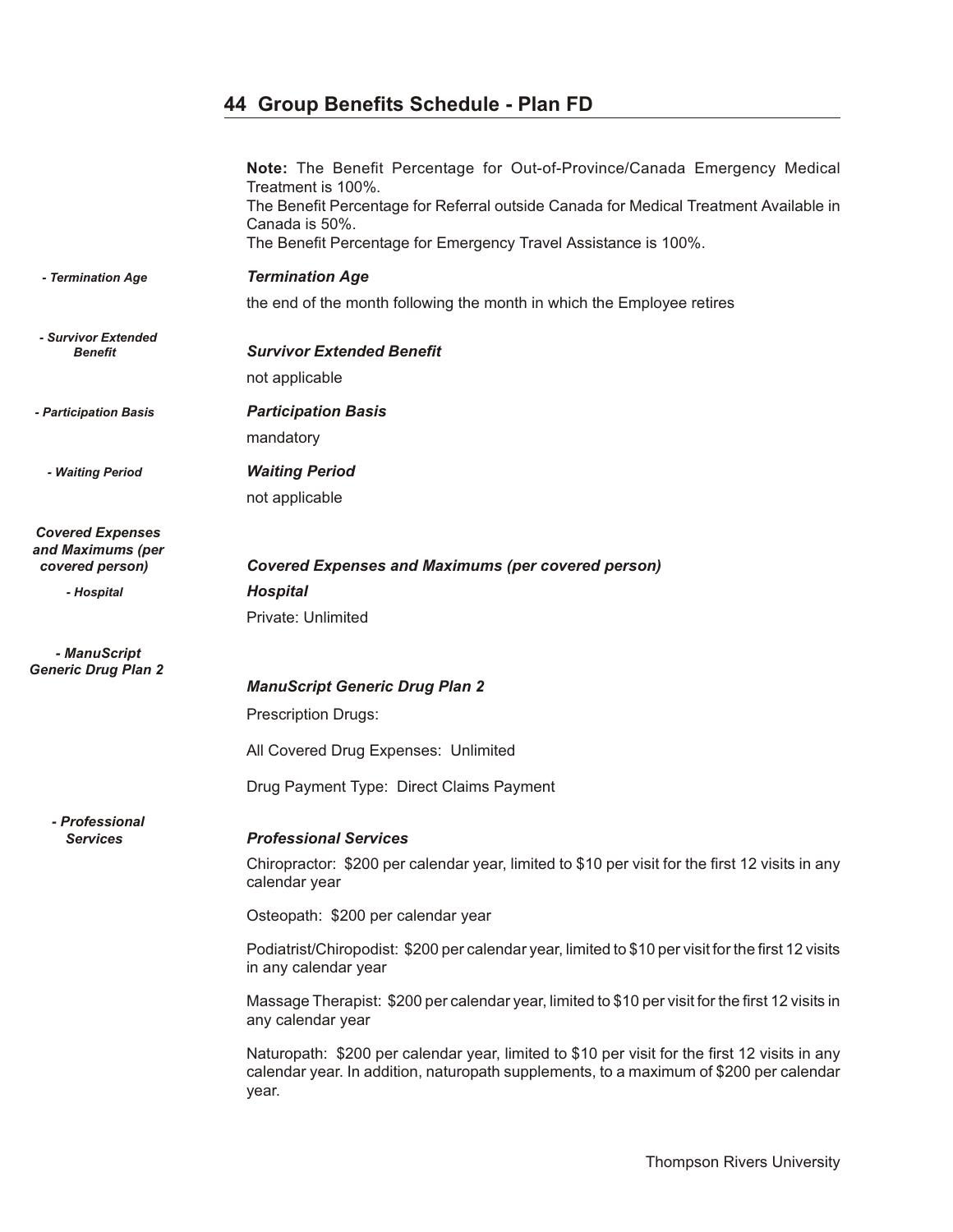| Speech Therapist: \$200 per calendar year                                                                    |                    |
|--------------------------------------------------------------------------------------------------------------|--------------------|
| Physiotherapist: \$10 per visit for the first 12 visits in any calendar year, thereafter<br>unlimited        |                    |
| Psychologist: \$200 per calendar year                                                                        |                    |
| Social Worker: Not covered                                                                                   |                    |
| Acupuncturist: Not covered                                                                                   |                    |
| Christian Science: \$200 per calendar year                                                                   |                    |
| <b>Vision Care</b>                                                                                           | - Vision Care      |
| Prescription Glasses/Elective Contact Lenses/Laser Eye Surgery: \$225 combined per<br>24 months              |                    |
| Contact Lenses (where medically necessary): \$200 per lifetime                                               |                    |
| Visual Training: Unlimited                                                                                   |                    |
|                                                                                                              | - Medical Services |
| <b>Medical Services and Supplies</b>                                                                         | and Supplies       |
| Private Duty Nursing: \$5,000 per 3 calendar years                                                           |                    |
| Durable Medical Equipment: \$2,000 per calendar year. In addition, charges for insulin<br>pumps.             |                    |
| Custom-made Orthopaedic Shoes: \$300 per 2 consecutive calendar years combined<br>with Custom-Made Orthotics |                    |
| Custom-Made Orthotics: \$300 per 2 consecutive calendar years combined with Custom<br>Made Orthopaedic Shoes |                    |
| Referral outside Canada for medical treatment available in Canada: \$3,000 per 3<br>calendar years           |                    |
| Hearing Aids: \$600 per 5 calendar years                                                                     |                    |
| Surgical Stockings/Support Hose: \$25 per calendar year                                                      |                    |
| Surgical Brassieres: 4 per calendar year                                                                     |                    |
| Wigs and Hairpieces: \$500 per lifetime                                                                      |                    |
| Glucose Monitor: \$500 per lifetime                                                                          |                    |
| All other Medical Services and Supplies: Unlimited                                                           |                    |
| <b>Out of Canada</b>                                                                                         | - Out of Canada    |
| Out-of-Canada Maximum: Unlimited                                                                             |                    |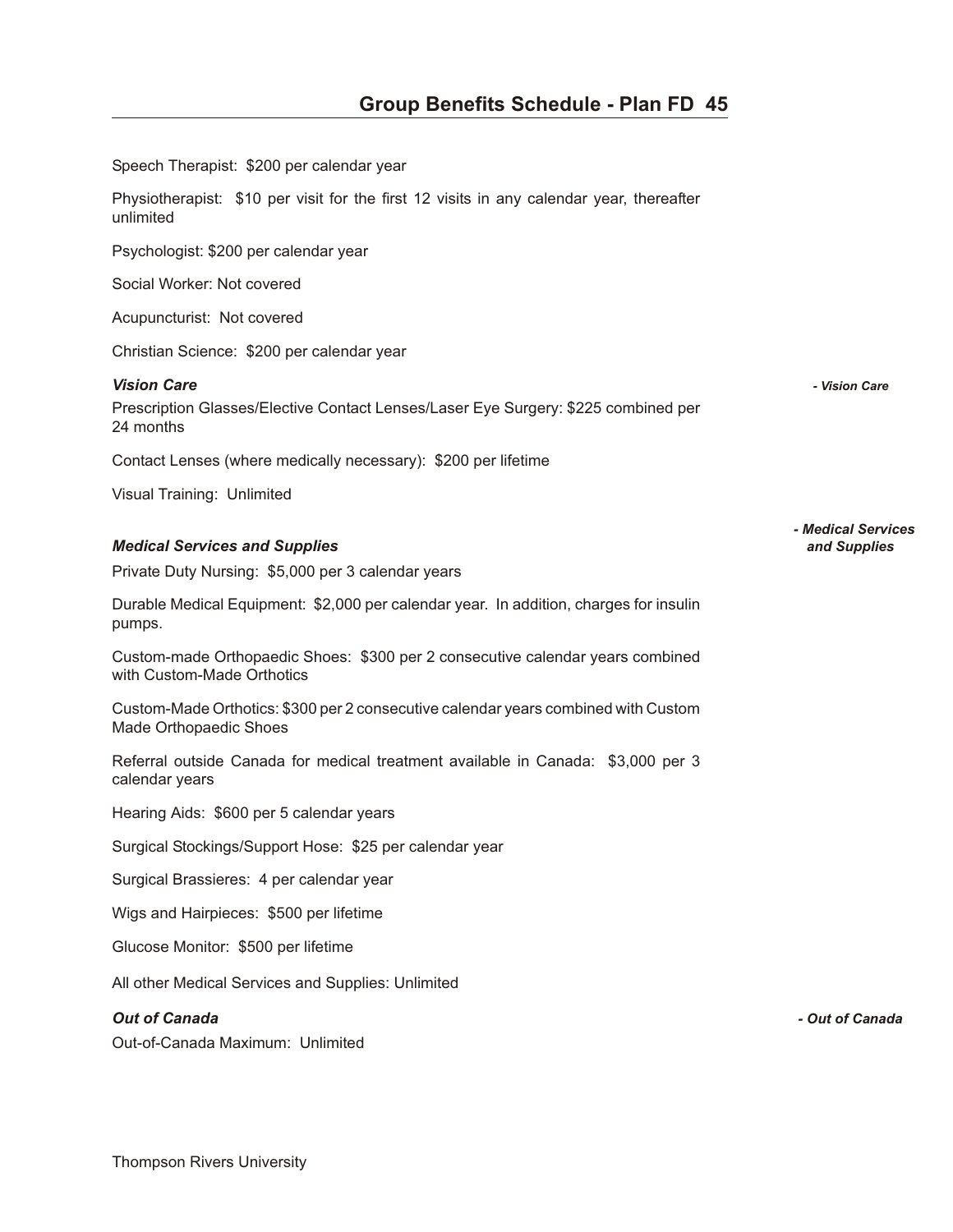| - Emergency Travel<br><b>Assistance</b>                               | <b>Emergency Travel Assistance</b>                                                                                                                                                                                                        |
|-----------------------------------------------------------------------|-------------------------------------------------------------------------------------------------------------------------------------------------------------------------------------------------------------------------------------------|
|                                                                       | Emergency Travel Assistance, a Travel Assist Benefit, is provided up to the maximum<br>shown in the description of this Covered Expense under the Extended Health Care<br>Benefit.                                                        |
| <b>Dental Care</b>                                                    | <b>Dental Care</b>                                                                                                                                                                                                                        |
| <b>Classifications</b><br><b>Eligible for Plan</b><br><b>Benefits</b> | <b>Classifications Eligible for Plan Benefits</b><br>Employees in Plan FD                                                                                                                                                                 |
|                                                                       | Dependents of Employees in Plan FD are also covered for this Benefit.                                                                                                                                                                     |
| <b>Deductible</b>                                                     | <b>Deductible</b>                                                                                                                                                                                                                         |
|                                                                       | <b>Nil</b>                                                                                                                                                                                                                                |
| <b>Benefit Percentage</b><br>(Co-insurance)                           | <b>Benefit Percentage (Co-insurance)</b>                                                                                                                                                                                                  |
|                                                                       | 100% for Level I - Basic Services                                                                                                                                                                                                         |
|                                                                       | 100% for Level II - Supplementary Basic Services                                                                                                                                                                                          |
|                                                                       | 70% for Level III - Dentures                                                                                                                                                                                                              |
|                                                                       | 70% for Level IV - Major Restorative Services                                                                                                                                                                                             |
|                                                                       | 50% for Level V - Orthodontics                                                                                                                                                                                                            |
| <b>Maximums</b>                                                       | <b>Maximums</b>                                                                                                                                                                                                                           |
|                                                                       | unlimited for Level I, Level II, Level III and Level IV                                                                                                                                                                                   |
|                                                                       | \$2,000 per lifetime for Level V                                                                                                                                                                                                          |
| - Dental Fee Guide                                                    | <b>Dental Fee Guide</b>                                                                                                                                                                                                                   |
|                                                                       | Current Fee Guide for General Practitioners and Specialists approved by the Provincial<br>Dental Association in the Province in which the services are rendered                                                                           |
|                                                                       | If the services are rendered in Alberta, the Fee Guide is considered to be the 1997 Alberta<br>Dental Association Fee Guide for General Practitioners and Specialists plus inflationary<br>adjustment as determined by the Administrator. |
| - Termination Age                                                     | <b>Termination Age</b>                                                                                                                                                                                                                    |
|                                                                       | the end of the month following the month in which the Employee retires                                                                                                                                                                    |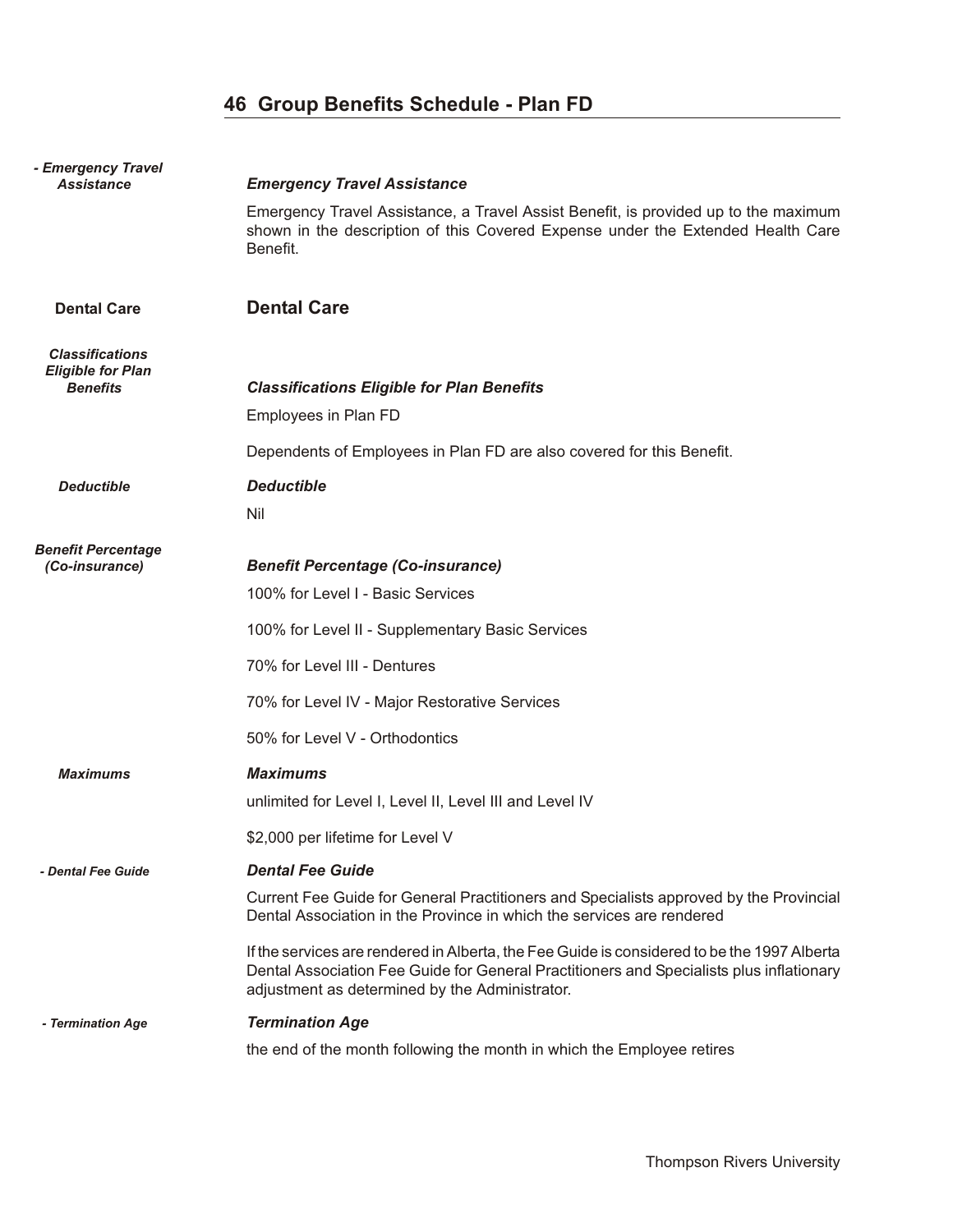#### **Survivor Extended Benefit**

subject to the Employee's Termination Age for the Dental Care Benefit

### *Par tic i pa tion Ba sis - Participation Basis*  mandatory

*Wait ing Pe riod - Waiting Period*  not applicable

*- Survivor Extended*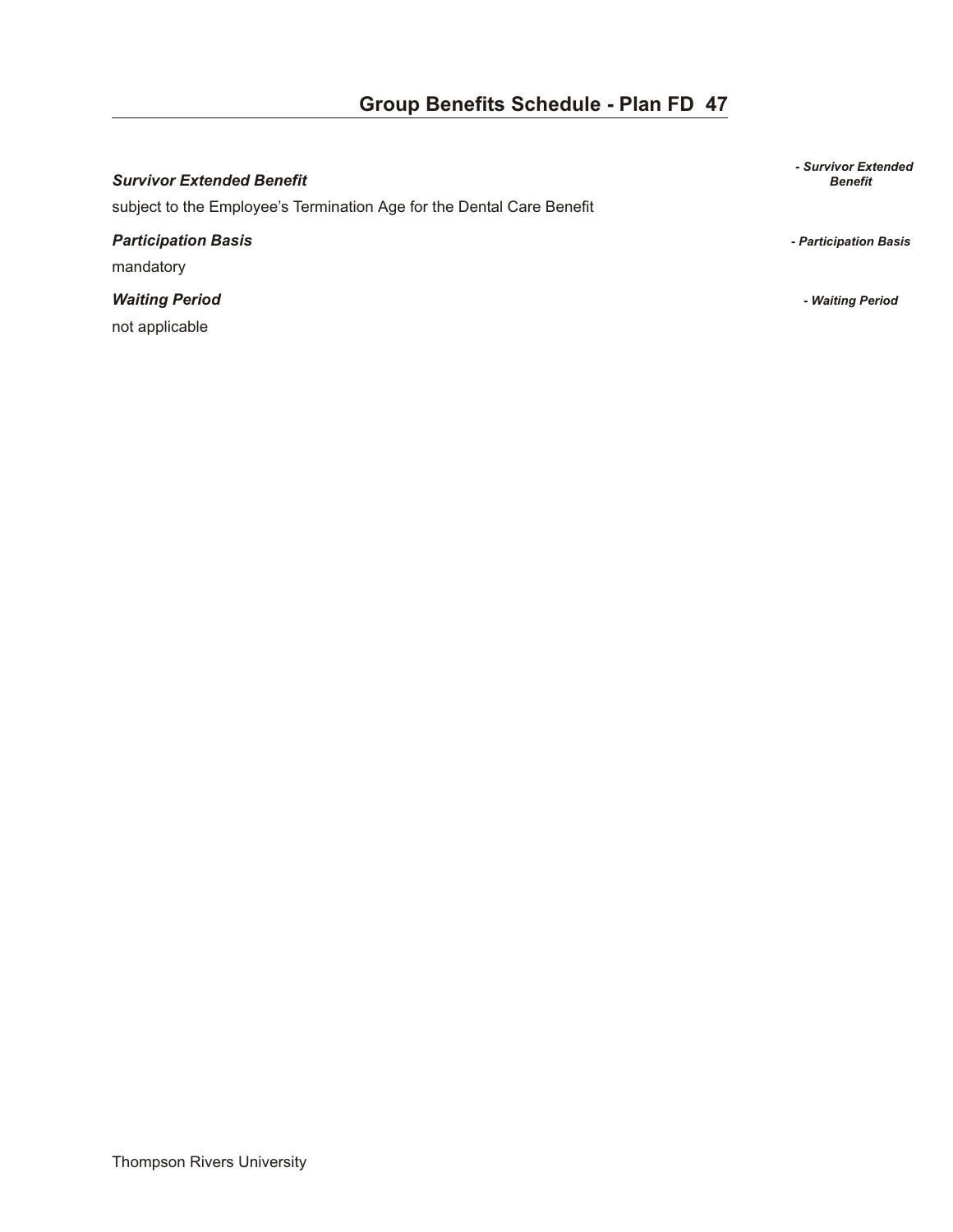#### **Extended Health <b>Extended Health Care Care**

*Drug Benefit for Covered Persons who Reside in*

### *Quebec Drug Benefit for Covered Persons who Reside in Quebec*

In accordance with the requirements of the prescription drug insurance legislation in Quebec, An Act Respecting Prescription Drug (R.S.Q. c., A-29-01) and the regulations enacted under this act (hereinafter collectively the "Legislation"), the drug benefit provided under this Plan Document to covered persons who reside in Quebec will be administered as outlined in the Plan Document Addendum - Drug Benefit For Covered Persons Who Reside In Quebec.

#### *Classifications Eligible for Plan Benefits Classifications Eligible for Plan Benefits*

Employees in Plan S

Dependents of Employees in Plan S are also covered for this Benefit.

### *Overall Plan*

#### **Overall Plan Maximum**

Unlimited

#### *Deductible De duct ible*

Individual - \$25 per calendar year(s) Family - \$25 per calendar year(s)

Not applicable to: Vision Professional Services (Naturopath Supplements) Hospital Care

### *Benefit Percentage*

#### *(Co-insurance) Ben e fit Per cent age (Co-in sur ance)*

80% of the first \$1,000 of paid expenses and 100% thereafter for Hospital Care **Drugs**  Professional Services (other than Naturopath supplements) Medical Services and Supplies (other than Glucose Monitor)

#### 100% for Vision (other than Visual Training)

Professional Services (Naturopath supplements)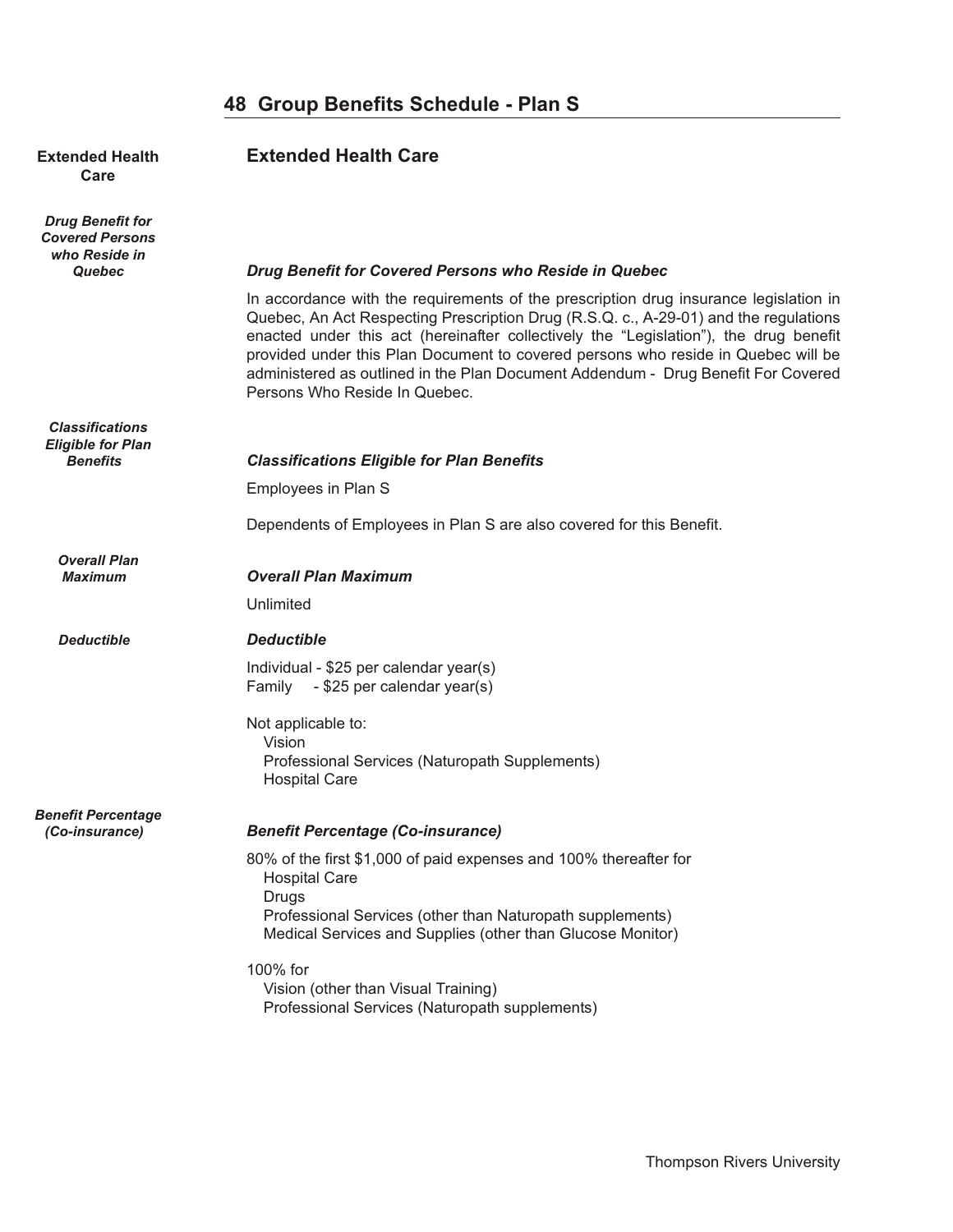| 50% for<br>Vision (Visual Training)<br>Medical Services and Supplies (Glucose Monitor)                                |                                                                 |
|-----------------------------------------------------------------------------------------------------------------------|-----------------------------------------------------------------|
| Note: The Benefit Percentage for Out-of-Province/Canada Emergency Medical<br>Treatment is 100%.                       |                                                                 |
| <b>Termination Age</b>                                                                                                | - Termination Age                                               |
| Employee's age 65 or retirement, whichever is earlier                                                                 |                                                                 |
| <b>Survivor Extended Benefit</b><br>not applicable                                                                    | - Survivor Extended<br><b>Benefit</b>                           |
| <b>Participation Basis</b><br>mandatory                                                                               | - Participation Basis                                           |
| <b>Waiting Period</b>                                                                                                 | - Waiting Period                                                |
| first day of the month coincident with or next following the date employment commences                                |                                                                 |
| <b>Covered Expenses and Maximums (per covered person)</b>                                                             | <b>Covered Expenses</b><br>and Maximums (per<br>covered person) |
| <b>Hospital</b>                                                                                                       | - Hospital                                                      |
| Private: Unlimited                                                                                                    |                                                                 |
|                                                                                                                       | - ManuScript<br><b>Generic Drug Plan 2</b>                      |
| <b>ManuScript Generic Drug Plan 2</b>                                                                                 |                                                                 |
| <b>Prescription Drugs:</b>                                                                                            |                                                                 |
| All Covered Drug Expenses: Unlimited                                                                                  |                                                                 |
| Drug Payment Type: Direct Claims Payment                                                                              |                                                                 |
| <b>Professional Services</b><br>Chiropractor: \$200 per calendar year                                                 | - Professional<br><b>Services</b>                               |
| Osteopath: \$200 per calendar year                                                                                    |                                                                 |
| Podiatrist/Chiropodist: \$200 per calendar year                                                                       |                                                                 |
| Massage Therapist: \$200 per calendar year                                                                            |                                                                 |
| Naturopath: \$200 per calendar year. In addition, naturopath supplements, to a<br>maximum of \$200 per calendar year. |                                                                 |
| Speech Therapist: \$200 per calendar year                                                                             |                                                                 |
| Physiotherapist: Unlimited                                                                                            |                                                                 |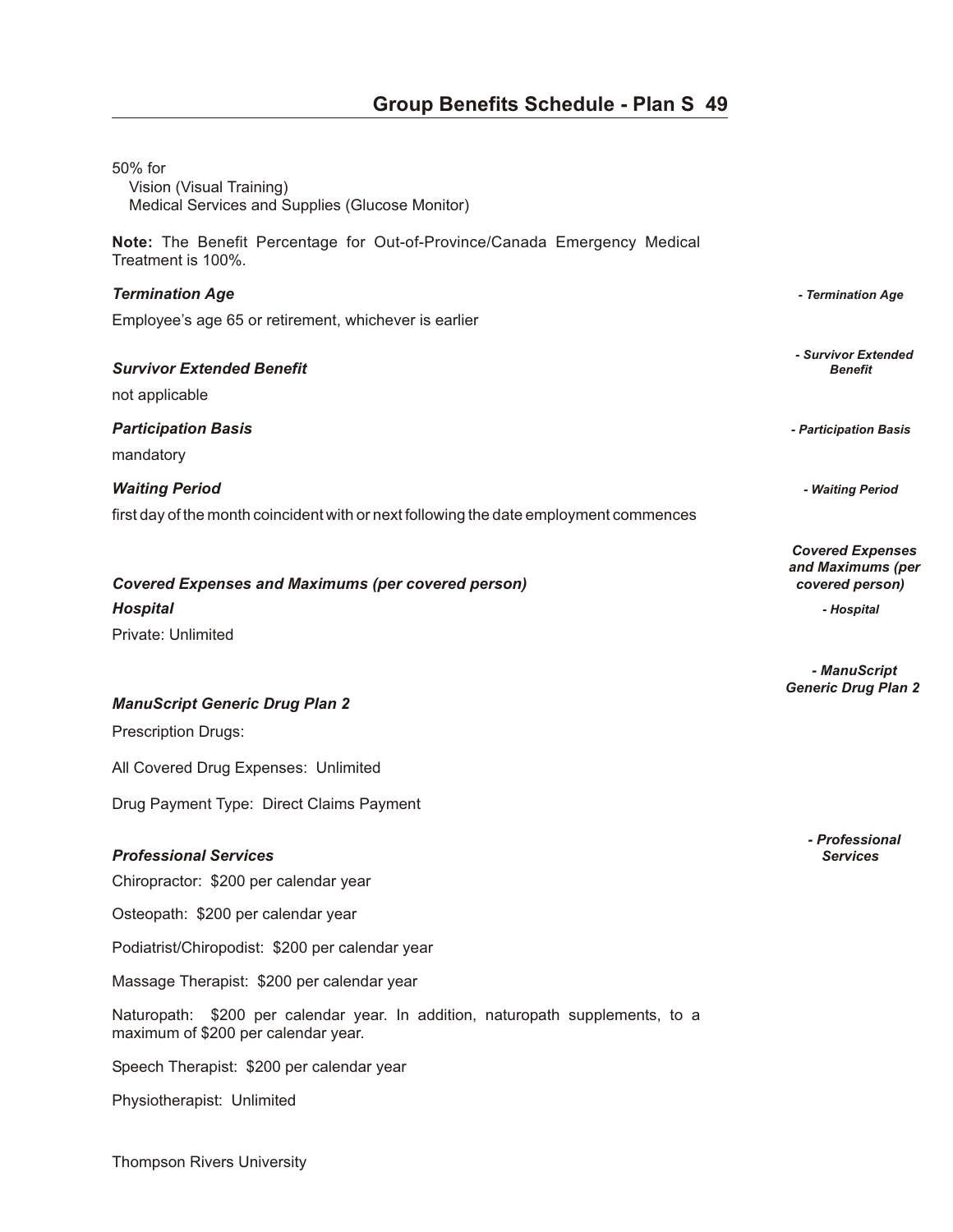|                                         | Psychologist: \$200 per calendar year                                                                        |
|-----------------------------------------|--------------------------------------------------------------------------------------------------------------|
|                                         | Social Worker: Not covered                                                                                   |
|                                         | Acupuncturist: Not covered                                                                                   |
|                                         | Christian Science: \$200 per calendar year                                                                   |
| - Vision Care                           | <b>Vision Care</b>                                                                                           |
|                                         | Prescription Glasses/Elective Contact Lenses/Laser Eye Surgery: \$250 combined per<br>24 months              |
|                                         | Contact Lenses (where medically necessary): \$200 per lifetime                                               |
|                                         | Visual Training: Unlimited                                                                                   |
| <i><b>- Medical Services</b></i>        |                                                                                                              |
| and Supplies                            | <b>Medical Services and Supplies</b><br>Private Duty Nursing: \$5,000 per 3 calendar years                   |
|                                         |                                                                                                              |
|                                         | Durable Medical Equipment: \$2,000 per calendar year. In addition, charges for insulin<br>pumps.             |
|                                         | Custom-made Orthopaedic Shoes: \$300 per 2 consecutive calendar years combined<br>with Custom-Made Orthotics |
|                                         | Custom-Made Orthotics: \$300 per 2 consecutive calendar years combined with Custom<br>Made Orthopaedic Shoes |
|                                         | Referral outside Canada for medical treatment available in Canada: Not covered                               |
|                                         | Hearing Aids: \$600 per 5 calendar years                                                                     |
|                                         | Surgical Stockings/Support Hose: \$25 per calendar year                                                      |
|                                         | Surgical Brassieres: 4 per calendar year                                                                     |
|                                         | Wigs and Hairpieces: \$500 per lifetime                                                                      |
|                                         | Glucose Monitor: \$500 per lifetime                                                                          |
|                                         | All other Medical Services and Supplies: Unlimited                                                           |
| - Out of Canada                         | <b>Out of Canada</b>                                                                                         |
|                                         | Out-of-Canada Maximum: Unlimited                                                                             |
| - Emergency Travel<br><b>Assistance</b> | <b>Emergency Travel Assistance</b>                                                                           |
|                                         | Not covered                                                                                                  |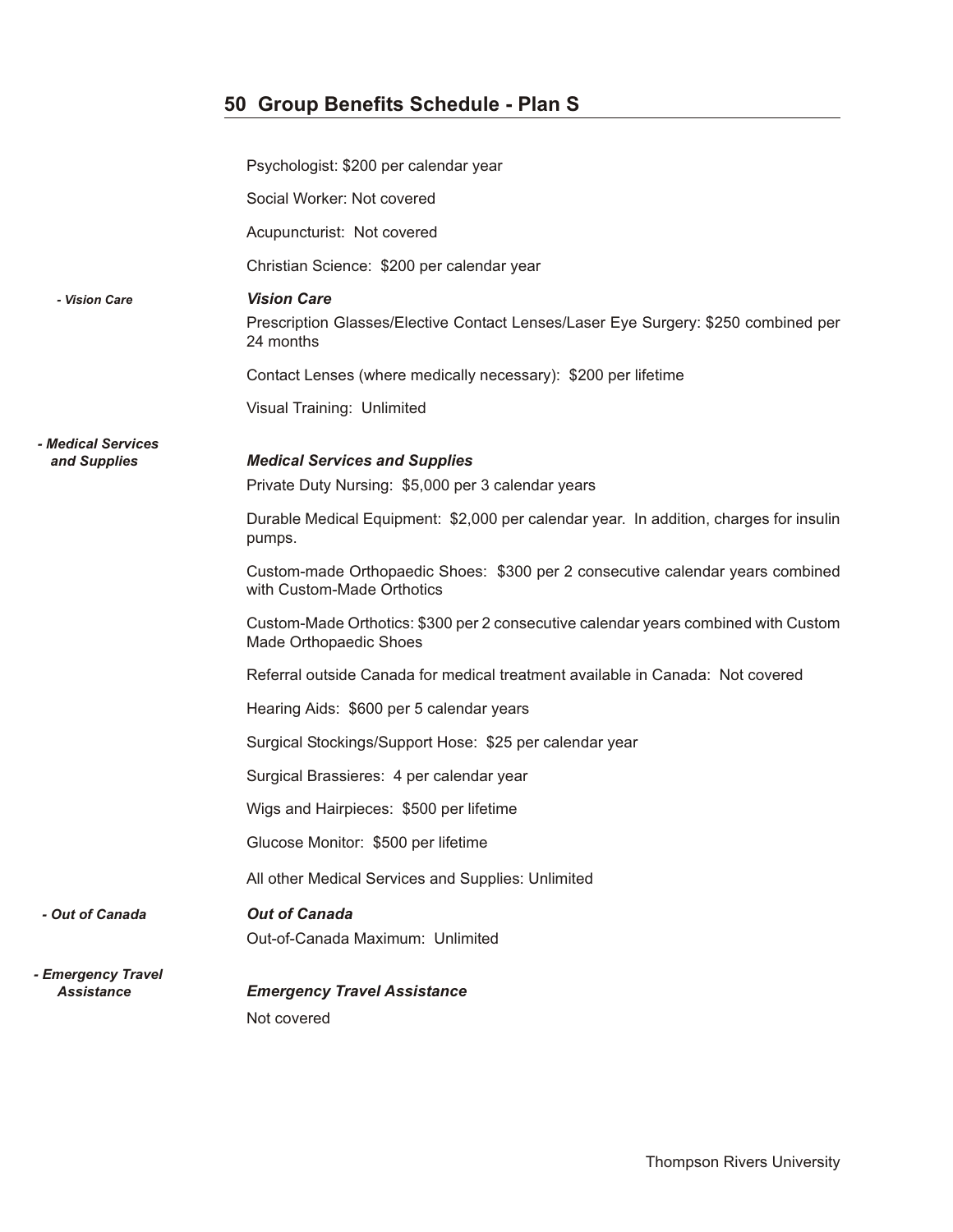### **Dental Care Dental Care** *Classifications Eligible for Plan* **Classifications Eligible for Plan Benefits Classifications** *Benefits Benefits* Employees in Plan S Dependents of Employees in Plan S are also covered for this Benefit. *De duct ible Deductible*  Nil *Benefit Percentage Ben e fit Per cent age (Co-in sur ance) (Co-insurance)*  100% for Level I - Basic Services 100% for Level II - Supplementary Basic Services 80% for Level III - Dentures 80% for Level IV - Major Restorative Services 50% for Level V - Orthodontics *Max i mums Maximums*  unlimited for Level I, Level II, Level III and Level IV \$1,500 per lifetime for Level V *Den tal Fee Guide - Dental Fee Guide*  Current Fee Guide for General Practitioners and Specialists approved by the Provincial Dental Association in the Province in which the services are rendered If the services are rendered in Alberta, the Fee Guide is considered to be the 1997 Alberta Dental Association Fee Guide for General Practitioners and Specialists plus inflationary adjustment as determined by the Administrator. *Ter mi na tion Age - Termination Age*  Employee's age 65 or retirement, whichever is earlier *- Survivor Extended* **Survivor Extended Benefit** subject to the Employee's Termination Age for the Dental Care Benefit *Par tic i pa tion Ba sis - Participation Basis*  mandatory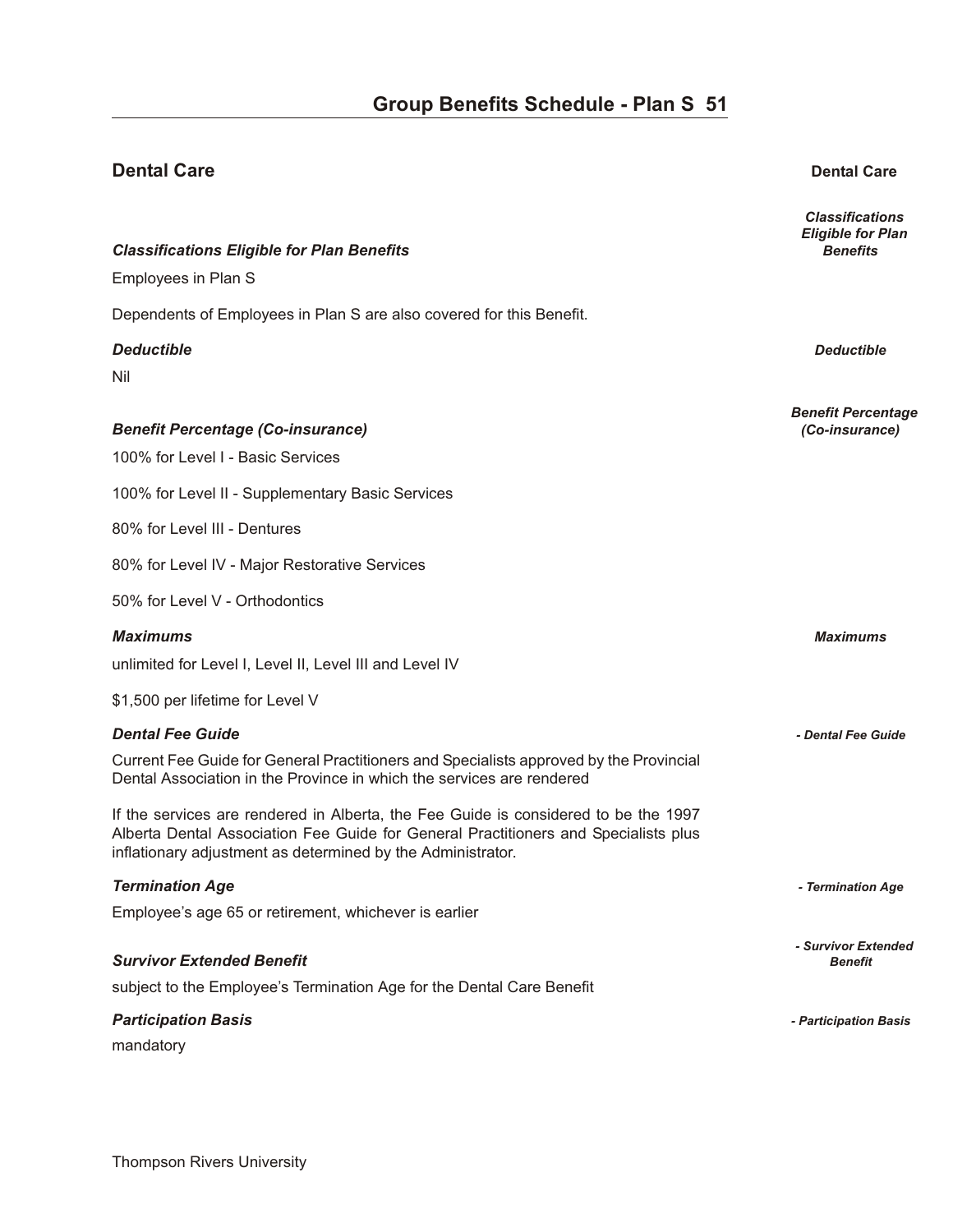| - Waiting Period                                               | <b>Waiting Period</b>                                                                                                                                                                                                |
|----------------------------------------------------------------|----------------------------------------------------------------------------------------------------------------------------------------------------------------------------------------------------------------------|
|                                                                | first day of the month coincident with or next following the date employment commences                                                                                                                               |
| <b>Weekly</b><br><b>Income/Short</b><br><b>Term Disability</b> | <b>Weekly Income/Short Term Disability</b>                                                                                                                                                                           |
| <b>Benefit Amount</b>                                          | <b>Benefit Amount</b>                                                                                                                                                                                                |
|                                                                | 66 2/3% of weekly Earnings rounded to the next higher \$1, if not already a multiple<br>thereof, up to a maximum benefit of \$748                                                                                    |
| - Qualifying Period                                            | <b>Qualifying Period</b>                                                                                                                                                                                             |
|                                                                | Accident - the later of 30 days or the expiration of sick leave                                                                                                                                                      |
|                                                                | Sickness - the later of 30 days or the expiration of sick leave                                                                                                                                                      |
| - Maximum Benefit<br><b>Period</b>                             | <b>Maximum Benefit Period</b><br>13 weeks                                                                                                                                                                            |
| - Termination Age                                              | <b>Termination Age</b>                                                                                                                                                                                               |
|                                                                | age 65 or retirement, whichever is earlier                                                                                                                                                                           |
| - Earnings                                                     | <b>Earnings</b>                                                                                                                                                                                                      |
|                                                                | the Employee's regular rate of pay, including regular bonuses, regular overtime,<br>commissions and shift differentials and excluding sporadic bonuses, sporadic overtime,<br>incentive pay and automobile allowance |
| - Tax Status                                                   | <b>Tax Status</b>                                                                                                                                                                                                    |
|                                                                | taxable                                                                                                                                                                                                              |
| - Participation Basis                                          | <b>Participation Basis</b>                                                                                                                                                                                           |
|                                                                | mandatory                                                                                                                                                                                                            |
| - Waiting Period                                               | <b>Waiting Period</b>                                                                                                                                                                                                |
|                                                                | 4 months                                                                                                                                                                                                             |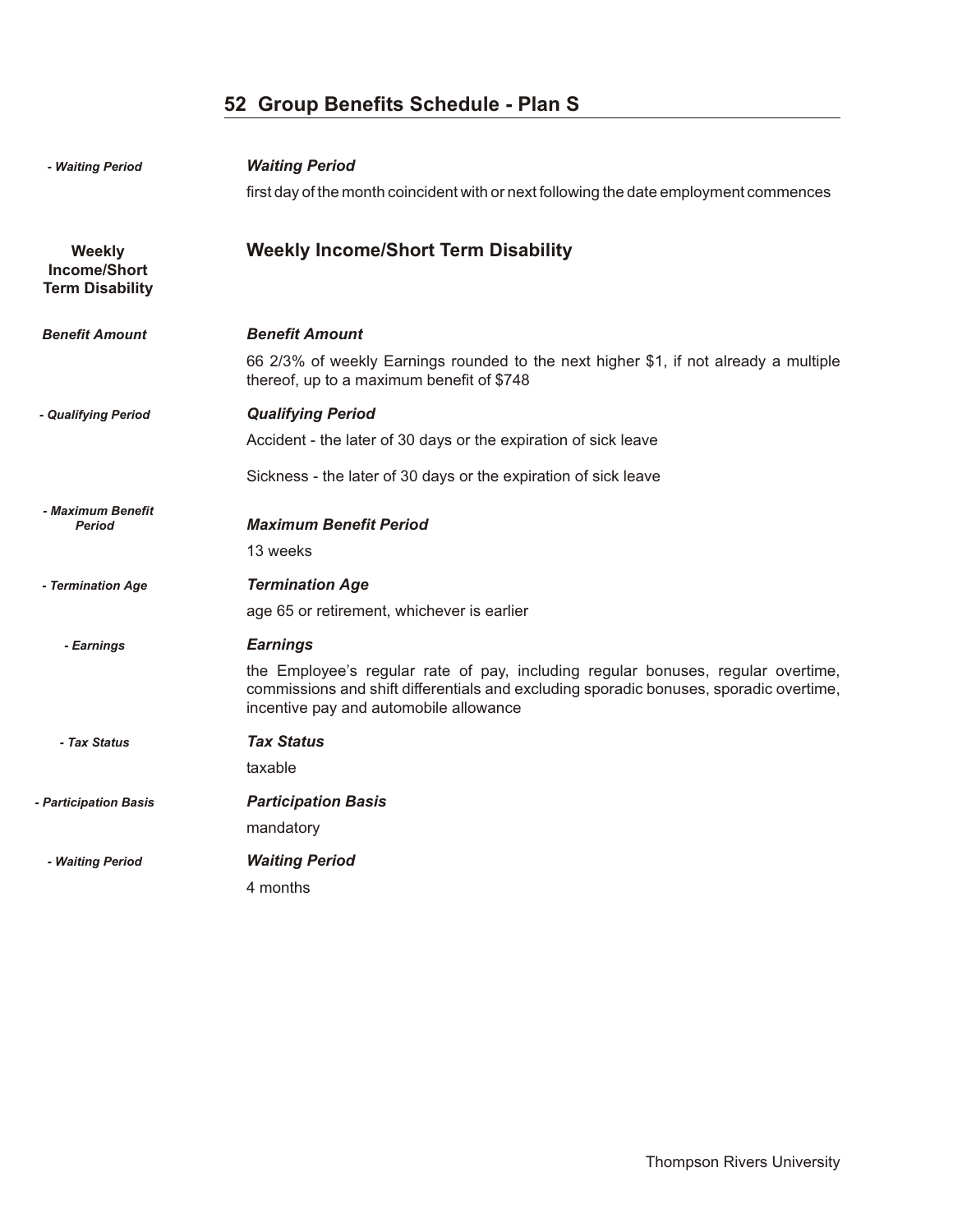#### **Extended Health Care our B en extended Health B en extended Health**

## **Care**

*Drug Benefit for Covered Persons who Reside in*

*Classifications Eligible for Plan*

*Overall Plan*

*Benefit Percentage*

#### *Drug Benefit for Covered Persons who Reside in Quebec* **<b>***Quebec* **Quebec Quebec**

In accordance with the requirements of the prescription drug insurance legislation in Quebec, An Act Respecting Prescription Drug (R.S.Q. c., A-29-01) and the regulations enacted under this act (hereinafter collectively the "Legislation"), the drug benefit provided under this Plan Document to covered persons who reside in Quebec will be administered as outlined in the Plan Document Addendum - Drug Benefit For Covered Persons Who Reside In Quebec.

#### *Clas si fi ca tions El i gi ble for Plan Ben e fits Benefits*

Employees in Plan SA

Dependents of Employees in Plan SA are also covered for this Benefit.

#### *Over all Plan Max i mum Maximum*

Unlimited

#### *De duct ible Deductible*

Individual - \$25 per calendar year(s) Family - \$25 per calendar year(s)

Not applicable to: Vision Professional Services (Naturopath Supplements) Hospital Care

#### *Ben e fit Per cent age (Co-in sur ance) (Co-insurance)*

80% of the first \$1,000 of paid expenses and 100% thereafter for Hospital Care Drugs Professional Services (other than Naturopath supplements) Medical Services and Supplies (other than Glucose Monitor)

#### 100% for

 Vision (other than Visual Training) Professional Services (Naturopath supplements)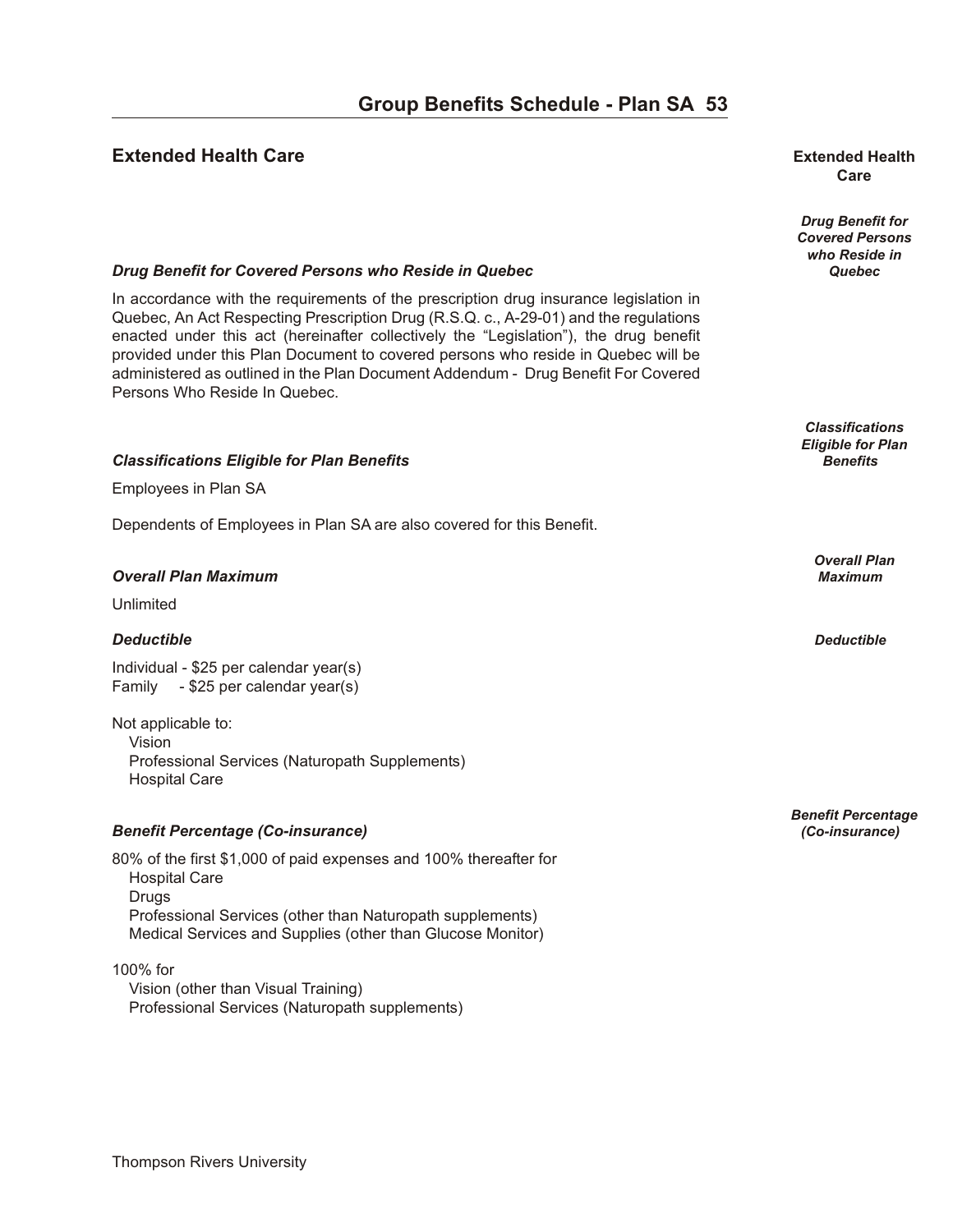|                                              | 50% for<br>Vision (Visual Training)                                                                                   |
|----------------------------------------------|-----------------------------------------------------------------------------------------------------------------------|
|                                              | Medical Services and Supplies (Glucose Monitor)                                                                       |
|                                              | Note: The Benefit Percentage for Out-of-Province/Canada Emergency Medical<br>Treatment is 100%.                       |
| - Termination Age                            | <b>Termination Age</b>                                                                                                |
|                                              | Employee's age 70 or retirement, whichever is earlier                                                                 |
| - Survivor Extended<br><b>Benefit</b>        | <b>Survivor Extended Benefit</b>                                                                                      |
|                                              | not applicable                                                                                                        |
| - Participation Basis                        | <b>Participation Basis</b>                                                                                            |
|                                              | mandatory                                                                                                             |
| - Waiting Period                             | <b>Waiting Period</b>                                                                                                 |
|                                              | first day of the month coincident with or next following the date employment commences                                |
| <b>Covered Expenses</b><br>and Maximums (per |                                                                                                                       |
| covered person)                              | <b>Covered Expenses and Maximums (per covered person)</b>                                                             |
| - Hospital                                   | <b>Hospital</b>                                                                                                       |
|                                              | Private: Unlimited                                                                                                    |
| - ManuScript<br><b>Generic Drug Plan 2</b>   |                                                                                                                       |
|                                              | <b>ManuScript Generic Drug Plan 2</b>                                                                                 |
|                                              | <b>Prescription Drugs:</b>                                                                                            |
|                                              | All Covered Drug Expenses: Unlimited                                                                                  |
|                                              | Drug Payment Type: Direct Claims Payment                                                                              |
| - Professional                               |                                                                                                                       |
| Services                                     | <b>Professional Services</b>                                                                                          |
|                                              | Chiropractor: \$200 per calendar year                                                                                 |
|                                              | Osteopath: \$200 per calendar year                                                                                    |
|                                              | Podiatrist/Chiropodist: \$200 per calendar year                                                                       |
|                                              | Massage Therapist: \$200 per calendar year                                                                            |
|                                              | Naturopath: \$200 per calendar year. In addition, naturopath supplements, to a maximum<br>of \$200 per calendar year. |
|                                              | Speech Therapist: \$200 per calendar year                                                                             |
|                                              | Physiotherapist: Unlimited                                                                                            |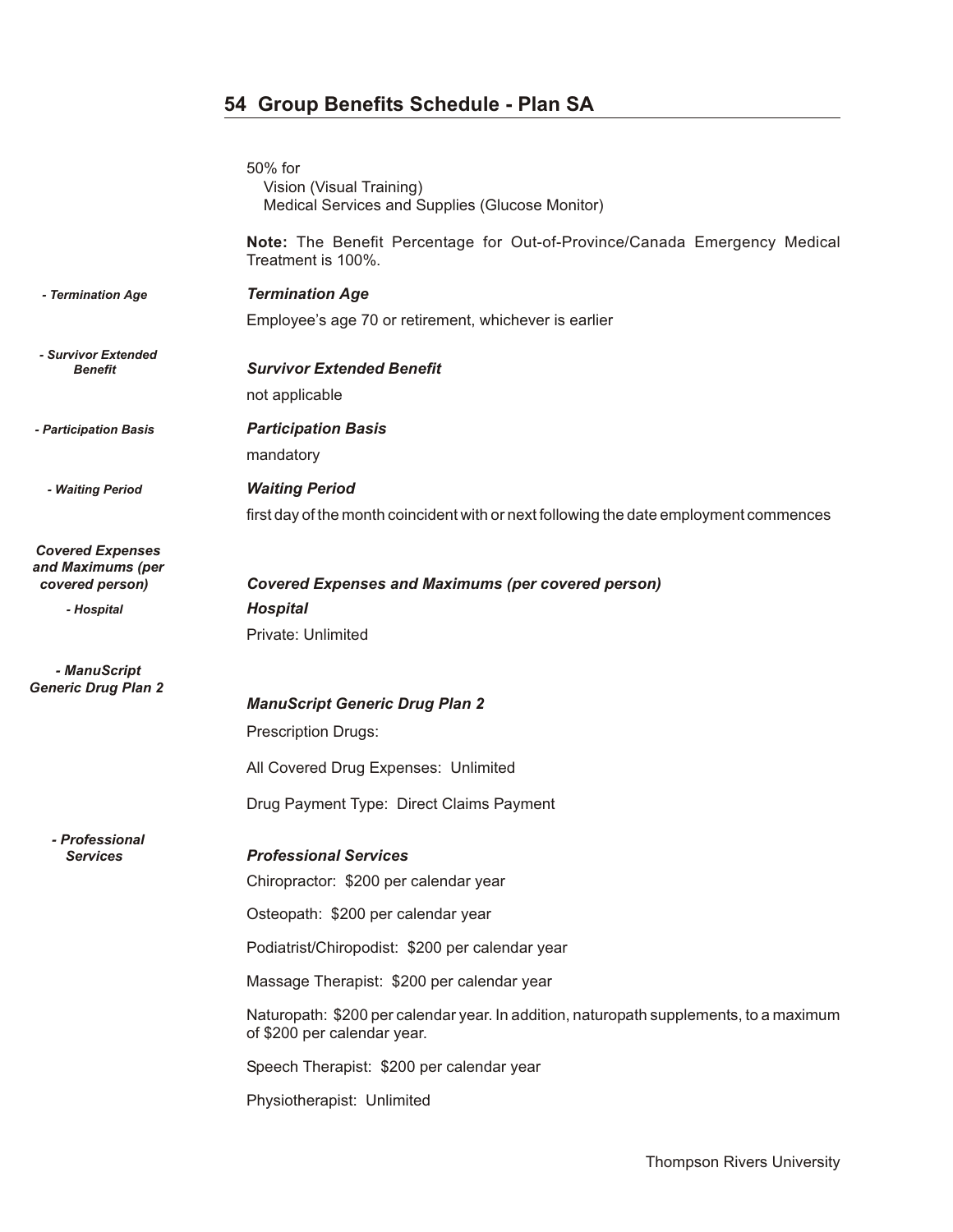Psychologist: \$200 per calendar year

Social Worker: Not covered

Acupuncturist: Not covered

Christian Science: \$200 per calendar year

#### *Vi sion Care - Vision Care*

Prescription Glasses/Elective Contact Lenses/Laser Eye Surgery: \$250 combined per 24 months

Contact Lenses (where medically necessary): \$200 per lifetime

Visual Training: Unlimited

#### *Med i cal Ser vices and Sup plies and Supplies*

Private Duty Nursing: \$5,000 per 3 calendar years

Durable Medical Equipment: \$2,000 per calendar year. In addition, charges for insulin pumps.

Custom-made Orthopaedic Shoes: \$300 per 2 consecutive calendar years combined with Custom-Made Orthotics

Custom-Made Orthotics: \$300 per 2 consecutive calendar years combined with Custom Made Orthopaedic Shoes

Referral outside Canada for medical treatment available in Canada: Not covered

Hearing Aids: \$600 per 5 calendar years

Surgical Stockings/Support Hose: \$25 per calendar year

Surgical Brassieres: 4 per calendar year

Wigs and Hairpieces: \$500 per lifetime

Glucose Monitor: \$500 per lifetime

All other Medical Services and Supplies: Unlimited

#### *Out of Can ada - Out of Canada*

Out-of-Canada Maximum: Unlimited

#### *Emer gency Travel As sis tance Assistance*

Not covered

*- Medical Services*

*- Emergency Travel*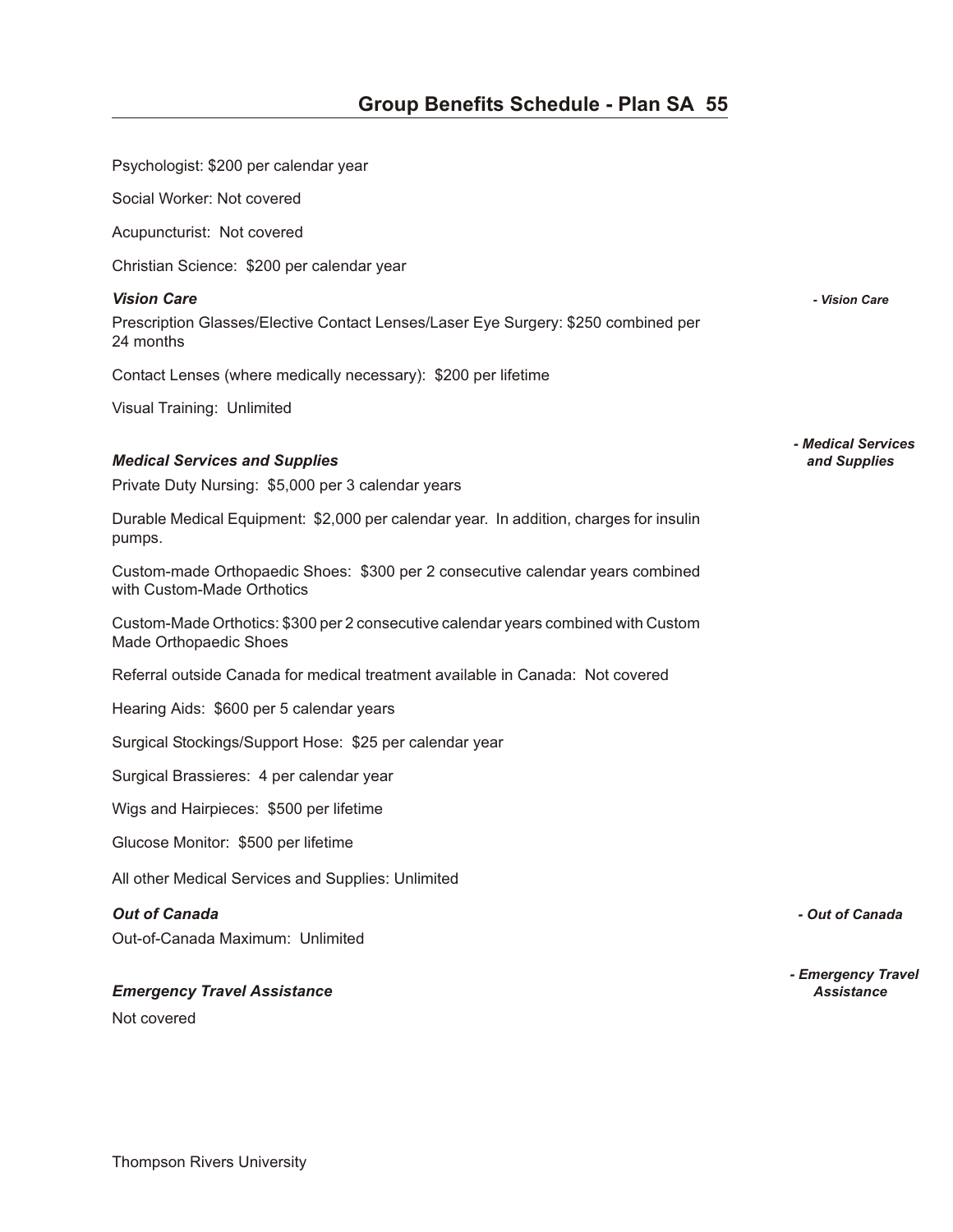| <b>Dental Care</b>                                                    | <b>Dental Care</b>                                                                                                                                                                                                                                                                                                                                                                                                                      |
|-----------------------------------------------------------------------|-----------------------------------------------------------------------------------------------------------------------------------------------------------------------------------------------------------------------------------------------------------------------------------------------------------------------------------------------------------------------------------------------------------------------------------------|
| <b>Classifications</b><br><b>Eligible for Plan</b><br><b>Benefits</b> | <b>Classifications Eligible for Plan Benefits</b><br>Employees in Plan SA<br>Dependents of Employees in Plan SA are also covered for this Benefit.                                                                                                                                                                                                                                                                                      |
| <b>Deductible</b>                                                     | <b>Deductible</b><br>Nil                                                                                                                                                                                                                                                                                                                                                                                                                |
| <b>Benefit Percentage</b><br>(Co-insurance)                           | <b>Benefit Percentage (Co-insurance)</b><br>100% for Level I - Basic Services<br>100% for Level II - Supplementary Basic Services<br>80% for Level III - Dentures<br>80% for Level IV - Major Restorative Services<br>50% for Level V - Orthodontics                                                                                                                                                                                    |
| <b>Maximums</b>                                                       | <b>Maximums</b><br>unlimited for Level I, Level II, Level III and Level IV<br>\$1,500 per lifetime for Level V                                                                                                                                                                                                                                                                                                                          |
| - Dental Fee Guide                                                    | <b>Dental Fee Guide</b><br>Current Fee Guide for General Practitioners and Specialists approved by the Provincial<br>Dental Association in the Province in which the services are rendered<br>If the services are rendered in Alberta, the Fee Guide is considered to be the 1997 Alberta<br>Dental Association Fee Guide for General Practitioners and Specialists plus inflationary<br>adjustment as determined by the Administrator. |
| - Termination Age                                                     | <b>Termination Age</b><br>Employee's age 70 or retirement, whichever is earlier                                                                                                                                                                                                                                                                                                                                                         |
| - Survivor Extended<br><b>Benefit</b>                                 | <b>Survivor Extended Benefit</b><br>subject to the Employee's Termination Age for the Dental Care Benefit                                                                                                                                                                                                                                                                                                                               |
| - Participation Basis                                                 | <b>Participation Basis</b><br>mandatory                                                                                                                                                                                                                                                                                                                                                                                                 |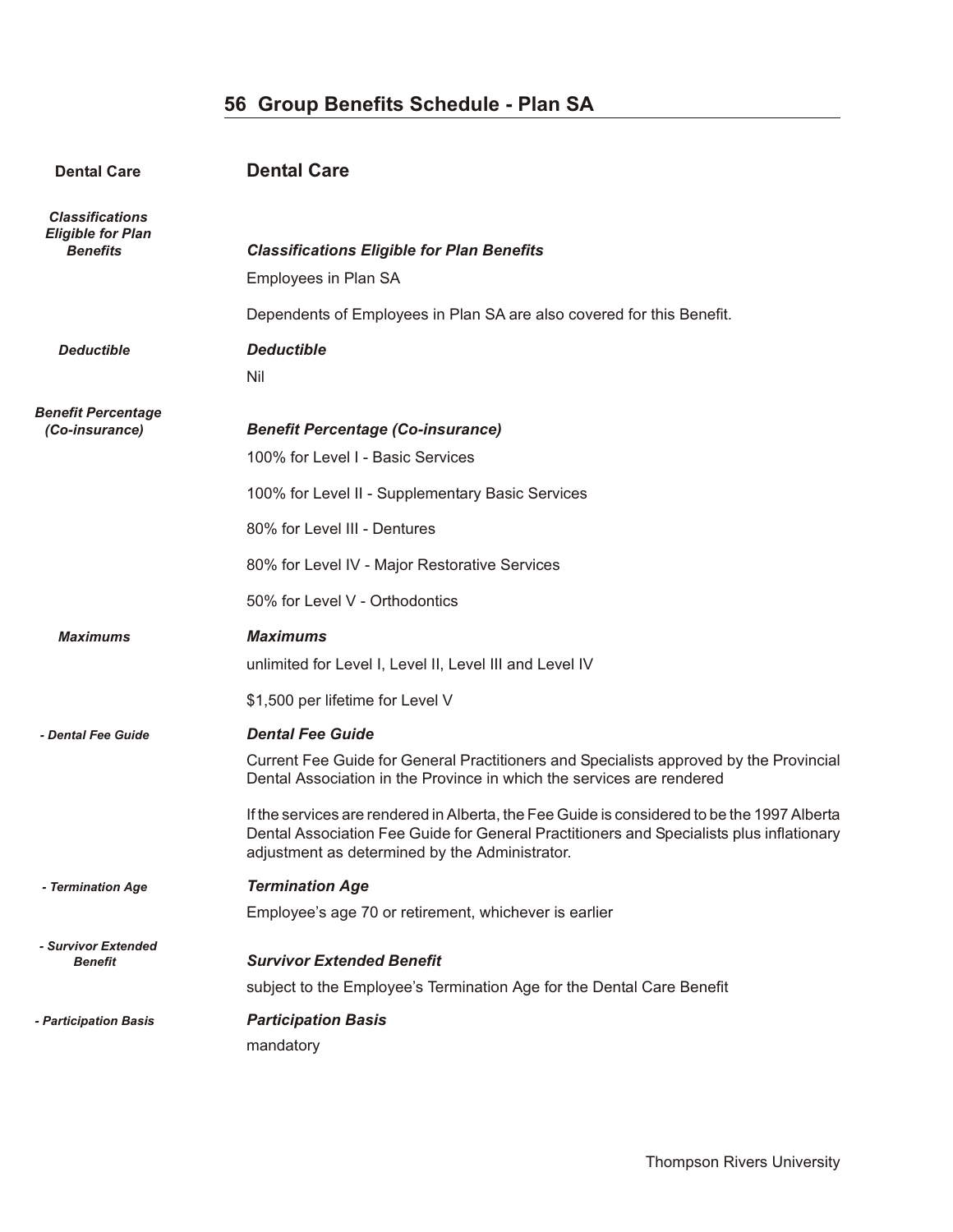| <b>Waiting Period</b>                                                                                                                                                                                                | - Waiting Period                                        |
|----------------------------------------------------------------------------------------------------------------------------------------------------------------------------------------------------------------------|---------------------------------------------------------|
| first day of the month coincident with or next following the date employment commences                                                                                                                               |                                                         |
|                                                                                                                                                                                                                      |                                                         |
| <b>Weekly Income/Short Term Disability</b>                                                                                                                                                                           | <b>Weekly</b><br>Income/Short<br><b>Term Disability</b> |
| <b>Benefit Amount</b>                                                                                                                                                                                                | <b>Benefit Amount</b>                                   |
| 66 2/3% of weekly Earnings rounded to the next higher \$1, if not already a multiple<br>thereof, up to a maximum benefit of \$748                                                                                    |                                                         |
| <b>Qualifying Period</b>                                                                                                                                                                                             | - Qualifying Period                                     |
| Accident - the later of 30 days or the expiration of sick leave                                                                                                                                                      |                                                         |
| Sickness - the later of 30 days or the expiration of sick leave                                                                                                                                                      |                                                         |
| <b>Maximum Benefit Period</b>                                                                                                                                                                                        | - Maximum Benefit                                       |
| 13 weeks                                                                                                                                                                                                             | <b>Period</b>                                           |
|                                                                                                                                                                                                                      |                                                         |
| <b>Termination Age</b>                                                                                                                                                                                               | - Termination Age                                       |
| age 70 or retirement, whichever is earlier                                                                                                                                                                           |                                                         |
| <b>Earnings</b>                                                                                                                                                                                                      | - Earnings                                              |
| the Employee's regular rate of pay, including regular bonuses, regular overtime,<br>commissions and shift differentials and excluding sporadic bonuses, sporadic overtime,<br>incentive pay and automobile allowance |                                                         |
| <b>Tax Status</b>                                                                                                                                                                                                    | - Tax Status                                            |
| taxable                                                                                                                                                                                                              |                                                         |
| <b>Participation Basis</b>                                                                                                                                                                                           | - Participation Basis                                   |
| mandatory                                                                                                                                                                                                            |                                                         |
| <b>Waiting Period</b>                                                                                                                                                                                                | - Waiting Period                                        |

4 months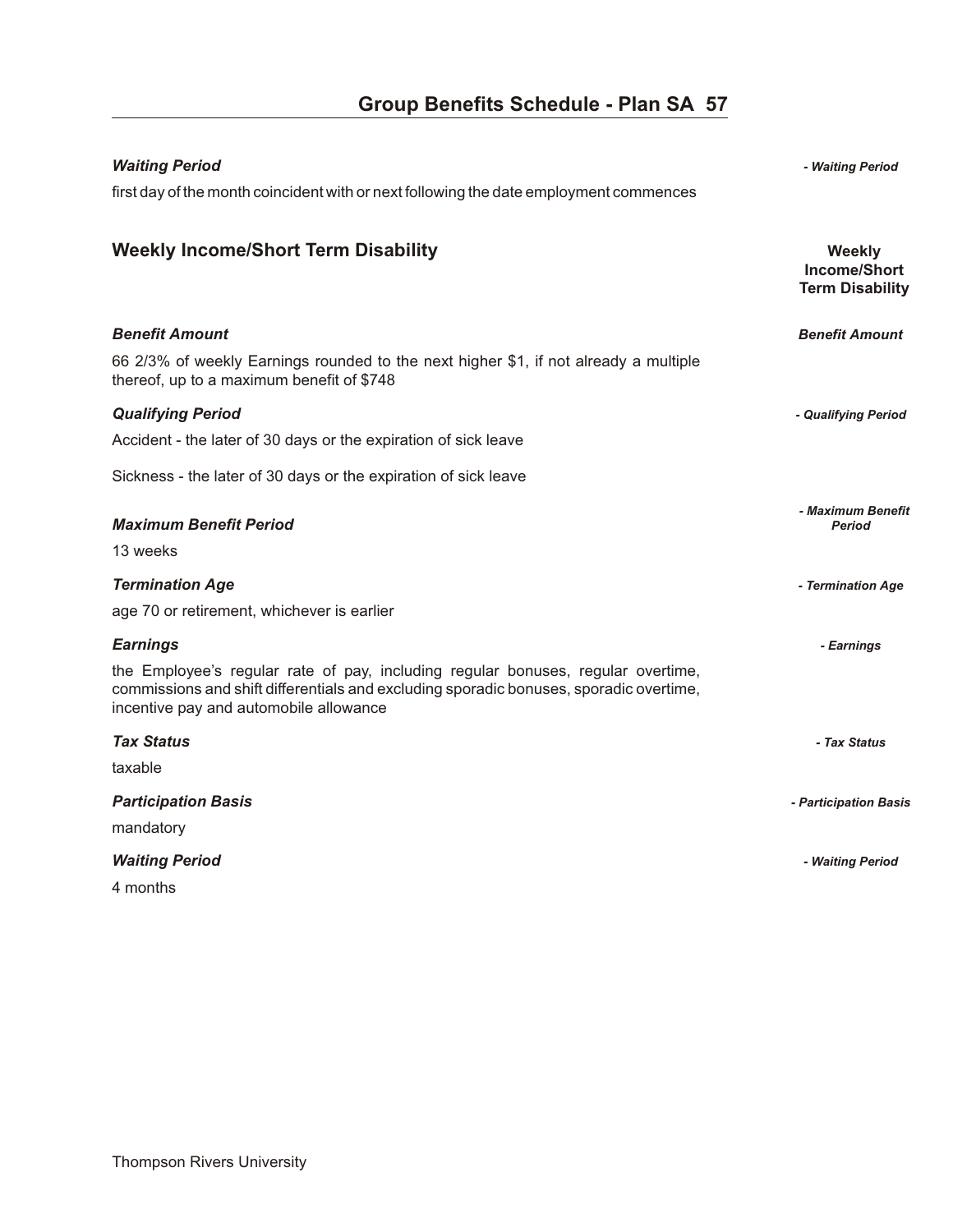#### **Extended Health <b>Extended Health Care Care**

*Drug Benefit for Covered Persons who Reside in Quebec Drug Benefit for Covered Persons who Reside in Quebec* 

*Classifications Eligible for Plan*

*Overall Plan*

*Benefit Percentage*

In accordance with the requirements of the prescription drug insurance legislation in Quebec, An Act Respecting Prescription Drug (R.S.Q. c., A-29-01) and the regulations enacted under this act (hereinafter collectively the "Legislation"), the drug benefit provided under this Plan Document to covered persons who reside in Quebec will be administered as outlined in the Plan Document Addendum - Drug Benefit For Covered Persons Who Reside In Quebec.

#### *Benefits Classifications Eligible for Plan Benefits*

Employees in Plan SB

Dependents of Employees in Plan SB are also covered for this Benefit.

#### **Overall Plan Maximum**

Unlimited

#### *Deductible De duct ible*

Individual - \$25 per calendar year(s) Family - \$25 per calendar year(s)

Not applicable to: Vision Professional Services (Naturopath Supplements) Hospital Care

#### *(Co-insurance) Ben e fit Per cent age (Co-in sur ance)*

80% of the first \$1,000 of paid expenses and 100% thereafter for Hospital Care **Drugs**  Professional Services (other than Naturopath Supplements) Medical Services and Supplies (other than Glucose Monitor)

100% for Vision (other than Visual Training) Professional Services (Naturopath Supplements)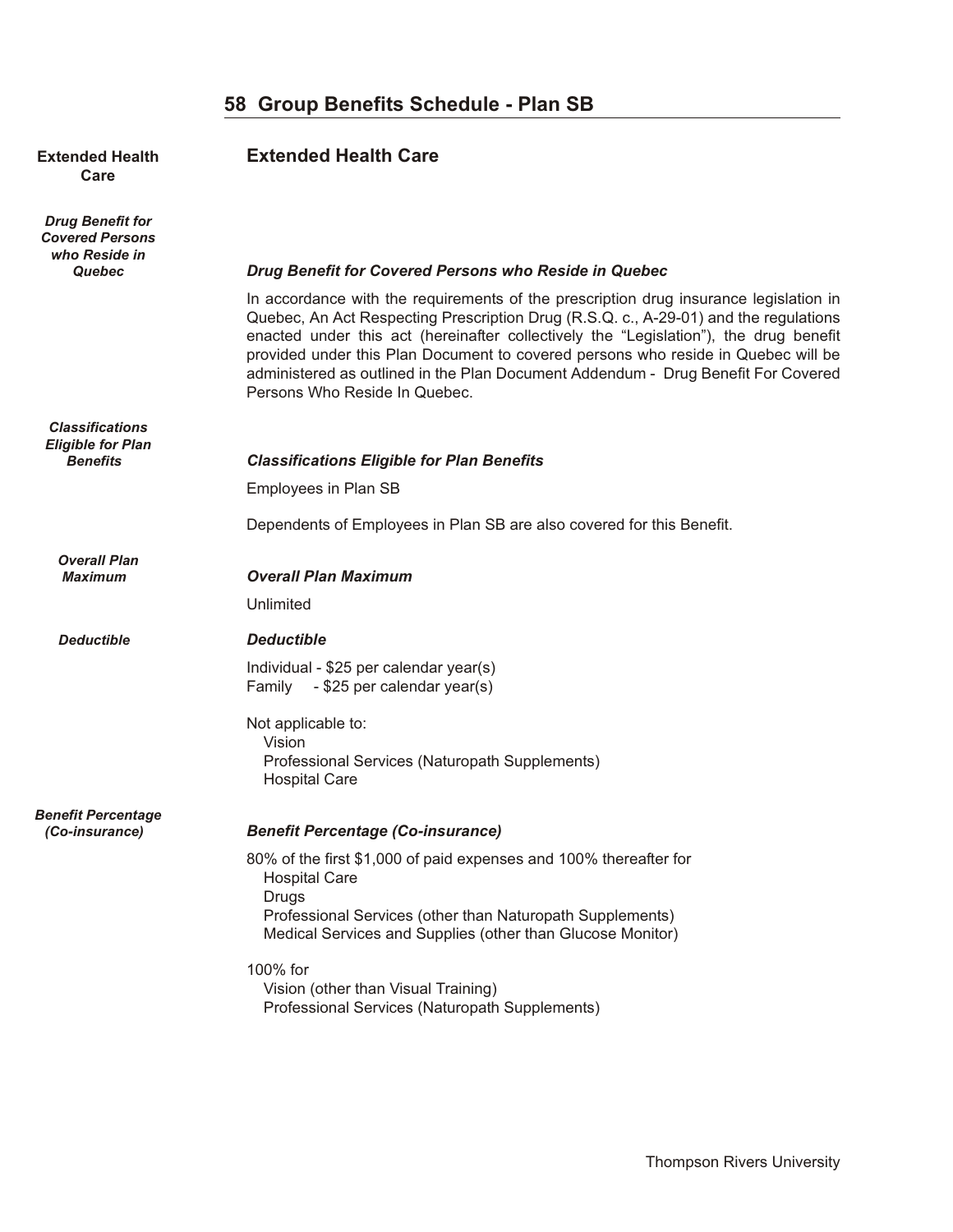| 50% for<br>Vision (Visual Training)<br>Medical Services and Supplies (Glucose Monitor)                                |                                                                 |
|-----------------------------------------------------------------------------------------------------------------------|-----------------------------------------------------------------|
| Note: The Benefit Percentage for Out-of-Province/Canada Emergency Medical<br>Treatment is 100%.                       |                                                                 |
| <b>Termination Age</b>                                                                                                | - Termination Age                                               |
| Employee's age 70 or retirement, whichever is earlier                                                                 |                                                                 |
| <b>Survivor Extended Benefit</b><br>not applicable                                                                    | - Survivor Extended<br>Benefit                                  |
| <b>Participation Basis</b><br>mandatory                                                                               | - Participation Basis                                           |
| <b>Waiting Period</b>                                                                                                 | - Waiting Period                                                |
| first day of the month coincident with or next following the date employment commences                                |                                                                 |
| <b>Covered Expenses and Maximums (per covered person)</b>                                                             | <b>Covered Expenses</b><br>and Maximums (per<br>covered person) |
| <b>Hospital</b>                                                                                                       | - Hospital                                                      |
| Private: Unlimited                                                                                                    |                                                                 |
|                                                                                                                       | - ManuScript<br><b>Generic Drug Plan 2</b>                      |
| <b>ManuScript Generic Drug Plan 2</b>                                                                                 |                                                                 |
| <b>Prescription Drugs:</b>                                                                                            |                                                                 |
| All Covered Drug Expenses: Unlimited                                                                                  |                                                                 |
| Drug Payment Type: Direct Claims Payment                                                                              |                                                                 |
| <b>Professional Services</b><br>Chiropractor: \$200 per calendar year                                                 | - Professional<br><b>Services</b>                               |
| Osteopath: \$200 per calendar year                                                                                    |                                                                 |
| Podiatrist/Chiropodist: \$200 per calendar year                                                                       |                                                                 |
| Massage Therapist: \$200 per calendar year                                                                            |                                                                 |
| Naturopath: \$200 per calendar year. In addition, naturopath supplements, to a<br>maximum of \$200 per calendar year. |                                                                 |
| Speech Therapist: \$200 per calendar year                                                                             |                                                                 |
| Physiotherapist: Unlimited                                                                                            |                                                                 |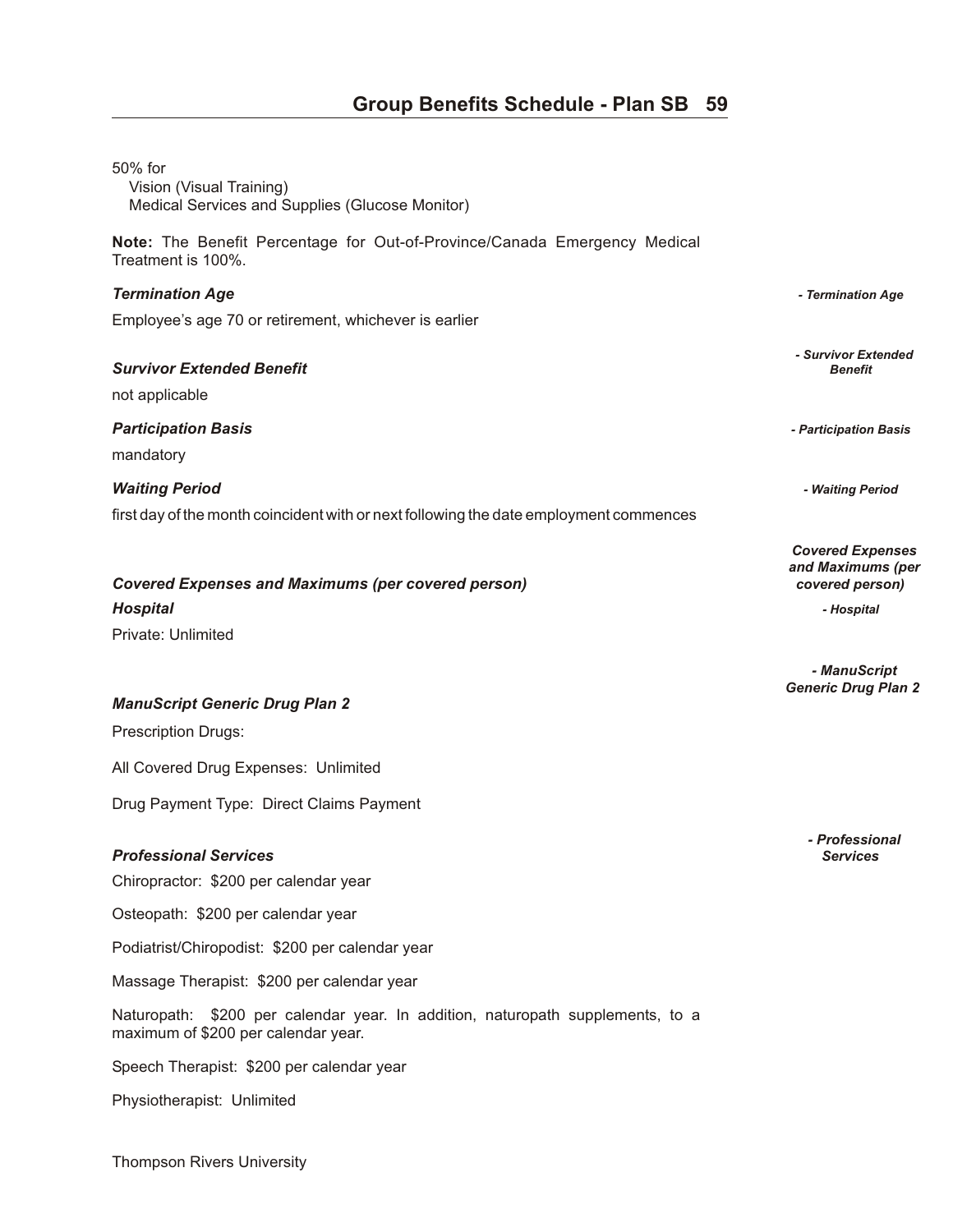|                                                  | Psychologist: \$200 per calendar year                                                                                 |
|--------------------------------------------------|-----------------------------------------------------------------------------------------------------------------------|
|                                                  | Social Worker: Not covered                                                                                            |
|                                                  | Acupuncturist: Not covered                                                                                            |
|                                                  | Christian Science: \$200 per calendar year                                                                            |
| - Vision Care                                    | <b>Vision Care</b><br>Prescription Glasses/Elective Contact Lenses/Laser Eye Surgery: \$250 combined per<br>24 months |
|                                                  | Contact Lenses (where medically necessary): \$200 per lifetime                                                        |
|                                                  | Visual Training: Unlimited                                                                                            |
| <i><b>- Medical Services</b></i><br>and Supplies | <b>Medical Services and Supplies</b><br>Private Duty Nursing: \$5,000 per 3 calendar years                            |
|                                                  | Durable Medical Equipment: \$2,000 per calendar year. In addition, charges for insulin<br>pumps.                      |
|                                                  | Custom-made Orthopaedic Shoes: \$300 per 2 consecutive calendar years combined<br>with Custom-Made Orthotics          |
|                                                  | Custom-Made Orthotics: \$300 per 2 consecutive calendar years combined with Custom<br>Made Orthopaedic Shoes          |
|                                                  | Referral outside Canada for medical treatment available in Canada: Not covered                                        |
|                                                  | Hearing Aids: \$600 per 5 calendar years                                                                              |
|                                                  | Surgical Stockings/Support Hose: \$25 per calendar year                                                               |
|                                                  | Surgical Brassieres: 4 per calendar year                                                                              |
|                                                  | Wigs and Hairpieces: \$500 per lifetime                                                                               |
|                                                  | Glucose Monitor: \$500 per lifetime                                                                                   |
|                                                  | All other Medical Services and Supplies: Unlimited                                                                    |
| - Out of Canada                                  | <b>Out of Canada</b><br>Out-of-Canada Maximum: Unlimited                                                              |
| - Emergency Travel<br><b>Assistance</b>          | <b>Emergency Travel Assistance</b><br>Not covered                                                                     |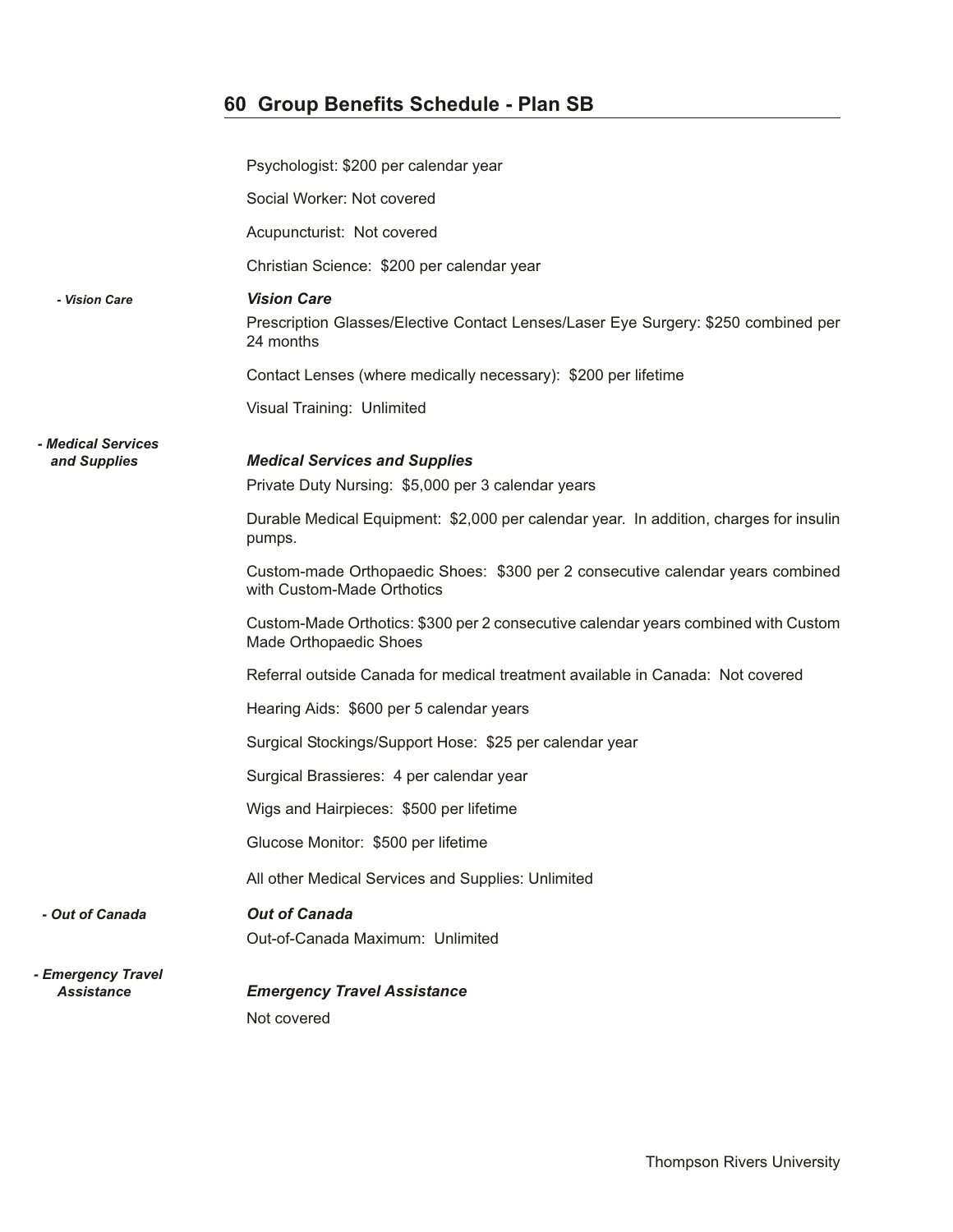*Classifications*

**Dental Care Dental Care**

### *Eligible for Plan* **Classifications Eligible for Plan Benefits Classifications** *Benefits* **<b>Benefits Benefits** Employees in Plan SB Dependents of Employees in Plan SB are also covered for this Benefit. *De duct ible Deductible*  Nil *Benefit Percentage Ben e fit Per cent age (Co-in sur ance) (Co-insurance)*  100% for Level I - Basic Services 100% for Level II - Supplementary Basic Services 80% for Level III - Dentures 80% for Level IV - Major Restorative Services 50% for Level V - Orthodontics *Max i mums Maximums*  unlimited for Level I, Level II, Level III and Level IV \$1,500 per lifetime for Level V *Den tal Fee Guide - Dental Fee Guide*  Current Fee Guide for General Practitioners and Specialists approved by the Provincial Dental Association in the Province in which the services are rendered If the services are rendered in Alberta, the Fee Guide is considered to be the 1997 Alberta Dental Association Fee Guide for General Practitioners and Specialists plus inflationary adjustment as determined by the Administrator. *Ter mi na tion Age - Termination Age*  Employee's age 70 or retirement, whichever is earlier *- Survivor Extended* **Survivor Extended Benefit** subject to the Employee's Termination Age for the Dental Care Benefit *Par tic i pa tion Ba sis - Participation Basis*  mandatory *Wait ing Pe riod - Waiting Period*

first day of the month coincident with or next following the date employment commences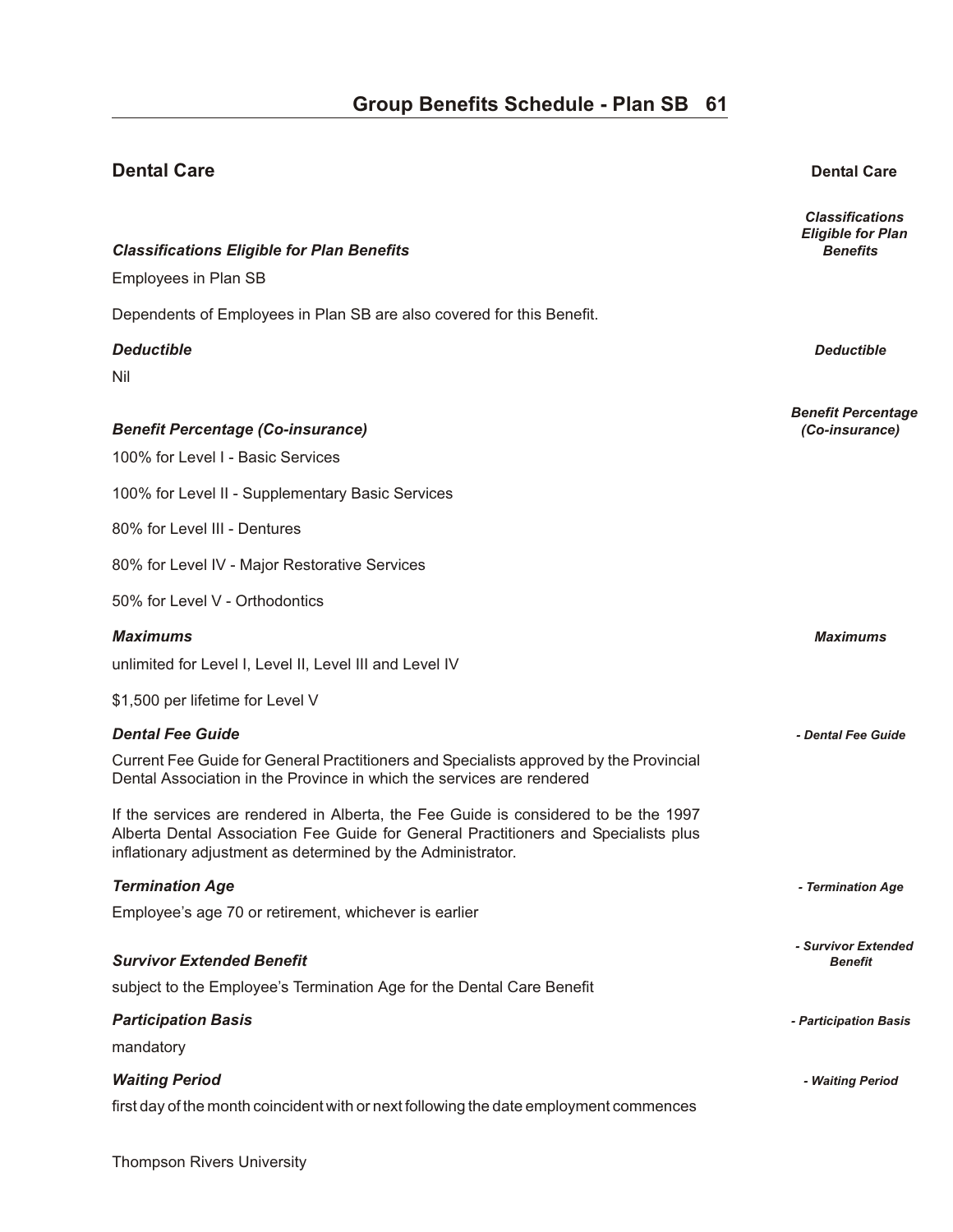### **62 Group Benefits Schedule - Plans SC and SD**

## **Care**

*Drug Benefit for Covered Persons who Reside in*

*Classifications Eligible for Plan*

*Overall Plan*

#### **Extended Health <b>Extended Health Care**

#### *Quebec Drug Benefit for Covered Persons who Reside in Quebec*

In accordance with the requirements of the prescription drug insurance legislation in Quebec, An Act Respecting Prescription Drug (R.S.Q. c., A-29-01) and the regulations enacted under this act (hereinafter collectively the "Legislation"), the drug benefit provided under this Plan Document to covered persons who reside in Quebec will be administered as outlined in the Plan Document Addendum - Drug Benefit For Covered Persons Who Reside In Quebec.

#### *Benefits Classifications Eligible for Plan Benefits*

Employees in Plans SC and SD

Dependents of Employees in Plans SC and SD are also covered for this Benefit.

#### **Overall Plan Maximum**

Unlimited

#### *Deductible De duct ible*

Individual - \$25 per calendar year(s) Family - \$25 per calendar year(s)

Not applicable to: Vision Professional Services (Naturopath Supplements)

## *Benefit Percentage*

#### *(Co-insurance) Ben e fit Per cent age (Co-in sur ance)*

80% of the first \$1,000 of paid expenses and 100% thereafter for Hospital Care **Drugs**  Professional Services (other than Naturopath supplements) Medical Services and Supplies (other than Glucose Monitor)

100% for

 Vision (other than Visual Training) Professional Services (Naturopath supplements)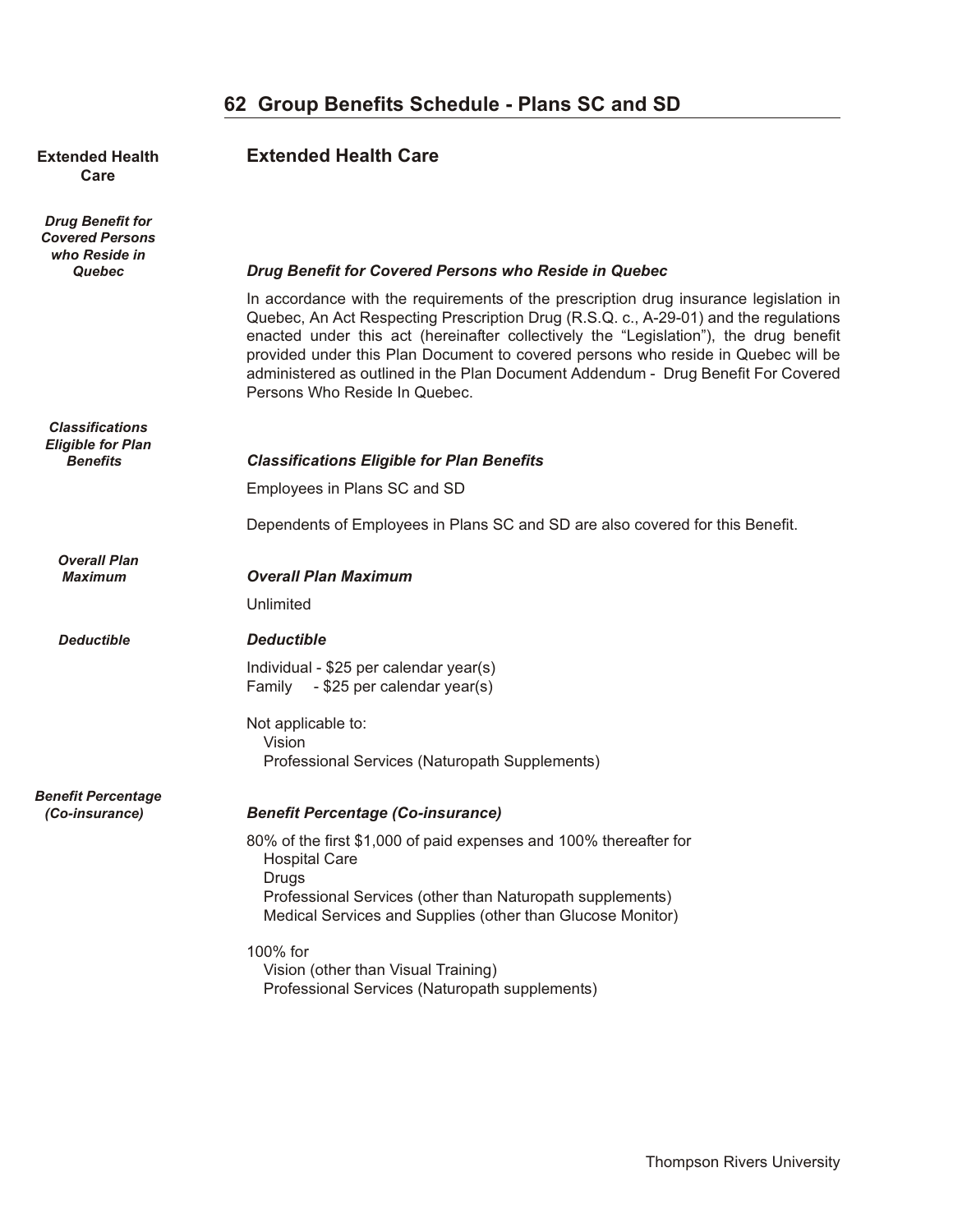| 50% for<br>Vision (Visual Training)<br>Medical Services and Supplies (Glucose Monitor)                                |                                                                 |
|-----------------------------------------------------------------------------------------------------------------------|-----------------------------------------------------------------|
| Note: The Benefit Percentage for Out-of-Province/Canada Emergency Medical<br>Treatment is 100%.                       |                                                                 |
| <b>Termination Age</b>                                                                                                | - Termination Age                                               |
| Employee's age 70 or retirement, whichever is earlier                                                                 |                                                                 |
| <b>Survivor Extended Benefit</b><br>not applicable                                                                    | - Survivor Extended<br><b>Benefit</b>                           |
| <b>Participation Basis</b><br>mandatory                                                                               | - Participation Basis                                           |
| <b>Waiting Period</b>                                                                                                 | - Waiting Period                                                |
| first day of the month coincident with or next following the date employment commences                                |                                                                 |
| <b>Covered Expenses and Maximums (per covered person)</b>                                                             | <b>Covered Expenses</b><br>and Maximums (per<br>covered person) |
| <b>Hospital</b>                                                                                                       | - Hospital                                                      |
| Private: Unlimited                                                                                                    |                                                                 |
|                                                                                                                       | - ManuScript<br><b>Generic Drug Plan 2</b>                      |
| <b>ManuScript Generic Drug Plan 2</b>                                                                                 |                                                                 |
| <b>Prescription Drugs:</b>                                                                                            |                                                                 |
| All Covered Drug Expenses: Unlimited                                                                                  |                                                                 |
| Drug Payment Type: Direct Claims Payment                                                                              |                                                                 |
| <b>Professional Services</b><br>Chiropractor: \$200 per calendar year                                                 | - Professional<br><b>Services</b>                               |
| Osteopath: \$200 per calendar year                                                                                    |                                                                 |
| Podiatrist/Chiropodist: \$200 per calendar year                                                                       |                                                                 |
| Massage Therapist: \$200 per calendar year                                                                            |                                                                 |
| Naturopath: \$200 per calendar year. In addition, naturopath supplements, to a<br>maximum of \$200 per calendar year. |                                                                 |
| Speech Therapist: \$200 per calendar year                                                                             |                                                                 |
| Physiotherapist: Unlimited                                                                                            |                                                                 |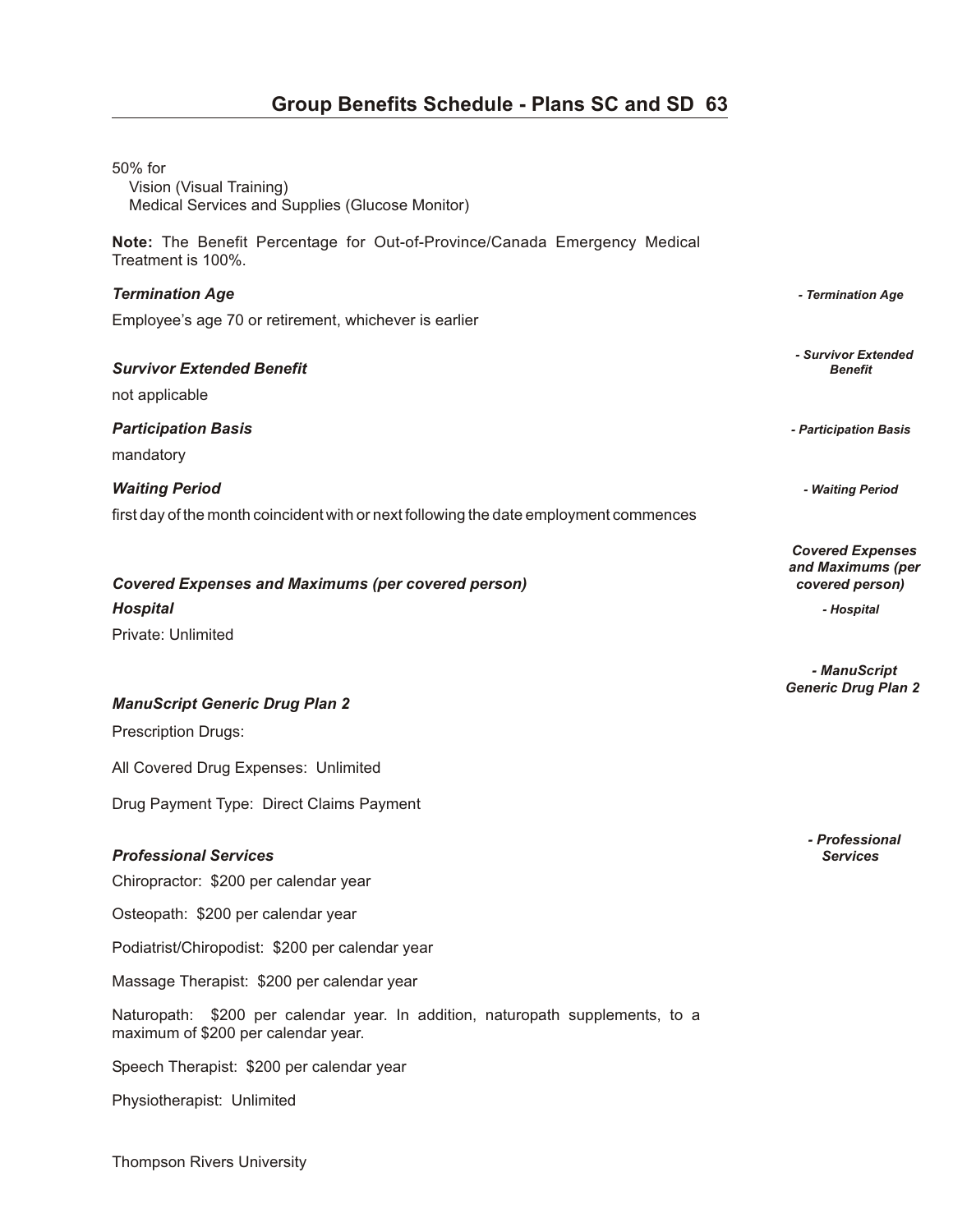### **64 Group Benefits Schedule - Plans SC and SD**

|                                         | Psychologist: \$200 per calendar year                                                                        |
|-----------------------------------------|--------------------------------------------------------------------------------------------------------------|
|                                         | Social Worker: Not covered                                                                                   |
|                                         | Acupuncturist: Not covered                                                                                   |
|                                         | Christian Science: \$200 per calendar year                                                                   |
| - Vision Care                           | <b>Vision Care</b>                                                                                           |
|                                         | Prescription Glasses/Elective Contact Lenses/Laser Eye Surgery: \$250 combined per<br>24 months              |
|                                         | Contact Lenses (where medically necessary): \$200 per lifetime                                               |
|                                         | Visual Training: Unlimited                                                                                   |
| - Medical Services                      |                                                                                                              |
| and Supplies                            | <b>Medical Services and Supplies</b><br>Private Duty Nursing: \$5,000 per 3 calendar years                   |
|                                         |                                                                                                              |
|                                         | Durable Medical Equipment: \$2,000 per calendar year. In addition, charges for insulin<br>pumps.             |
|                                         | Custom-made Orthopaedic Shoes: \$300 per 2 consecutive calendar years combined<br>with Custom-Made Orthotics |
|                                         | Custom-Made Orthotics: \$300 per 2 consecutive calendar years combined with Custom<br>Made Orthopaedic Shoes |
|                                         | Referral outside Canada for medical treatment available in Canada: Not covered                               |
|                                         | Hearing Aids: \$600 per 5 calendar years                                                                     |
|                                         | Surgical Stockings/Support Hose: \$25 per calendar year                                                      |
|                                         | Surgical Brassieres: 4 per calendar year                                                                     |
|                                         | Wigs and Hairpieces: \$500 per lifetime                                                                      |
|                                         | Glucose Monitor: \$500 per lifetime                                                                          |
|                                         | All other Medical Services and Supplies: Unlimited                                                           |
| - Out of Canada                         | <b>Out of Canada</b>                                                                                         |
|                                         | Out-of-Canada Maximum: Unlimited                                                                             |
| - Emergency Travel<br><b>Assistance</b> | <b>Emergency Travel Assistance</b>                                                                           |
|                                         | Not covered                                                                                                  |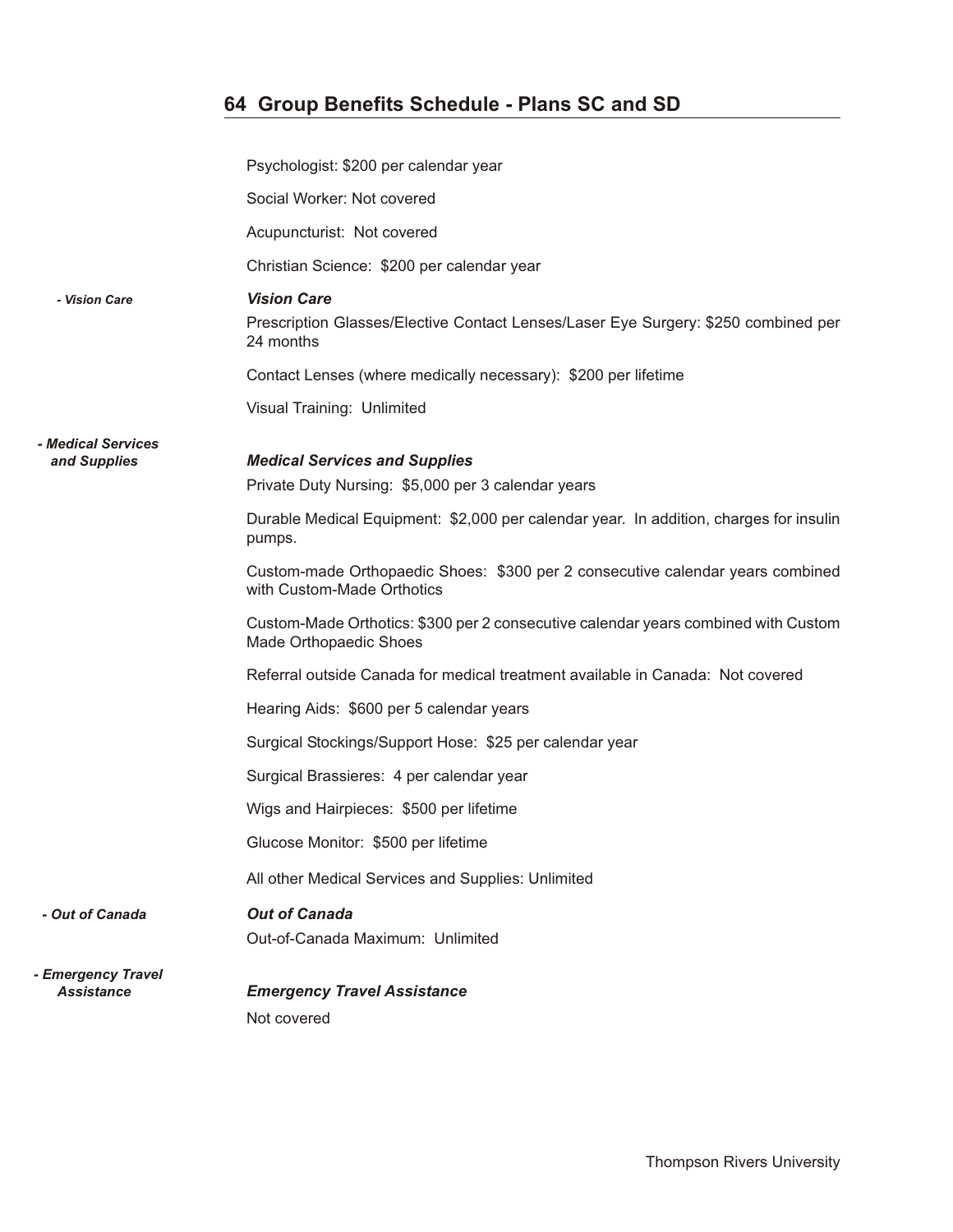### **Dental Care Dental Care** *Classifications Eligible for Plan* **Classifications Eligible for Plan Benefits Classifications** *Benefits* **<b>Benefits Benefits** Employees in Plans SC and SD Dependents of Employees in Plans SC and SD are also covered for this Benefit. *De duct ible Deductible*  Nil *Benefit Percentage Ben e fit Per cent age (Co-in sur ance) (Co-insurance)*  100% for Level I - Basic Services 100% for Level II - Supplementary Basic Services 80% for Level III - Dentures 80% for Level IV - Major Restorative Services 50% for Level V - Orthodontics *Max i mums Maximums*  unlimited for Level I, Level II, Level III and Level IV \$1,500 per lifetime for Level V *Den tal Fee Guide - Dental Fee Guide*  Current Fee Guide for General Practitioners and Specialists approved by the Provincial Dental Association in the Province in which the services are rendered If the services are rendered in Alberta, the Fee Guide is considered to be the 1997 Alberta Dental Association Fee Guide for General Practitioners and Specialists plus inflationary adjustment as determined by the Administrator. *Ter mi na tion Age - Termination Age*  Employee's age 70 or retirement, whichever is earlier *- Survivor Extended* **Survivor Extended Benefit** subject to the Employee's Termination Age for the Dental Care Benefit *Par tic i pa tion Ba sis - Participation Basis*  mandatory *Wait ing Pe riod - Waiting Period*

first day of the month coincident with or next following the date employment commences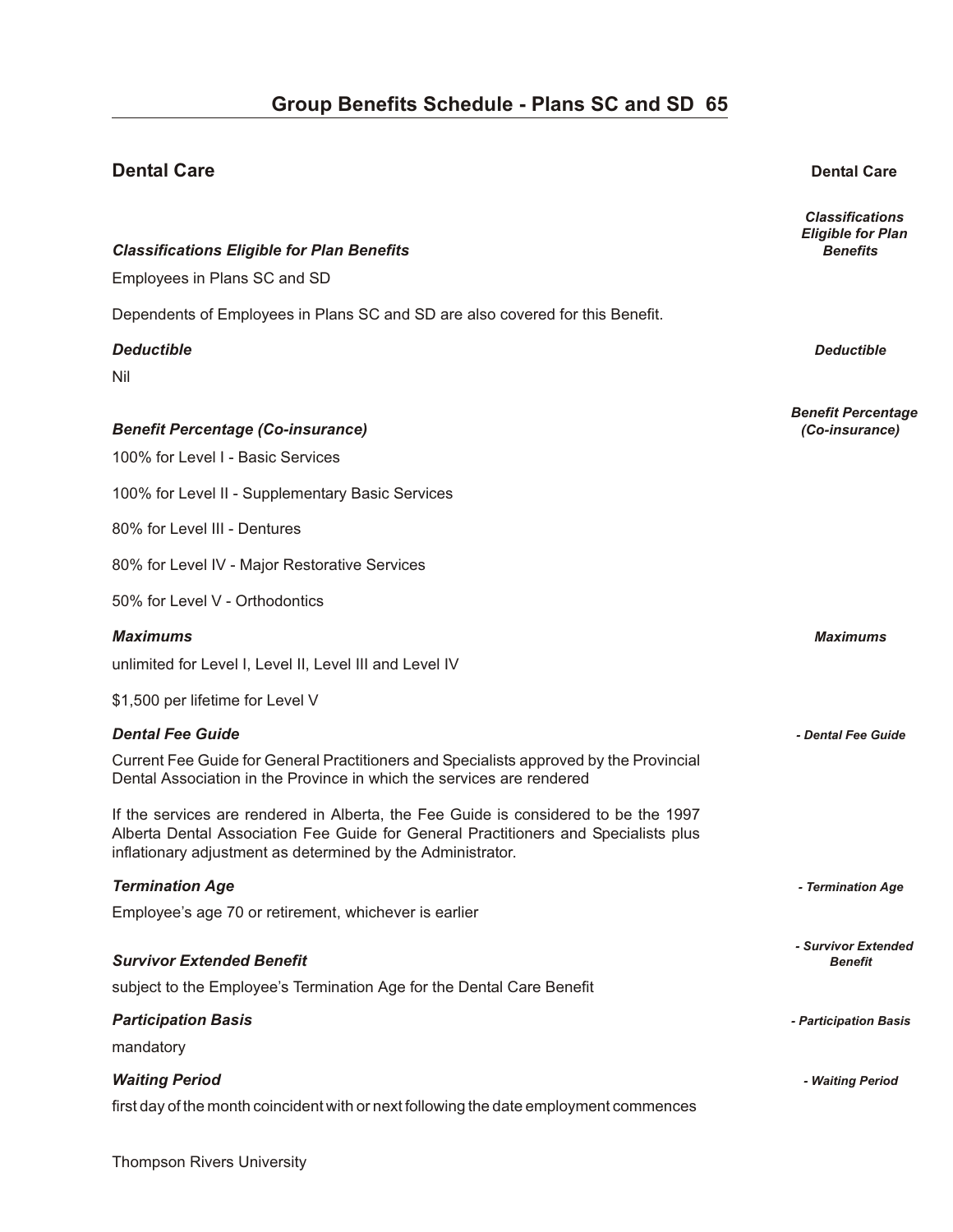### **66 Group Benefits Schedule - Plans SC and SD**

| Weekly<br><b>Income/Short</b><br><b>Term Disability</b> | <b>Weekly Income/Short Term Disability</b>                                                                                                                                                                           |
|---------------------------------------------------------|----------------------------------------------------------------------------------------------------------------------------------------------------------------------------------------------------------------------|
| <b>Benefit Amount</b>                                   | <b>Benefit Amount</b>                                                                                                                                                                                                |
|                                                         | 66 2/3% of weekly Earnings rounded to the next higher \$1, if not already a multiple<br>thereof, up to a maximum benefit of \$748                                                                                    |
| - Qualifying Period                                     | <b>Qualifying Period</b>                                                                                                                                                                                             |
|                                                         | Accident - the later of 30 days or the expiration of sick leave                                                                                                                                                      |
|                                                         | Sickness - the later of 30 days or the expiration of sick leave                                                                                                                                                      |
| - Maximum Benefit<br><b>Period</b>                      | <b>Maximum Benefit Period</b>                                                                                                                                                                                        |
|                                                         | 13 weeks                                                                                                                                                                                                             |
| - Termination Age                                       | <b>Termination Age</b>                                                                                                                                                                                               |
|                                                         | age 70 or retirement, whichever is earlier                                                                                                                                                                           |
| - Earnings                                              | <b>Earnings</b>                                                                                                                                                                                                      |
|                                                         | the Employee's regular rate of pay, including regular bonuses, regular overtime,<br>commissions and shift differentials and excluding sporadic bonuses, sporadic overtime,<br>incentive pay and automobile allowance |
| - Tax Status                                            | <b>Tax Status</b>                                                                                                                                                                                                    |
|                                                         | taxable                                                                                                                                                                                                              |
| - Participation Basis                                   | <b>Participation Basis</b>                                                                                                                                                                                           |
|                                                         | mandatory                                                                                                                                                                                                            |
| - Waiting Period                                        | <b>Waiting Period</b>                                                                                                                                                                                                |
|                                                         | 4 months                                                                                                                                                                                                             |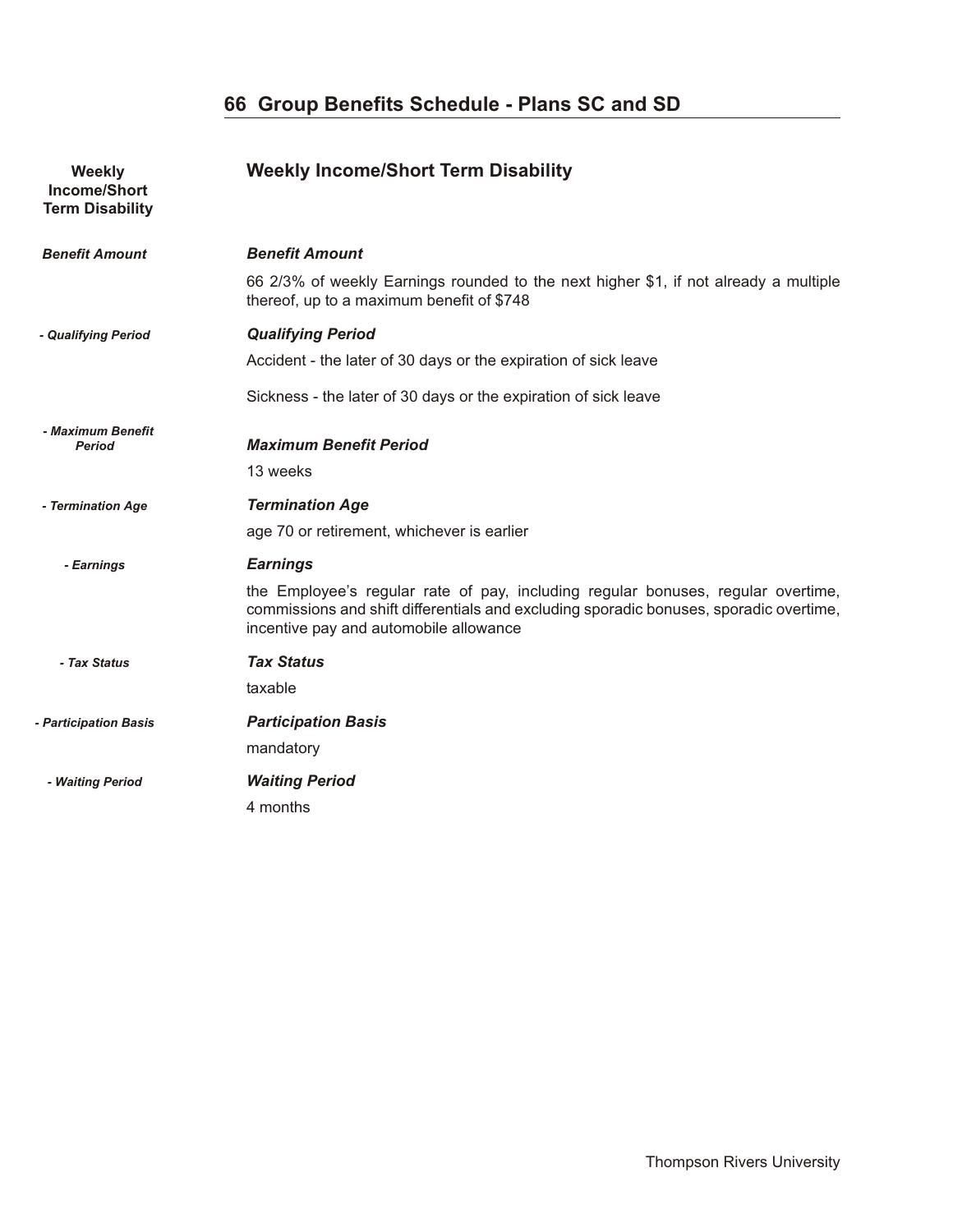#### **Extended Health Care our B en extended Health Extended Health**

# **Care**

*Drug Benefit for Covered Persons who Reside in*

*Classifications Eligible for Plan*

*Overall Plan*

*Benefit Percentage*

#### *Drug Benefit for Covered Persons who Reside in Quebec* **<b>***Quebec* **Quebec Quebec**

In accordance with the requirements of the prescription drug insurance legislation in Quebec, An Act Respecting Prescription Drug (R.S.Q. c., A-29-01) and the regulations enacted under this act (hereinafter collectively the "Legislation"), the drug benefit provided under this Plan Document to covered persons who reside in Quebec will be administered as outlined in the Plan Document Addendum - Drug Benefit For Covered Persons Who Reside In Quebec.

#### **Classifications Eligible for Plan Benefits** *Benefits* **Benefits**

Employees in Plans T and TB

Dependents of Employees in Plans T and TB are also covered for this Benefit.

#### *Over all Plan Max i mum Maximum*

Unlimited

#### *De duct ible Deductible*

Individual - \$25 per calendar year(s) Family - \$25 per calendar year(s)

Not applicable to: Vision Out-of-Province/Canada Emergency Medical Treatment Out-of-Canada - Referrals

#### *Ben e fit Per cent age (Co-in sur ance) (Co-insurance)*

95% of the first \$1,000 of paid expenses and 100% thereafter for Hospital Care Drugs Vision Professional Services Medical Services and Supplies

**Note:** The Benefit Percentage for Out-of-Province/Canada Emergency Medical Treatment is 100%. The Benefit Percentage for Referral outside Canada for Medical Treatment Available in Canada is 50%. The Benefit Percentage for Emergency Travel Assistance is 100%.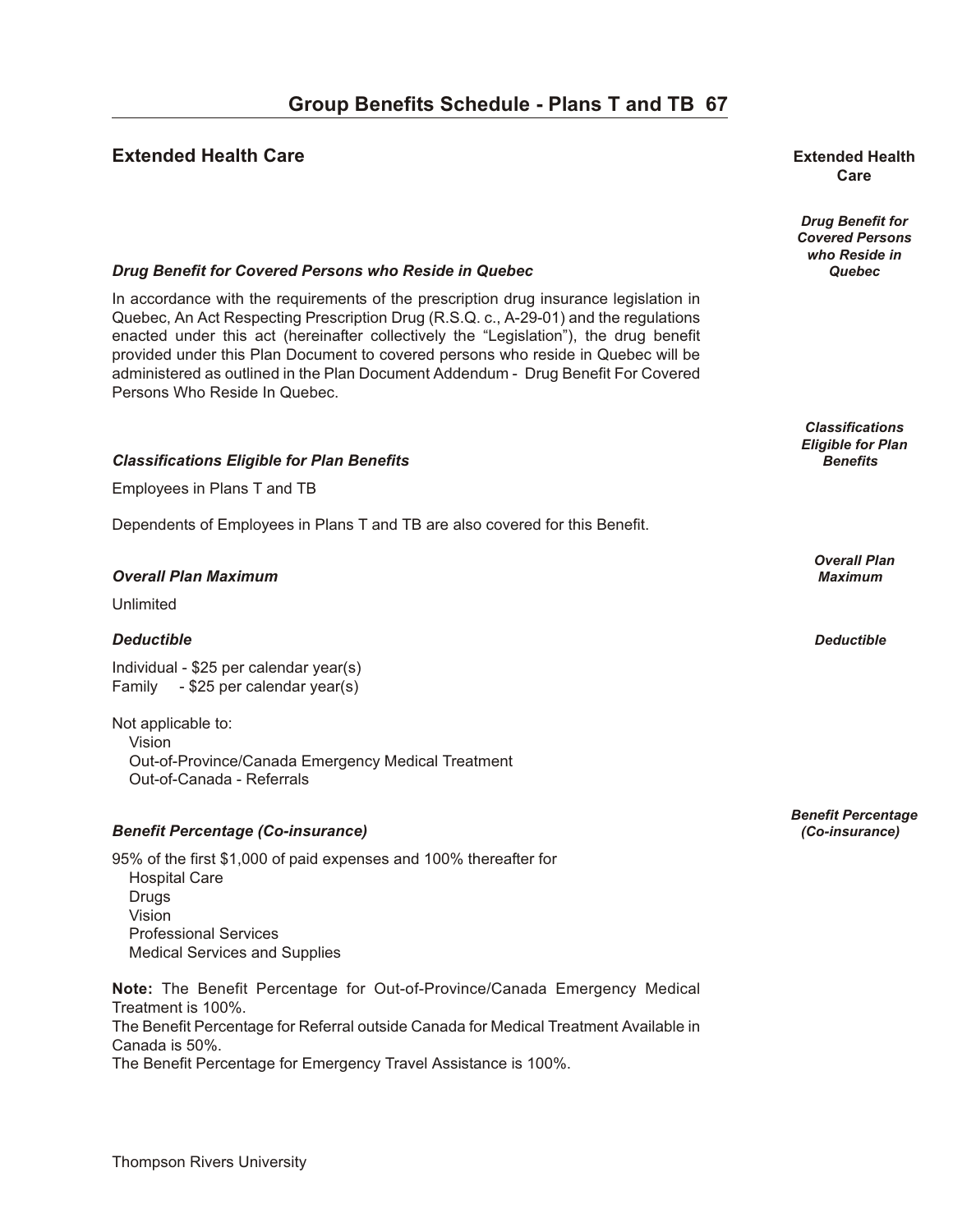### **68 Group Benefits Schedule - Plans T and TB**

| - Termination Age                            | <b>Termination Age</b>                                                                                                                                                                                                                                                                                                                                                |
|----------------------------------------------|-----------------------------------------------------------------------------------------------------------------------------------------------------------------------------------------------------------------------------------------------------------------------------------------------------------------------------------------------------------------------|
|                                              | Employee's age 65 or retirement, whichever is earlier                                                                                                                                                                                                                                                                                                                 |
| - Survivor Extended                          | <b>Survivor Extended Benefit</b>                                                                                                                                                                                                                                                                                                                                      |
| <b>Benefit</b>                               | subject to the Employee's Termination Age for the Extended Health Care Benefit                                                                                                                                                                                                                                                                                        |
|                                              | <b>Participation Basis</b>                                                                                                                                                                                                                                                                                                                                            |
| - Participation Basis                        | mandatory                                                                                                                                                                                                                                                                                                                                                             |
| - Waiting Period                             | <b>Waiting Period</b>                                                                                                                                                                                                                                                                                                                                                 |
|                                              | April 1st provided the Tutor qualified for benefits in the previous year and the average of<br>his previous 5 years Earnings is at least \$14,879. If the Tutor qualified for benefits the<br>previous year and the average of his previous 5 years earnings is below \$14,879 he may<br>continue benefits provided post-dated payments are provided to the Employer. |
| <b>Covered Expenses</b><br>and Maximums (per |                                                                                                                                                                                                                                                                                                                                                                       |
| covered person)                              | <b>Covered Expenses and Maximums (per covered person)</b>                                                                                                                                                                                                                                                                                                             |
| - Hospital                                   | <b>Hospital</b><br>Private: Unlimited                                                                                                                                                                                                                                                                                                                                 |
|                                              |                                                                                                                                                                                                                                                                                                                                                                       |
| - Prescription Drugs                         | <b>Prescription Drugs</b>                                                                                                                                                                                                                                                                                                                                             |
|                                              | <b>Prescription Drugs:</b>                                                                                                                                                                                                                                                                                                                                            |
|                                              | Sclerotherapy: \$20 per visit                                                                                                                                                                                                                                                                                                                                         |
|                                              | All Other Covered Drug Expenses: Unlimited                                                                                                                                                                                                                                                                                                                            |
|                                              | Drug Payment Type: Reimbursement                                                                                                                                                                                                                                                                                                                                      |
| - Professional<br><b>Services</b>            | <b>Professional Services</b><br>Chiropractor: \$275 per calendar year, including x-rays to a maximum of \$20 per calendar<br>vear                                                                                                                                                                                                                                     |
|                                              | Osteopath: Not covered                                                                                                                                                                                                                                                                                                                                                |
|                                              | Podiatrist/Chiropodist: \$275 per calendar year                                                                                                                                                                                                                                                                                                                       |
|                                              | Massage Therapist: \$275 per calendar year                                                                                                                                                                                                                                                                                                                            |
|                                              | Naturopath: \$275 per calendar year                                                                                                                                                                                                                                                                                                                                   |
|                                              | Speech Therapist: \$100 per calendar year                                                                                                                                                                                                                                                                                                                             |
|                                              | Physiotherapist: \$275 per calendar year                                                                                                                                                                                                                                                                                                                              |
|                                              | Psychologist: \$275 per calendar year combined with Social Worker                                                                                                                                                                                                                                                                                                     |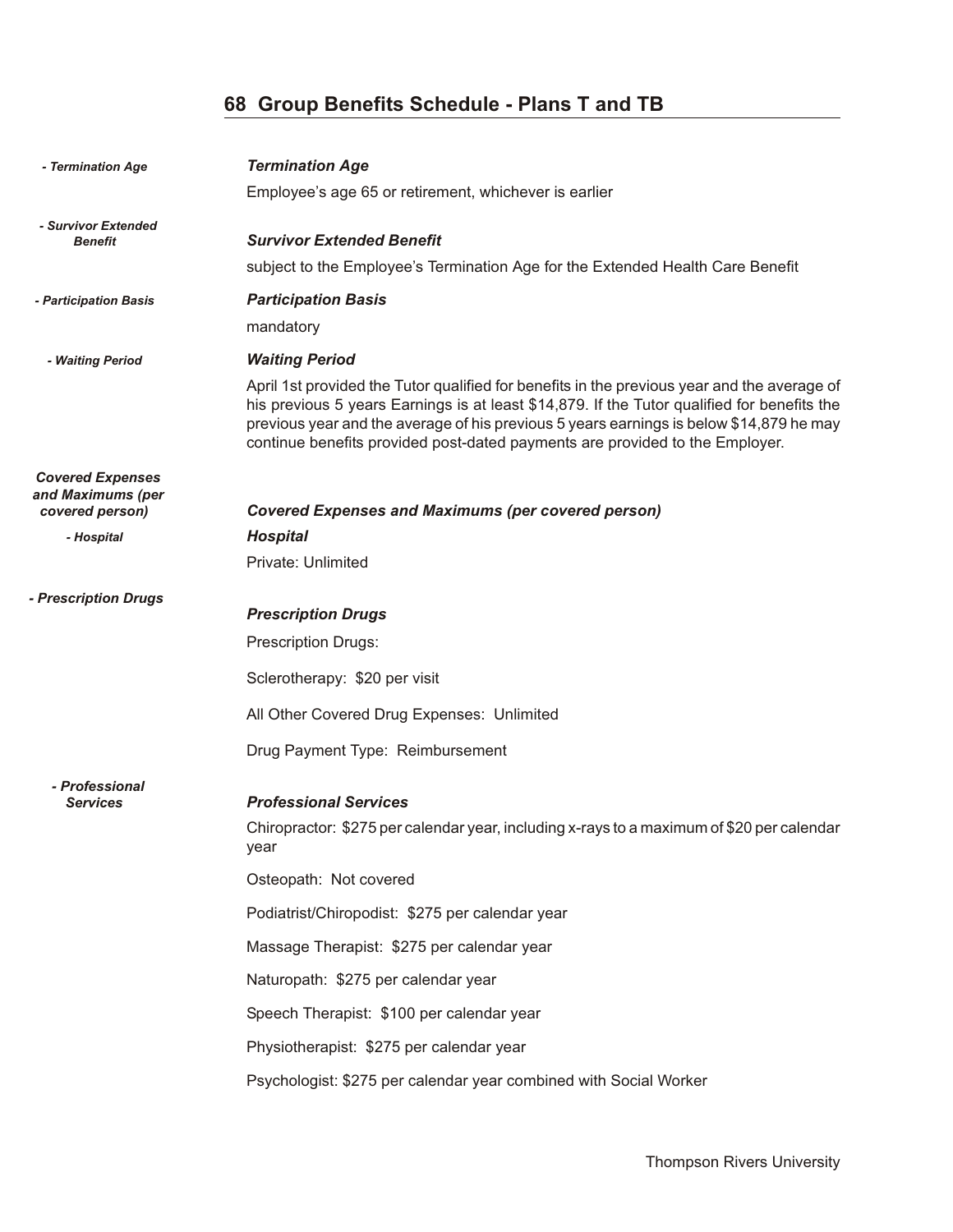Social Worker: \$275 per calendar year combined with Psychologist

Acupuncturist: \$100 per calendar year

Christian Science: Not covered

#### *Vi sion Care - Vision Care*

Prescription Glasses/Elective Contact Lenses/Laser Eye Surgery: \$150 combined per 24 months

Contact Lenses (where medically necessary): \$150 per 24 months

Visual Training: Not covered

#### *Med i cal Ser vices and Sup plies and Supplies*

Private Duty Nursing: \$10,000 per 12 months, commencing on the 1st day of care

Durable Medical Equipment: Unlimited

Custom-made Orthopaedic Shoes: \$200 per calendar year for dependent children and \$400 per calendar year for any other person, combined with Custom-made Orthotics

Custom-Made Orthotics: \$200 per 3 calendar years for dependent children and \$400 per 3 calendar years for any other person, combined with Custom-made Orthopaedic Shoes

Referral outside Canada for medical treatment available in Canada: \$3,000 per 3 calendar year(s)

Hearing Aids: \$600 per 5 calendar years

Surgical Stockings/Support Hose: 4 pair per calendar year

Surgical Brassieres: 4 per calendar year, to a maximum of \$150 per calendar year

Wigs and Hairpieces: Covered

Glucose Monitor: one per 4 calendar years

All other Medical Services and Supplies: Unlimited

#### *Out of Can ada - Out of Canada*

Out-of-Canada Maximum: Unlimited

#### *Emer gency Travel As sis tance Assistance*

Emergency Travel Assistance, a Travel Assist Benefit, is provided up to the maximum shown in the description of this Covered Expense under the Extended Health Care Benefit.

*- Medical Services*

*- Emergency Travel*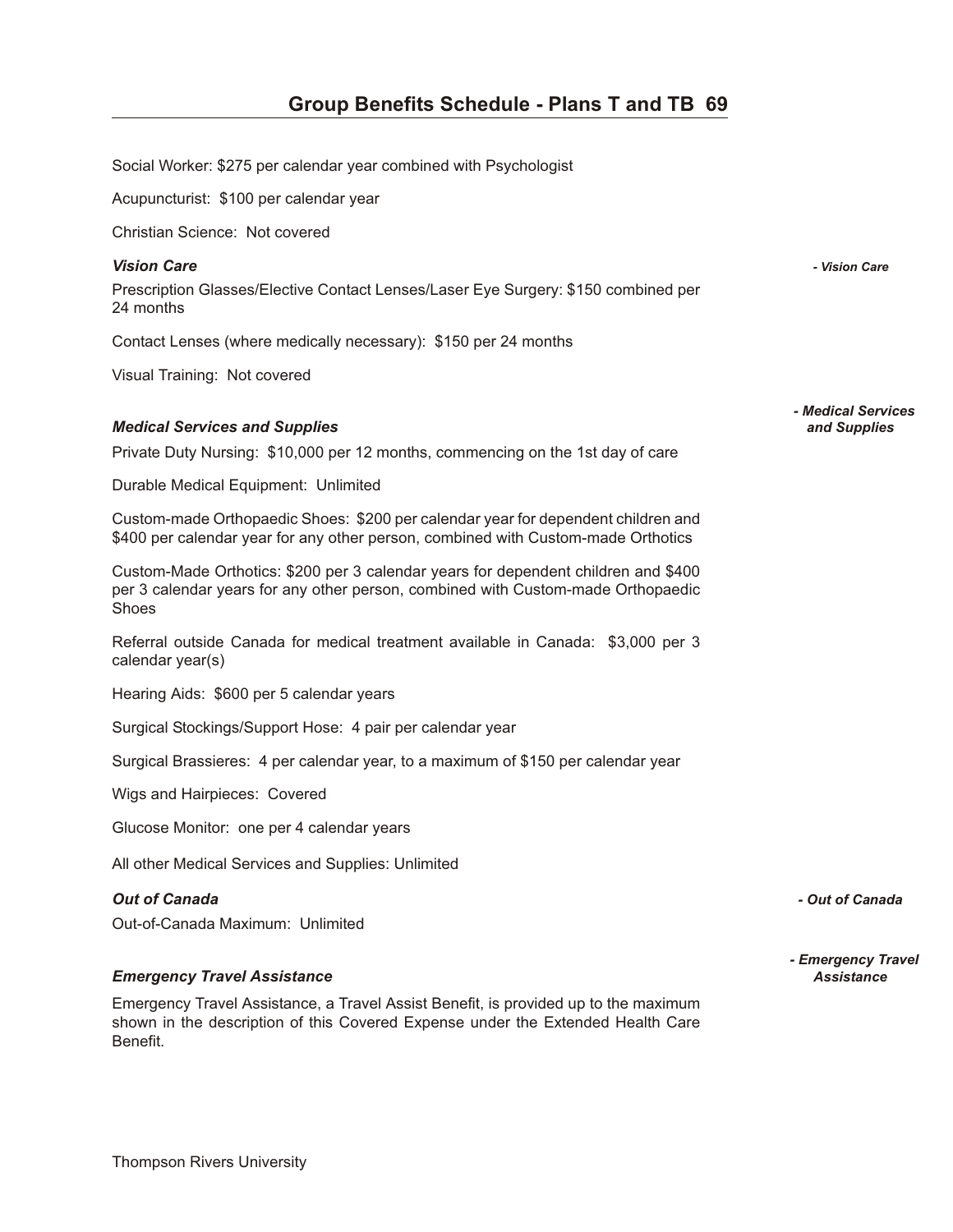### **70 Group Benefits Schedule - Plans T and TB**

| <b>Dental Care</b>                                                    | <b>Dental Care</b>                                                                                                                                                                                                                        |
|-----------------------------------------------------------------------|-------------------------------------------------------------------------------------------------------------------------------------------------------------------------------------------------------------------------------------------|
| <b>Classifications</b><br><b>Eligible for Plan</b><br><b>Benefits</b> | <b>Classifications Eligible for Plan Benefits</b><br>Employees in Plans T and TB                                                                                                                                                          |
|                                                                       | Dependents of Employees in Plans T and TB are also covered for this Benefit.                                                                                                                                                              |
| <b>Deductible</b>                                                     | <b>Deductible</b><br>Nil                                                                                                                                                                                                                  |
| <b>Benefit Percentage</b><br>(Co-insurance)                           | <b>Benefit Percentage (Co-insurance)</b><br>100% for Level I - Basic Services                                                                                                                                                             |
|                                                                       | 100% for Level II - Supplementary Basic Services                                                                                                                                                                                          |
|                                                                       | 80% for Level III - Dentures                                                                                                                                                                                                              |
|                                                                       | 80% for Level IV - Major Restorative Services                                                                                                                                                                                             |
|                                                                       | 50% for Level V - Orthodontics                                                                                                                                                                                                            |
| <b>Maximums</b>                                                       | <b>Maximums</b><br>unlimited for Level I, Level II, Level III and Level IV                                                                                                                                                                |
|                                                                       | \$1,750 per lifetime for Level V                                                                                                                                                                                                          |
| - Dental Fee Guide                                                    | <b>Dental Fee Guide</b>                                                                                                                                                                                                                   |
|                                                                       | Current Fee Guide for General Practitioners and Specialists approved by the Provincial<br>Dental Association in the Province in which the services are rendered                                                                           |
|                                                                       | If the services are rendered in Alberta, the Fee Guide is considered to be the 1997 Alberta<br>Dental Association Fee Guide for General Practitioners and Specialists plus inflationary<br>adjustment as determined by the Administrator. |
| - Termination Age                                                     | <b>Termination Age</b>                                                                                                                                                                                                                    |
|                                                                       | Employee's age 65 or retirement, whichever is earlier                                                                                                                                                                                     |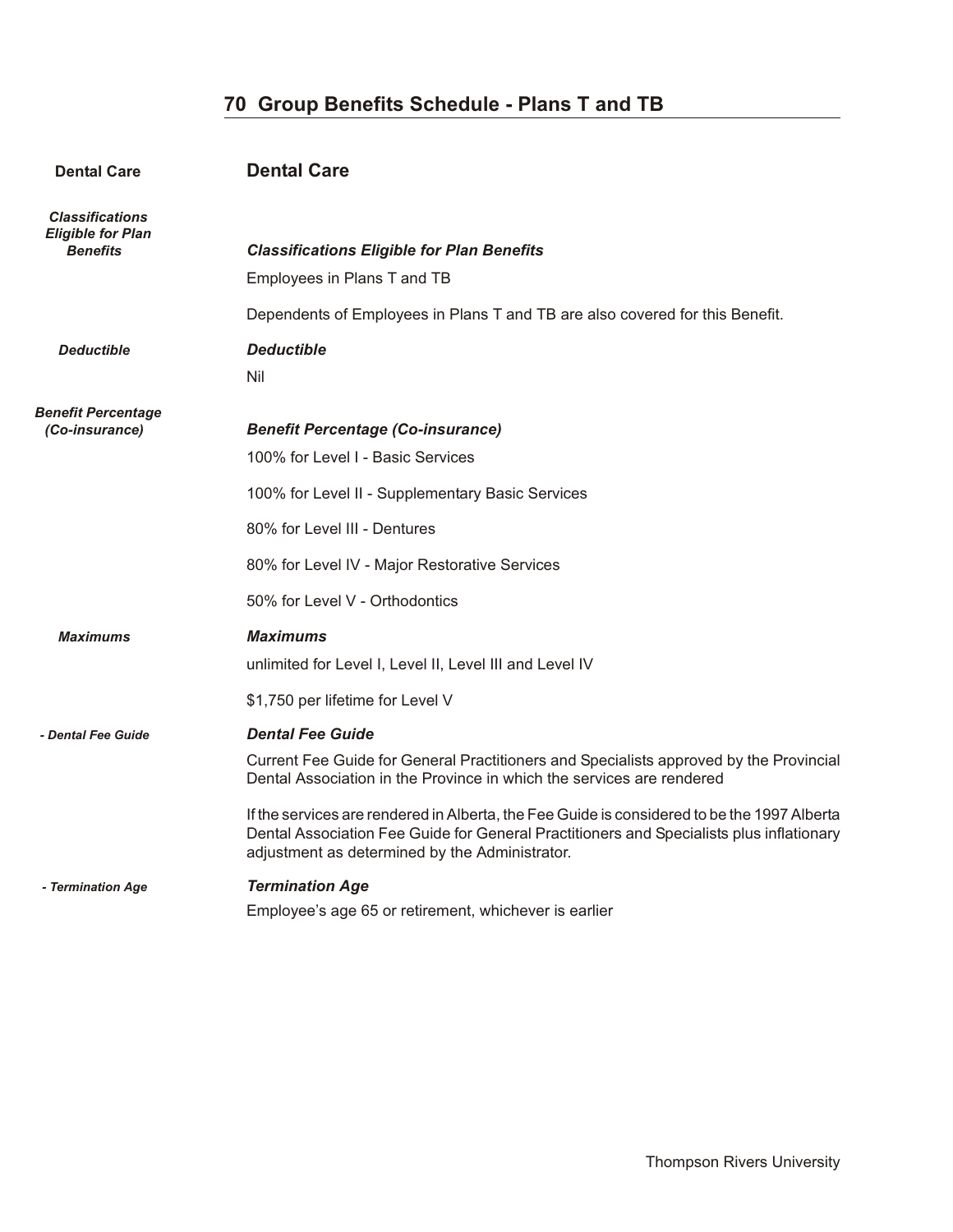#### *Sur vi vor Ex tended Ben e fit Benefit*

not applicable

*Par tic i pa tion Ba sis - Participation Basis* 

mandatory

#### *Wait ing Pe riod - Waiting Period*

April 1st provided the Tutor qualified for benefits in the previous year and the average of his previous 5 years Earnings is at least \$14,879. If the Tutor qualified for benefits the previous year and the average of his previous 5 years earnings is below \$14,879 he may continue benefits provided post-dated payments are provided to the Employer.

*- Survivor Extended*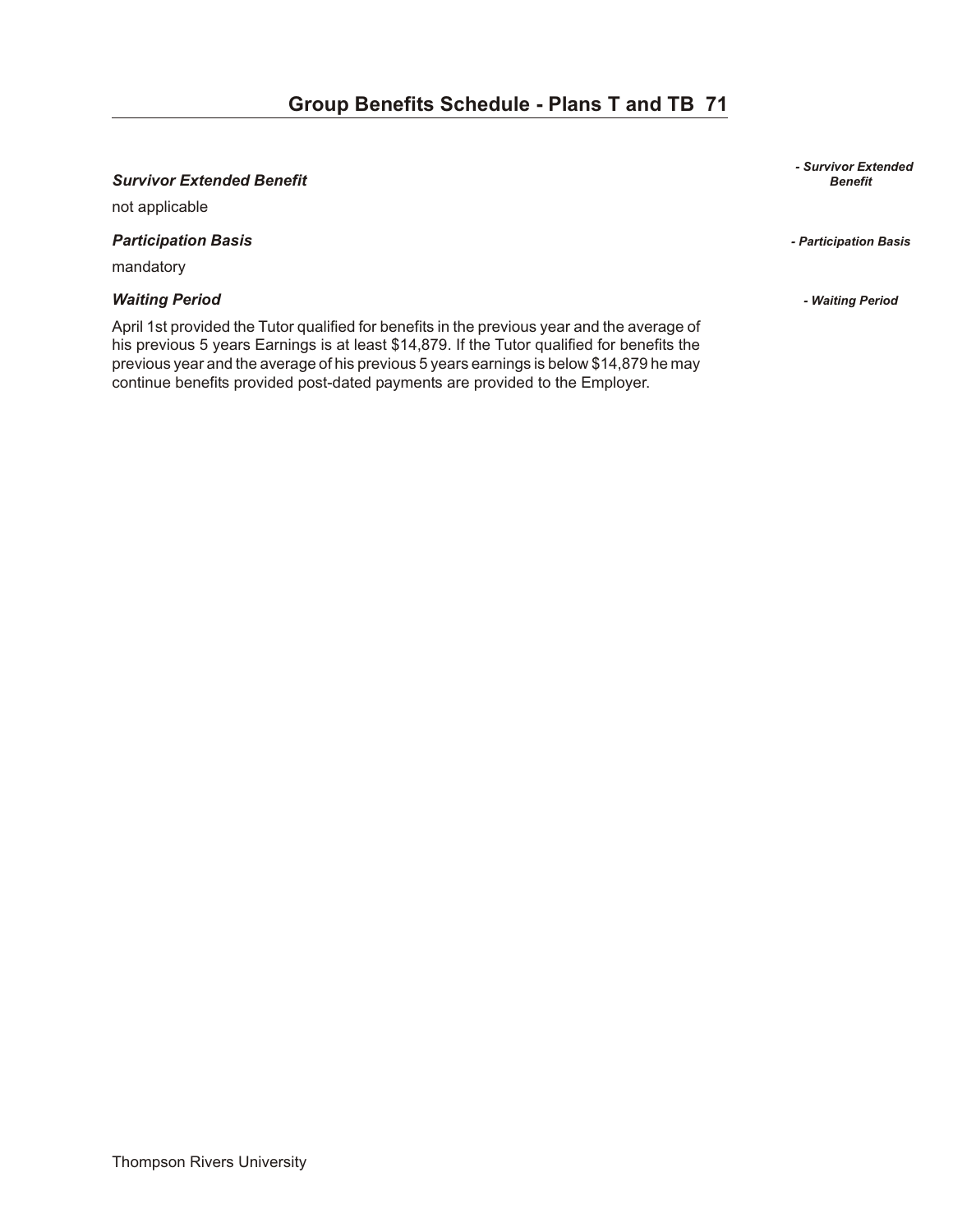| <b>Extended Health</b><br>Care                                        | <b>Extended Health Care</b>                                                                                                                                                                                                                                                                                                                                                                                                                                                       |
|-----------------------------------------------------------------------|-----------------------------------------------------------------------------------------------------------------------------------------------------------------------------------------------------------------------------------------------------------------------------------------------------------------------------------------------------------------------------------------------------------------------------------------------------------------------------------|
| <b>Drug Benefit for</b><br><b>Covered Persons</b><br>who Reside in    |                                                                                                                                                                                                                                                                                                                                                                                                                                                                                   |
| <b>Quebec</b>                                                         | Drug Benefit for Covered Persons who Reside in Quebec                                                                                                                                                                                                                                                                                                                                                                                                                             |
|                                                                       | In accordance with the requirements of the prescription drug insurance legislation in<br>Quebec, An Act Respecting Prescription Drug (R.S.Q. c., A-29-01) and the regulations<br>enacted under this act (hereinafter collectively the "Legislation"), the drug benefit<br>provided under this Plan Document to covered persons who reside in Quebec will be<br>administered as outlined in the Plan Document Addendum - Drug Benefit For Covered<br>Persons Who Reside In Quebec. |
| <b>Classifications</b><br><b>Eligible for Plan</b><br><b>Benefits</b> | <b>Classifications Eligible for Plan Benefits</b>                                                                                                                                                                                                                                                                                                                                                                                                                                 |
|                                                                       | Employees in Plan TA                                                                                                                                                                                                                                                                                                                                                                                                                                                              |
|                                                                       |                                                                                                                                                                                                                                                                                                                                                                                                                                                                                   |
|                                                                       | Dependents of Employees in Plan TA are also covered for this Benefit.                                                                                                                                                                                                                                                                                                                                                                                                             |
| <b>Overall Plan</b><br><b>Maximum</b>                                 | <b>Overall Plan Maximum</b>                                                                                                                                                                                                                                                                                                                                                                                                                                                       |
|                                                                       | Unlimited                                                                                                                                                                                                                                                                                                                                                                                                                                                                         |
| <b>Deductible</b>                                                     | <b>Deductible</b>                                                                                                                                                                                                                                                                                                                                                                                                                                                                 |
|                                                                       | Individual - \$25 per calendar year(s)<br>- \$25 per calendar year(s)<br>Family                                                                                                                                                                                                                                                                                                                                                                                                   |
|                                                                       | Not applicable to:<br>Vision                                                                                                                                                                                                                                                                                                                                                                                                                                                      |
| <b>Benefit Percentage</b>                                             |                                                                                                                                                                                                                                                                                                                                                                                                                                                                                   |
| (Co-insurance)                                                        | <b>Benefit Percentage (Co-insurance)</b>                                                                                                                                                                                                                                                                                                                                                                                                                                          |
|                                                                       | 95% of the first \$1,000 of paid expenses and 100% thereafter for<br><b>Hospital Care</b><br>Drugs<br>Vision<br><b>Professional Services</b><br><b>Medical Services and Supplies</b>                                                                                                                                                                                                                                                                                              |
| - Termination Age                                                     | <b>Termination Age</b>                                                                                                                                                                                                                                                                                                                                                                                                                                                            |
|                                                                       | Employee's retirement                                                                                                                                                                                                                                                                                                                                                                                                                                                             |
| - Survivor Extended<br><b>Benefit</b>                                 | <b>Survivor Extended Benefit</b>                                                                                                                                                                                                                                                                                                                                                                                                                                                  |

subject to the Employee's Termination Age for the Extended Health Care Benefit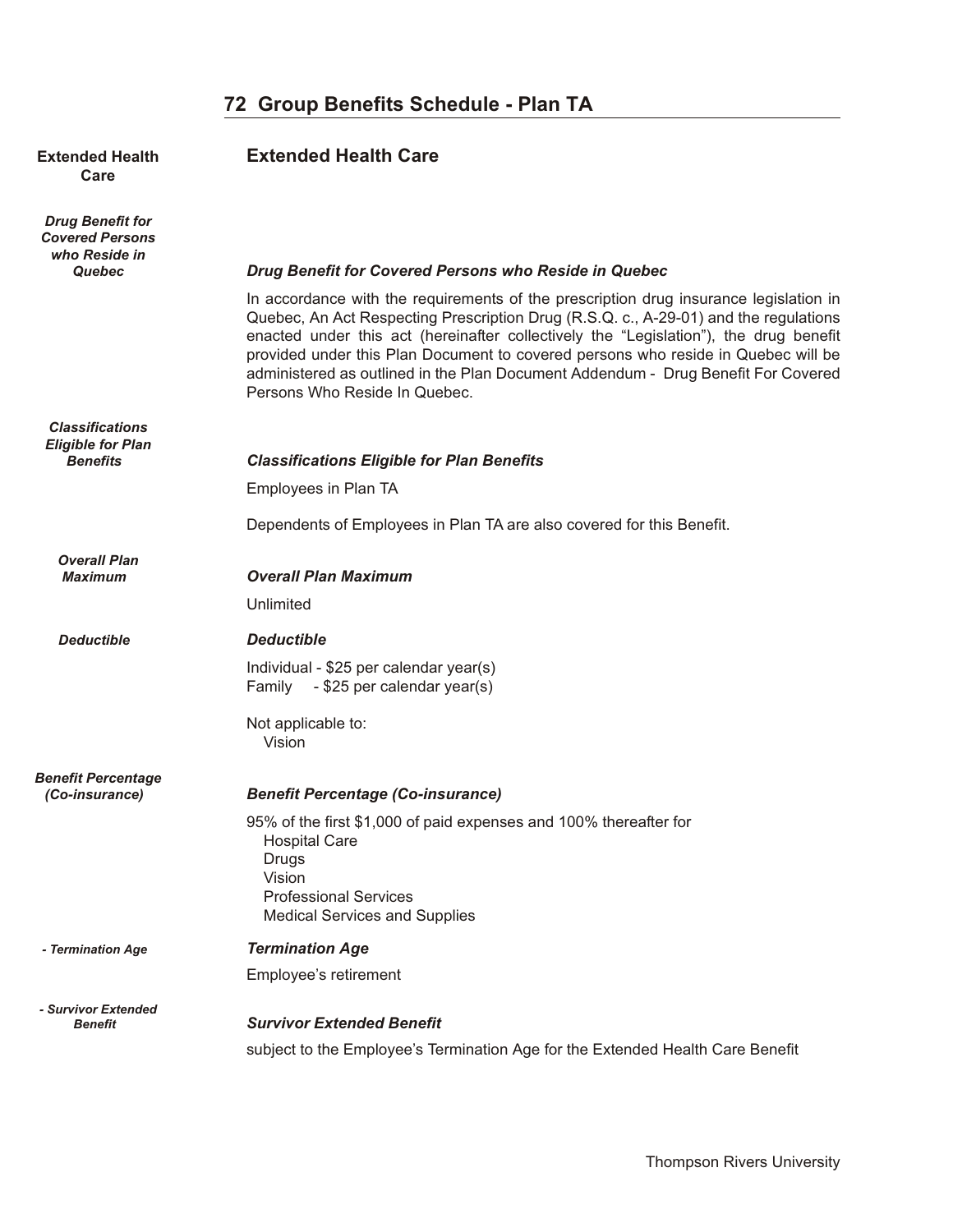| <b>Participation Basis</b>                                                                                                                                                                                                                                                                                                                                            | - Participation Basis                                           |
|-----------------------------------------------------------------------------------------------------------------------------------------------------------------------------------------------------------------------------------------------------------------------------------------------------------------------------------------------------------------------|-----------------------------------------------------------------|
| mandatory                                                                                                                                                                                                                                                                                                                                                             |                                                                 |
| <b>Waiting Period</b>                                                                                                                                                                                                                                                                                                                                                 | - Waiting Period                                                |
| April 1st provided the Tutor qualified for benefits in the previous year and the average of<br>his previous 5 years Earnings is at least \$14,879. If the Tutor qualified for benefits the<br>previous year and the average of his previous 5 years earnings is below \$14,879 he may<br>continue benefits provided post-dated payments are provided to the Employer. |                                                                 |
| <b>Covered Expenses and Maximums (per covered person)</b>                                                                                                                                                                                                                                                                                                             | <b>Covered Expenses</b><br>and Maximums (per<br>covered person) |
| <b>Hospital</b>                                                                                                                                                                                                                                                                                                                                                       | - Hospital                                                      |
| Private: Unlimited                                                                                                                                                                                                                                                                                                                                                    |                                                                 |
| <b>Prescription Drugs</b>                                                                                                                                                                                                                                                                                                                                             | - Prescription Drugs                                            |
| <b>Prescription Drugs:</b>                                                                                                                                                                                                                                                                                                                                            |                                                                 |
| Sclerotherapy: \$20 per visit                                                                                                                                                                                                                                                                                                                                         |                                                                 |
| All Other Covered Drug Expenses: Unlimited                                                                                                                                                                                                                                                                                                                            |                                                                 |
| Drug Payment Type: Reimbursement                                                                                                                                                                                                                                                                                                                                      |                                                                 |
| <b>Professional Services</b><br>Chiropractor: \$275 per calendar year, including x-rays to a maximum of \$20 per<br>calendar year                                                                                                                                                                                                                                     | - Professional<br><b>Services</b>                               |
| Osteopath: Not covered                                                                                                                                                                                                                                                                                                                                                |                                                                 |
| Podiatrist/Chiropodist: \$275 per calendar year                                                                                                                                                                                                                                                                                                                       |                                                                 |
| Massage Therapist: \$275 per calendar year                                                                                                                                                                                                                                                                                                                            |                                                                 |
| Naturopath: \$275 per calendar year                                                                                                                                                                                                                                                                                                                                   |                                                                 |
| Speech Therapist: \$100 per calendar year                                                                                                                                                                                                                                                                                                                             |                                                                 |
| Physiotherapist: \$275 per calendar year                                                                                                                                                                                                                                                                                                                              |                                                                 |
| Psychologist: \$275 per calendar year combined with Social Worker                                                                                                                                                                                                                                                                                                     |                                                                 |
| Social Worker: \$275 per calendar year combined with Psychologist                                                                                                                                                                                                                                                                                                     |                                                                 |
| Acupuncturist: \$100 per calendar year                                                                                                                                                                                                                                                                                                                                |                                                                 |
| Christian Science: Not covered                                                                                                                                                                                                                                                                                                                                        |                                                                 |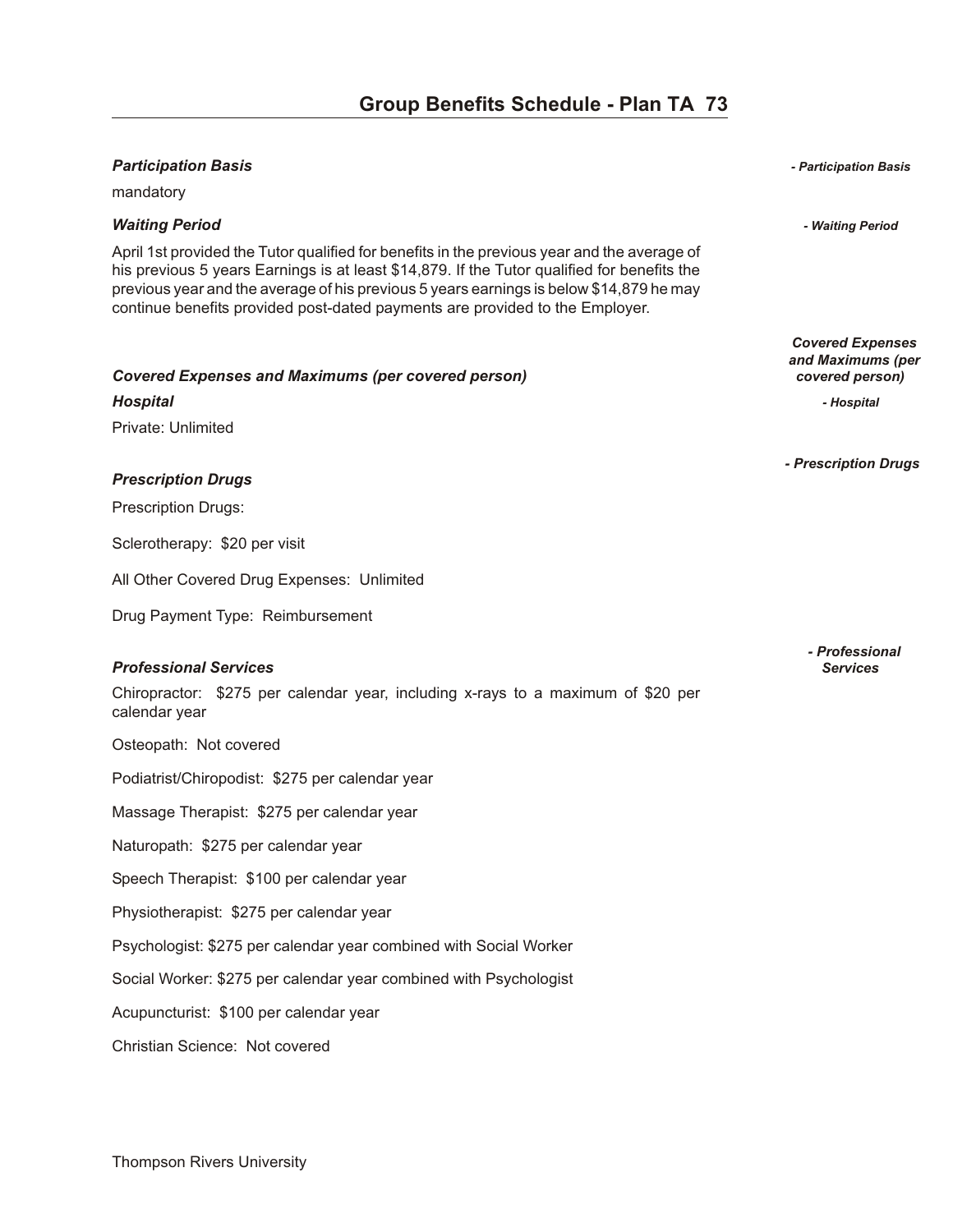# **74 Group Benefits Schedule - Plan TA**

| - Vision Care                             | <b>Vision Care</b><br>Prescription Glasses/Elective Contact Lenses/Laser Eye Surgery: \$150 combined per<br>24 months                                                        |
|-------------------------------------------|------------------------------------------------------------------------------------------------------------------------------------------------------------------------------|
|                                           | Contact Lenses (where medically necessary): \$150 per 24 months                                                                                                              |
|                                           | Visual Training: Not covered                                                                                                                                                 |
| <i>- Medical Services</i><br>and Supplies | <b>Medical Services and Supplies</b>                                                                                                                                         |
|                                           | Private Duty Nursing: \$10,000 per 12 months, commencing on the 1st day of care                                                                                              |
|                                           | Durable Medical Equipment: Unlimited                                                                                                                                         |
|                                           | Custom-made Orthopaedic Shoes: \$200 per calendar year for dependent children and<br>\$400 per calendar year for any other person, combined with Custom-made Orthotics       |
|                                           | Custom-Made Orthotics: \$200 per 3 calendar years for dependent children and \$400 per<br>3 calendar years for any other person, combined with Custom-made Orthopaedic Shoes |
|                                           | Referral outside Canada for medical treatment available in Canada: Not covered                                                                                               |
|                                           | Hearing Aids: \$600 per 5 calendar years                                                                                                                                     |
|                                           | Surgical Stockings/Support Hose: 4 pair per calendar year                                                                                                                    |
|                                           | Surgical Brassieres: 4 per calendar year, to a maximum of \$150 per calendar year                                                                                            |
|                                           | Wigs and Hairpieces: Covered                                                                                                                                                 |
|                                           | Glucose Monitor: one per 4 calendar years                                                                                                                                    |
|                                           | All other Medical Services and Supplies: Unlimited                                                                                                                           |
| - Out of Canada                           | <b>Out of Canada</b>                                                                                                                                                         |
|                                           | Out-of-Canada Maximum: Not covered                                                                                                                                           |
| - Emergency Travel<br><b>Assistance</b>   | <b>Emergency Travel Assistance</b>                                                                                                                                           |

Not covered.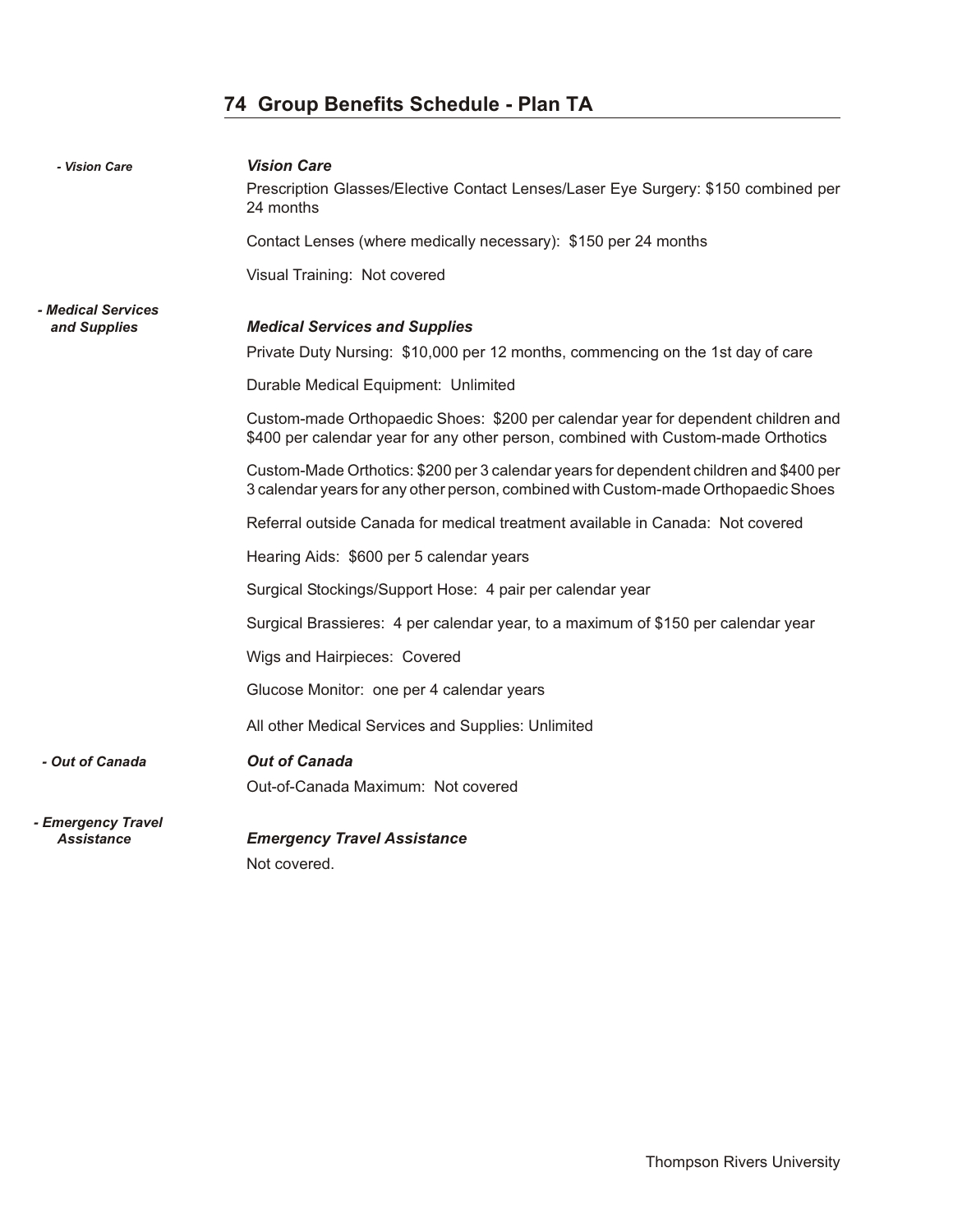# **Dental Care Dental Care** *Classifications Eligible for Plan* **Classifications Eligible for Plan Benefits Classifications** *Benefits Benefits* Employees in Plan TA Dependents of Employees in Plan TA are also covered for this Benefit. *De duct ible Deductible*  Nil *Benefit Percentage Ben e fit Per cent age (Co-in sur ance) (Co-insurance)*  100% for Level I - Basic Services 100% for Level II - Supplementary Basic Services 80% for Level III - Dentures 80% for Level IV - Major Restorative Services 50% for Level V - Orthodontics *Max i mums Maximums*  unlimited for Level I, Level II, Level III and Level IV \$1,750 per lifetime for Level V *Den tal Fee Guide - Dental Fee Guide*  Current Fee Guide for General Practitioners and Specialists approved by the Provincial Dental Association in the Province in which the services are rendered If the services are rendered in Alberta, the Fee Guide is considered to be the 1997 Alberta Dental Association Fee Guide for General Practitioners and Specialists plus inflationary adjustment as determined by the Administrator.

*Ter mi na tion Age - Termination Age* 

Employee's retirement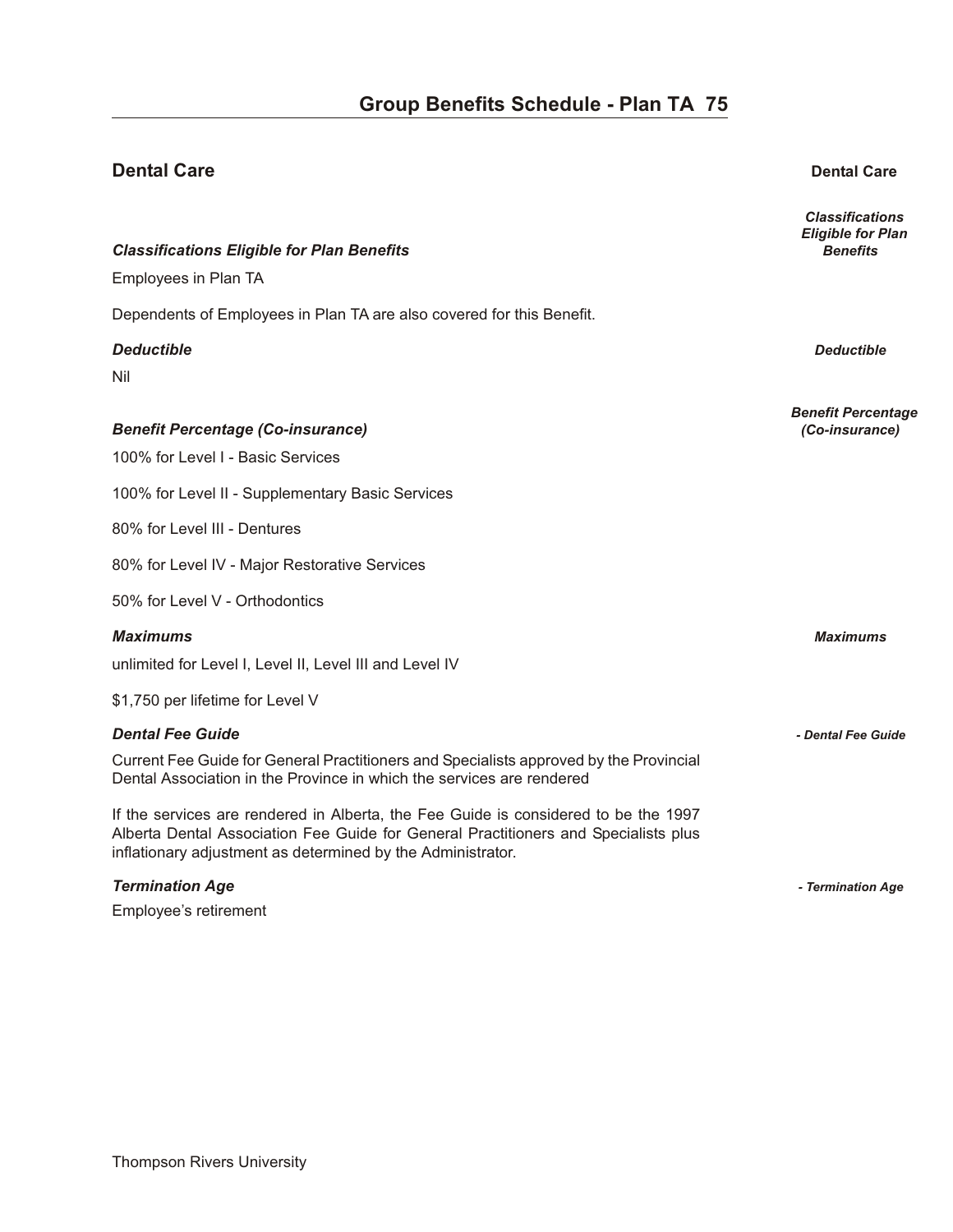# **76 Group Benefits Schedule - Plan TA**

| - Survivor Extended<br><b>Benefit</b> | <b>Survivor Extended Benefit</b><br>not applicable                                                                                                                                                                                                                                                                                                                    |
|---------------------------------------|-----------------------------------------------------------------------------------------------------------------------------------------------------------------------------------------------------------------------------------------------------------------------------------------------------------------------------------------------------------------------|
| - Participation Basis                 | <b>Participation Basis</b><br>mandatory                                                                                                                                                                                                                                                                                                                               |
| - Waiting Period                      | <b>Waiting Period</b>                                                                                                                                                                                                                                                                                                                                                 |
|                                       | April 1st provided the Tutor qualified for benefits in the previous year and the average of<br>his previous 5 years Earnings is at least \$14,879. If the Tutor qualified for benefits the<br>previous year and the average of his previous 5 years earnings is below \$14,879 he may<br>continue benefits provided post-dated payments are provided to the Employer. |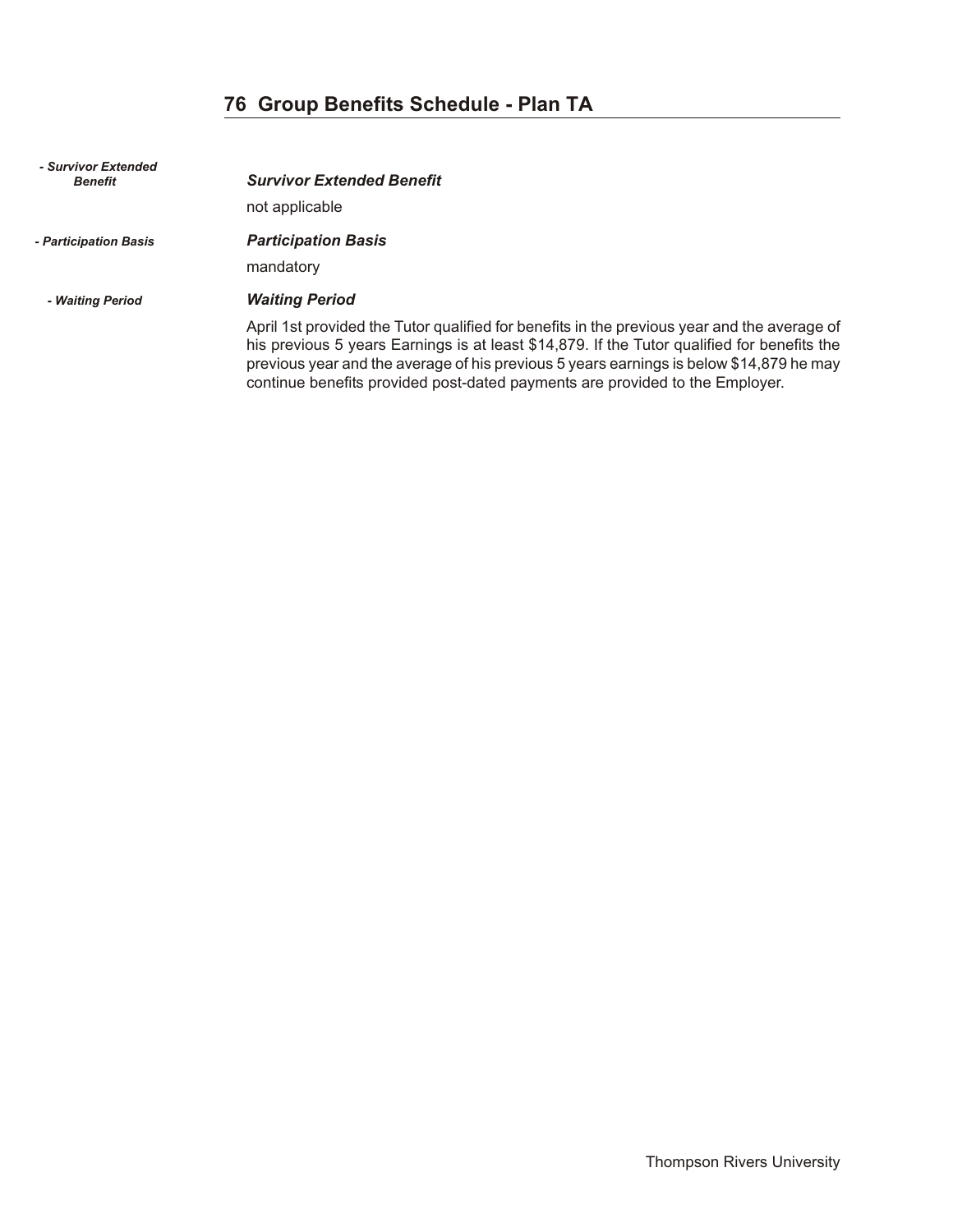## **Definitions 77**

| <b>Accident</b>                                                                                                                                                                            | <b>Accident</b>           |
|--------------------------------------------------------------------------------------------------------------------------------------------------------------------------------------------|---------------------------|
| an unexpected or unforeseen happening or event involving an external force, causing<br>loss or injury, independently of all other causes.                                                  |                           |
| <b>Actively at Work</b>                                                                                                                                                                    | <b>Actively at Work</b>   |
| at work for the Employer or any Associated Company shown in the Benefit Schedule on<br>a Full-time, Part-time or Part-time Job Sharing basis at the Employee's usual place of<br>work.     |                           |
| On weekends or holidays, or when on vacation, an Employee is deemed to be Actively at<br>Work if he was Actively at Work on his last normal working day or on his last scheduled<br>shift. |                           |
| <b>Administrator</b>                                                                                                                                                                       | <b>Administrator</b>      |
| Manulife Financial.                                                                                                                                                                        |                           |
|                                                                                                                                                                                            | <b>Benefit Percentage</b> |
| <b>Benefit Percentage (Co-insurance)</b>                                                                                                                                                   | (Co-insurance)            |
| the percentage of Covered Expenses which is payable by the Administrator, acting on<br>behalf of the Employer.                                                                             |                           |
| <b>Dentist</b>                                                                                                                                                                             | <b>Dentist</b>            |
| a doctor of dentistry, licensed to practice dentistry in the place where the services are<br>provided.                                                                                     |                           |
| <b>Dependent</b>                                                                                                                                                                           | <b>Dependent</b>          |
| an Employee's Spouse or Child who is covered under the Provincial Plan.                                                                                                                    |                           |
| - Spouse                                                                                                                                                                                   | <b>Spouse</b>             |
| For all Plans other than Plans T, TA and TB                                                                                                                                                |                           |
| the Employee's legal Spouse, or the person who has, for at least 12 months, been<br>continuously living with the Employee in a role like that of a marriage partner.                       |                           |
| For Plans T, TA and TB                                                                                                                                                                     |                           |
| A legal or common-law Spouse who is at least 18 years of age and not related by blood<br>closer than would legally bar marriage.                                                           |                           |
| For all Plans                                                                                                                                                                              |                           |

Only one Spouse will be eligible for benefits under this Plan, and will be as indicated by the Employee on his application for benefits under this Plan. Where this information is not contained on the Employee's application, the person who qualifies last under this Plan's definition of Spouse will be the eligible Spouse.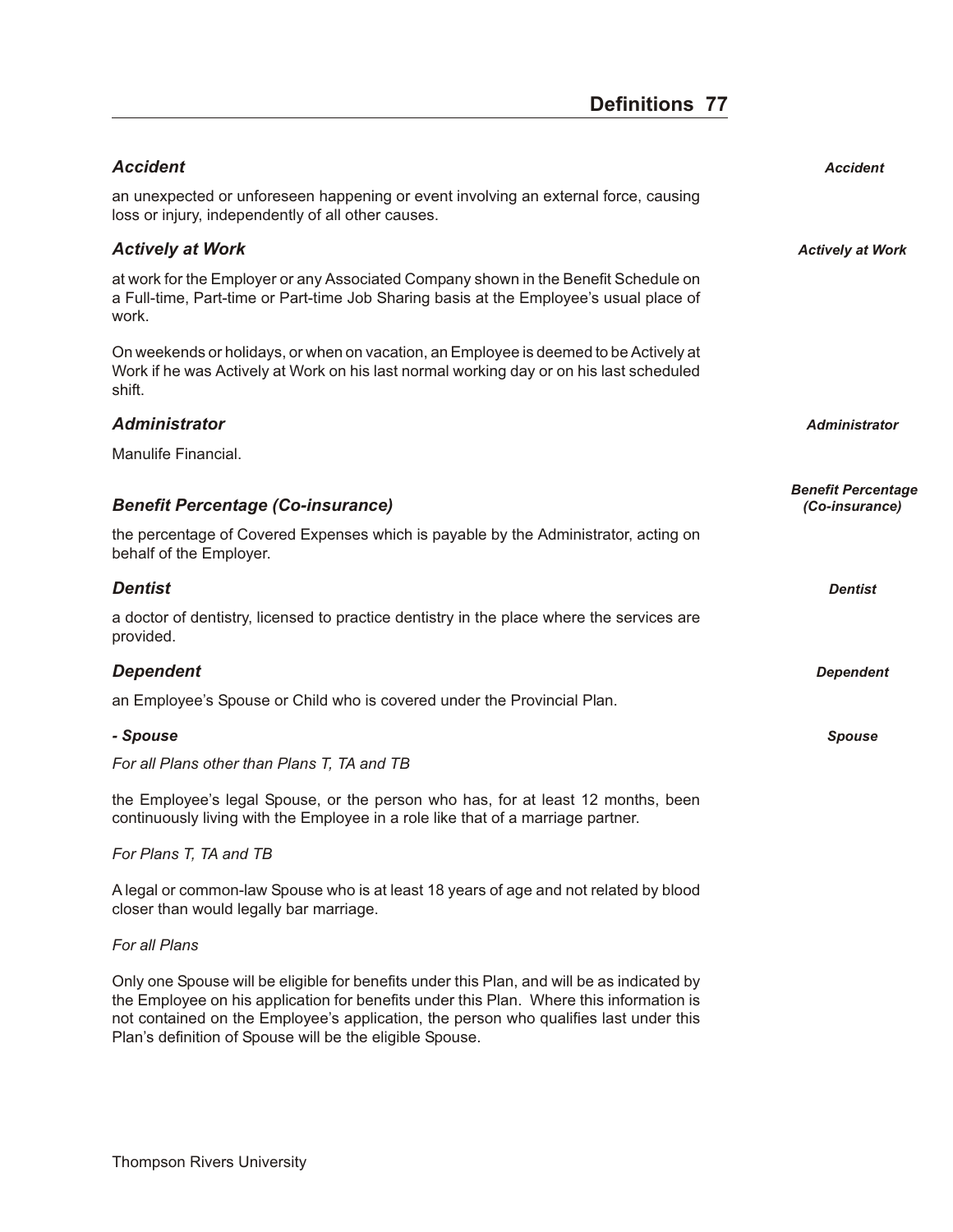*Child - Child*

|                                  | a) is unmarried;                                                                                                                                                                                                                                                                           |
|----------------------------------|--------------------------------------------------------------------------------------------------------------------------------------------------------------------------------------------------------------------------------------------------------------------------------------------|
|                                  | b) is not employed on a full-time basis;                                                                                                                                                                                                                                                   |
|                                  | c) is not eligible for plan benefits as an employee under this or any other group plan;<br>and                                                                                                                                                                                             |
|                                  | d) for all Plans other than Plans T, TA and TB, is either under 21 years of age, or, if a<br>full-time student at an accredited school, college or university, under 25 years of<br>age; or                                                                                                |
|                                  | e) for Plans T, TA and TB, is either under 21 years of age, or, is a full-time student at an<br>accredited school, college or university for 15 hours or more per week in the<br>preceding 6 months. A child will not be considered a full-time student if he is paid to<br>attend school. |
|                                  | For Plans T, TA and TB, a child under 21 is not eligible for benefits if the child is working<br>more than 30 hours per week unless the child is a full-time student.                                                                                                                      |
|                                  | A student whose normal residence is Canada will be considered a dependent while<br>attending school outside of Canada.                                                                                                                                                                     |
|                                  | A child of the Employee's Spouse shall be considered a dependent only if:                                                                                                                                                                                                                  |
|                                  | a) the child is also the Employees child; and                                                                                                                                                                                                                                              |
|                                  | b) the Spouse is living with the Employee and has custody of the child.                                                                                                                                                                                                                    |
|                                  | A child covered under this Plan, who is incapacitated due to a mental or physical disability<br>on the date he reaches the age when he would otherwise cease to be an eligible<br>Dependent, will continue to be an eligible Dependent under this Plan.                                    |
|                                  | A child is considered incapacitated if he is incapable of engaging in any substantially<br>gainful activity and is dependent on the Employee for support, maintenance and care,<br>due to a mental or physical disability.                                                                 |
|                                  | The Administrator, acting on behalf of the Employer, may require written proof of the<br>Dependent's condition as often as may reasonably be necessary.                                                                                                                                    |
|                                  | A stepchild must be living with the Employee to be an eligible Dependent.                                                                                                                                                                                                                  |
| Disability or<br><b>Disabled</b> | <b>Disability or Disabled</b>                                                                                                                                                                                                                                                              |
|                                  | the state of being Totally Disabled or Partially Disabled.                                                                                                                                                                                                                                 |
| <b>Drug</b>                      | <b>Drug</b>                                                                                                                                                                                                                                                                                |
|                                  | a medication that has been approved for use by the Federal Government of Canada and<br>has a Drug Identification Number                                                                                                                                                                    |

an Employee's natural or adopted child, or stepchild, who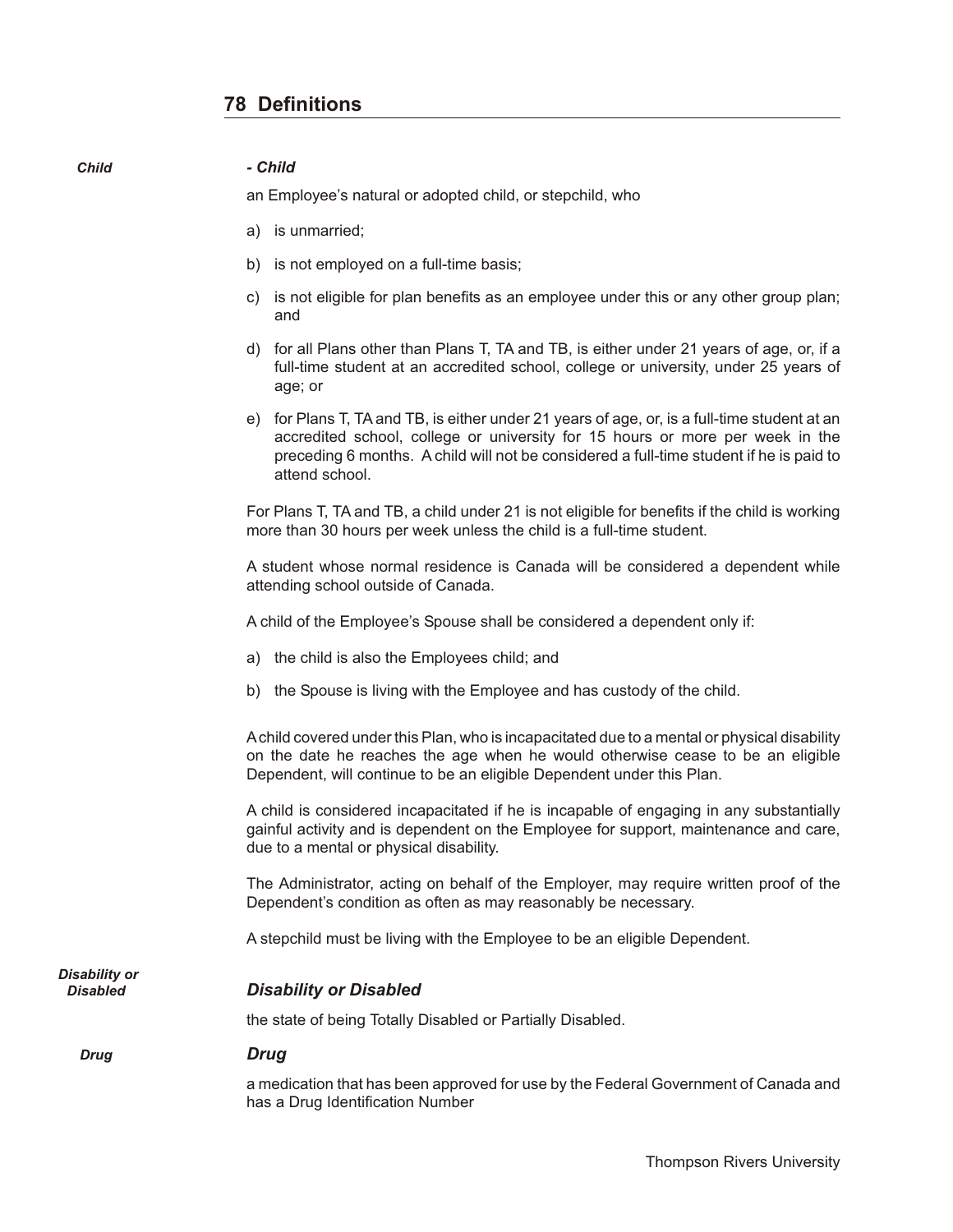## *Earn ings Earnings*

for a benefit which is earnings-related, the definition of earnings is shown in the Benefit Schedule. An Employee's Earnings may also include other income as agreed to in writing by the Employer and the Administrator, and which is reported periodically.

*For Plans A, AC, AD, S, SA, SC and SD*: Gross weekly Earnings refer to an Employee's normal earnings on the last day of work or sick leave and shall be adjusted due to salary increases negotiated retroactively.

*For Plans F, FA, FB and FC*: Gross weekly Earnings refer to an Employee's normal earnings on the last day of work or sick leave. The gross weekly Earnings applicable on the last day of work or sick leave shall be adjusted due to salary increases negotiated retroactively.

For an Employee working less than Full-time, or an Employee whose regular employment includes a period of lay-off with a pre-determined recall date of less than 9 months, the gross weekly Earnings refers to an Employee's hours normally worked per week, as determined by averaging the number of hours actually work over the 52 week period immediately preceding the date of Disability or illness, times the Employee's regular hourly rate, or the hourly equivalent, which are rates in effect at the date of Disability.

## *Em ployee Employee*

a person who:

- a) is compensated for services by the Employer;
- b) is residing in Canada; and
- c) is directly employed by the Employer:
	- i) for all Plans other than Plans T, TA and TB, on a permanent and Full-time Part-time or Part-time Job-sharing basis;
	- ii) for Auxiliary Employees of Plan SB, with a posting of one year or longer;
	- iii) for Plans T, TA and TB, on a permanent, non-seasonal Full-time basis; or
- d) is age 55 and over and who has retired prior to age 65 in accordance with the Employer's Early Retirement incentive Plan.

For the purposes of those Benefits which continue beyond retirement, the term Employee also means Retiree.

#### *- Re tiree Retiree*

a person who was an Employee immediately prior to his retirement.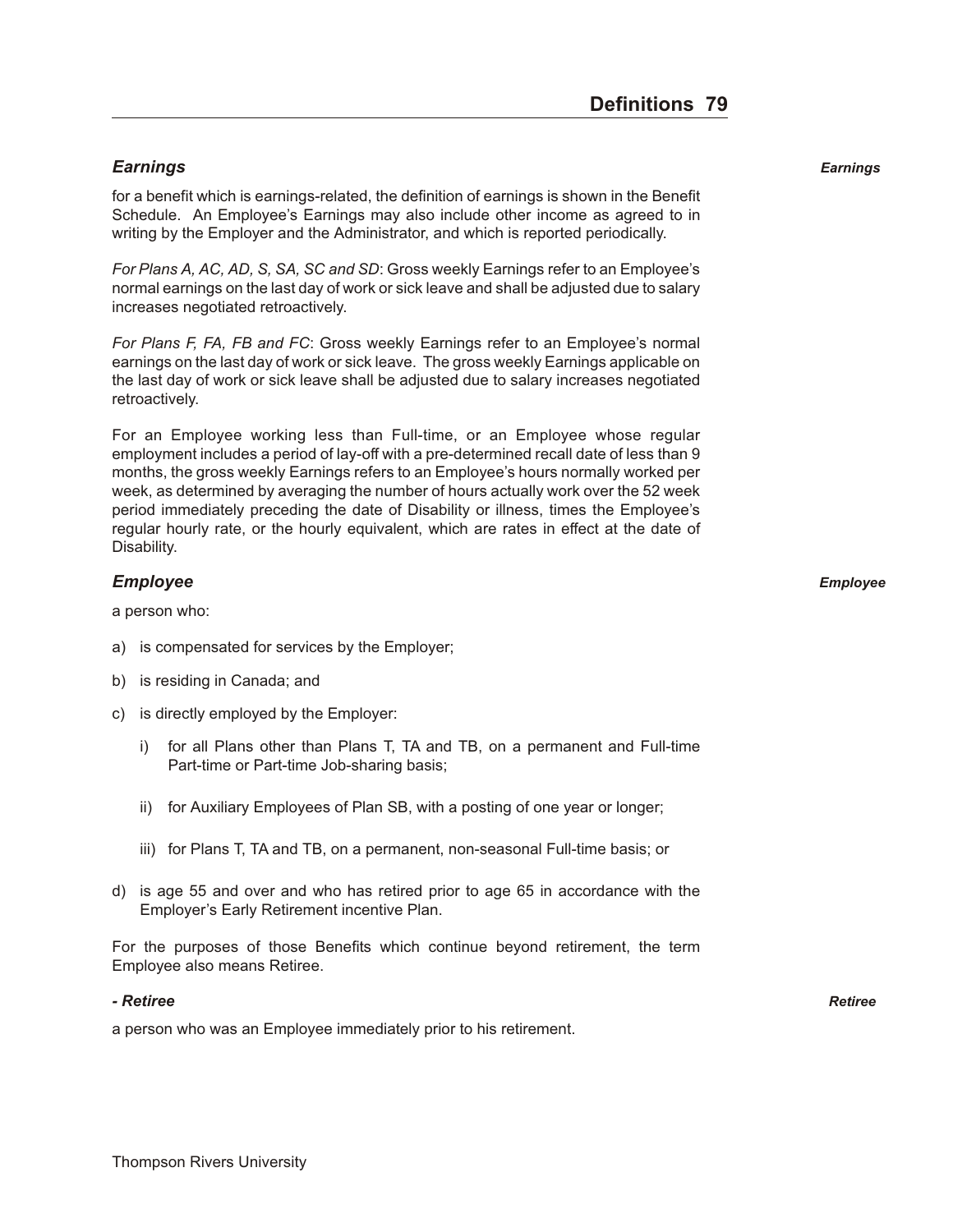## **80 Definitions**

| <b>Employer</b>                                  | <b>Employer</b>                                                                                                                                                                                                        |
|--------------------------------------------------|------------------------------------------------------------------------------------------------------------------------------------------------------------------------------------------------------------------------|
|                                                  | Thompson Rivers University or any Associated Company shown in the Benefit Schedule.                                                                                                                                    |
| <b>Experimental or</b><br><b>Investigational</b> | <b>Experimental or Investigational</b>                                                                                                                                                                                 |
|                                                  | not approved or broadly accepted and recognized by the Canadian medical profession,<br>as an effective, appropriate and essential treatment of a sickness or injury, in accordance<br>with Canadian medical standards. |
| <b>Full-time basis</b>                           | <b>Full-time basis</b>                                                                                                                                                                                                 |
|                                                  | For Full-time Employees of all Plans other than Plans T, TA and TB: normal work<br>schedule of at least 35 hour(s) per week.                                                                                           |
|                                                  | For Full-time Employees of Plans T, TA and TB: normal work schedule of at least 15<br>hour(s) per week                                                                                                                 |
|                                                  | For Part-time or Part-time Job-Sharing Faculty Employees: normal work schedule of at<br>least 17.5 hour(s) per week.                                                                                                   |
|                                                  | For Part-time CUPE Employees: normal work schedule of at least 17.5 hour(s) per week<br>(35 hours bi-weekly).                                                                                                          |
|                                                  | For Auxiliary Employees of Plan SB: normal work schedule of at least 17.5 hour(s) per<br>week.                                                                                                                         |
|                                                  | Full-time as used in this policy can also mean and include Employees working on a<br>Part-time, Part-time Job-Sharing or Auxiliary basis, whenever the context requires it.                                            |
| <b>Hospital</b>                                  | <b>Hospital</b>                                                                                                                                                                                                        |
|                                                  | a legally licensed institution which is operated for the care and treatment of sick and<br>injured persons as in-patients, and which:                                                                                  |
|                                                  | a) is eligible to receive payments under a provincial hospital plan;                                                                                                                                                   |
|                                                  | b) provides organized facilities for diagnosis, major surgery, or rehabilitation;                                                                                                                                      |
|                                                  | c) provides 24-hour nursing service by registered nurses, and has a Physician in<br>regular attendance;                                                                                                                |
|                                                  | d) is not primarily operated as a nursing home or a place for rest, or for the care and<br>treatment of the aged, the blind or deaf; and                                                                               |
|                                                  | e) is not primarily operated as a place for the care and treatment of alcoholics, drug<br>addicts, or the mentally ill, unless the institution is eligible to receive payments under<br>a provincial hospital plan.    |
|                                                  | For the purpose of this Plan, the chronic beds of a Hospital are not considered to be part<br>of that Hospital.                                                                                                        |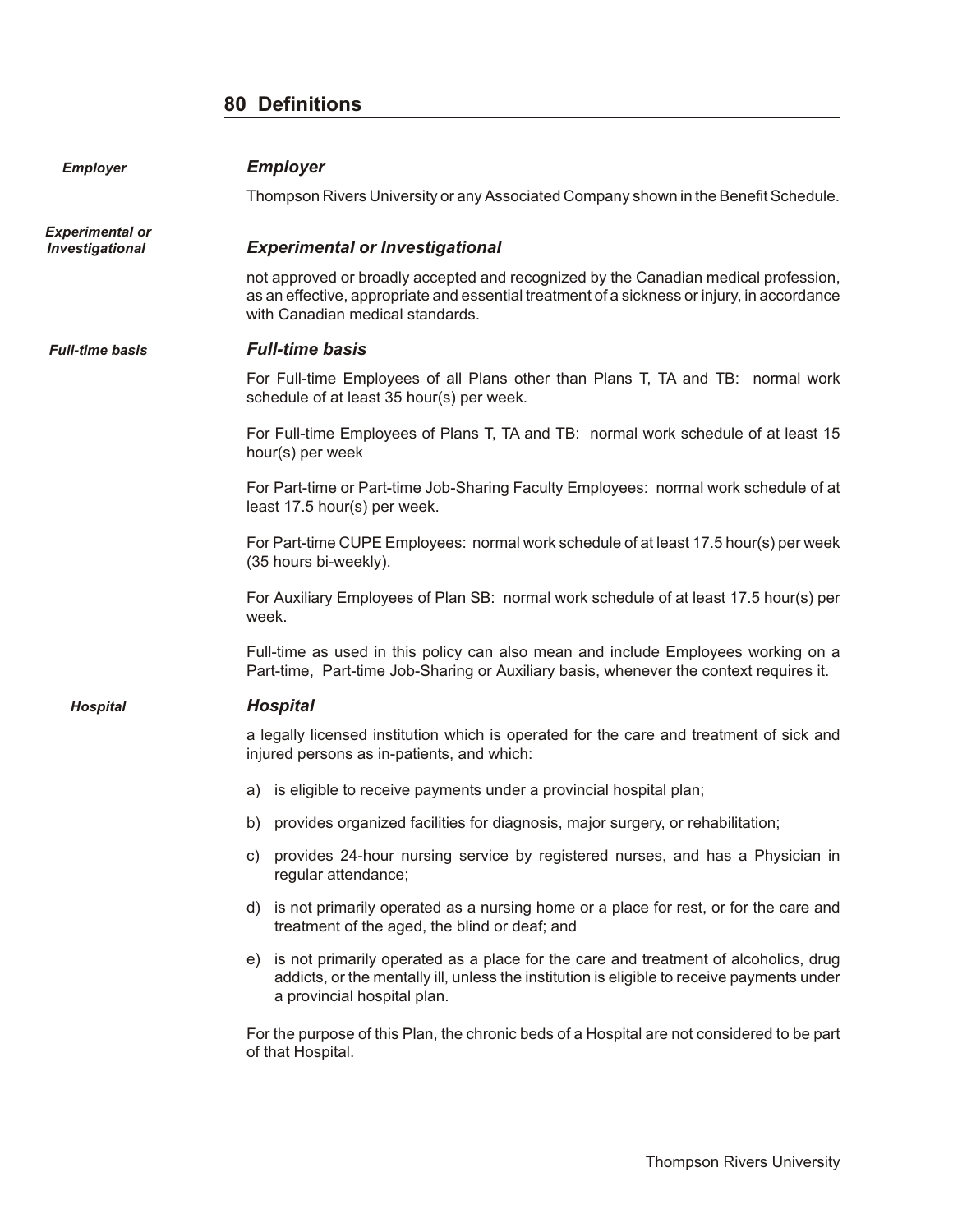## *Im me di ate Fam ily Mem ber Member*

a person who is:

- a) the Employee;
- b) the Employee's Spouse or Child;
- c) the Employee's or Spouse's parent; or
- d) the Employee's or Spouse's brother or sister.

#### *Leave of Ab sence Leave of Absence*

a period of absence from work for which the dates are fixed by legislation or by mutual agreement between the Employer and the Employee. Leave of absence includes Maternity and Parental Leave of Absence.

## *Li censed, Cer ti fied, Reg is tered Registered*

the status of a person who legally engages in practice by virtue of a license or certificate issued by the appropriate authority, in the place where the service is provided.

### *Life-Sus tain ing Drugs Drugs*

Drugs which are necessary for the survival of the patient.

#### *Ma ter nity Leave of Ab sence Absence*

the period of formal maternity leave to which an Employee is entitled by legislation governing the Employer, or a longer period, if the Employer's normal practice permits.

For the purposes of this Plan, Maternity Leave of Absence will be deemed to commence on the earlier of:

- a) the date fixed by mutual agreement between the Employee and the Employer; and
- b) the date the child is born.

#### **Medically Necessary**

broadly accepted and recognized by the Canadian medical profession as effective, appropriate and essential in the treatment of a sickness or injury, in accordance with Canadian medical standards.

## $Natural Health Products$

products licensed for sale in Canada by Health Canada as a Natural Health Product.

*Licensed, Certified,*

*Life-Sustaining*

*Maternity Leave of*

*Medically Necessary* 

*Natural Health*

*Immediate Family*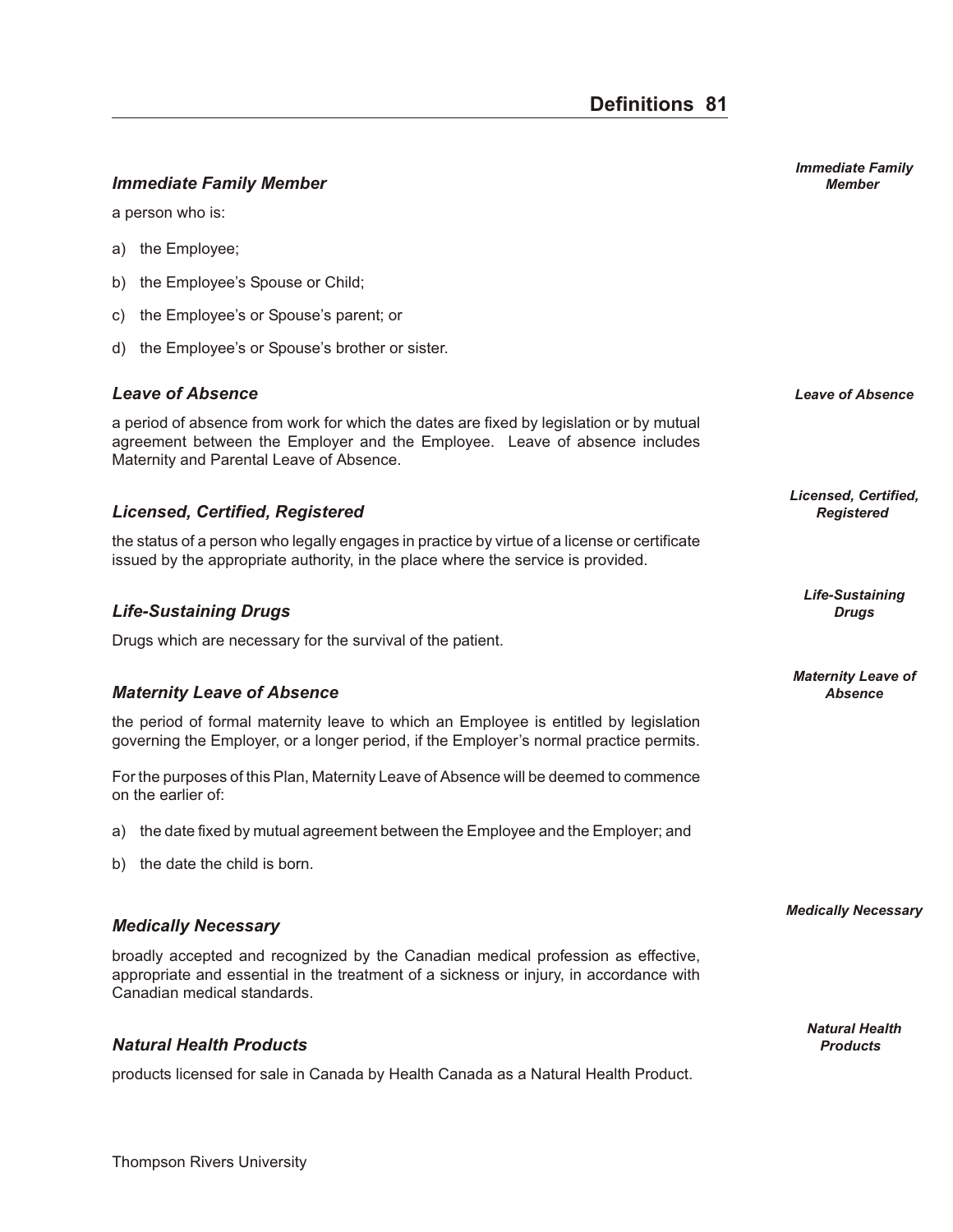## **82 Definitions**

| <b>Parental Leave of</b><br>Absence       | <b>Parental Leave of Absence</b>                                                                                                                                                                                                  |
|-------------------------------------------|-----------------------------------------------------------------------------------------------------------------------------------------------------------------------------------------------------------------------------------|
|                                           | the period of formal child care leave to which an Employee is entitled by legislation<br>governing the Employer, or a longer period, if the Employer's normal practice permits.                                                   |
| <b>Physician</b>                          | <b>Physician</b>                                                                                                                                                                                                                  |
|                                           | a doctor of medicine, licensed to practice medicine in the place where the services are<br>provided.                                                                                                                              |
| <b>Prior Plan</b>                         | <b>Prior Plan</b>                                                                                                                                                                                                                 |
|                                           | a previous Group Plan which covered all or some of the persons covered under this Plan,<br>and which terminated within 31 days prior to the Effective Date of this Plan.                                                          |
| <b>Provincial Plan</b>                    | <b>Provincial Plan</b>                                                                                                                                                                                                            |
|                                           | any plan which provides hospital, medical, or dental benefits established by the<br>government in the province where the covered person lives.                                                                                    |
| <b>Qualifying Period</b>                  | <b>Qualifying Period</b>                                                                                                                                                                                                          |
|                                           | a period of continuous Total Disability, starting with the first day of Total Disability, which<br>must be completed by the Employee in order to qualify for benefits. The Qualifying Period<br>is shown in the Benefit Schedule. |
| <b>Reasonable and</b><br><b>Customary</b> | <b>Reasonable and Customary</b>                                                                                                                                                                                                   |
|                                           | the lowest of:                                                                                                                                                                                                                    |
|                                           | a) the prevailing amount charged for the same or comparable service or supply in the<br>area in which the charge is incurred, as determined by Manulife Financial;                                                                |
|                                           | the amount shown in the applicable professional association fee guide; or<br>b)                                                                                                                                                   |
|                                           | the maximum price established by law.<br>C)                                                                                                                                                                                       |
| <b>Temporary Lay-Off</b>                  | <b>Temporary Lay-Off</b>                                                                                                                                                                                                          |
|                                           | a period during which the Employee is laid off work and for which there is a fixed recall<br>date.                                                                                                                                |
| <b>Waiting Period</b>                     | <b>Waiting Period</b>                                                                                                                                                                                                             |
|                                           | a period of continuous active employment with the Employer, as shown in the Benefit<br>Schedule, following which the Employee becomes eligible for plan benefits.                                                                 |
| Ward                                      | <b>Ward</b>                                                                                                                                                                                                                       |
|                                           | a hospital room with 3 or more beds which provides standard accommodation for<br>patients.                                                                                                                                        |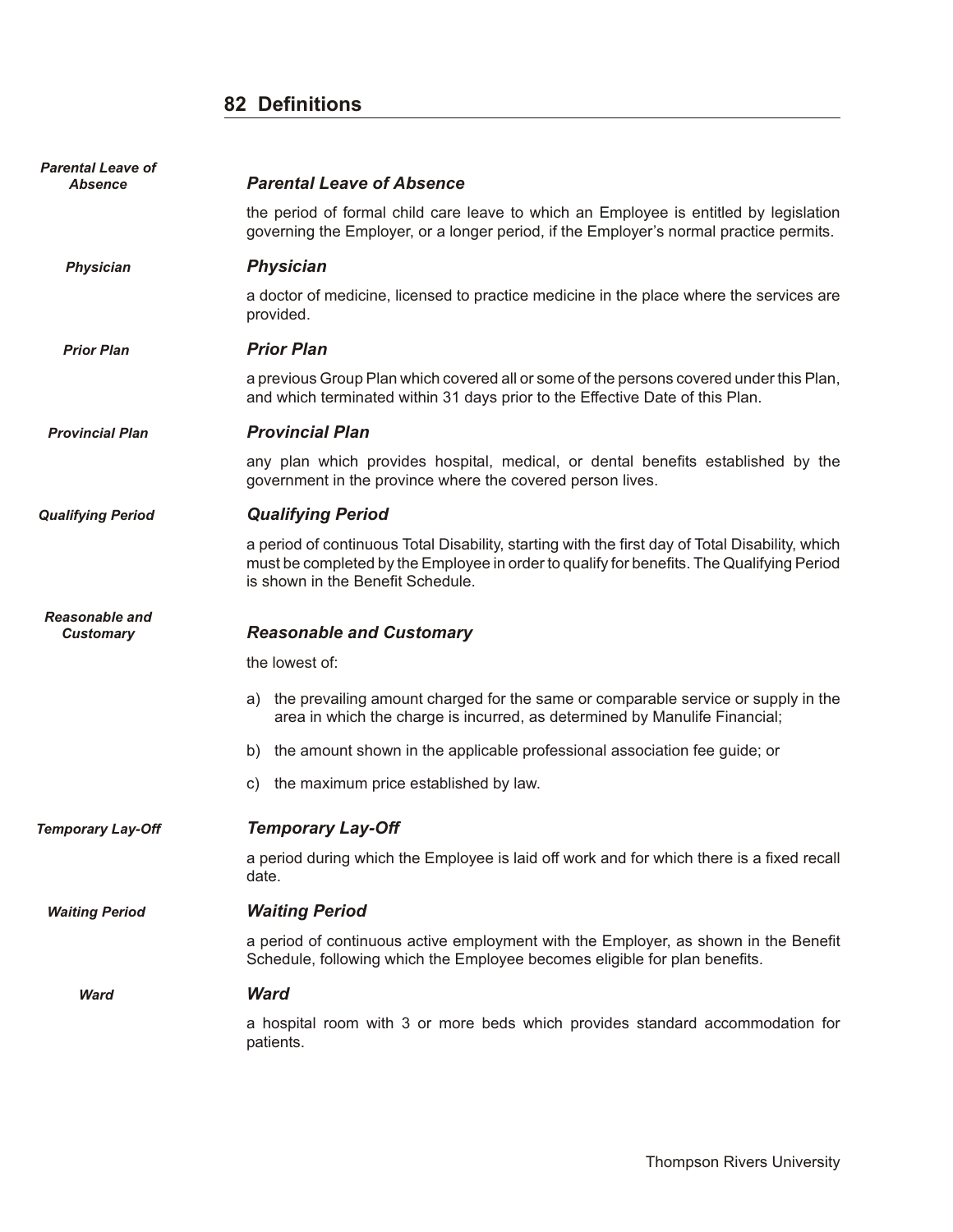## *Eligibility for Plan Benefits Benefits* **Benefits** *Benefits Benefits*

### *Em ployee - Employee*

An Employee is eligible for plan benefits under this Plan if he:

- a) is a member of a Classification which is eligible for plan benefits, as set out in the Benefit Schedule;
- b) is younger than the Termination Age shown in the Benefit Schedule; and
- c) has continuously been an Employee, as defined, for a period as long as the Waiting Period shown in the Benefit Schedule.

If an Employee accepts a temporary position of 6 months or more, the Employee will be transitioned to the appropriate new Plan and will receive the benefits as outlined in the Benefits Schedule for that Plan. An Employee who accepts a temporary position of less than 6 months will remain in the normal Plan for their position.

If an Employee is employed by the Employer in more than one job, then the Employee must satisfy the eligibility requirements under each Plan to be eligible for plan benefits. Hours may not be accumulated over two of more Plans when assessing eligibility for plan benefits under this Plan.

### *Re-hired Em ploy ees - Re-hired Employees*

If an Employee is re-hired within 12 months of termination of coverage under this Plan due to termination of employment, he must re-apply for coverage under this Plan, however requirement to satisfy another Waiting Period is up to the discretion of the Plan Administrator and any Pre-Existing Condition limitations under this Plan will commence as of the date of re-hire.

#### *De pend ent - Dependent*

An Employee's Dependent becomes eligible for plan benefits at the same time that the Employee does. However, the Employee must apply for the Employee coverage in order for the Dependent to be eligible. A person who becomes a Dependent after the Employee becomes covered is eligible on the date that person becomes a Dependent.

## *Amount of Plan Benefit Coverage* **Benefit Coverage Benefit Coverage Benefit Coverage**

The amount of plan benefit coverage for which a person is eligible under any Benefit will be determined in accordance with the Benefit Schedule.

## *How to Be come Cov ered Covered*

To become covered under this Plan, an eligible Employee must apply in writing on approved forms. Coverage for Dependents must also be applied for on approved forms.

*Eligibility for Plan*

*Amount of Plan*

*How to Become*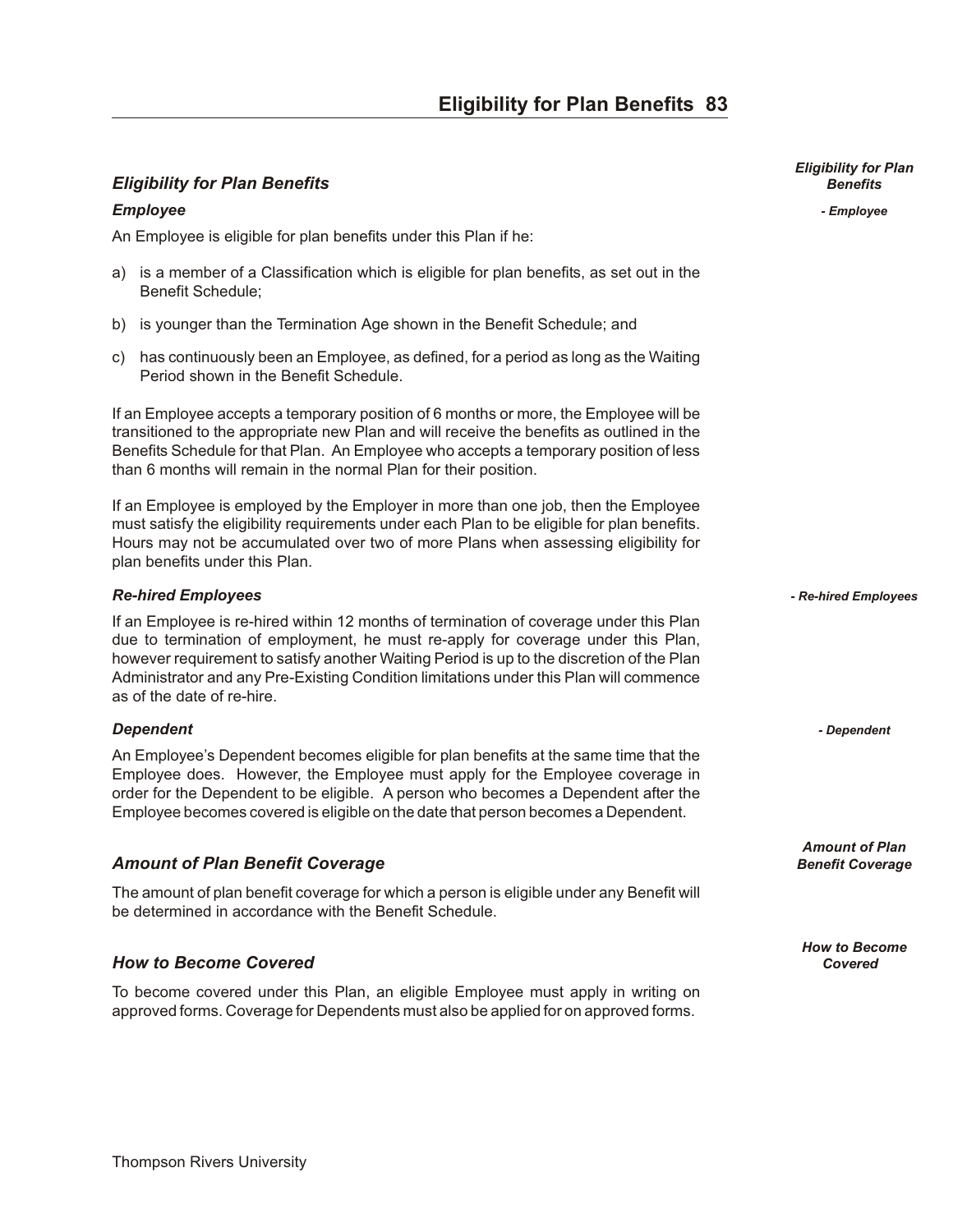## **84 Eligibility for Plan Benefits**

| <b>Evidence of Good</b><br><b>Health</b> | <b>When Evidence of Good Health is Required</b>                                                                                                                                                                                   |
|------------------------------------------|-----------------------------------------------------------------------------------------------------------------------------------------------------------------------------------------------------------------------------------|
|                                          | For all benefits, except Dental Care, evidence of good health is required whenever an<br>Employee makes a Late Application for coverage on any person.                                                                            |
|                                          | In this case, the Employee will bear the cost of supplying evidence which conforms to the<br>Administrator's rules.                                                                                                               |
| - Late Application                       | <b>Late Application</b>                                                                                                                                                                                                           |
|                                          | For non-mandatory benefits, an application is considered late when an Employee:                                                                                                                                                   |
|                                          | a) applies for coverage on any person after having been eligible for more than<br>31 days; or                                                                                                                                     |
|                                          | b) re-applies for coverage on any person whose coverage had earlier been cancelled.                                                                                                                                               |
|                                          | For mandatory and non-mandatory benefits, an application is considered late when, after<br>having previously waived benefits under this Plan because he was covered for similar<br>benefits under his Spouse's plan, an Employee: |
|                                          | a) applies for coverage more than 31 days after his benefits terminated under the<br>Spouse's plan; or                                                                                                                            |
|                                          | if he applies for coverage, and benefits under his Spouse's plan have not<br>b)<br>terminated.                                                                                                                                    |
| - Late Dental<br><b>Application</b>      | <b>Late Dental Application</b>                                                                                                                                                                                                    |

A late applicant for Dental coverage will be subject to a maximum of \$200 per person, for the first 12 consecutive months of coverage, for Levels I, II, III and IV combined. No coverage for Level V is eligible for the first 12 consecutive months of coverage.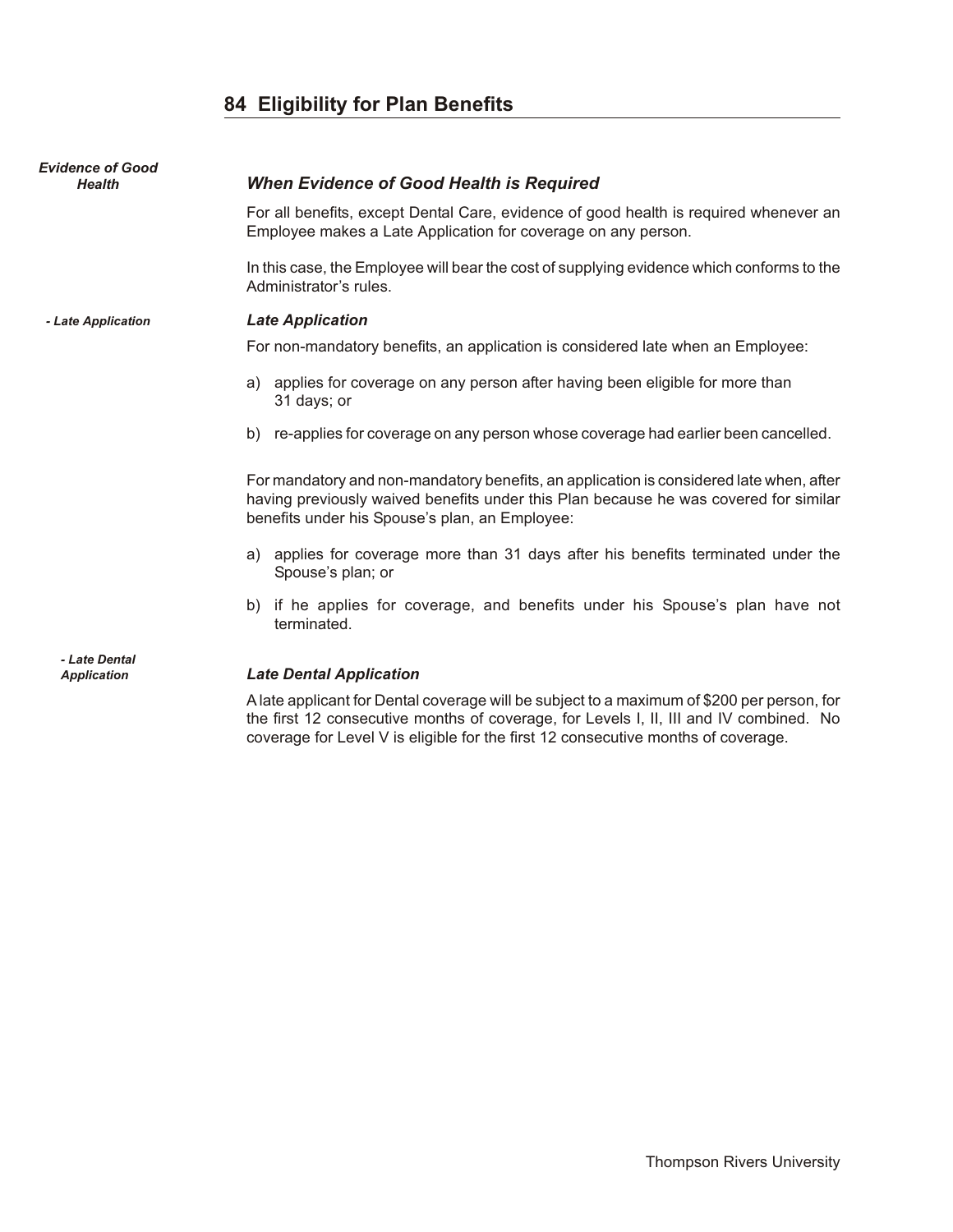## **Effective Date of Plan Benefits 85**

## *Effec tive Date of Plan Ben e fits Plan Benefits*

Once an application for Employee or Dependent plan benefits has been completed, coverage becomes effective as follows, if the Employee is then Actively at Work:

- a) for all plan benefit coverage which does not require evidence of good health, on the date the Employee or Dependent becomes eligible for this coverage; and
- b) for all plan benefit coverage which does require evidence of good health, on the date this evidence is approved by the Employer or the Administrator.

If the Employee is not Actively at Work when plan benefit coverage would otherwise take effect, this coverage will take effect on the next day on which he is again Actively at Work.

An Employee who is not Actively at Work on the Effective Date may still be eligible for plan benefits under this Plan through a Transfer of Benefits from the Prior Plan.

Dependent plan benefits will not take effect prior to the Effective Date of the Employee's plan benefits.

### *In creases in Plan Bene fits Benefits*

An increase in plan benefits on an Employee or Dependent will take effect as follows, if the Employee is then Actively at Work:

- a) if evidence of good health is not required, on the Effective Date for Increases in Plan Benefits shown in the Benefit Schedule; and
- b) if evidence of good health is required, on the date this evidence is approved by the Administrator, acting on behalf of the Employer.

If the Employee is not Actively at Work when an increase in plan benefits would otherwise take effect, this increase in plan benefits will take effect on the next day on which he is again Actively at Work.

#### *De creases in Plan Bene fits Benefits*

A decrease in the amount for which any person is covered takes effect when the person is first eligible for the decreased amount.

*Effective Date of*

*Increases in Plan*

*Decreases in Plan*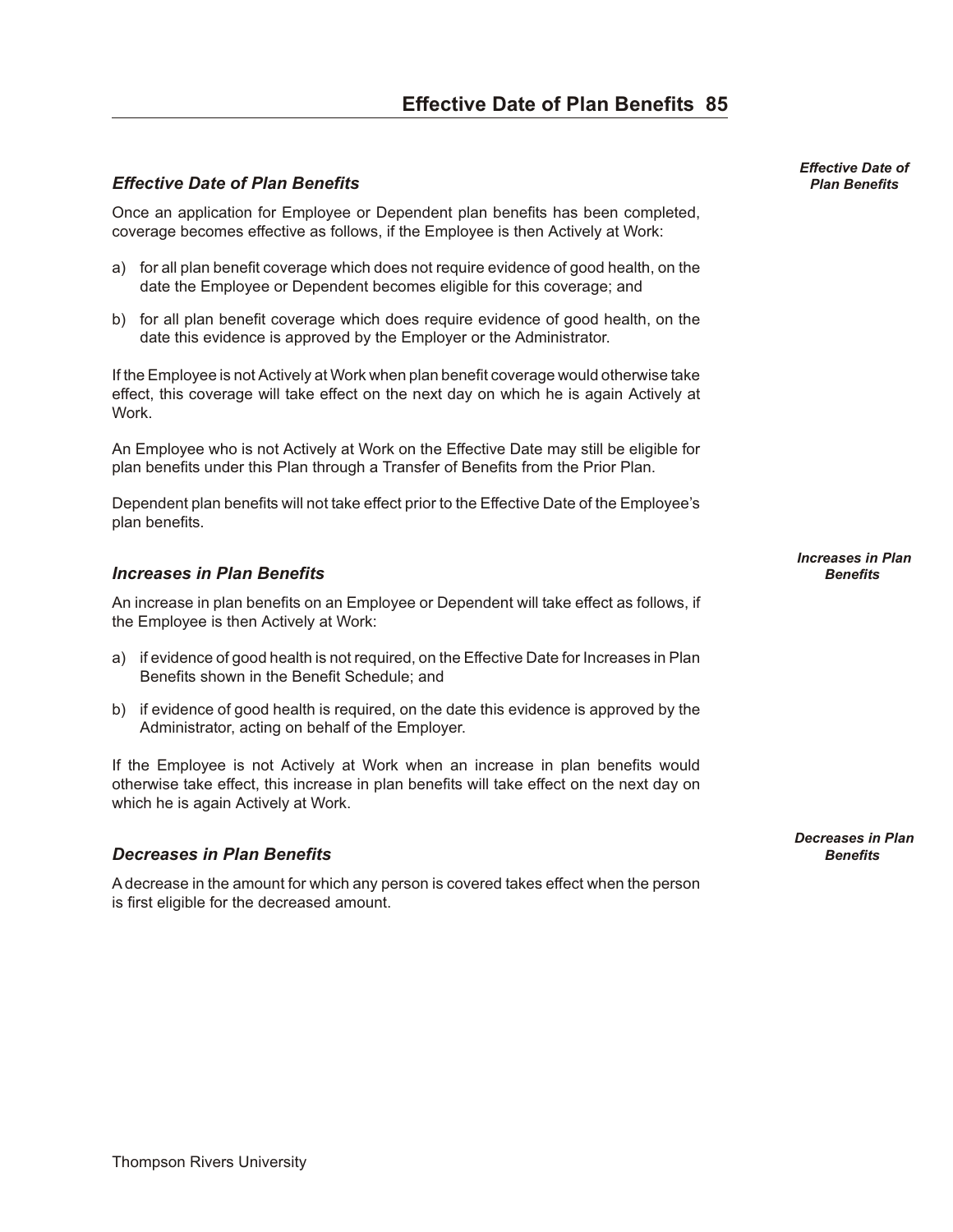## **86 Transfer of Benefits from the Prior Plan**

This Section applies only if this Plan replaces a Prior Plan. *Concessions Granted Con ces sions Granted* The Administrator, acting on behalf of the Employer, grants the following concessions to persons who were covered under the Prior Plan when it terminated: a) a Transfer of Coverage for Employees not Actively at Work; and b) the Carry-Forward of any Deductible. These concessions are as described below. *Transfer of Coverage Transfer of Coverage* An Employee who is not Actively at Work on the Effective Date is still eligible under this Plan if he: *- Eligibility* a) was covered under the Prior Plan when that Plan terminated; and b) would be eligible for plan benefits under this Plan if Actively at Work on its Effective Date. *- Amount Transferred* An Employee eligible to transfer benefits will be eligible under this Plan for the lesser of: a) the amount for which he was covered under the Prior Plan when it terminated; and b) the amount of plan benefits for which he would be eligible under the Plan if Actively at Work on its Effective Date. *- Effective Date of Transfer* Plan benefits under a transferred benefit will become effective on the later of: a) the date plan benefits provided under the Prior Plan would terminate in the absence of this provision; and b) the Effective Date of this Plan. *Deductible*

#### *Carry-Forward De duct ible Carry-For ward*

For persons covered under this provision, expenses incurred during the current calendar year while covered under the Prior Plan will be counted in satisfying the Deductible as if they were incurred while covered under this Plan.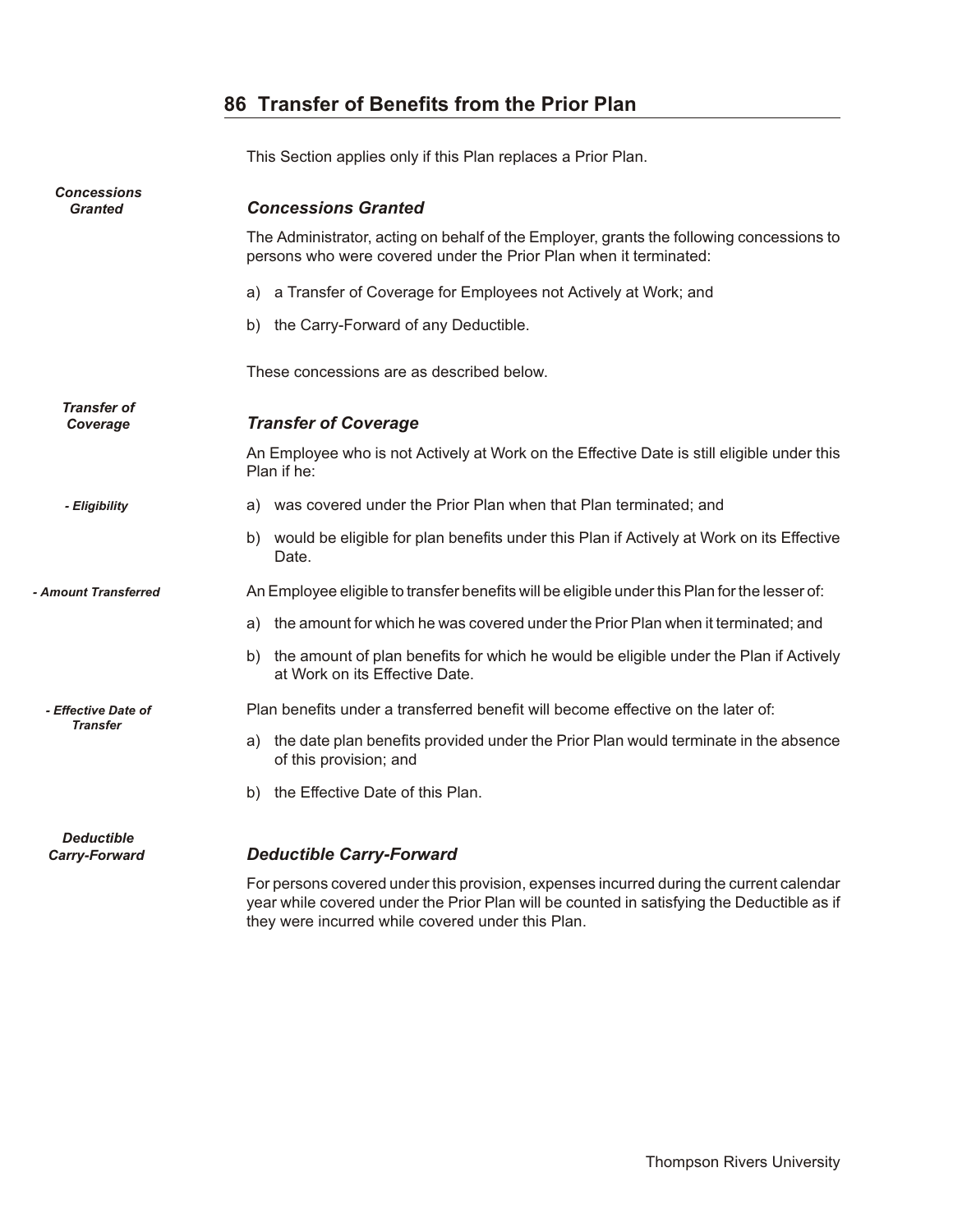## *Ter mi na tion of Em ployee Plan Ben e fits Benefits*

An Employee's plan benefit coverage terminates on the earliest of:

- a) the date the Employee no longer satisfies the definition of Employee;
- b) the date the Employee ceases to be Actively at Work, unless he ceases to be Actively at Work due to retirement;
- c) the date the Employer terminates the Employee's coverage;
- d) the date the Employee enters the armed forces of any country on a full-time basis;
- e) the date this Plan terminates or coverage on the classification to which the Employee belongs terminates;
- f) the date the Employee reaches the Termination Age, as shown under each Benefit in the Benefit Schedule; or
- g) the date the Employee dies.

#### *When Em ploy ment Ter mi nates Due to Re tire ment Retirement*

This Plan provides coverage for some benefits for Retirees. Retiree coverage is as indicated in the Schedule pages. Coverage for those benefits which are not indicated in the Schedule pages terminates when the Employee retires.

#### **Exceptions to Termination of Employment not due to Retirement** *to Retirement*

If an Employee ceases to be Actively at Work, his coverage will normally terminate as specified under the Termination of Employee Plan Benefits provision. However, the Employer will waive this rule and continue plan benefit coverage under the conditions set out below. An Employee's plan benefit coverage can only be continued on a basis that does not discriminate against another Employee.

#### *Due to Illness or Injury Injury Injury Injury Injury*

If an Employee ceases to be Actively at Work due to illness or injury, all plan benefit coverage will continue until the Employer terminates the coverage.

*Termination of Employee Plan*

*When Employment Terminates Due to*

*Exceptions to Termination of Employment not due* 

*- Due to Illness or*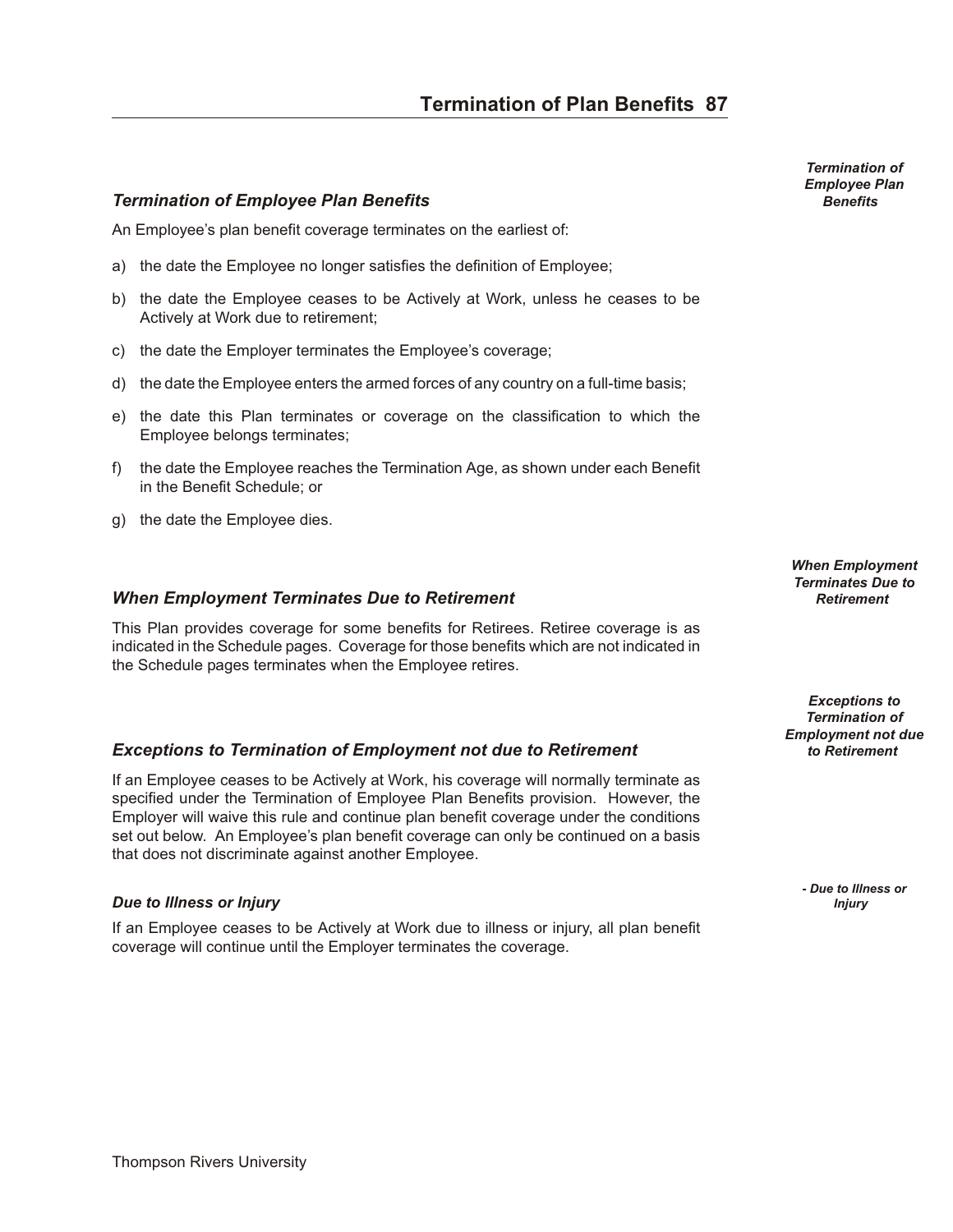## **88 Termination of Plan Benefits**

| - Due to Maternity or<br><b>Parental Leave of</b><br><b>Absence</b> | Due to Maternity or Parental Leave of Absence                                                                                                                                                                                                                                                                                                                                                                                                                                                                     |
|---------------------------------------------------------------------|-------------------------------------------------------------------------------------------------------------------------------------------------------------------------------------------------------------------------------------------------------------------------------------------------------------------------------------------------------------------------------------------------------------------------------------------------------------------------------------------------------------------|
|                                                                     | If an Employee ceases to be Actively at Work due to Maternity or Parental leave of<br>absence, all plan benefit coverage may continue for the period of leave to which the<br>Employee is entitled by legislation governing the Employer.                                                                                                                                                                                                                                                                         |
|                                                                     | In jurisdictions where the continuation of plan benefit coverage is mandated by<br>legislation, a copy of the Employee's written and signed notice to discontinue any<br>required contribution must also accompany the request for termination.                                                                                                                                                                                                                                                                   |
| - Due to Other Leave of<br><b>Absence</b>                           | Due to Other Leave of Absence                                                                                                                                                                                                                                                                                                                                                                                                                                                                                     |
|                                                                     | For all Plans and benefits other than Plans F, FA, FB and FC Weekly Income                                                                                                                                                                                                                                                                                                                                                                                                                                        |
|                                                                     | If an Employee ceases to be Actively at Work due to a leave of absence other than<br>Maternity or Parental leave, all plan benefit coverage may continue until the Employer<br>terminates the coverage.                                                                                                                                                                                                                                                                                                           |
|                                                                     | For Plans F, FA, FB and FC Weekly Income                                                                                                                                                                                                                                                                                                                                                                                                                                                                          |
|                                                                     | If an Employee ceases to be Actively at Work due to a leave of absence other than<br>Maternity or Parental leave, all plan benefit coverage may continue until the Employer<br>terminates it, but in no event, in the case of an unpaid leave of absence only, for more<br>than 18 months (or 24 months in the case of a leave for educational purposes) after the<br>Employee was last Actively at Work.                                                                                                         |
| - Due to Lay-Off                                                    | Due to Lay-Off                                                                                                                                                                                                                                                                                                                                                                                                                                                                                                    |
|                                                                     | For all Plans other than Plans F, FA, FB and FC, if an Employee ceases to be Actively at<br>Work due to Lay-off, all plan benefit coverage will continue only if the Employer informs<br>the Administrator that this is the case, but in no event for more than 4 months following the<br>month in which the Employee was last Actively at Work. Even if plan benefit coverage is<br>to continue, any disability coverage provided under this Plan terminates when the<br>Employee ceases to be Actively at Work. |
|                                                                     | For Plans F, FA, FB and FC, if an Employee ceases to be Actively at Work due to Lay-off,<br>all plan benefit coverage will continue only if the Employer informs the Administrator that<br>this is the case, but in no event for more than 4 months following the month in which the<br>Employee was last Actively at Work for Extended Health Care and Dental coverage, or<br>for more than 31 days after the Employee was last Actively at Work for Weekly Income<br>coverage.                                  |
|                                                                     | For Plans F, FA, FB and FC, Weekly Income: Employees whose period of employment<br>includes a pre-determined recall date of less than 9 months, insurance coverage may<br>continue for the duration of the lay-off. For a Temporary Lay-off in excess of 9 months, the<br>Employer may apply to Manulife Financial for continuation of coverage.                                                                                                                                                                  |
|                                                                     | For Plans F, FA, FB and FC, Weekly Income: If a lay-off or separation notice was given to<br>the Employee prior to the commencement of a Disability, all insurance coverage will<br>cease on date of the lay-off or separation only if such Disability commenced within two<br>months of the effective date of the lay-off or separation.                                                                                                                                                                         |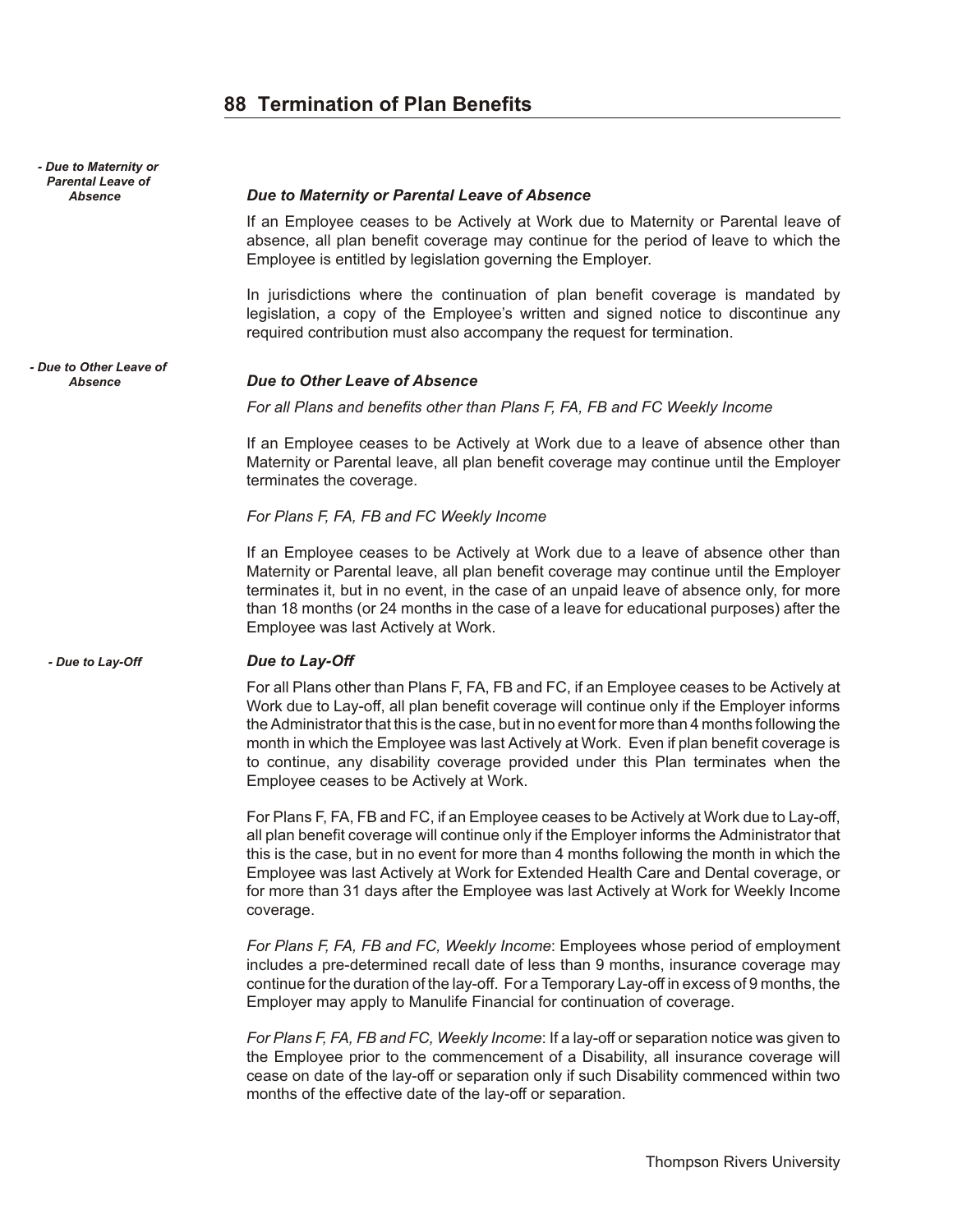### *Due to Strike - Due to Strike*

If an Employee ceases to be Actively at Work due to a strike, plan benefit coverage will continue only if the Employer informs the Administrator that this is the case, but in no event for more than the end of the month following the month in which the Employee was last Actively at Work. For all Plans other than Plans F, FA, FB and FC, even if plan benefit coverage is to continue, any disability coverage provided under this Plan terminates when the Employee ceases to be Actively at Work

### **Disability Coverage During Leave of Absence and Lay-Off**

If, while covered for disability benefits under this Plan Document, an Employee becomes disabled on or after the date Leave of Absence or Lay-Off commences, the Qualifying Period for disability benefits will start as of the date of disability. Benefits will become payable on the later of:

- a) the date the Qualifying Period is satisfied; or
- b) the date the Employee is scheduled to return to work.

## *Leg is lated Ben e fit Ex ten sions Extensions*

If legislation mandates that employee benefits continue for a limited period after an Employee's employment terminates, the Employer will extend each plan benefit for the minimum period required by law.

## *Ter mi na tion of De pend ent Plan Ben e fits Benefits*

Plan benefit coverage on an Employee's Dependent terminates on the earliest of:

- a) the date the Employee's plan benefit coverage terminates;
- b) the date the Dependent is no longer eligible for coverage under the provisions of this Plan;
- c) the date written notification is received from the Employee to cease his Dependent coverage because his Dependents are covered under another benefit plan for benefits similar to the ones in this Plan; or
- d) the date a required contribution is due but not paid.

*- Disability Coverage During Leave of*

*Legislated Benefit*

*Termination of Dependent Plan*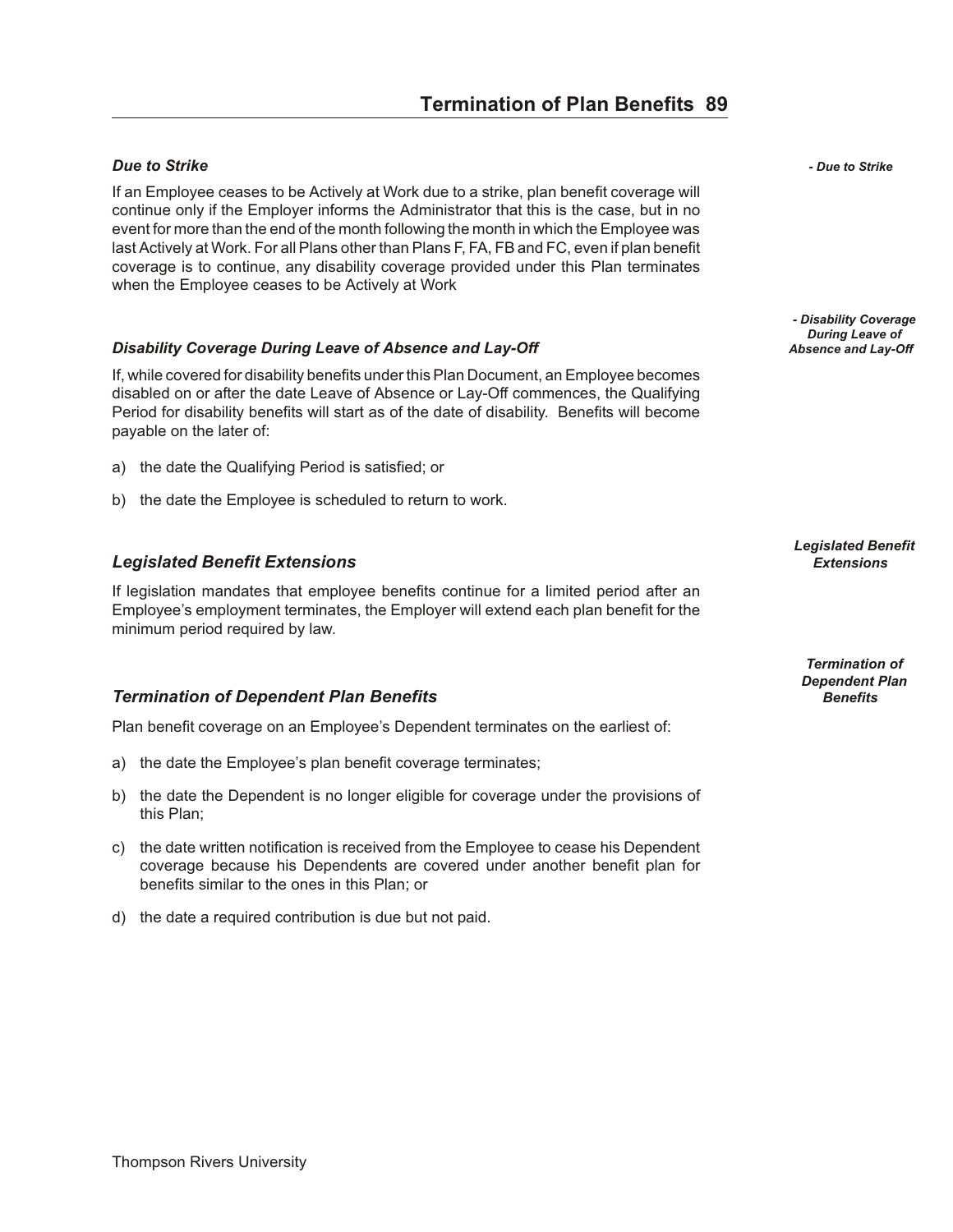## **90 Extended Health Care Benefit**

| <b>The Benefit</b>                         | <b>The Benefit</b>                                                                                                                                                                                                                                              |
|--------------------------------------------|-----------------------------------------------------------------------------------------------------------------------------------------------------------------------------------------------------------------------------------------------------------------|
|                                            | The Administrator, acting on behalf of the Employer will pay the Benefit Percentage of all<br>Covered Expenses incurred for the care of a covered person once he has satisfied the<br>Deductible.                                                               |
|                                            | Payment is subject to an overall Maximum Benefit and to any maximum amount shown in<br>the Benefit Schedule and in the Covered Expenses section below. Lifetime maximums<br>apply to all periods combined in which a covered person is covered by the Employer. |
| - Claim Amounts<br><b>Applied To The</b>   |                                                                                                                                                                                                                                                                 |
| <b>Maximum</b>                             | <b>Claim Amounts Applied To The Maximum</b>                                                                                                                                                                                                                     |
|                                            | Claim amounts that will be applied to the maximum are the amounts paid by the<br>Administrator, acting on behalf of the Employer for Covered Expenses after applying the<br>Deductible, Benefit Percentage and any other applicable Plan Document provisions.   |
| <b>Satisfying the</b><br><b>Deductible</b> | <b>Satisfying the Deductible</b>                                                                                                                                                                                                                                |
|                                            | The Deductible is satisfied:                                                                                                                                                                                                                                    |
|                                            | a) when Covered Expenses incurred for the care of a covered person exceed the<br>Individual Deductible; or                                                                                                                                                      |
|                                            | b) when expenses applied to Individual Deductibles for a covered person's family<br>exceed the Family Deductible.                                                                                                                                               |
| - Deductible<br>Carry-Forward              | <b>Deductible Carry-Forward</b>                                                                                                                                                                                                                                 |
|                                            | Covered Expenses used to satisfy a Deductible in the last 3 months of a calendar year<br>may also be used to satisfy the Deductible in the following calendar year.                                                                                             |
| <b>Covered Expenses</b>                    | <b>Covered Expenses</b>                                                                                                                                                                                                                                         |
|                                            | Expenses shown below are covered if they:                                                                                                                                                                                                                       |
|                                            | a) are Medically Necessary for the treatment of an illness or injury of a covered person<br>and are recommended by a Physician; and                                                                                                                             |
|                                            | are incurred for the care of a person while he is covered under this Benefit; and<br>b)                                                                                                                                                                         |
|                                            | are reasonable taking all factors into account.<br>C)                                                                                                                                                                                                           |
|                                            | Note: The term illness as used above does not include infertility.                                                                                                                                                                                              |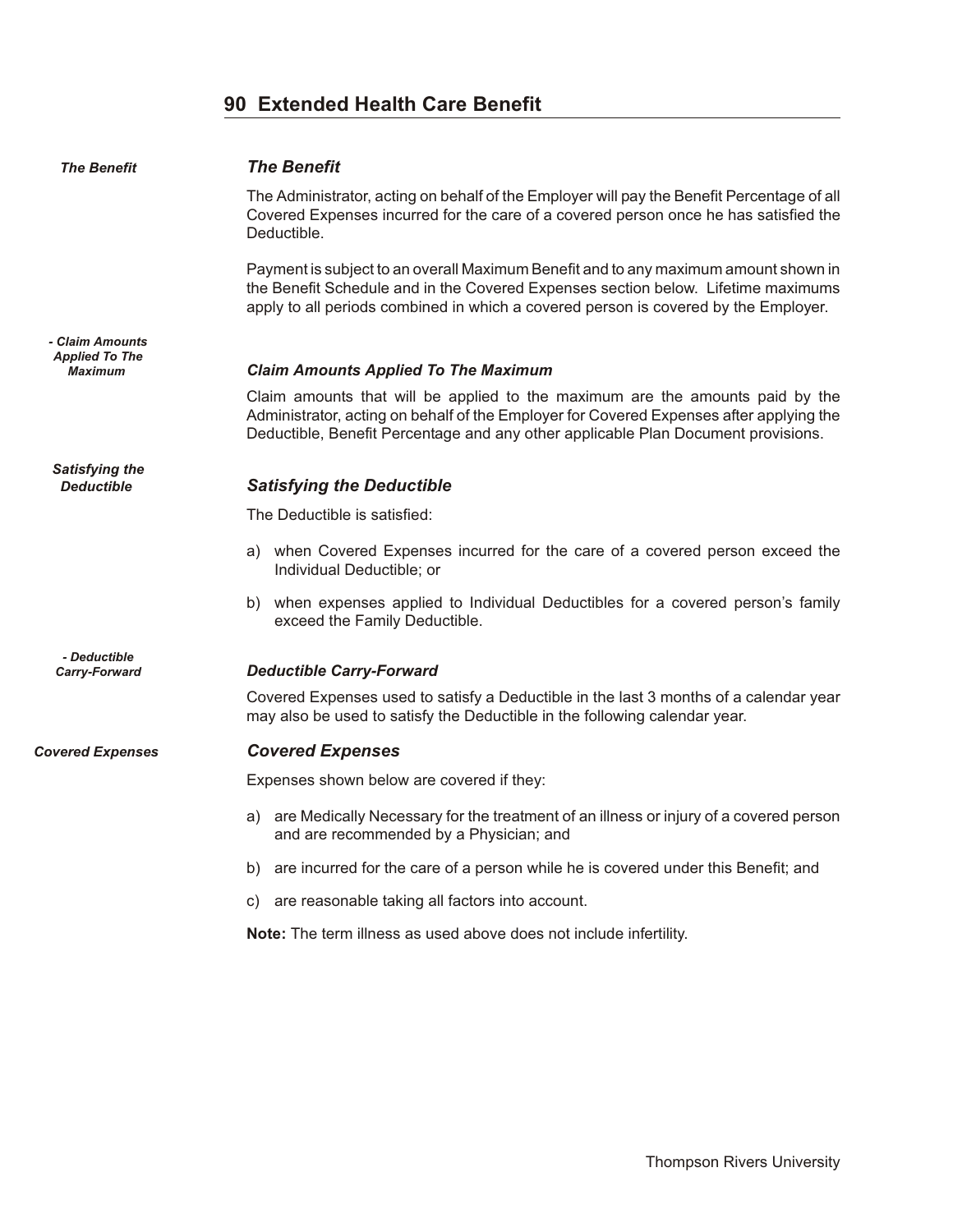These Expenses are covered to the extent that:

- a) they are Reasonable and Customary, unless otherwise noted, as determined by the Administrator or the Employer; and
- b) they are not covered under the Provincial Plan or any other government-sponsored program; and
- c) they can legally be covered.

All Extended Health Care Benefits are paid as if the person were covered under the Provincial Plan.

In the event that a Provincial Plan or government-sponsored program or plan or legally mandated program discontinues or reduces payment for any services, treatments or supplies formerly covered in full or in part by such plan or program, this Plan will not automatically assume coverage of the charges for such treatments, services or supplies, but will reserve the right to determine, at the time of change, whether the expenses will be considered eligible or not.

### *Ad vance Sup ply Lim i ta tion Limitation*

Payment of any Covered Expenses under this Benefit which may be purchased in large quantities will be limited to the purchase of up to a 3 months' supply at any one time, except for covered Drug expenses.

#### *- Drug Ex penses - Drug Expenses*

The maximum quantity of Drugs that will be payable for each prescription will be limited to the lesser of:

- a) the quantity prescribed by the Physician or Dentist; or
- b) a 90 day supply.

#### *Hos pi tal Ser vices in Can ada Canada*

#### *- Hos pi tal Care - Hospital Care*

Hospital charges in excess of the charges for standard Ward accommodation, up to the Hospital maximum shown in the Benefit Schedule, provided:

a) the covered person was confined to Hospital on an in-patient basis; and

b) the accommodation was specifically elected in writing by the covered person.

#### *- Ex penses Not Cov ered Covered*

Charges for any portion of the cost of Ward accommodation, utilization or copayment fees (or similar charges).

*Advance Supply*

*Hospital Services in*

*- Expenses Not*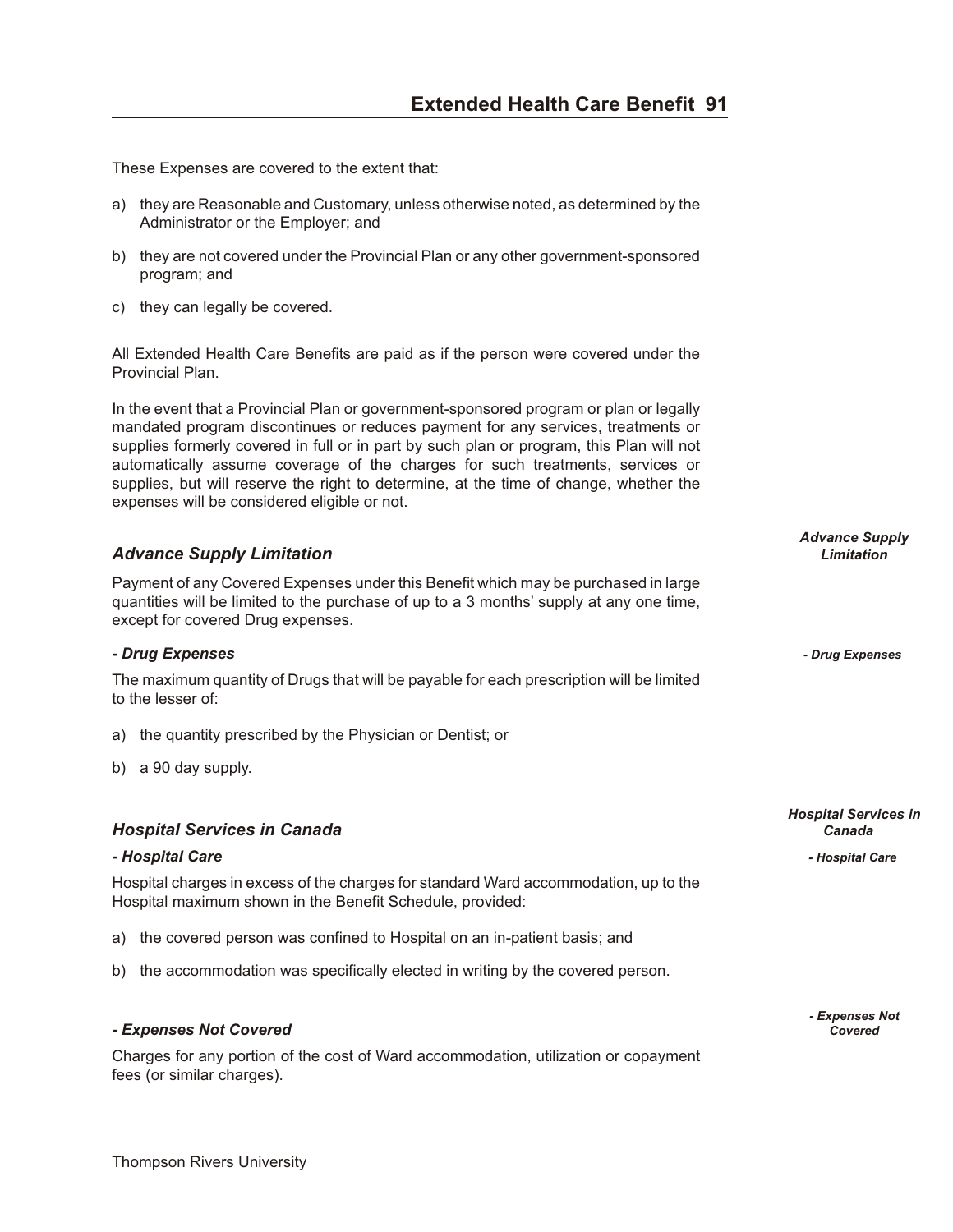## **92 Extended Health Care Benefit**

**Prescription Drugs Prescription Drugs** 

| - Drugs             | - Drugs                                                                                                                                                                                                                                     |
|---------------------|---------------------------------------------------------------------------------------------------------------------------------------------------------------------------------------------------------------------------------------------|
|                     | For Plans T, TA and TB                                                                                                                                                                                                                      |
|                     | Charges for any Drug that is dispensed by a licensed Pharmacist and which by law or<br>convention requires the written prescription of a Physician or Dentist, up to the maximum<br>for this Covered Expense shown in the Benefit Schedule. |
|                     | Charges for life-sustaining drugs.                                                                                                                                                                                                          |
|                     | Charges for injectable medications.                                                                                                                                                                                                         |
|                     | Charges for sclerotherapy.                                                                                                                                                                                                                  |
|                     | Charges for Iron Supplements as determined by Manulife Financial which are licensed<br>for sale in Canada by Health Canada as a Natural Health Product.                                                                                     |
|                     | Charges for the following expenses are not covered:                                                                                                                                                                                         |
|                     | the administration of injectable Drugs;<br>a)                                                                                                                                                                                               |
|                     | Drugs, biologicals and related preparations which are intended to be administered in<br>b)<br>Hospital on an in-patient or out-patient basis and are not intended for a patient's use<br>at home;                                           |
|                     | oral contraceptives prescribed for any condition other than hormone replacement<br>C)<br>therapy;                                                                                                                                           |
|                     | fertility Drugs;<br>d)                                                                                                                                                                                                                      |
|                     | anti-smoking Drugs; and<br>e)                                                                                                                                                                                                               |
|                     | f)<br>Drugs used in the treatment of a sexual dysfunction.                                                                                                                                                                                  |
| - Preventive Drugs  | - Preventive Drugs                                                                                                                                                                                                                          |
|                     | Charges for oral contraceptives prescribed for hormone replacement therapy.                                                                                                                                                                 |
|                     | Charges for intrauterine devices and diaphragms.                                                                                                                                                                                            |
|                     | Charges for preventive vaccines (oral or injected).                                                                                                                                                                                         |
| - Diabetic Supplies | - Diabetic Supplies                                                                                                                                                                                                                         |
|                     | Charges for standard syringes, needles and diagnostic aids, required for the treatment of<br>diabetes (charges for cotton swabs, rubbing alcohol, automatic jet injectors and similar<br>equipment are not covered).                        |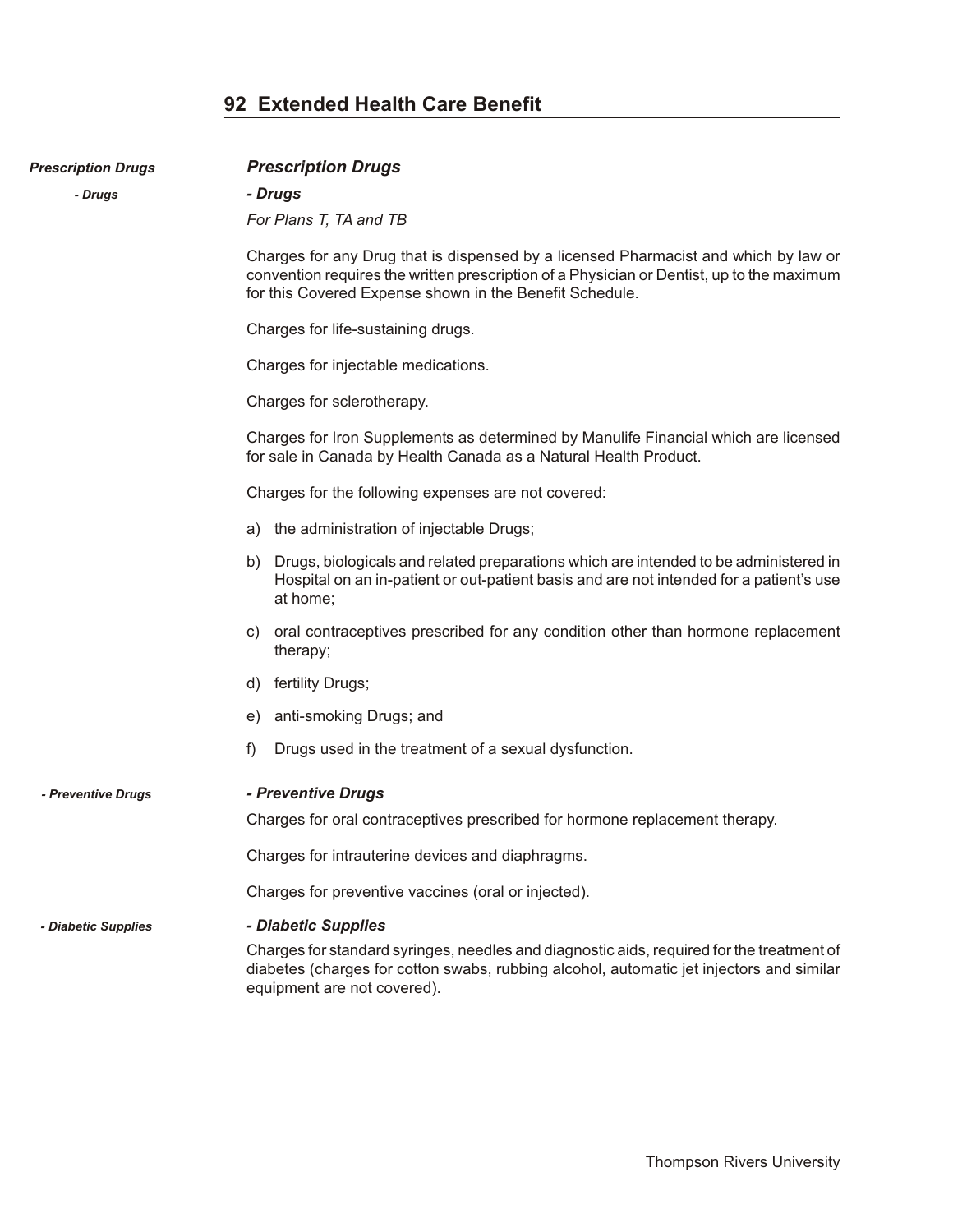## *Manu Script Ge neric Drug Plan 2 - Pre scrip tion Drugs Prescription Drugs*

*For all Plans other than Plans T, TA and TB*

Charges incurred for the following when prescribed in writing by a Physician or Dentist and dispensed by a licensed Pharmacist, up to the maximum for this Covered Expense shown in the Benefit Schedule.

#### *- Drugs For Treat ment of an Ill ness or In jury of an Illness or Injury*

Charges for any Drug which by law or convention requires the written prescription of a Physician or Dentist.

Charges for life-sustaining drugs.

Charges for injectable medications.

Charges for sclerotherapy.

Charges for Iron Supplements as determined by Manulife Financial which are licensed for sale in Canada by Health Canada as a Natural Health Product.

Charges for the following expenses are not covered:

- a) the administration of injectable Drugs, other than for charges for the administration of preventative vaccines by a Physician;
- b) Drugs, biologicals and related preparations which are intended to be administered in Hospital on an in-patient or out-patient basis and are not intended for a patient's use at home;
- c) intrauterine devices and diaphragms;
- d) fertility Drugs;
- e) anti-smoking Drugs; and
- f) Drugs used in the treatment of a sexual dysfunction.

#### *- Pre ven tive Drugs - Preventive Drugs*

Charges for oral contraceptives.

Charges for preventive vaccines (oral or injected).

#### *- Di a betic Sup plies - Diabetic Supplies*

Charges for standard syringes, needles and diagnostic aids, required for the treatment of diabetes (charges for cotton swabs, rubbing alcohol, automatic jet injectors and similar equipment are not covered).

*ManuScript Generic Drug Plan 2 -*

*- Drugs For Treatment*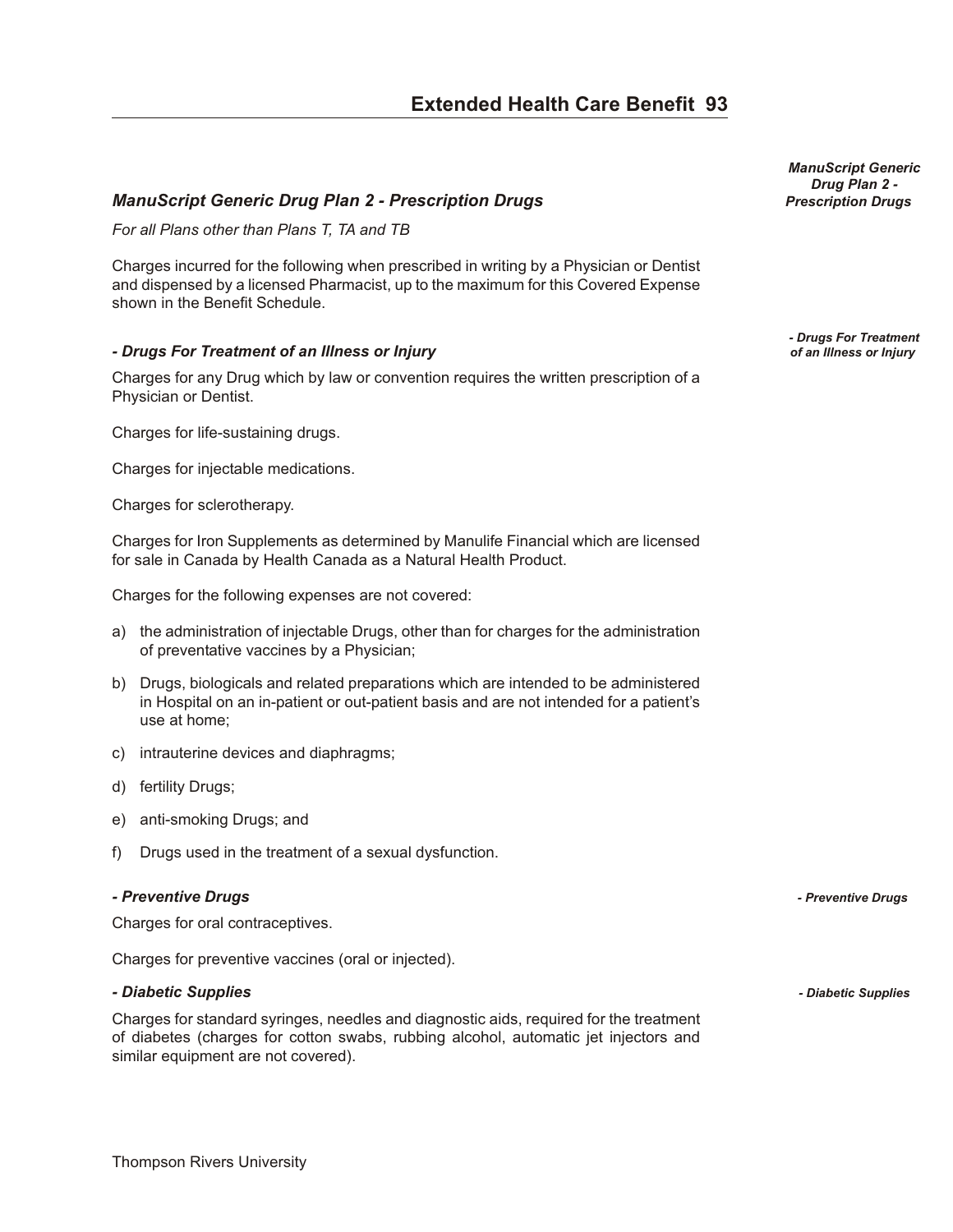## **94 Extended Health Care Benefit**

| - Payment of Covered<br><b>Expenses</b>   | - Payment of Covered Expenses                                                                                                                                                                                                                                               |
|-------------------------------------------|-----------------------------------------------------------------------------------------------------------------------------------------------------------------------------------------------------------------------------------------------------------------------------|
|                                           | Applicable to Pay Direct Drug card submissions only                                                                                                                                                                                                                         |
|                                           | The maximum amount for any Covered Expense is the price of the lowest cost generic<br>equivalent product that can legally be used to fill the prescription, as listed in the<br>Provincial Drug Benefit Formulary.                                                          |
|                                           | If there is no generic equivalent product for the prescribed drug, the amount covered is<br>the cost of the prescribed product.                                                                                                                                             |
|                                           | The amount payable is subject to any Drug Deductible, any Drug Dispensing Fee<br>Maximum, and the Benefit Percentage for Drugs, as shown in the Benefit Schedule.                                                                                                           |
| - No Substitution<br><b>Prescriptions</b> | - No Substitution Prescriptions                                                                                                                                                                                                                                             |
|                                           | Where a prescription contains a written direction from the Physician or Dentist that the<br>prescribed drug is not to be substituted with another product, the full cost of the<br>prescribed product is covered if it is a Covered Expense under this Benefit.             |
|                                           | The amount payable is subject to any Drug Deductible, any Drug Dispensing Fee<br>Maximum, and the Benefit Percentage for Drugs, as shown in the Benefit Schedule.                                                                                                           |
| - Direct Claims<br>Payment                | - Direct Claims Payment                                                                                                                                                                                                                                                     |
|                                           | The Administrator, acting on behalf of the Employer, will provide a Pay Direct Drug Card<br>for each Employee covered for this Benefit. The Pay Direct Drug Card is honoured by<br>participating Pharmacists displaying the appropriate Pay Direct Drug decal.              |
|                                           | To fill a prescription for covered Drug expenses the covered Employee must:                                                                                                                                                                                                 |
|                                           | a) present the Pay Direct Drug Card to the Pharmacist; and                                                                                                                                                                                                                  |
|                                           | pay any amounts that are not covered under this Benefit.<br>b)                                                                                                                                                                                                              |
|                                           | Reimbursement of covered Drug expenses will be payable directly to the Pharmacist.<br>Prescriptions for covered drug expenses purchased without the Pay Direct Drug Card<br>will be reimbursed directly to the Employee.                                                    |
| <b>Vision Care</b>                        | <b>Vision Care</b>                                                                                                                                                                                                                                                          |
|                                           | Charges for the following Vision Care expenses when prescribed by an ophthalmologist,<br>optometrist, or oculist:                                                                                                                                                           |
|                                           | for all Plans other than Plans T, TA and TB, eye exams including refractions, once<br>a)<br>per 12 months for persons under age 21 and once per 24 months for persons age 21<br>and over;                                                                                   |
|                                           | purchase and fitting of prescription glasses or elective contact lenses, as well as<br>b)<br>repairs, or elective laser vision correction procedures, up to the Prescription<br>Glasses/Elective Contact Lenses/Laser Eye Surgery maximum shown in the Benefit<br>Schedule; |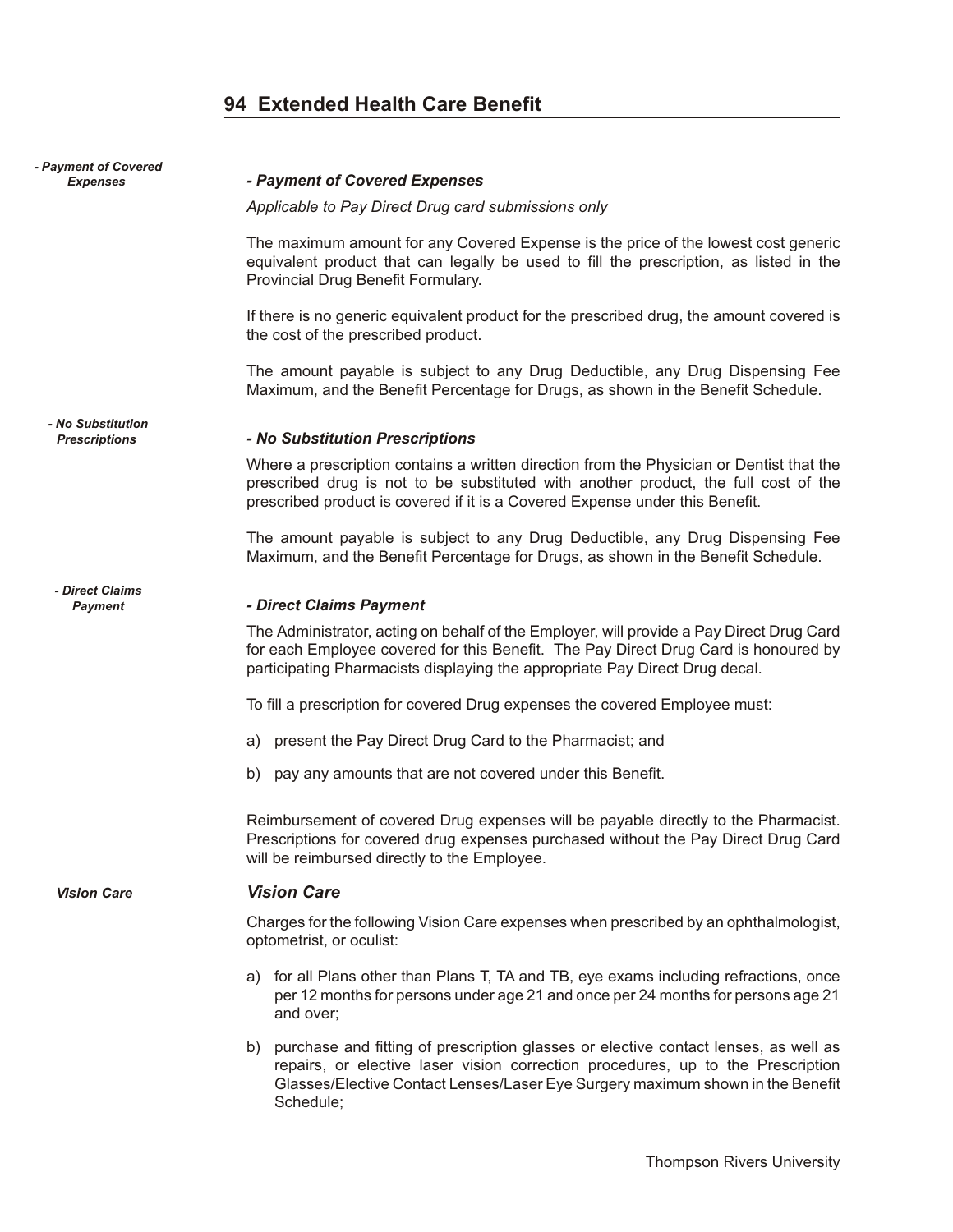- c) contact lenses if prescribed as medically necessary or required to improve vision to at least a 20/40 level in the better eye, provided this level cannot be attained with glasses, up to the Contact Lenses maximum shown in the Benefit Schedule; and
- d) for all Plans other than Plans T, TA and TB, visual training, up to the Visual Training maximum shown in the Benefit Schedule. Visual Training expenses are not subject to Reasonable & Customary limitations.

## *Pro fes sional Ser vices Services*

Services of a licensed chiropractor, osteopath, podiatrist/chiropodist, massage therapist, naturopath, speech therapist, physiotherapist, social worker, acupuncturist, psychologist and Christian science practitioner up to the Professional Services maximum shown in the Benefit Schedule.

For Plans S, SA, SB, SC, SD, T, TA and TB, Reasonable and Customary charges will not apply.

For all Plans other than Plans T, TA and TB, the recommendation of a Physician is not required for Professional Services, except for services of a massage therapist which requires a referral once every 12 months.

For Plans T, TA and TB, the recommendation of a Physician is not required for Professional Services.

Expenses for some of these Professional Services may be payable in part by Provincial Plans. In those provinces, expenses under this Benefit are payable only after the Provincial Plan's maximum for the benefit year has been paid.

## *Med i cal Ser vices and Sup plies and Supplies*

For all medical equipment and supplies covered under this provision, Covered Expenses will be limited to the cost of the device or item that adequately meets the patient's fundamental medical needs.

#### *- Private Duty Nurs ing - Private Duty Nursing*

Services which are deemed to be within the practice of nursing and which are provided in the patient's home by:

- a) a registered nurse; or
- b) a registered nursing assistant (or equivalent designation) who has completed an approved medications training program.

For all Plans other than Plans T, TA and TB, services provided by the Victorian Order of Nurses are also covered.

Covered Expenses are subject to the Private Duty Nursing maximum shown in the Benefit Schedule.

*Professional*

*Medical Services*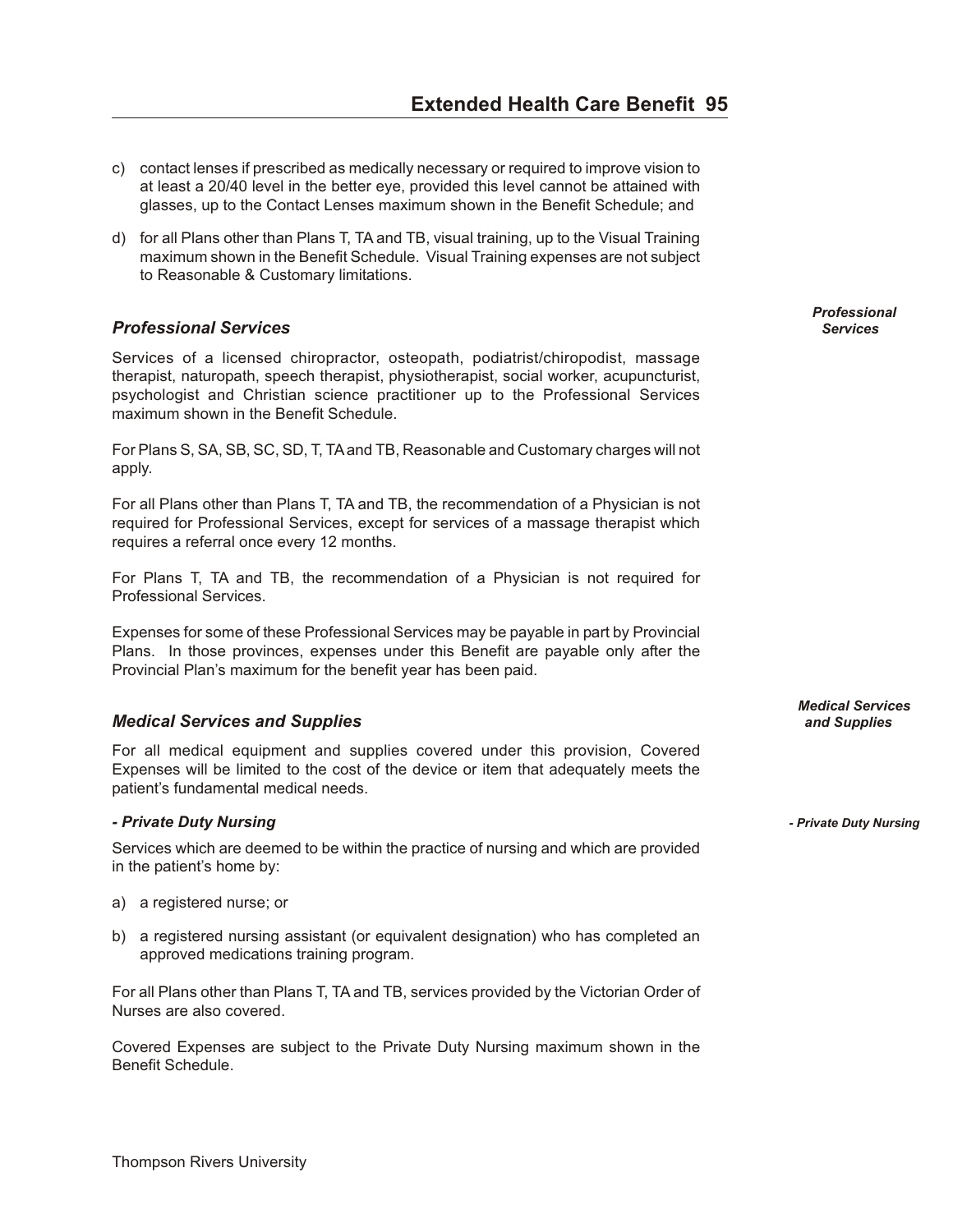For Plans T, TA and TB, the Private Duty Nursing maximum may be reinstated if a period of nursing follows a period of at least 6 months during which no nursing services were needed or nursing is required due to a new or unrelated medical condition.

Charges for the following services are not covered:

- a) service provided primarily for custodial care, homemaking duties, or supervision;
- b) service performed by a nursing practitioner who is an Immediate Family Member or who lives with the patient;
- c) service performed while the patient is confined in a hospital, a nursing home, or any similar institution; and
- d) service which can be performed by a person of lesser qualification, a relative, friend, or a member of the patient's household.

The Administrator, acting on behalf of the Employer, suggests that a detailed treatment plan be submitted with cost estimates before Private Duty Nursing services begin. The Administrator will then advise the Employee of any benefit that will be provided.

### *Equipment - Rental of Major Medical Equipment*

The rental or, when approved by the Administrator or the Employer, purchase of:

- a) Mobility Equipment: crutches, canes, walkers, and wheelchairs; and
- b) Durable Medical Equipment: electric hospital beds, respiratory and oxygen equipment, and other durable equipment usually found only in hospitals, up to the Durable Medical Equipment maximum shown in the benefit schedule.

#### *and Hearing Aids - Non-Den tal Pros the ses, Sup ports and Hearing Aids*

Charges for external prostheses. For Plans T, TA and TB, myoelectric arms are limited to \$10,000 per prosthesis. Charges for repairs are not subject to the maximum.

For Plans T, TA and TB, charges for internal breast prostheses, payable to the cost of an external prosthesis only.

Charges for braces (other than foot braces), trusses, collars, leg orthosis, casts and splints.

Charges for custom-made shoes which are:

- a) constructed by a Certified Orthopaedic Footwear Specialist; and
- b) required because of a medical abnormality that, based on medical evidence, cannot be accommodated in a stock-item orthopaedic shoe or a modified stock-item orthopaedic shoe.

Charges will be subject to the Custom-made Orthopaedic Shoes maximum shown in the Benefit Schedule.

*- Major Medical*

*- Non-Dental Prostheses, Supports*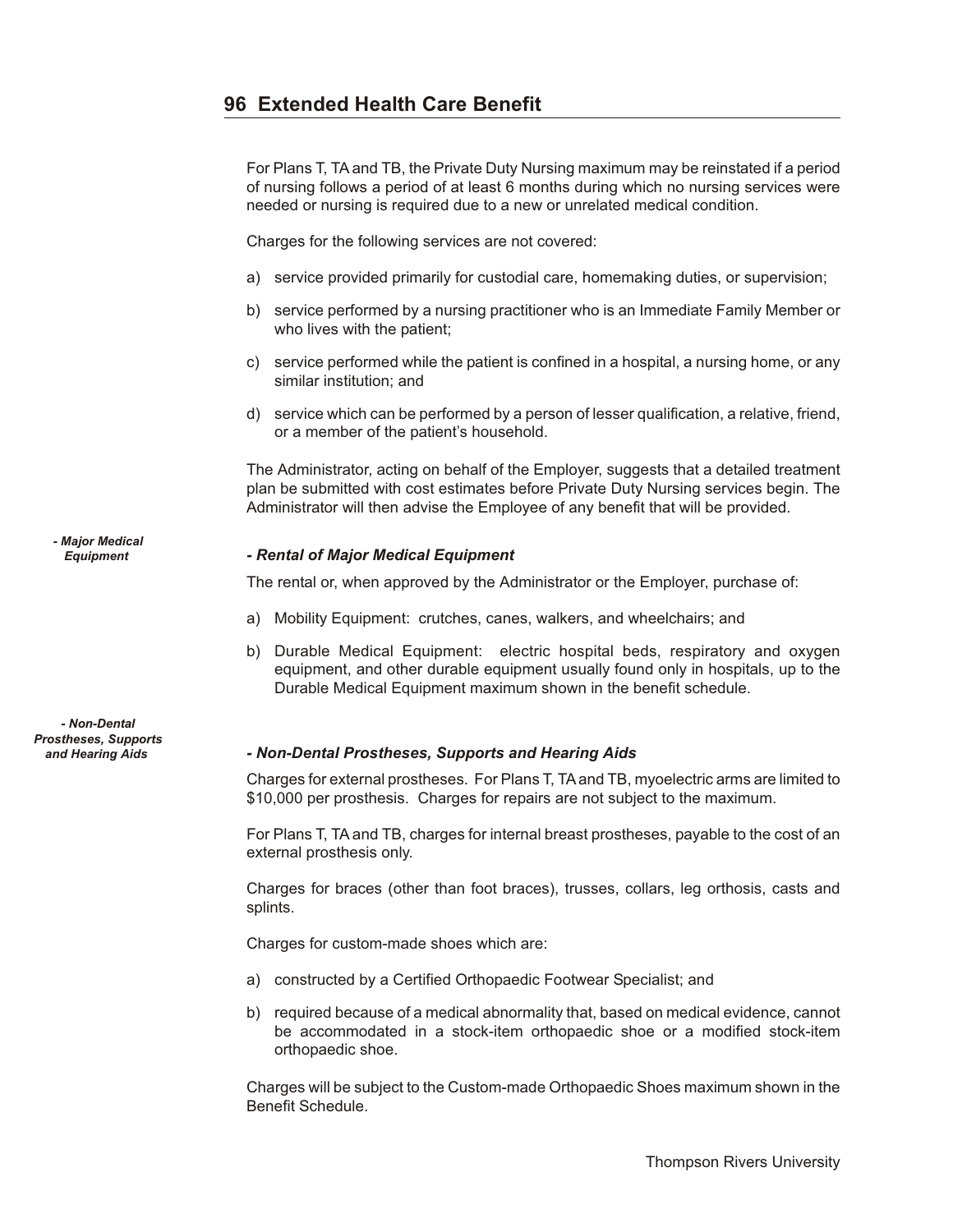Charges for casted, custom-made orthotics which are recommended by a Physician or podiatrist, up to the Custom-Made Orthotics maximum shown in the Benefit Schedule.

Charges for cost, installation, repair, and maintenance of a hearing aid or aids (including charges for batteries), up to the Hearing Aids maximum shown in the Benefit Schedule.

Charges for surgical stockings and support hose up to the Surgical Stockings/Support Hose maximum shown in the Benefit Schedule.

Charges for surgical brassieres up to the Surgical Brassieres maximum shown in the Benefit Schedule.

Charges for glucose monitors up to the Glucose Monitor maximum shown in the Benefit Schedule.

#### *- Other Sup plies - Other Supplies*

For Plans T, TA and TB, the cost of custom-made burn garments.

For Plans T, TA and TB, the cost of extremity pumps for lymphoedema or severe postphlebitic syndrome, once per lifetime to a maximum of \$1,500.

The cost of ileostomy, colostomy and incontinence supplies.

For Plans T, TA and TB, the cost of mechanical or hydraulic patient lifters, once per 5 years, to a maximum of \$2,000 per lifter.

The cost of medicated dressings and burn garments.

For Plans T, TA and TB, the cost of outdoor wheelchair ramps, one per lifetime to a maximum of \$2,000.

The cost of oxygen.

For all Plans other than Plans T, TA and TB, Physician's fees for medically necessary procedures, where permitted by law. Charges for notes, letters or the cost of shipping such documentation are not eligible.

The cost of a sleep apnea oral device.

The cost of viscosupplementation, to a maximum of 9 injections every 12 months.

For Plans T, TA and TB, the cost of transcutaneous nerve stimulators, to a maximum of \$700 per lifetime.

The cost of wigs and hairpieces for patients with temporary hair loss as a result of medical treatment, up to the Wigs and Hairpieces maximum shown in the Benefit Schedule.

#### *- Di ag nos tic Pro ce dures Procedures*

Charges for microscopic and other similar diagnostic tests and services, rendered in a licensed laboratory in the province of Quebec.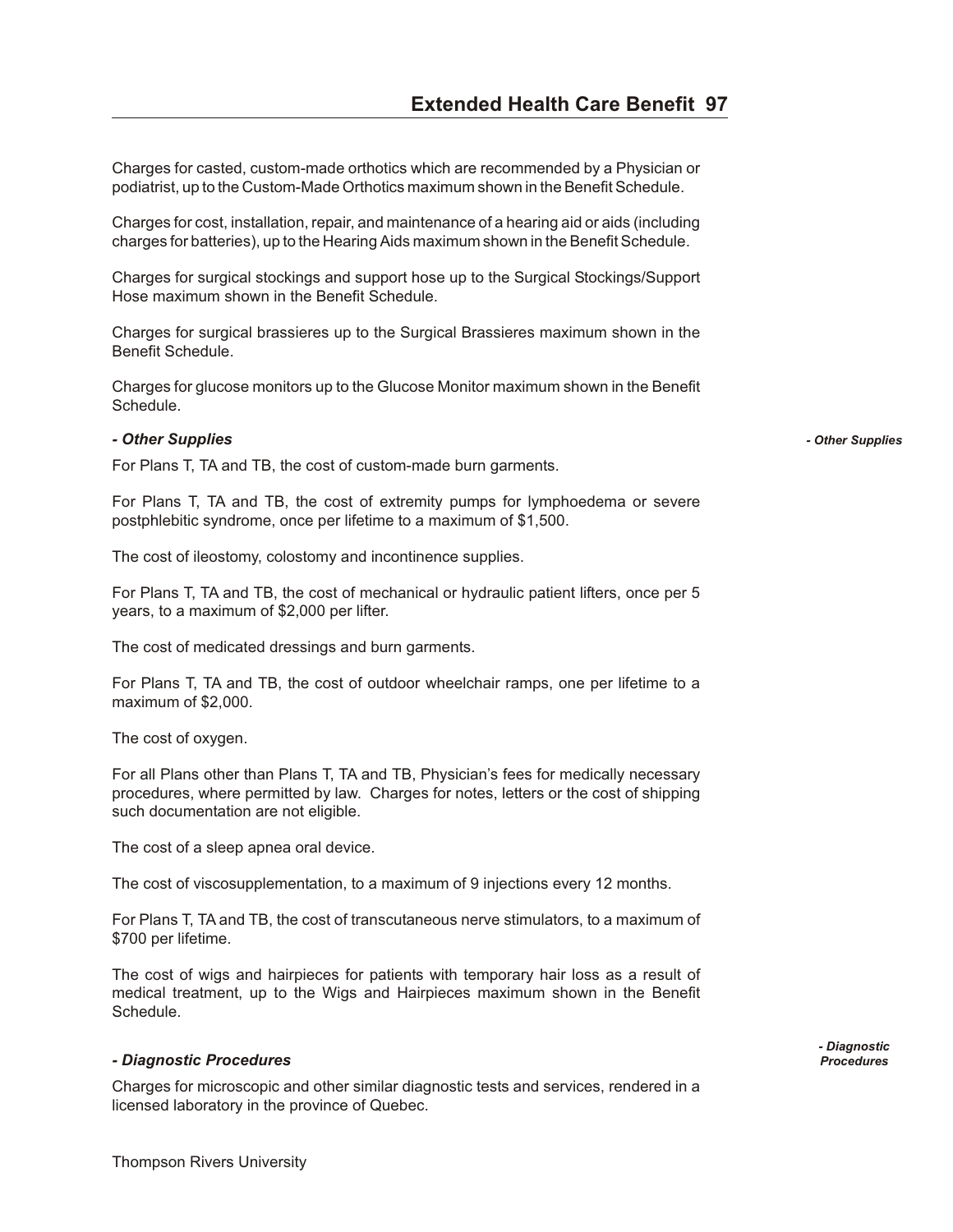## **98 Extended Health Care Benefit**

| - Ambulance                           | - Ambulance                                                                                                                                                                                                                                                                                                                                                                                                             |
|---------------------------------------|-------------------------------------------------------------------------------------------------------------------------------------------------------------------------------------------------------------------------------------------------------------------------------------------------------------------------------------------------------------------------------------------------------------------------|
|                                       | Charges for licensed ambulance service provided in the covered person's province of<br>residence, including air ambulance, to transfer the patient to and from the nearest<br>hospital where adequate treatment is available. For Plans T, TA and TB, emergency<br>transportation by air, subject to the cost of economy air fare and, if medically required, a<br>medical attendant, are also covered.                 |
| - Dental Treatment                    | - Dental Treatment                                                                                                                                                                                                                                                                                                                                                                                                      |
|                                       | Charges for the treatment of accidental injuries to the natural teeth or jaw. For all Plans<br>other than Plans T, TA and TB, expenses are limited to a maximum of \$500 per accident.<br>For Plans T, TA and TB, expenses are limited to \$5,000 every 12 consecutive months.<br>The accident must be due to a force or blow external to the mouth and have occurred<br>while the person was covered for this Benefit. |
|                                       | For all Plans other than Plans T, TA and TB, the treatment must be received and approved<br>for payment within 3 years of the accident.                                                                                                                                                                                                                                                                                 |
|                                       | For Plans T, TA and TB, the treatment must begin within 60 days after the accident (this<br>requirement will be waived if a medical condition delays treatment beyond 60 days) and<br>must be completed within 12 months of the accident.                                                                                                                                                                               |
|                                       | Injuries due to biting or chewing are not covered.                                                                                                                                                                                                                                                                                                                                                                      |
| - Out-of-Province or<br>Out-of-Canada | - Out-of-Province or Out-of-Canada                                                                                                                                                                                                                                                                                                                                                                                      |
|                                       | Not Applicable for Plan TA                                                                                                                                                                                                                                                                                                                                                                                              |
|                                       | Charges incurred for the following medical treatment given outside the covered person's<br>province of residence:                                                                                                                                                                                                                                                                                                       |
|                                       | a) treatment required as a result of a Medical Emergency arising while temporarily<br>outside the province of residence provided that the covered person who receives<br>the treatment is also covered by the Provincial Plan during the absence from the<br>province of residence.                                                                                                                                     |
|                                       | A Medical Emergency occurs when a covered person requires immediate medical<br>attention while a covered person is travelling outside his province of residence due<br>or related to:                                                                                                                                                                                                                                   |
|                                       | a sudden, unexpected injury which occurs or a new medical condition which<br>I)<br>begins while a covered person is travelling outside his province of residence; or                                                                                                                                                                                                                                                    |

ii) a previously identified medical condition that was stable, but not diagnosed as terminal or prescribed for palliative care, at the time of departure from his province of residence.

Thompson Rivers University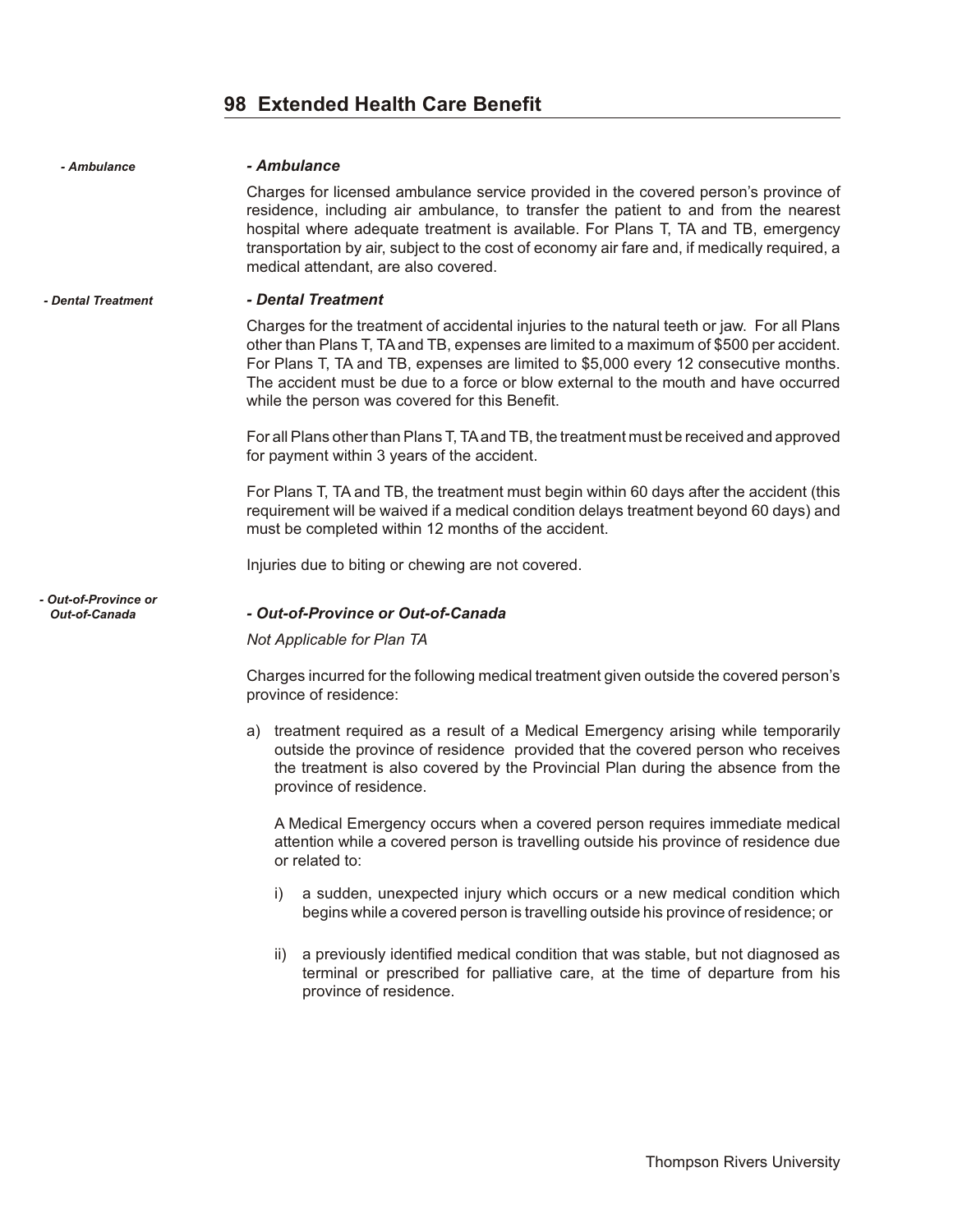Stable means that the covered person:

- i) has not in the 90 days before the departure date:
	- 1) been under treatment or evaluation for new symptoms or conditions uncovered in a medical examination; or
	- 2) experienced a worsening or increased frequency of existing symptoms or examination findings related to the medical condition, disease or illness diagnosed or undiagnosed - if the covered person has been seen by a medical professional in relation to the symptoms; or
	- 3) been prescribed or recommended a change in treatment or medication related to the medical condition by a Physician or other medical professional, not including regular changes in medication that are made as part of an ongoing treatment or a reduction in medication due to an improvement in the medical condition; or
	- 4) been admitted to or treated at a hospital for the medical condition; or
- ii) did not have future non-routine tests, investigations or new treatment planned for a previously identified medical condition or future medical appointment planned with respect to an undiagnosed medical condition.

 Such Medical Emergency no longer exists when, in the opinion of the attending physician and supporting medical evidence, the covered person is able to return to his province of residence. No coverage is provided for any Medical Emergency related to a pregnancy for covered persons who are pregnant and travelling within 4 weeks of the due date.

b) For Plans other than Plans S, SA, SB, SC and SD, Referral out of Canada for medical treatment which is available in Canada, up to the Referral outside Canada maximum shown in the Benefit Schedule.

If, while outside Canada on referral for medical treatment, the covered person requires treatment for a medical condition which is related directly or indirectly to the referral treatment, the total expenses payable for all treatment are subject to the Referral outside Canada maximum shown in the Benefit Schedule.

These charges are subject to the Out-of-Canada Maximum shown in the Benefit Schedule.

For all treatment given out of Canada, other than emergency medical treatment, the Administrator, acting on behalf of the Employer:

- a) requires that it be recommended as necessary by a Physician practicing in Canada, and
- b) suggests that a detailed treatment plan be submitted with cost estimates before treatment begins.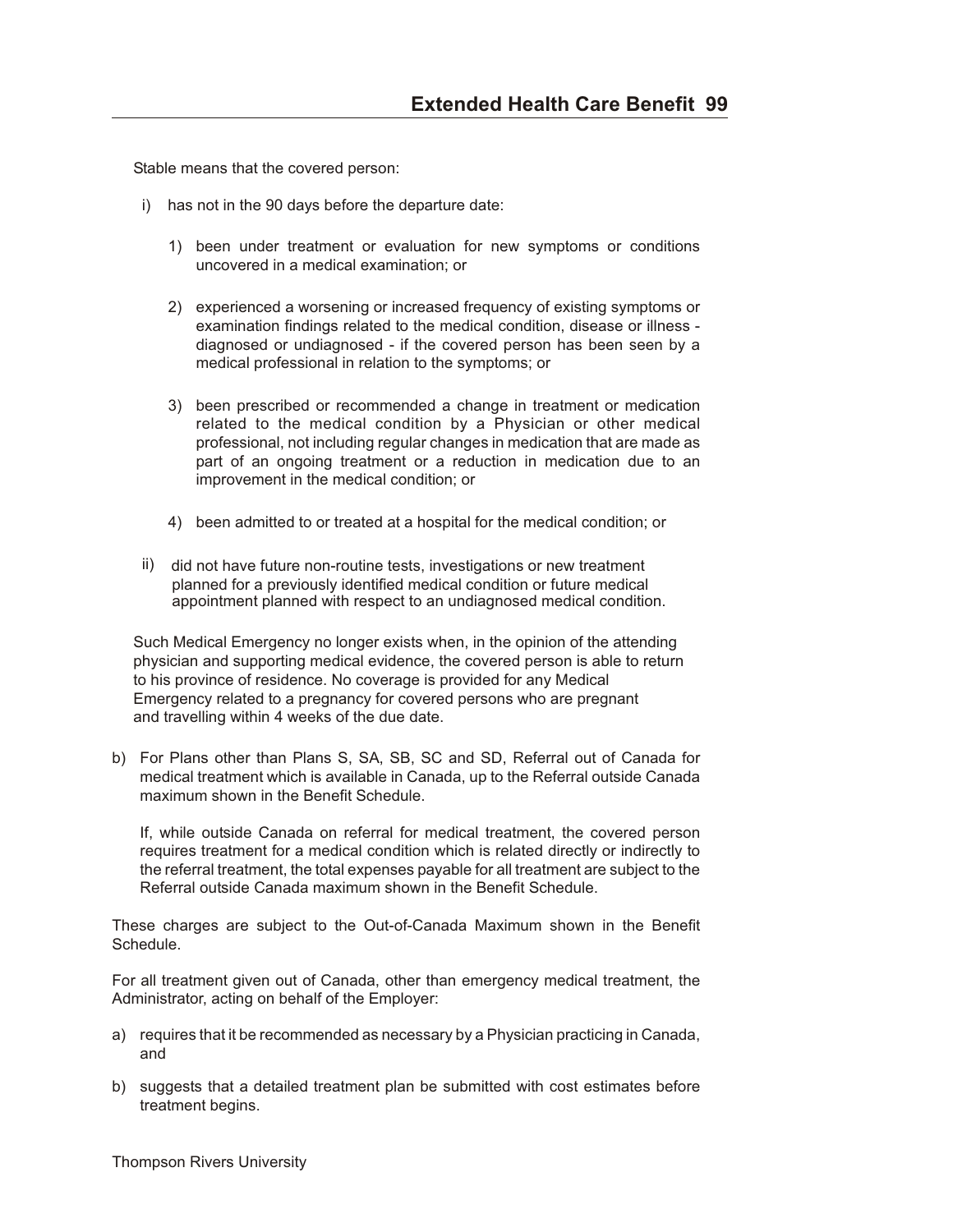The Administrator will then advise the Employee of any benefit that will be provided.

Charges for the following are payable under this Covered Expense:

- a) Physician's services;
- b) Hospital room and board, up to the Hospital maximum shown in the Benefit Schedule;
- c) the cost of special Hospital services;
- d) Hospital charges for out-patient treatment;
- e) licensed ambulance services, including air ambulance, to transfer the patient to the nearest medical facility or Hospital where adequate treatment is available; and
- f) medical evacuation for admission to a Hospital or medical facility in the province where the patient normally resides.

Covered Expenses will be limited to Reasonable and Customary charges less the amount payable by the Provincial Plan, or which would have been payable had proper application been made.

All other charges incurred while outside the province of residence are payable under the appropriate Covered Expense on the same basis as if they were incurred in the province of residence.

## *Assistance Emer gency Travel As sis tance*

#### **Travel Assistance**

*Not Applicable for Plans S, SA, SB, SC, SD and TA*

The following assistance services are provided for a covered person when required as a result of a Medical Emergency while travelling outside such person's province of residence. The services are available during the period that the person is covered for the Out-of-Province or Out-of-Canada expense, provided under this Benefit.

## Assistance *Medical Emergency Assistance*

A Medical Emergency occurs when a covered person requires immediate medical attention while a covered person is travelling outside his province of residence due or related to:

- a) a sudden, unexpected injury which occurs or a new medical condition which begins while a covered person is travelling outside his province of residence; or
- b) a previously identified medical condition that was stable, but not diagnosed as terminal or prescribed for palliative care, at the time of departure from his province of residence.

*Emergency Travel*

*Medical Emergency*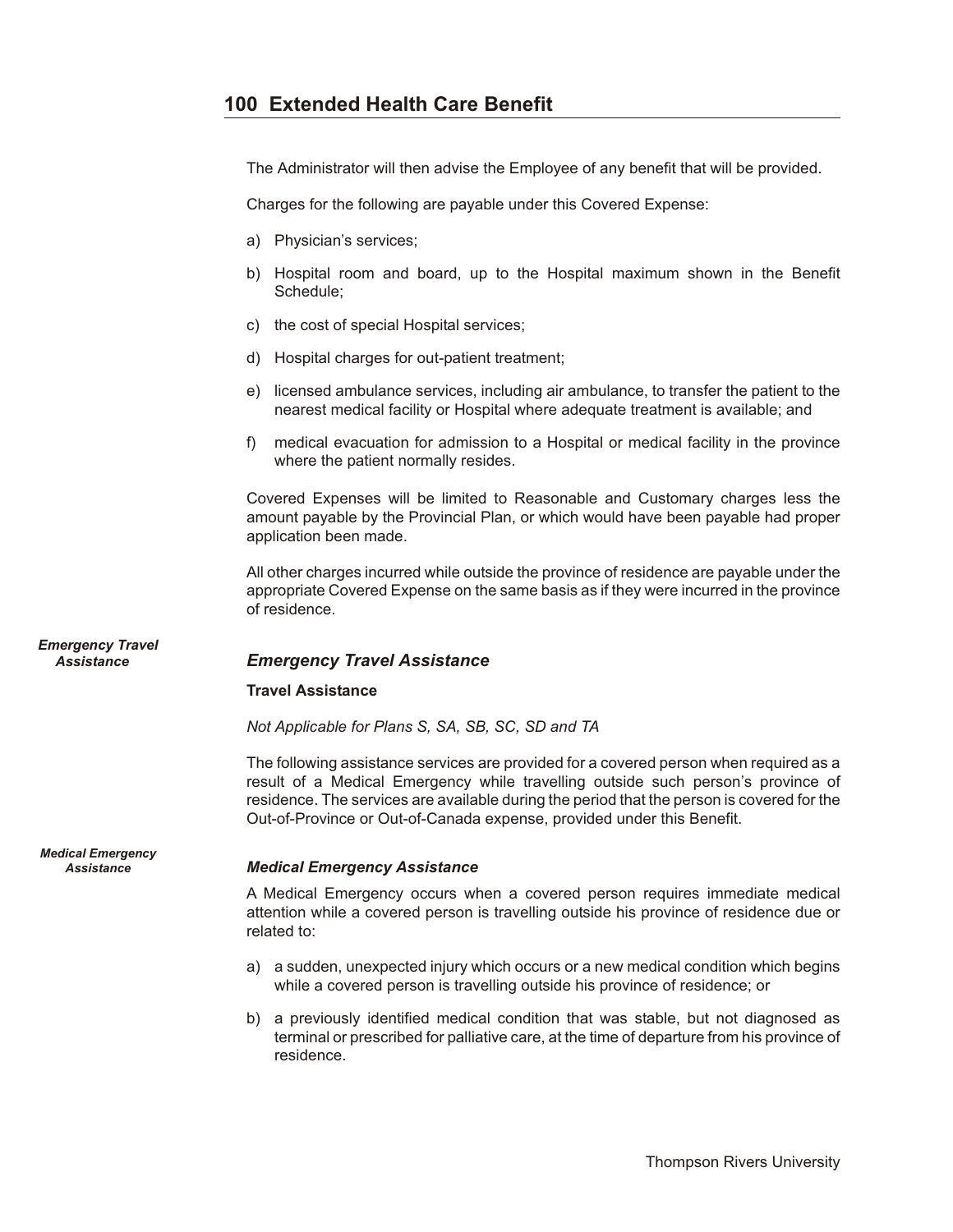Stable means that the covered person:

- a) has not in the 90 days before the departure date:
	- i) been under treatment or evaluation for new symptoms or conditions uncovered in a medical examination; or
	- ii) experienced a worsening or increased frequency of existing symptoms or examination findings related to the medical condition, disease or illness diagnosed or undiagnosed - if the covered person has been seen by a medical professional in relation to the symptoms; or
	- iii) been prescribed or recommended a change in treatment or medication related to the medical condition by a Physician or other medical professional, not including regular changes in medication that are made as part of an ongoing treatment or a reduction in medication due to an improvement in the medical condition; or
	- iv) been admitted to or treated at a hospital for the medical condition; or
- b) did not have future non-routine tests, investigations or new treatment planned for a previously identified medical condition or future medical appointment planned with respect to an undiagnosed medical condition.

Such Medical Emergency no longer exists when, in the opinion of the attending physician and supporting medical evidence, the covered person is able to return to his province of residence.

No coverage is provided for any Medical Emergency related to a pregnancy for covered persons who are pregnant and travelling within 4 weeks of the due date.

#### a) **24-Hour Access**

Multilingual assistance is available 24 hours a day, seven days a week, through telephone (toll-free or call collect), telex or fax.

#### b) **Medical Referral**

Referral to the nearest physician, dentist, pharmacist or appropriate medical facility, and verification of coverage, is provided.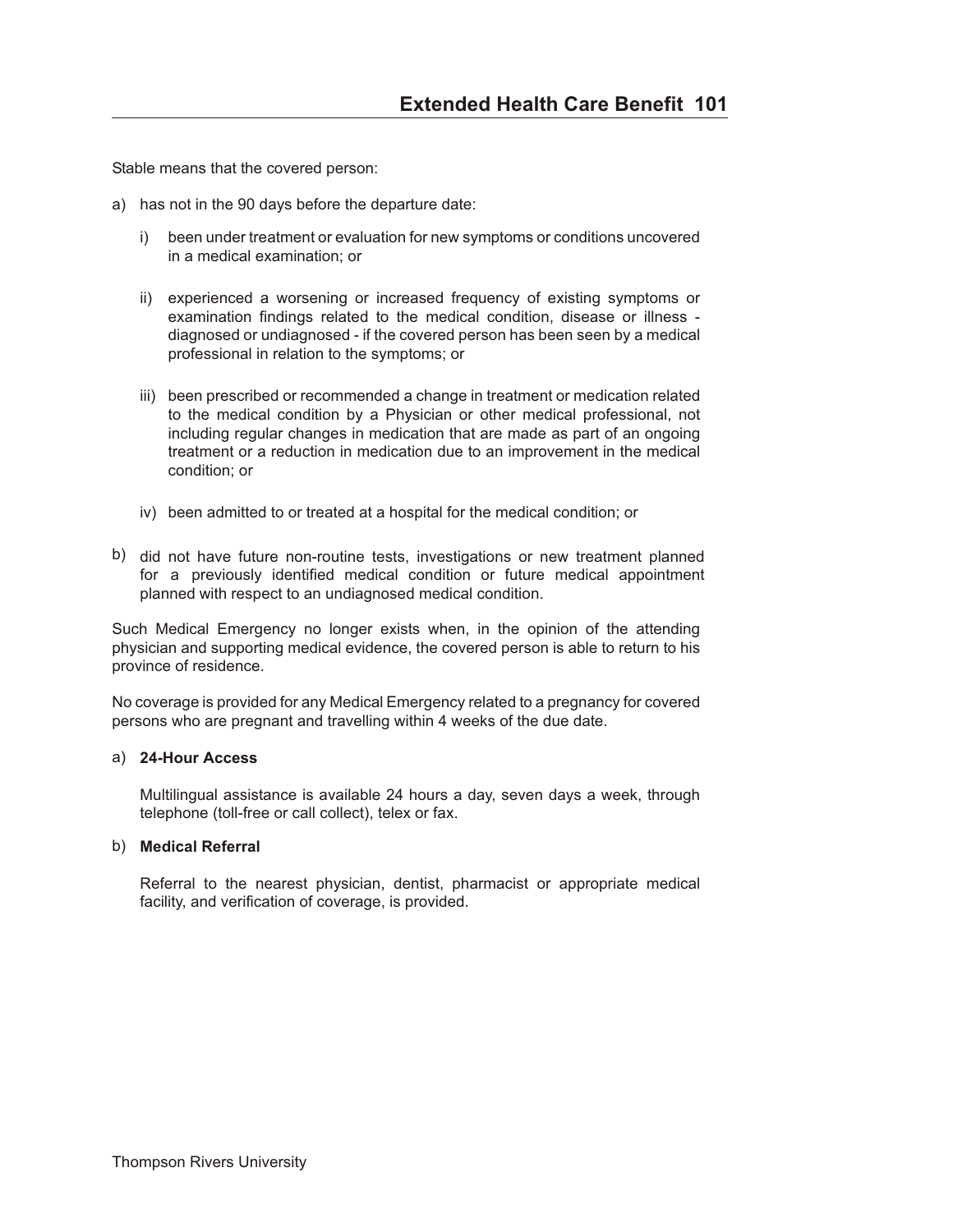#### c) **Claims Payment Service**

If a hospital or other provider of medical services requires a deposit or payment in full for services rendered, and the expenses exceed \$200 (Canadian), payment of such expenses will be arranged and claims co-ordinated on behalf of the covered person.

Payment and co-ordination of expenses will take into account the coverage that the covered person is eligible for under a Provincial Plan and this Plan. If such payments are subsequently determined to be in excess of the amount of benefits to which the covered person is entitled, the Administrator shall have the right to recover the excess amount by assignment of Provincial Plan benefits and/or refund from the Employee.

#### d) **Medical Care Monitoring**

Medical care and services rendered to the covered person will be monitored by medical staff who will maintain contact, as frequently as necessary, with the covered person, the attending physician, the covered person's personal physician and family.

### e) **Medical Transportation**

If medically necessary, arrangements will be made to transfer a covered person to and from the nearest medical facility or to a medical facility in the covered person's province of residence. Expenses incurred for the medical transportation will be paid, as described under Medical Services and Supplies - Out-of-Province or Out-of-Canada.

If medically necessary for a qualified medical attendant to accompany the covered person, expenses incurred for round-trip transportation will be paid.

#### f) **Return of Dependent Children**

If dependent children are left unattended due to the hospitalization of a covered person, arrangements will be made to return the children to their home. The extra costs over and above any allowance available under pre-paid travel arrangements will be paid.

If necessary for a qualified escort to accompany the dependent children, expenses incurred for round-trip transportation will be paid.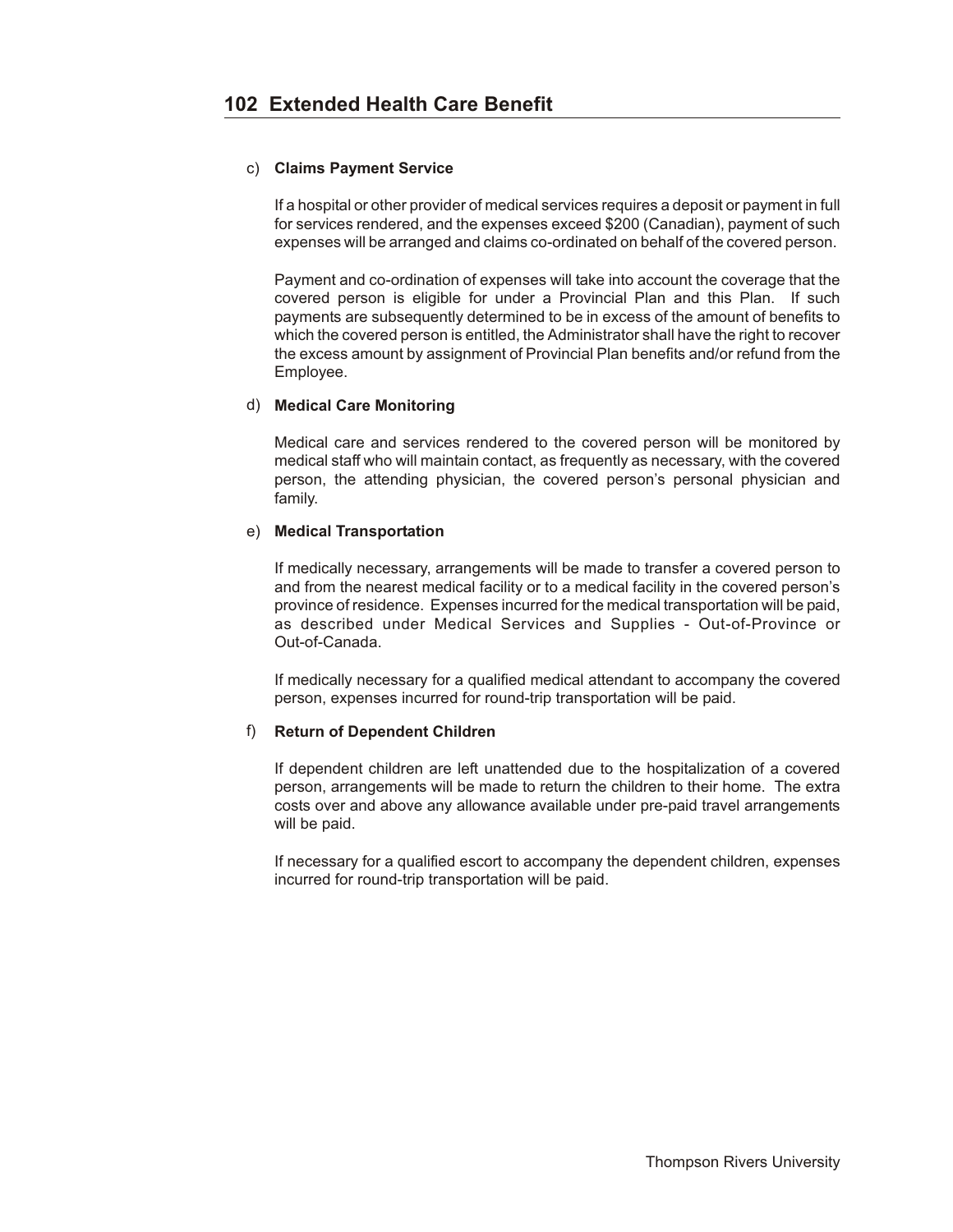#### g) **Trip Interruption/Delay**

If a trip is interrupted or delayed due to an illness or injury of a covered person, one-way economy transportation will be arranged to enable each covered person and a Travelling Companion (if applicable) to rejoin the trip or return home. Expenses incurred, over and above any allowance available under pre-paid travel arrangements will be paid.

A Travelling Companion is any one person travelling with the covered person, and whose fare for transportation and accommodation was pre-paid at the same time as the covered person's fare.

If the covered person chooses to rejoin the trip, further expenses incurred which are related directly or indirectly to the same illness or injury, will not be paid.

#### h) **After Hospital Convalescence**

If a covered person is unable to travel due to medical reasons following discharge from a hospital, expenses incurred for meals and accommodation after the originally scheduled departure date will be paid, subject to the maximum shown in part l) of this provision.

#### i) **Visit of Family Member**

Expenses incurred for round-trip economy transportation will be paid for an immediate family member to visit a covered person who, while travelling alone, becomes hospitalized and is expected to be hospitalized for longer than 7 days. The visit must be approved in advance by the Administrator.

#### j) **Vehicle Return**

If a covered person is unable to operate his owned or rented vehicle due to illness, injury or death, expenses incurred for a commercial agency to return the vehicle to the covered person's home or nearest appropriate rental agency will be paid, up to a maximum of \$1,000 (Canadian).

#### k) **Identification of Deceased**

If a covered person dies while travelling alone, expenses incurred for round-trip economy transportation will be paid for an immediate family member to travel, if necessary, to identify the deceased prior to release of the body.

#### l) **Meals and Accommodation**

Under the circumstances described in parts f),g),h),i), and k) of this provision, expenses incurred for meals and accommodation will be paid, subject to a combined maximum of \$2,000 (Canadian) per medical emergency.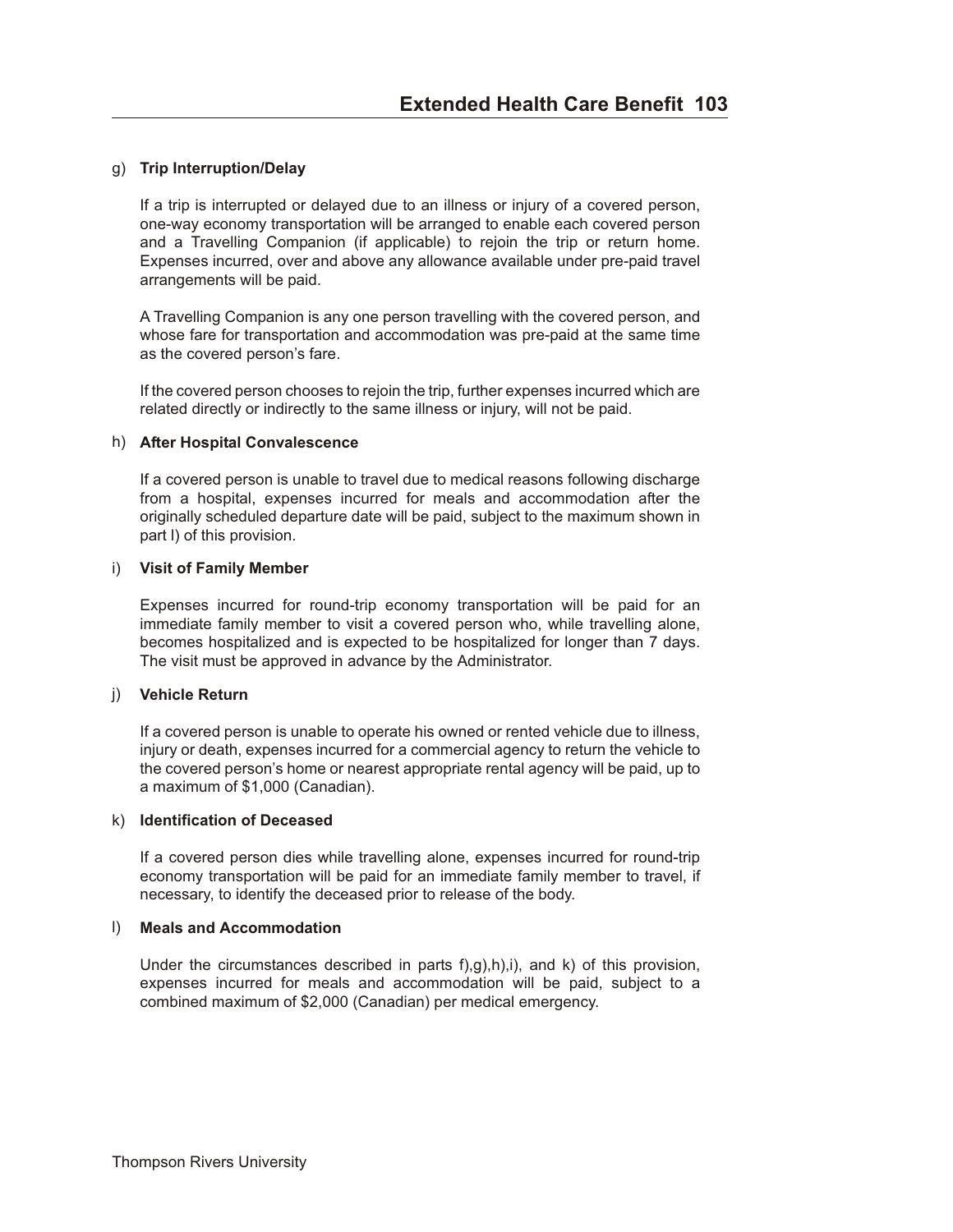*Non-Medical*

#### *Assistance Non-Med i cal As sis tance*

#### a) **Return of Deceased to Province of Residence**

In the event of the death of a covered person, the necessary authorizations will be obtained and arrangements made for the return of the deceased to his province of residence. Expenses incurred for the preparation and transportation of the body will be paid, up to a maximum of \$5,000 (Canadian). Expenses related to the burial, such as a casket or an urn will not be paid.

#### b) **Lost Document and Ticket Replacement**

Assistance in contacting the local authorities is provided, to help a covered person in replacing lost or stolen passports, visas, tickets or other travel documents.

#### c) **Legal Referral**

Referral to a local legal advisor, and if necessary, arrangement for cash advances from the covered person's credit cards, family or friends, is provided.

#### d) **Interpretation Service**

Telephone interpretation service in most major languages is provided.

#### e) **Message Service**

Telephone message service is provided for messages to or from family, friends or business associates. Messages will be held for up to 15 days.

#### f) **Pre-trip Assistance Service**

Up-to-date information is provided on passport and visa, vaccination and inoculation requirements for the country where the covered person plans to travel.

*Expenses Not*

## **Covered <b>***Expenses Not Covered*

No benefit is payable for any expense which is directly or indirectly related to:

- a) any illness or injury arising out of or in the course of employment when the person is covered by or is eligible for coverage by workers' compensation;
- b) any illness or injury for which benefits are payable under any government plan or legally mandated program;
- c) self-inflicted injuries or illnesses, whether the person is sane or insane;
- d) war, insurrection, the hostile action of any armed forces or participation in a riot or civil commotion;
- e) charges for periodic check-ups, broken appointments, third party examinations, travel for health purposes, or completion of claim forms;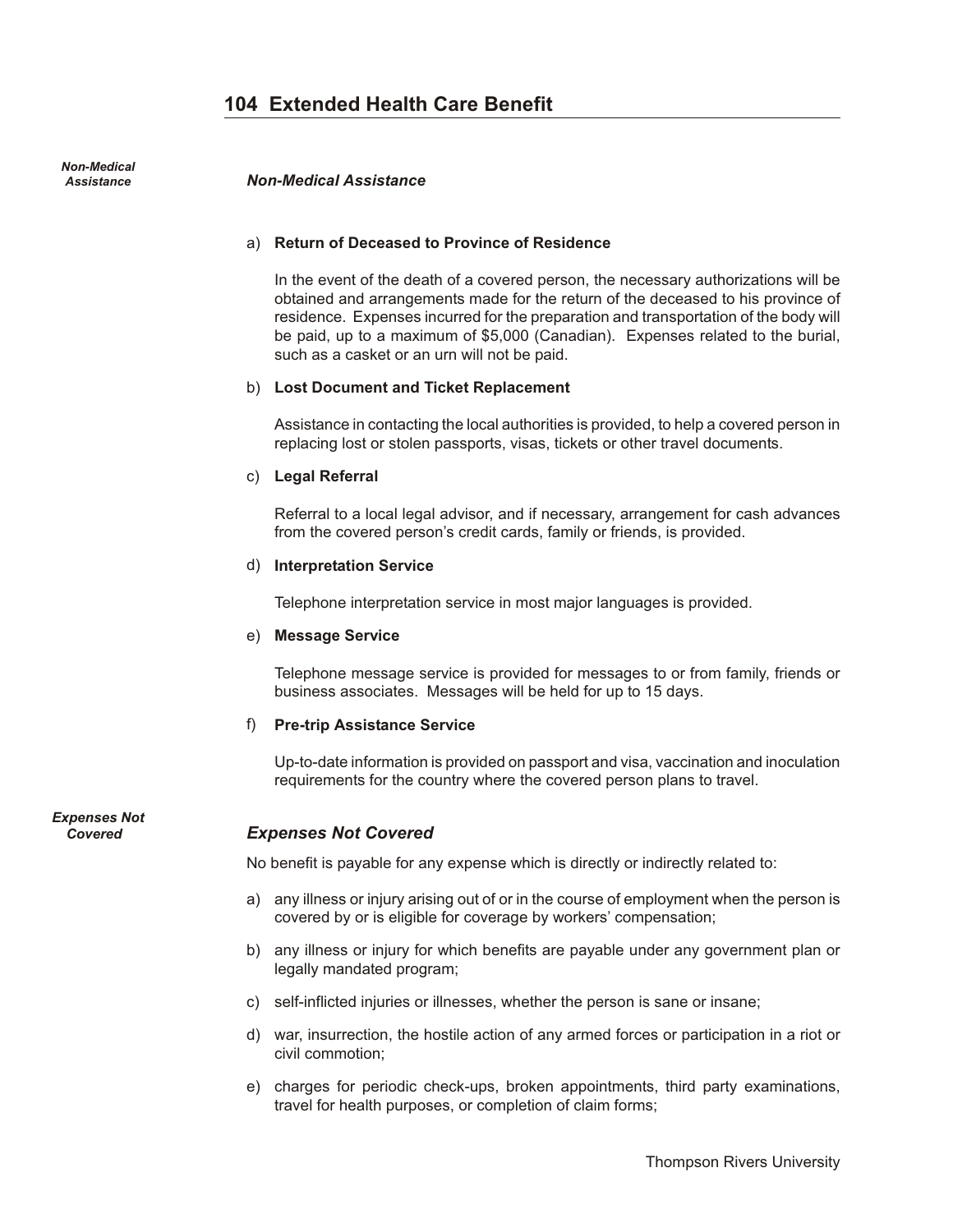- f) charges for services or supplies:
	- i) when there would have been no charge at all in the absence of plan benefit coverage;
	- ii) when reimbursement would have been made under a government-sponsored plan in the absence of plan benefit coverage;
	- iii) which would have been payable by the Provincial Plan if proper application had been made;
	- iv) which are performed or provided by the covered person, an Immediate Family Member or a person who lives with the covered person;
	- v) which are not specified as a Covered Expense under this Benefit;
- g) medical or surgical care which is cosmetic, other than for sclerotherapy;
- h) medical treatment which is not usual and customary, or which is Experimental or Investigational in nature;
- i) charges for medical treatment or surgical procedure by a Physician other than as specifically provided under Out-of-Canada or Out-of-Province expenses;
- j) charges which the Administrator is not permitted, by law or regulation, to cover;
- k) charges for dental work where a third party is responsible for the payment of such charges;
- l) charges for Drugs, sera, injectable Drugs or supplies when administered in a hospital setting, whether administered on an in-patient or out-patient basis, except as provided for under the Out-of-Province or Out-of-Canada provision; or
- m) charges which are not Medically Necessary to the care and treatment of any suspected injury, disease or pregnancy.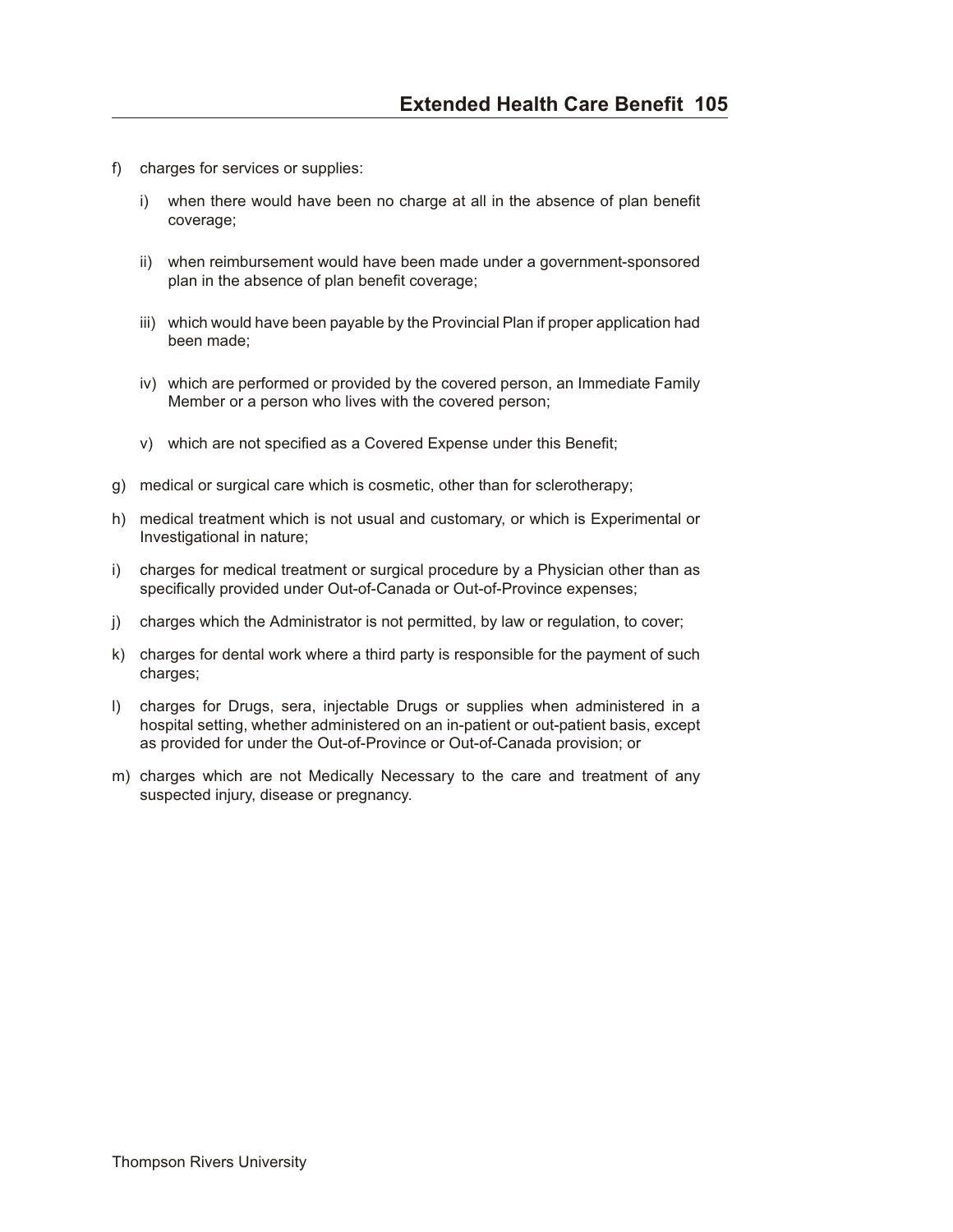## **106 Dental Care Benefit**

| <b>The Benefit</b>                                  | <b>The Benefit</b>                                                                                                                                                                                                                                    |
|-----------------------------------------------------|-------------------------------------------------------------------------------------------------------------------------------------------------------------------------------------------------------------------------------------------------------|
|                                                     | The Administrator, acting on behalf of the Employer will pay the Benefit Percentage of all<br>Covered Expenses incurred for the dental care of a covered person.                                                                                      |
|                                                     | Payment is subject to any maximum amounts shown in the Benefit Schedule and to any<br>limit on benefits shown in the Covered Expenses section below. Lifetime Maximums<br>apply to all periods combined in which a person is covered by the Employer. |
|                                                     | In determining if an expense is covered, the Administrator, acting on behalf of the<br>Employer, may require the following information:                                                                                                               |
|                                                     | x-rays and a complete dental chart showing any extractions, fillings, or other work<br>a)<br>performed prior to the date of the incurred expenses for which claim is being made;                                                                      |
|                                                     | itemized bills from the dentist or other sources, of services or treatments; and<br>b)                                                                                                                                                                |
|                                                     | laboratory or hospital reports, casts, molds or study models, or other similar<br>C)<br>evidence of the condition or treatment of the teeth or mouth.                                                                                                 |
| - Claim Amounts<br><b>Applied To The</b><br>Maximum | - Claim Amounts Applied To The Maximum<br>Claim amounts that will be applied to the maximum are the amounts paid by the<br>Administrator, acting on behalf of the Employer, for Covered Expenses after applying the                                   |
|                                                     | Deductible, Benefit Percentage and any other applicable Plan Document provisions.                                                                                                                                                                     |
| <b>Covered Expenses</b>                             | <b>Covered Expenses</b>                                                                                                                                                                                                                               |
|                                                     | Expenses shown below are covered if they:                                                                                                                                                                                                             |
|                                                     | are incurred for the necessary dental care of a covered person;<br>a)                                                                                                                                                                                 |
|                                                     | are incurred for the care of a person while he is covered under this Benefit;<br>b)                                                                                                                                                                   |
|                                                     | are incurred for services provided by a Dentist, a dental hygienist working within the<br>C)<br>scope of his license, or a denturist working within the scope of his license;                                                                         |
|                                                     | are reasonable as determined by the Employer or the Administrator, taking all<br>d)<br>factors into account; and                                                                                                                                      |
|                                                     | do not exceed:<br>e)                                                                                                                                                                                                                                  |
|                                                     | the fees recommended in the Dental Fee Guide shown in the Benefit Schedule,<br>i)<br>or                                                                                                                                                               |
|                                                     | reasonable and customary charges, as determined by the Employer or the<br>ii)<br>Administrator, if such expenses are not included in the Dental Fee Guide shown<br>in the Benefit Schedule.                                                           |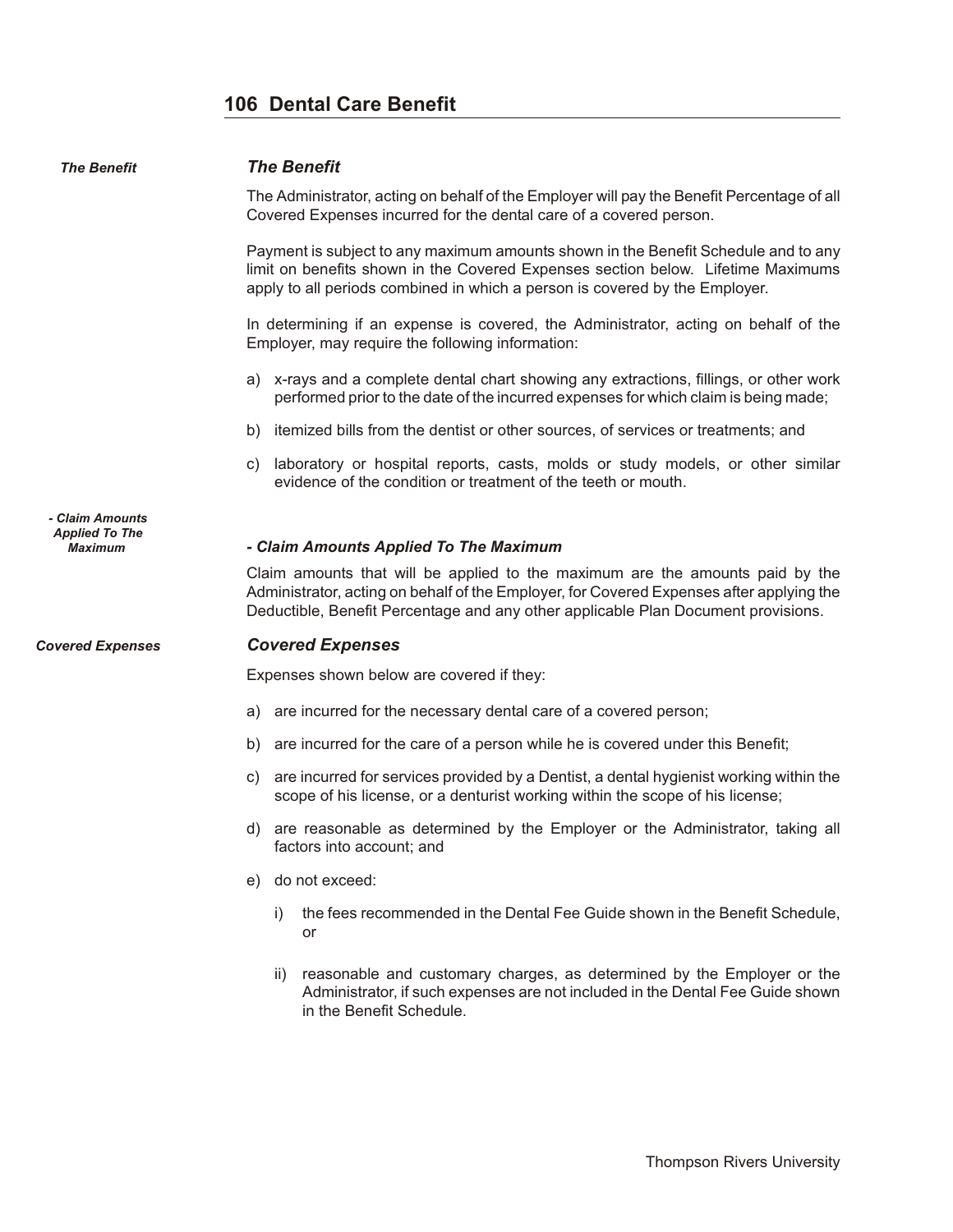## *Al ter nate Ben e fits Alternate Benefits*

Where any two or more courses of treatment covered under this Benefit would produce professionally adequate results for a given condition, the Administrator, acting on behalf of the Employer, will pay Benefits, unless otherwise specified, as if the least expensive course of treatment were used. The Administrator will determine the adequacy of the various courses of treatment available, through a professional dental consultant.

## *Level I - Ba sic Ser vices Services*

- a) complete oral examinations:
	- i) for all Plans other than T, TA and TB, or for persons covered under Plans T, TA and TB who have gum disease or other dental problems, once every 6 months, and
	- ii) for Plans T, TA and TB covered persons who do not have gum disease or other dental problems, once every 9 months
- b) for Plans T, TA and TB, a complete oral examination and diagnosis, once per general practitioner and once per specialist, to a maximum of twice per lifetime
- c) full mouth x-rays, one per 36 months
- d) for Plans T, TA and TB, complete series of x-rays, one per 36 months
- e) panoramic x-rays:
	- i) for all Plans other than Plans T, TA and TB, one per 36 months, and
	- ii) for Plans T, TA and TB, one per 12 months
- f) recall examinations (not subject to the following limitations when performed by a specialist):
	- i) for Plans A, AA, AB, AC, AD and AE, and, in addition, for Plans T, TA and TB covered persons who have gum disease or other dental problems, once every 6 months, and
	- ii) for all Plans other than Plans A, AA, AB, AC, AD and AE, once every 6 months for dependent children under age 19 and once every 9 months for any other person

*Level I - Basic*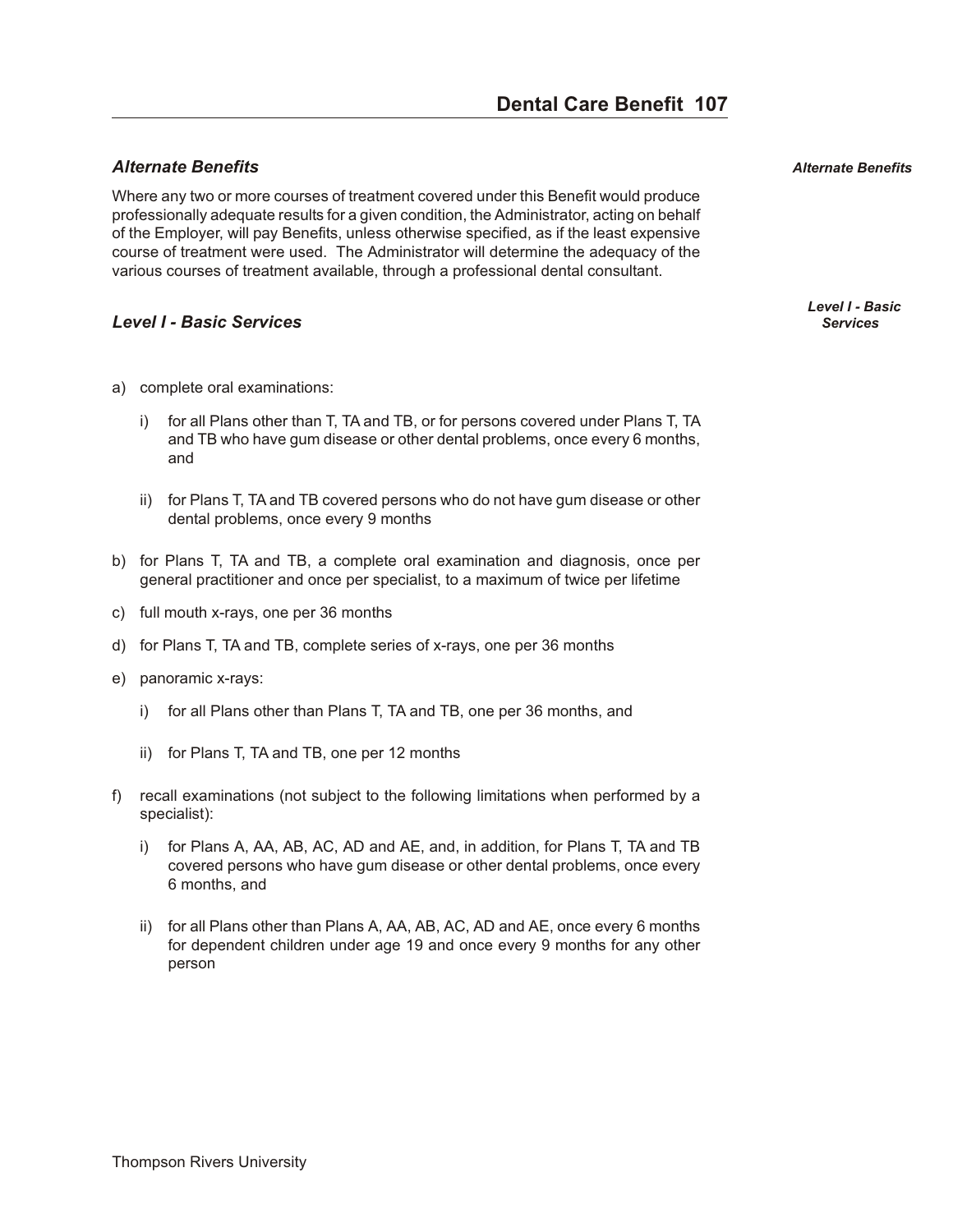- g) bitewing x-rays:
	- i) for Plans A, AA, AB, AC, AD and AE, once every 6 months, and
	- ii) for all Plans other than Plans A, AA, AB, AC, AD and AE, once every 6 months for dependent children under age 19 and once every 9 months for any other person
- h) routine diagnostic and laboratory procedures
- i) one unit of light scaling and one unit of polishing:
	- i) for Plans A, AA, AB, AC, AD and AE, once every 6 months, and
	- ii) for all Plans other than Plans A, AA, AB, AC, AD and AE, once every 6 months for dependent children under age 19 and once every 9 months for any other person, when the service is performed outside Quebec
- j) prophylaxis (polishing):
	- i) for Plans A, AA, AB, AC, AD and AE, once every 6 months, and
	- ii) for all Plans other than Plans A, AA, AB, AC, AD and AE, once every 6 months for dependent children under age 19 and once every 9 months for any other person, when the service is performed in Quebec
- k) fluoride treatment:
	- i) for Plans A, AA, AB, AC, AD and AE, once every 6 months, and
	- ii) for all Plans other than Plans A, AA, AB, AC, AD and AE, once every 6 months for dependent children under age 19 and once every 9 months for any other person
- l) oral hygiene instruction, one per 6 months
- m) space maintainers (excluding appliances placed for orthodontic purposes), limited to dependent children only
- n) fillings, (amalgam, silicate, acrylic and composite) and pit and fissure sealants. Bonded amalgam fillings are not subject to alternate treatment. For Plans T, TA and TB, gold restorations and repairs to existing gold restorations are also covered.
- o) retentive pins. For Plans T, TA and TB, pins to retain castings are limited to two per tooth.
- p) onlays
- q) pre-fabricated full-coverage restorations (metal and plastic)
- r) minor surgical procedures, simple extractions, and post surgical care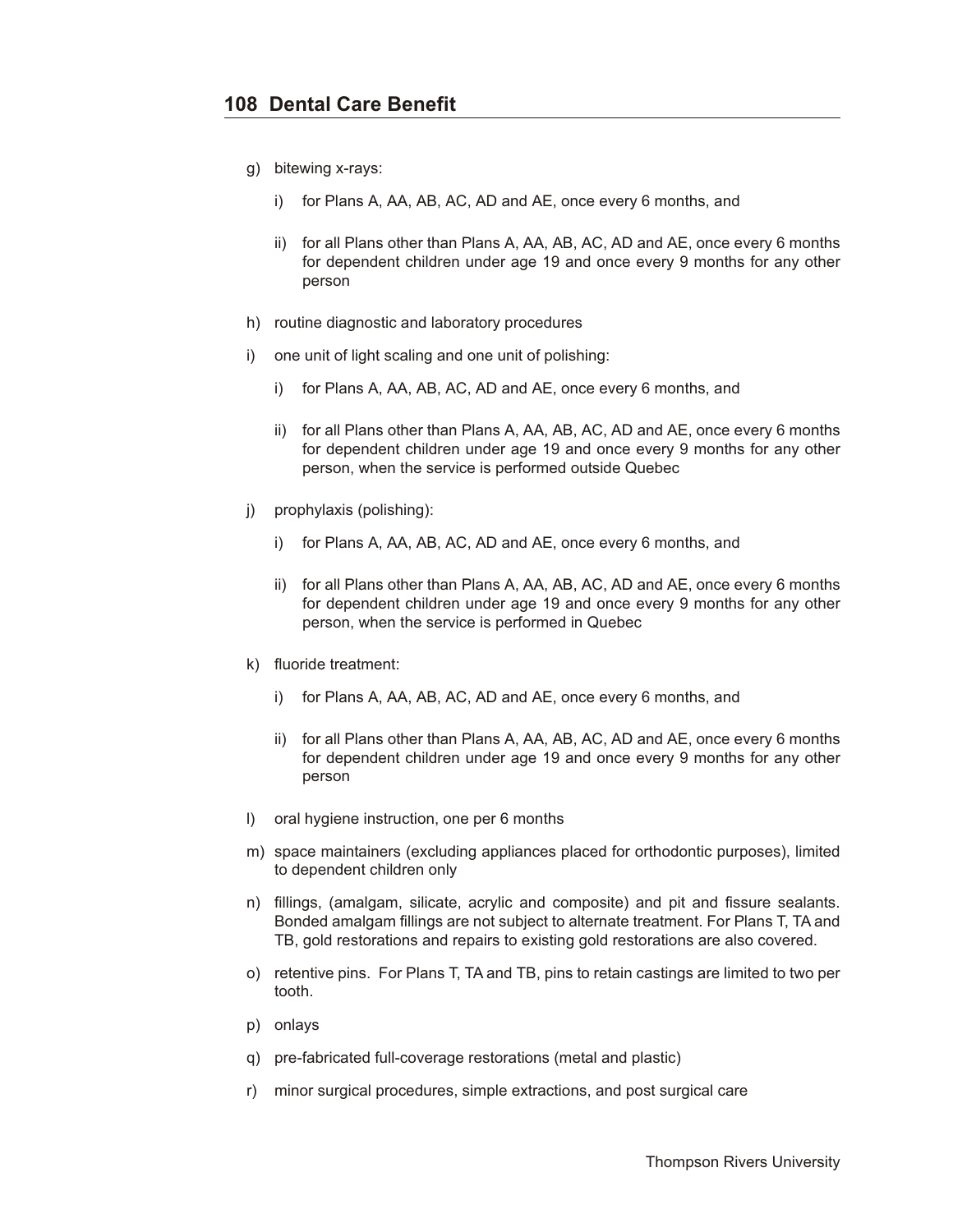- <span id="page-108-0"></span>s) complicated extractions including impacted and residual roots
- t) consultation, anaesthesia, and conscious sedation
- u) denture repairs, relines and rebases, only if the expense is incurred later than 3 months after the date of the initial placement of the denture
- v) injection of antibiotic Drugs when administered by a Dentist in conjunction with dental surgery

#### *Level II - Sup ple men tary Ba sic Ser vices Basic Services*

- a) surgical procedures not included in Level I (excluding implant surgery)
- b) periodontal services for treatment of diseases of the gums and other supporting tissue of the teeth, including:
	- i) for Plans , T, TA and TB scaling not covered under Level I, and root planing
	- ii) for all Plans other than Plans T, TA and TB, scaling not covered under Level I, and root planing, up to a combined maximum of 16 units per calendar year
	- iii) provisional splinting
	- iv) occlusal equilibration
- c) endodontic services (which include root canals and therapy, root amputation, apexifications and periapical services). Root canals and therapy are limited to one initial treatment plus one re-treatment per tooth per lifetime. Re-treatment is covered only if the expense is incurred more than 12 months after the initial treatment.

#### *Work in Progress when Coverage under this Plan ends**Plan ends**Plan ends**Plan ends*

If a person's plan benefit coverage terminates under this Plan for reasons other than termination of this Plan or this Dental Care Benefit, and endodontic treatment had begun exposing a tooth, the Administrator, acting on behalf of the Employer, will pay for expenses related to such treatment provided the expense is incurred within 31 days after the plan benefits terminate.

*Level II - Supplementary*

*Work in Progress when Coverage under this*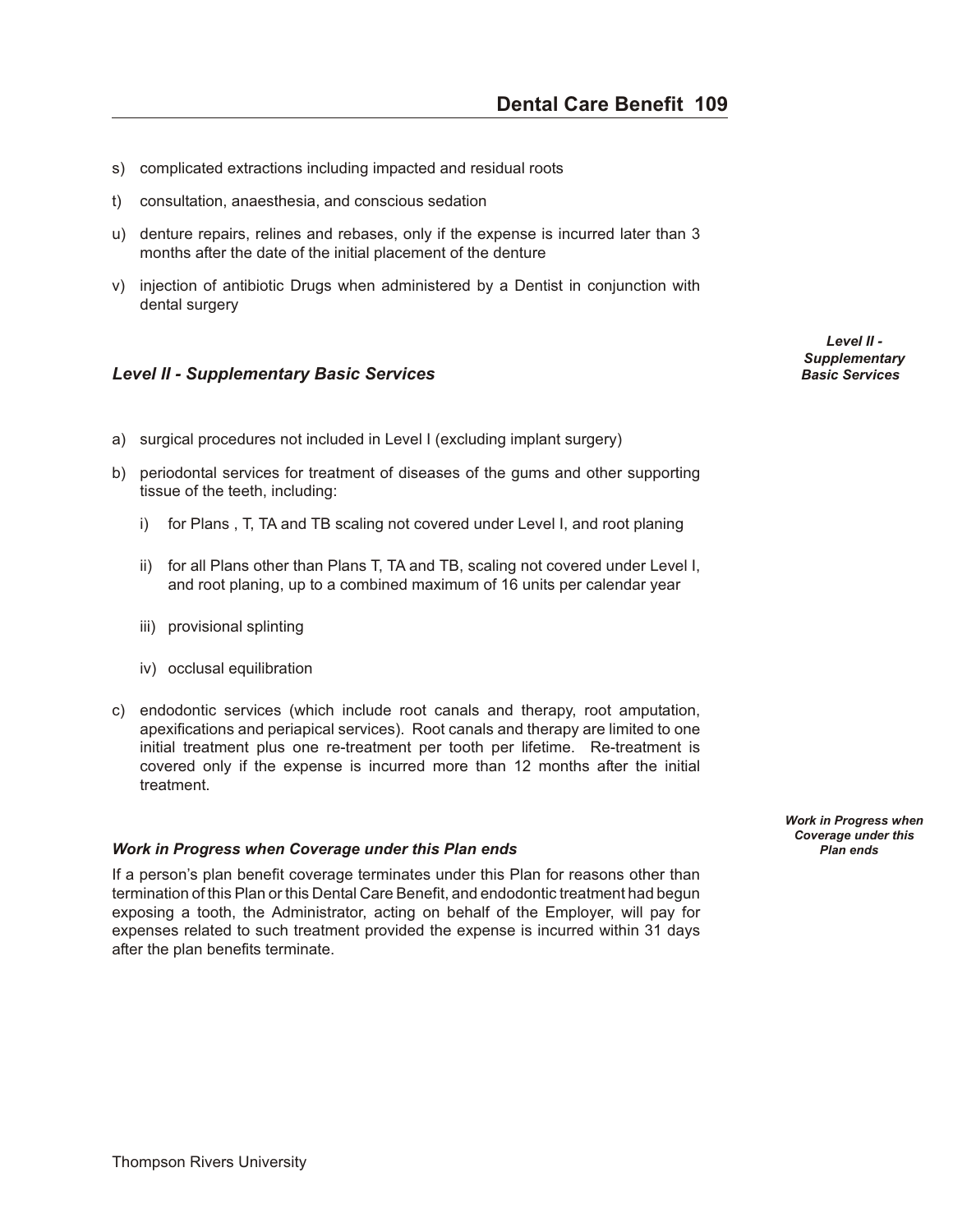# **110 Dental Care Benefit**

<span id="page-109-0"></span>

| <b>Level III - Dentures</b>                                             | <b>Level III - Dentures</b>                                                                                                                                                                                                                                                                                                                                                                                                               |
|-------------------------------------------------------------------------|-------------------------------------------------------------------------------------------------------------------------------------------------------------------------------------------------------------------------------------------------------------------------------------------------------------------------------------------------------------------------------------------------------------------------------------------|
|                                                                         | initial provision of full or partial removable dentures<br>a)                                                                                                                                                                                                                                                                                                                                                                             |
|                                                                         | replacement of removable dentures, provided the new dentures are necessary due<br>b)<br>to one of the following:                                                                                                                                                                                                                                                                                                                          |
|                                                                         | a natural tooth is extracted and the existing appliance cannot be made<br>i)<br>serviceable                                                                                                                                                                                                                                                                                                                                               |
|                                                                         | the existing appliance is at least 5 years old and cannot be made serviceable<br>ii)                                                                                                                                                                                                                                                                                                                                                      |
|                                                                         | iii) the existing appliance is temporary and within 12 months of its installation it is<br>replaced by a permanent denture. The total amount payable for both the<br>temporary and permanent dentures is the amount which would have been<br>allowed for permanent dentures.                                                                                                                                                              |
| Work in Progress when<br><b>Coverage under this</b><br><b>Plan ends</b> | Work in Progress when Coverage under this Plan ends                                                                                                                                                                                                                                                                                                                                                                                       |
|                                                                         | If a person's plan benefit coverage terminates under this Plan for reasons other than<br>termination of this Plan or this Dental Care Benefit, and an impression for a denture had<br>been taken prior to the termination, the Administrator, acting on behalf of the Employer,<br>will pay for expenses related to the installation of the denture provided the expense is<br>incurred within 31 days after the plan benefits terminate. |
| Level IV - Major<br><b>Restorative Services</b>                         | <b>Level IV - Major Restorative Services</b>                                                                                                                                                                                                                                                                                                                                                                                              |
|                                                                         | crowns (only when function is impaired due to cuspal or incisal angle damage<br>a)<br>caused by trauma or decay). Charges for temporary crowns are not eligible.                                                                                                                                                                                                                                                                          |
|                                                                         | inlays<br>b)                                                                                                                                                                                                                                                                                                                                                                                                                              |
|                                                                         | initial provision of fixed bridgework<br>C)                                                                                                                                                                                                                                                                                                                                                                                               |
|                                                                         | replacement of fixed bridgework or the addition of teeth to bridgework, provided the<br>d)<br>replacement or addition is due to one of the following:                                                                                                                                                                                                                                                                                     |
|                                                                         |                                                                                                                                                                                                                                                                                                                                                                                                                                           |

- i) a natural tooth is extracted and the existing appliance cannot be made serviceable
- ii) the existing appliance is at least 5 years old and cannot be made serviceable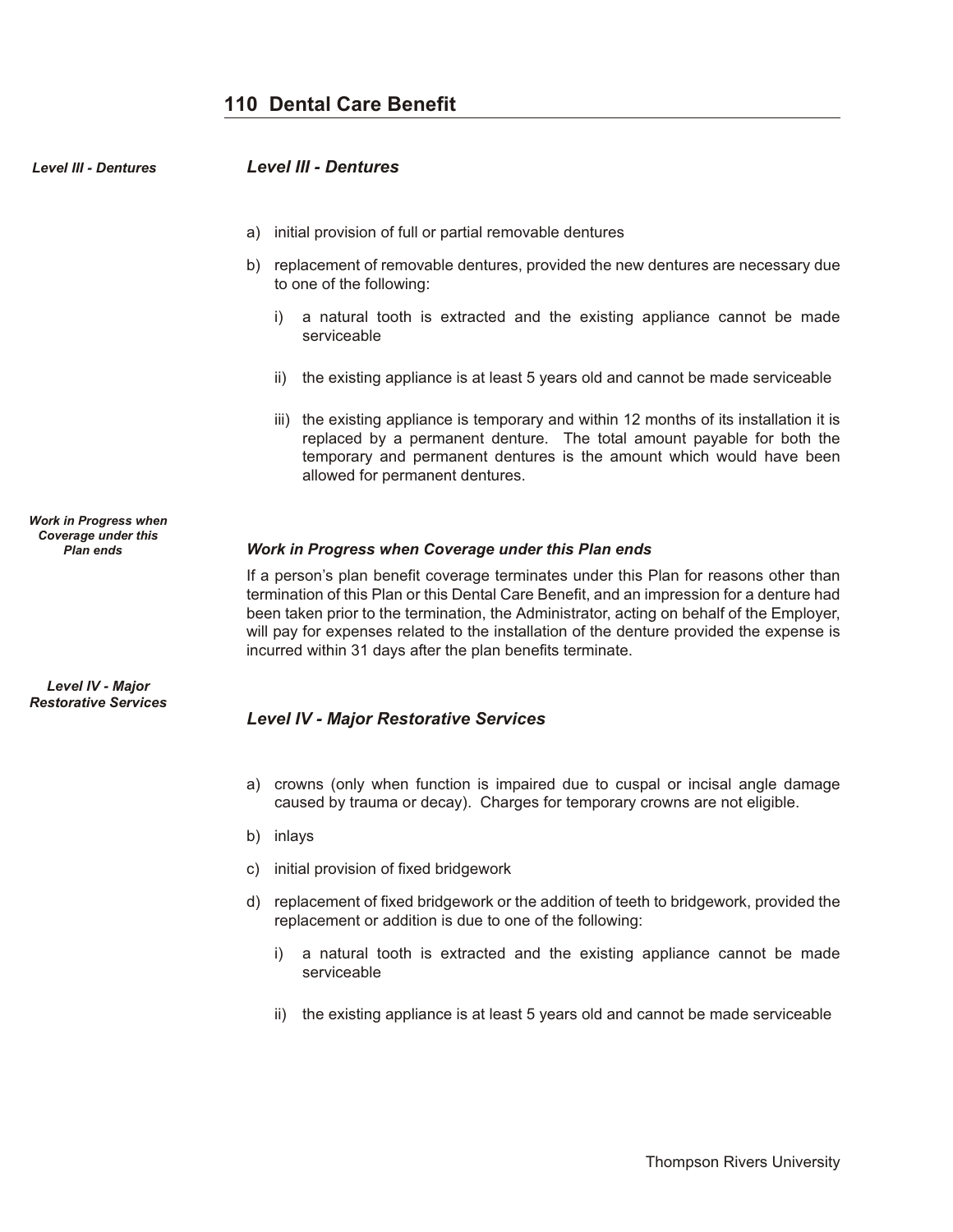<span id="page-110-0"></span>iii) the existing appliance is temporary and within 12 months of its installation it is replaced by a permanent bridge. The total amount payable for both the temporary and permanent bridge is the amount which would have been allowed for a permanent bridge.

# *Work in Progress when Coverage under this Plan ends* **<b>***Planet ends Plan ends Plan ends*

If a person's plan benefit coverage terminates under this Plan for reasons other than termination of this Plan or this Dental Care Benefit, and an impression for a crown, onlay or bridgework had been taken prior to the termination, the Administrator, acting on behalf of the Employer, will pay for expenses related to the installation of the crown, onlay or bridgework provided the expense is incurred within 31 days after the plan benefits terminate.

# **Level V - Orthodontics**

- a) correction of malocclusion of the teeth
- b) observation and adjustment
- c) appliances for tooth guidance or uncomplicated tooth movement
- d) appliances to control harmful habits
- e) retention appliances
- f) fixed or cemented, unilateral and bilateral appliances

# *Pre-De ter mi na tion of Ben e fits Benefits*

When a proposed course of treatment is expected to cost more than \$500, a treatment plan should be filed with the Administrator before treatment begins.

The Administrator will then advise the Employee of the amount, if any, that is payable.

*Work in Progress when Coverage under this*

*Level V -*

*Pre-Determination of*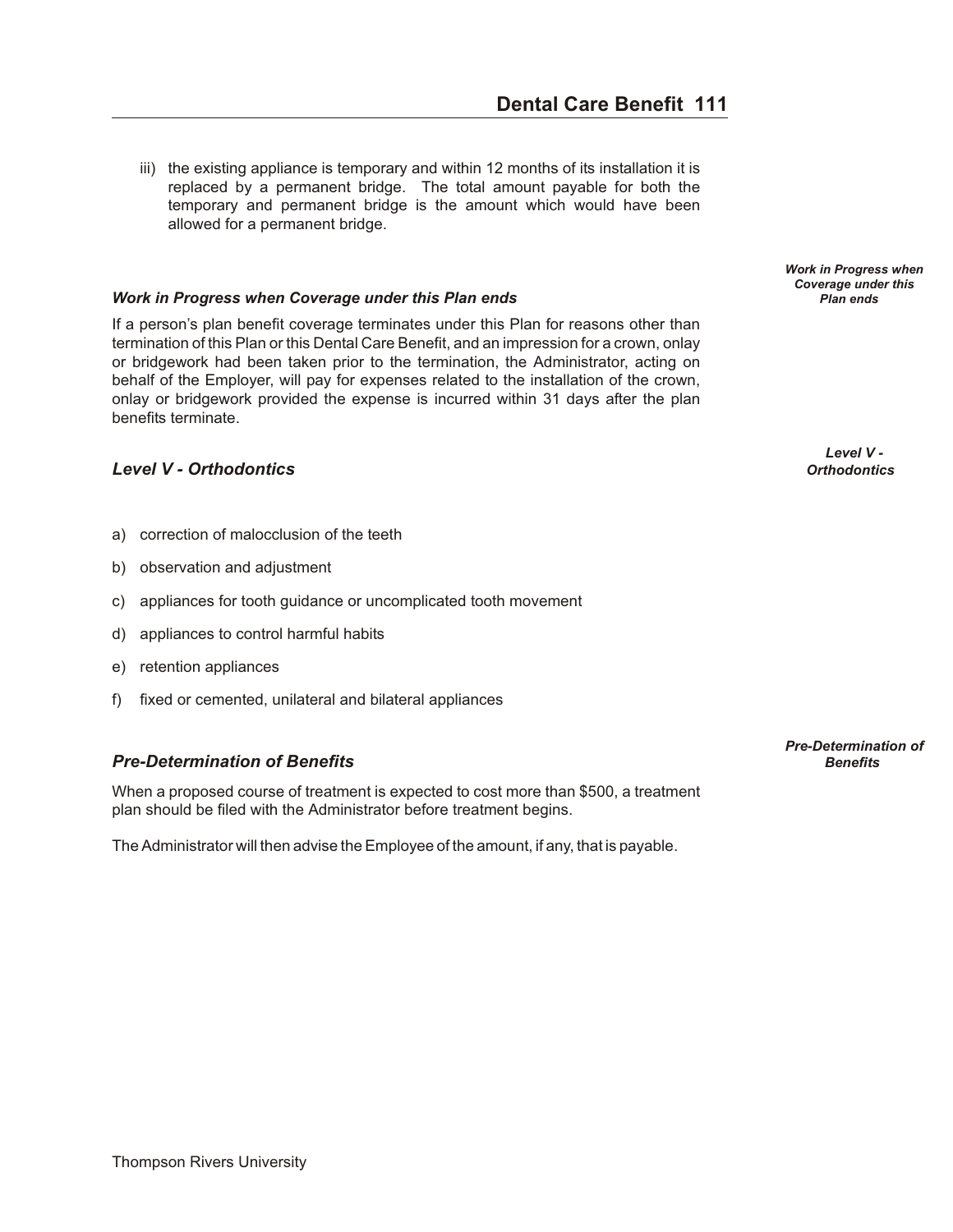# <span id="page-111-0"></span>*Expenses not*

#### **Covered** *Expenses not Covered*

No benefit is payable for any expense which is directly or indirectly related to:

- a) a charge, or a portion of a charge, which is eligible for reimbursement under any other part of this Plan, or through a government plan or legally mandated program;
- b) self-inflicted injuries or illnesses, whether the person is sane or insane;
- c) war, insurrection, the hostile action of any armed forces or participation in a riot or civil commotion;
- d) charges for broken appointments, third party examinations, travel to and from appointments, or completion of claim forms;
- e) charges for services or supplies:
	- i) when there would have been no charge at all in the absence of plan benefit coverage;
	- ii) which are performed or provided by the covered person, an Immediate Family Member or a person who lives with the covered person;
	- iii) which are not specified as a Covered Expense under this Benefit;
- f) treatment rendered for a full mouth reconstruction or for a vertical dimension;
- g) cosmetic treatment, unless this is needed because of an accidental injury which occurred while the person was covered under this Plan;
- h) implants, or any services rendered in conjunction with implants;
- i) treatment which is not generally recognized by the dental profession as an effective, appropriate and essential form of treatment for the dental condition;
- j) the replacement of removable appliances which are lost, mislaid or stolen (considered on a case by case basis); or
- k) laboratory fees which exceed Reasonable and Customary charges, as determined by the Employer or the Administrator.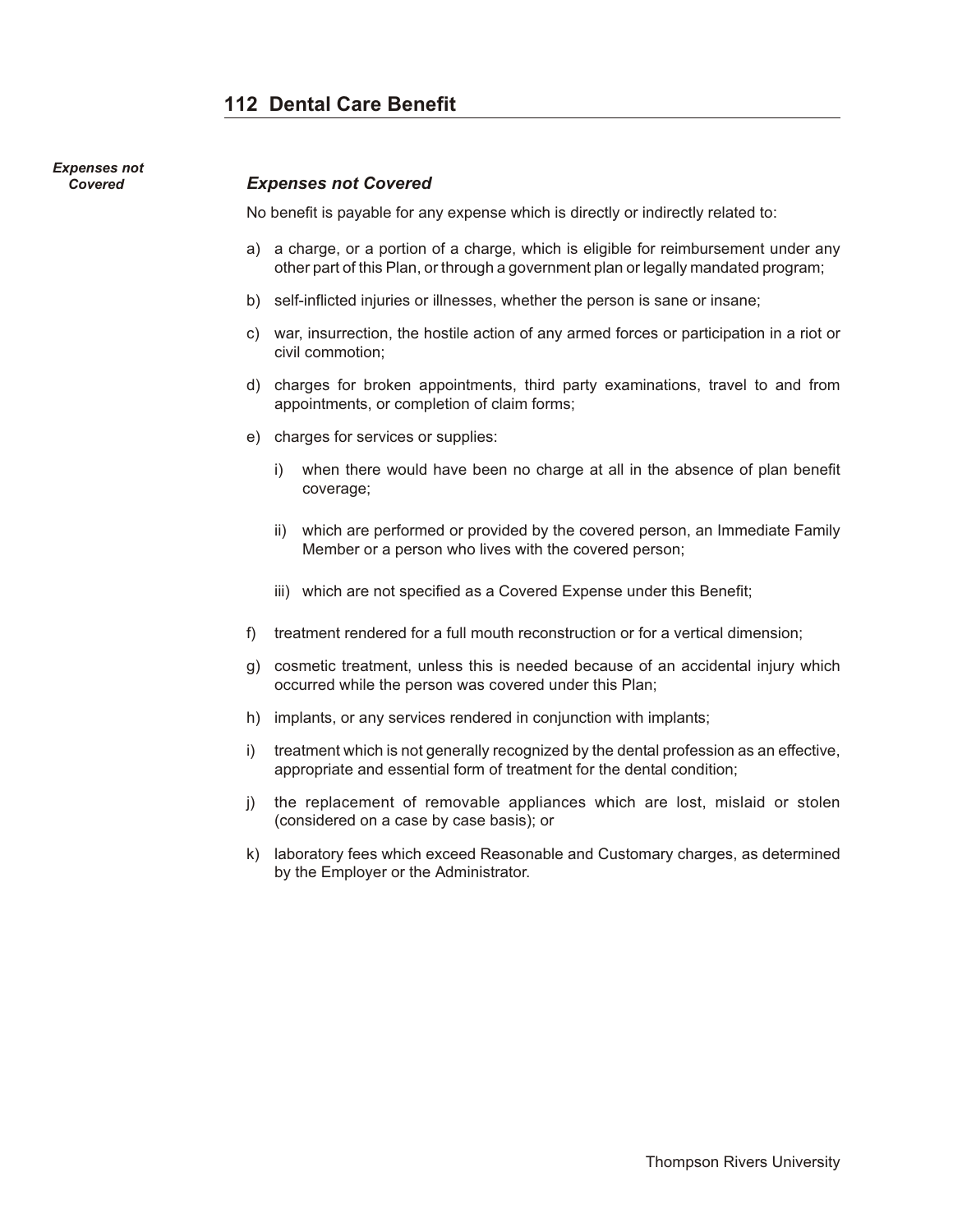# <span id="page-112-0"></span>**The Benefit The Benefit The Benefit**

If an Employee dies while covered for this Benefit and while his Dependents are covered under this Plan, the Employer will continue the Dependent coverage for a period of up to:

- a) 12 months for Extended Health Care benefits, (for Plans T, TA and TB); and
- b) 90 days for Dental Care benefits, (for all Plans other than Plans T, TA and TB).

The Benefit Schedule shows which Dependent coverage will be continued under this Benefit.

#### **Plan Benefit Coverage Continued Continued Continued Continued Continued Continued Continued Continued Continued Continued Continued Continued Continued Continued Continued Cont**

The coverage continued on a Dependent will be the same as that which was in effect on the date of the Employee's death. This coverage will be subject to any age reduction or termination shown in the Plan at that time.

#### *Termination of Plan Benefit Coverage*

The maximum period for extended coverage is

- a) 12 months for Extended Health Care benefits; and
- b) 90 days for Dental Care benefits.

Coverage on any Dependent ceases prior to this:

- a) if the Dependent would cease to qualify as a Dependent, even if the Employee were still alive;
- b) if the Dependent obtains similar coverage elsewhere; or
- c) if this Plan terminates.

*- Plan Benefit Coverage* 

*- Termination of Plan*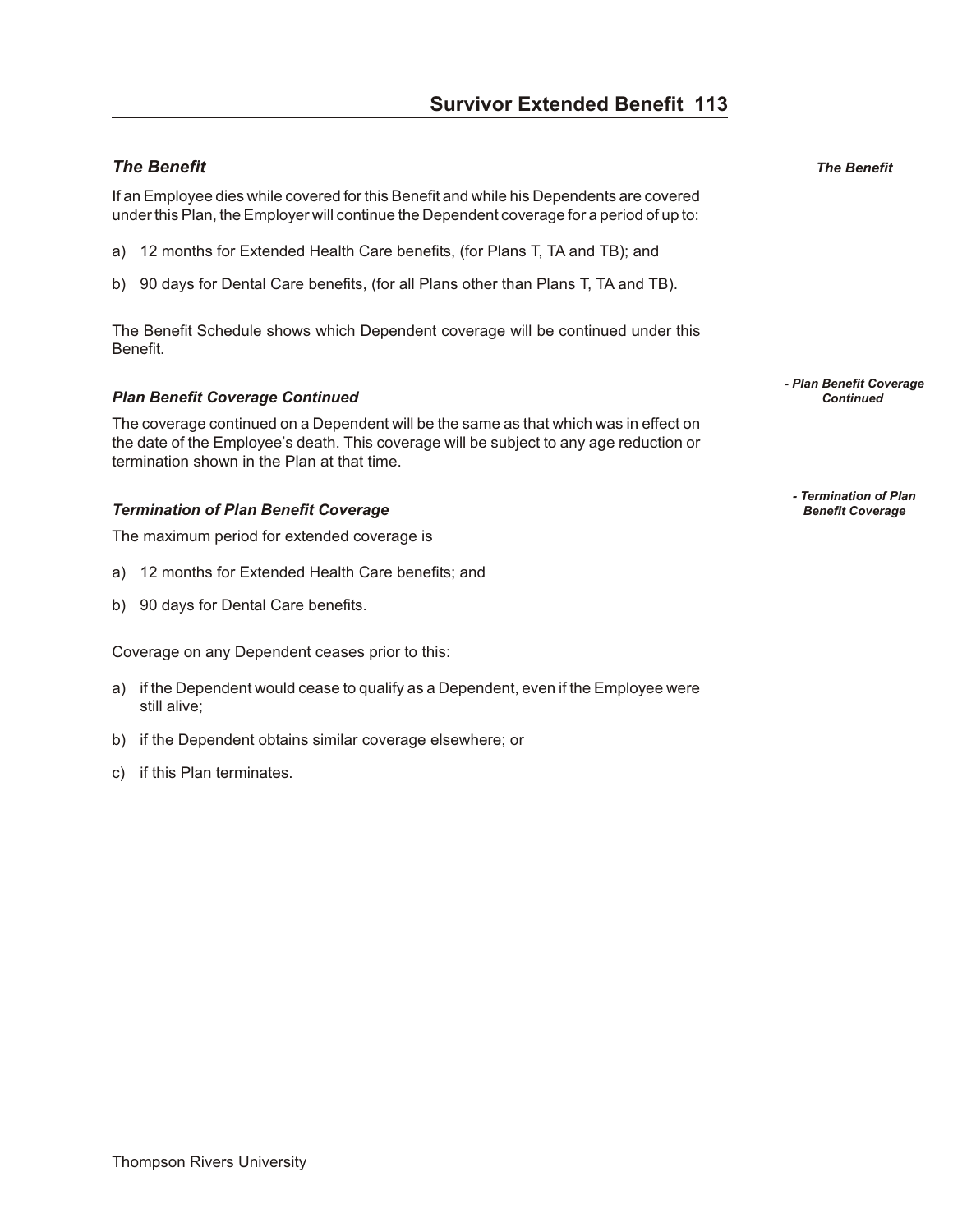# **114 Weekly Income Benefit/Short Term Disability**

<span id="page-113-0"></span>

| <b>The Benefit</b>                           | <b>The Benefit</b>                                                                                                                                                                                                                                                                                                                                                                                                                     |
|----------------------------------------------|----------------------------------------------------------------------------------------------------------------------------------------------------------------------------------------------------------------------------------------------------------------------------------------------------------------------------------------------------------------------------------------------------------------------------------------|
|                                              | If an Employee becomes Totally Disabled while covered for this Benefit, the<br>Administrator, acting on behalf of the Employer, will pay a Disability Benefit as outlined<br>below, provided the Employee meets the Entitlement Criteria.                                                                                                                                                                                              |
|                                              | Benefits are payable from the end of the Qualifying Period. Benefits are not payable for or<br>during the Qualifying Period. The Employee must be receiving regular, ongoing care and<br>treatment from a Physician during the Qualifying Period in order for benefits to be<br>payable at the end of the Qualifying Period. Otherwise, benefits will not be payable until<br>the date the Employee is first treated by his Physician. |
| <b>Total Disability</b><br><b>Definition</b> | <b>Definition of Total Disability or Totally Disabled</b>                                                                                                                                                                                                                                                                                                                                                                              |
|                                              | For Plans A, AC, AD, S, SA, SC and SD                                                                                                                                                                                                                                                                                                                                                                                                  |
|                                              | Incapacitated due to an illness or injury which prevents an Employee from performing all<br>the usual and customary duties of his own occupation.                                                                                                                                                                                                                                                                                      |
|                                              | The availability of work will not be considered by the Administrator or the Employer in<br>assessing an Employee's Disability.                                                                                                                                                                                                                                                                                                         |
|                                              | An Employee who must hold a government permit or licence to perform his duties will not<br>be considered Totally Disabled solely because such permit or licence has been<br>withdrawn or not renewed.                                                                                                                                                                                                                                  |
|                                              | For Plans F, FA, FB and FC                                                                                                                                                                                                                                                                                                                                                                                                             |
|                                              | Restriction or lack of ability due to an illness or injury which prevents an Employee from<br>performing the regular duties of his own occupation.                                                                                                                                                                                                                                                                                     |
|                                              | The availability of work will not be considered by the Administrator or the Employer in<br>assessing an Employee's Disability.                                                                                                                                                                                                                                                                                                         |
|                                              | An Employee who must hold a government permit or licence to perform his duties will not<br>be considered Totally Disabled solely because such permit or licence has been<br>withdrawn or not renewed.                                                                                                                                                                                                                                  |
| <b>Entitlement Criteria</b>                  | <b>Entitlement Criteria</b>                                                                                                                                                                                                                                                                                                                                                                                                            |
|                                              | The Employer or the Administrator will apply the following criteria in determining an<br>Employee's entitlement to Disability Benefits:                                                                                                                                                                                                                                                                                                |
|                                              | the Employee has been continuously Totally Disabled throughout the Qualifying<br>a)<br>Period;                                                                                                                                                                                                                                                                                                                                         |
|                                              | for Plans A, AC, AD, S, SA, SC and SD, the Employer or the Administrator receives<br>b)<br>medical evidence documenting how the Employee's illness or injury causes<br>incapacitation, such that the Employee is prevented from performing all the usual                                                                                                                                                                               |

and customary duties of his own occupation;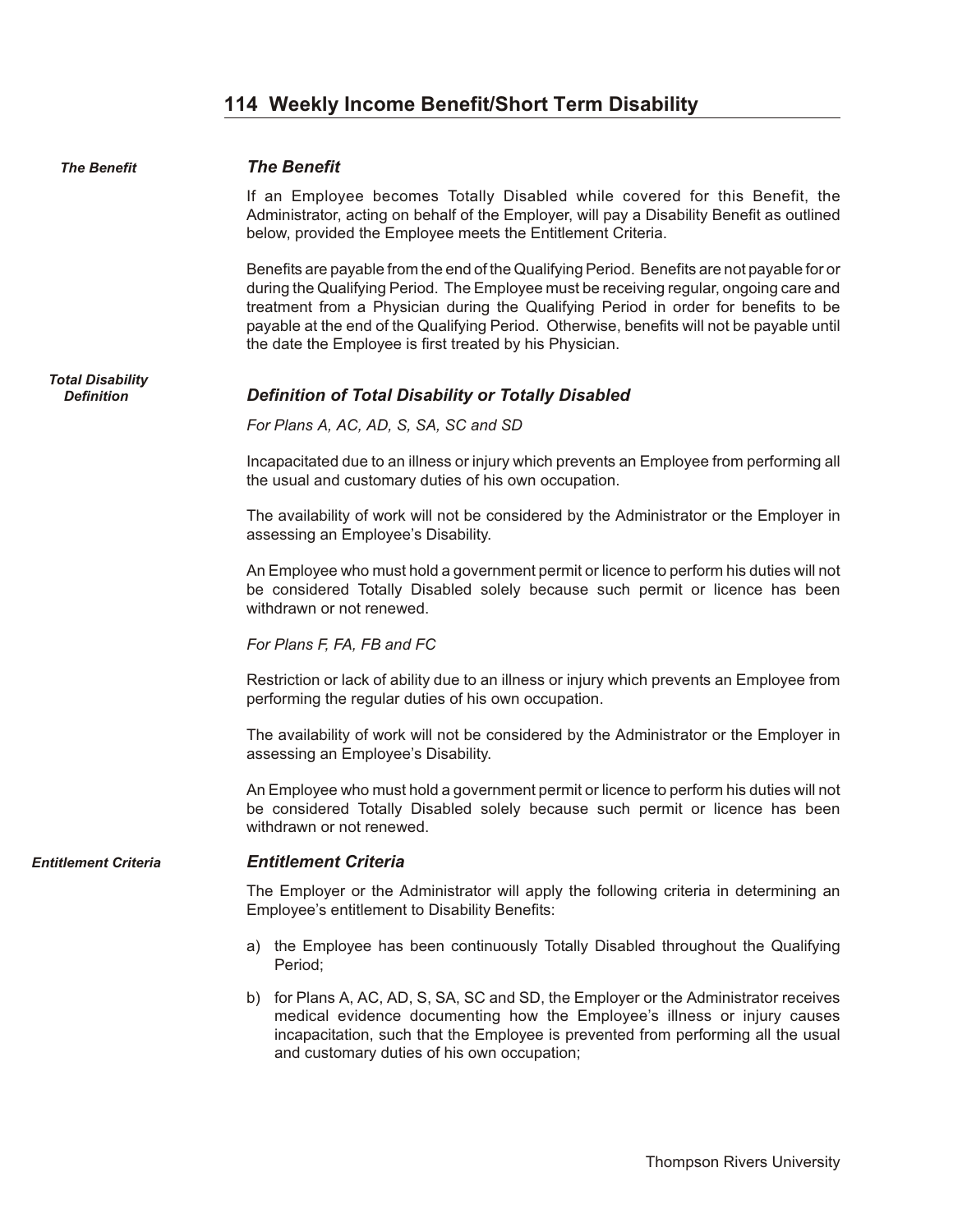- <span id="page-114-0"></span>c) for Plans F, FA, FB and FC, the Employer or the Administrator receives medical evidence documenting how the Employee's illness or injury causes restrictions or lack of ability, such that the Employee is prevented from performing the regular duties of his own occupation; and
- d) the Employee is receiving from a Physician, regular, ongoing care and treatment appropriate for the disabling condition, as determined by the Employer or the Administrator.

At any time, the Employer or the Administrator may require the Employee to submit to a medical, psychiatric, psychological, functional, educational and/or vocational examination or evaluation by an examiner selected by the Employer or the Administrator.

For Plans F, FA, FB and FC, subject to the aforementioned criteria, the Employee may elect to use banked sick leave in replacement of weekly income benefits for all or a portion of the 21 week disability benefit period provided the application for weekly income is approved by the Administrator.

### **Periods for Which the Employee is Not Entitled to Benefits**

The Employee is not entitled to benefit payments for any period that he is:

- a) not receiving from a Physician, regular, ongoing care and treatment appropriate for the disabling condition, as determined by the Employer or the Administrator;
- b) receiving Employment Insurance maternity or parental benefits;
- c) Totally Disabled on or after the date a strike or lay-off begins, subject to any provincial Employment or Labour Standards Act;
- d) on leave of absence during which the Employee becomes Totally Disabled, unless the Employer is required to pay benefits during this period as a result of legislation, regulation or case law (in some provinces, Employers with a benefit plan are required to provide benefits to an Employee during the health-related portion of a Maternity Leave of Absence), other than for the post-natal recovery period of a maternity leave;
- e) receiving earnings or payments from any employer, including severance payments and vacation pay;
- f) receiving benefits under an employer-sponsored salary continuance or wage loss replacement plan, or receiving temporary disability benefits from workers' compensation; or
- g) incarcerated in a prison, correctional facility, or mental institution by order of authority of a criminal court.

*Periods for Which the Employee is Not*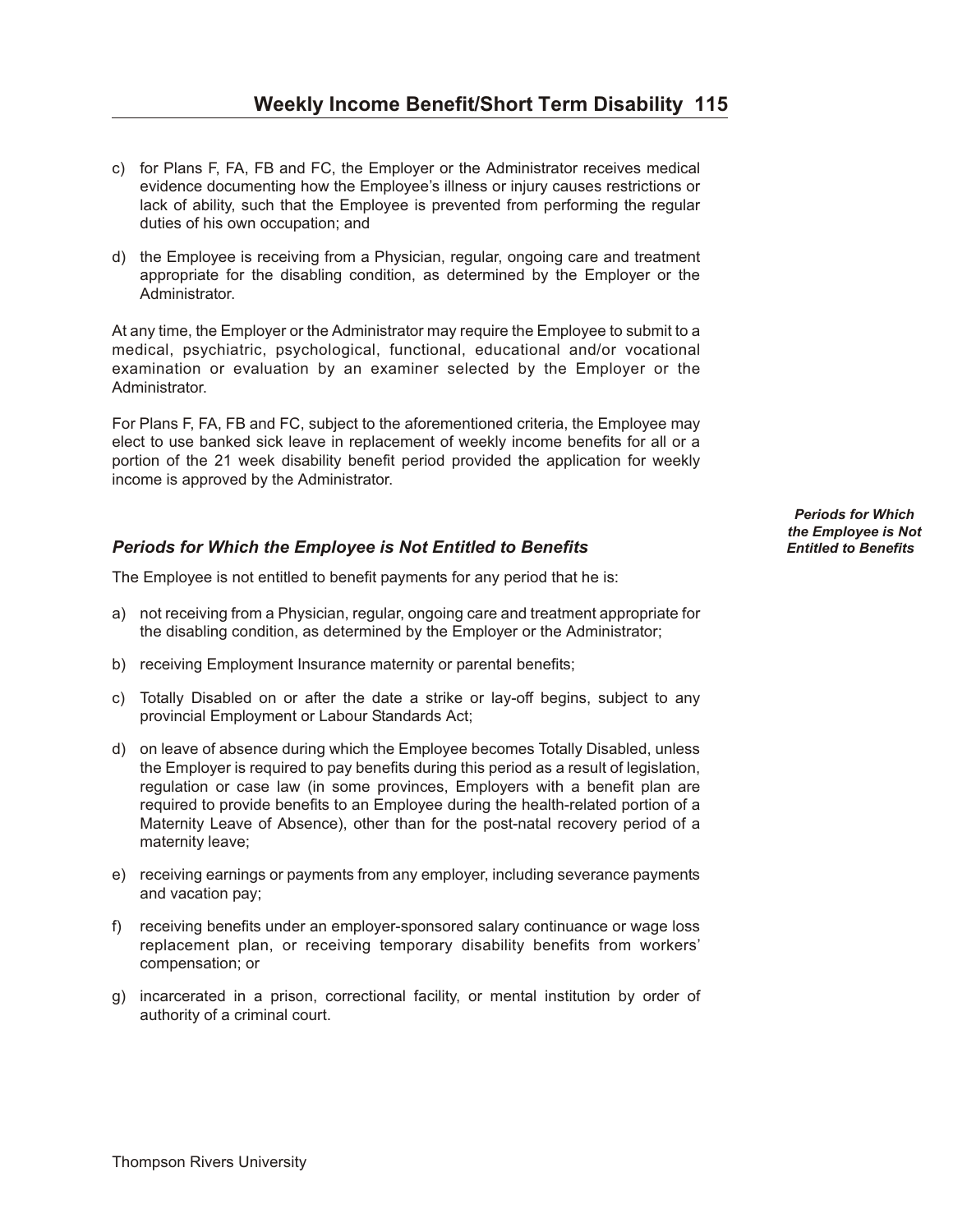# **116 Weekly Income Benefit/Short Term Disability**

<span id="page-115-0"></span>

| <b>Amount of Disability</b> |                                                                                                                                                                                                                                                                                                                            |
|-----------------------------|----------------------------------------------------------------------------------------------------------------------------------------------------------------------------------------------------------------------------------------------------------------------------------------------------------------------------|
| <b>Benefit</b>              | <b>Amount of Disability Benefit</b>                                                                                                                                                                                                                                                                                        |
|                             | For Plans A, AC, AD, S, SA, SC and SD                                                                                                                                                                                                                                                                                      |
|                             | The Amount of Disability Benefit payable is the Benefit Amount shown in the Benefit<br>Schedule, less any amount of benefits the Employee receives, or is entitled to receive,<br>from the following source(s) for the same or related Disability:                                                                         |
|                             | a) Canada or Quebec Pension Plans, including dependent benefits; and                                                                                                                                                                                                                                                       |
|                             | any government motor vehicle automobile insurance plan or policy which is<br>b)<br>considered an allowable exclusion under the Employment Insurance Premium<br>Reduction Regulations, unless prohibited by law.                                                                                                            |
|                             | For Plans F, FA, FB and FC                                                                                                                                                                                                                                                                                                 |
|                             | The Amount of Disability Benefit payable is the Benefit Amount shown in the Benefit<br>Schedule, less any amount of benefits the Employee receives, or is entitled to receive,<br>from the following source(s) for the same or related Disability:                                                                         |
|                             | a) Primary disability benefits to which the person is entitled under his behalf under CPP<br>or QPP, or a plan in another country for which there is a reciprocal agreement with<br>the CPP/QPP pension plan, except for increases that take effect after the benefit<br>period starts; and                                |
|                             | Benefits under any Workers' Compensation Act or similar law except for:<br>b)                                                                                                                                                                                                                                              |
|                             | Permanent partial disability awards related to the disability for which the<br>i)<br>employee is receiving weekly disability income benefit; and                                                                                                                                                                           |
|                             | Benefits related to any other employment with another employer.<br>ii)                                                                                                                                                                                                                                                     |
| <b>Subrogation</b>          | <b>Subrogation</b>                                                                                                                                                                                                                                                                                                         |
|                             | For Plans A, AC, AD, S, SA, SC and SD                                                                                                                                                                                                                                                                                      |
|                             | Conditional payments shall be made to an Employee with a potential loss of income claim<br>against a third party who caused or contributed to the disability. Any such payments are<br>subject to the Employer's subrogation right to reimbursement when the Employee is<br>indemnified through a judgement or settlement. |
|                             | For Plans F, FA, FB and FC                                                                                                                                                                                                                                                                                                 |
|                             | Manulife Financial shall have full rights of subrogation with respect to the full or partial<br>amount of any weekly income benefits paid or payable to a claimant where the Disability<br>of the claimant is caused or contributed to by the action of any third party.                                                   |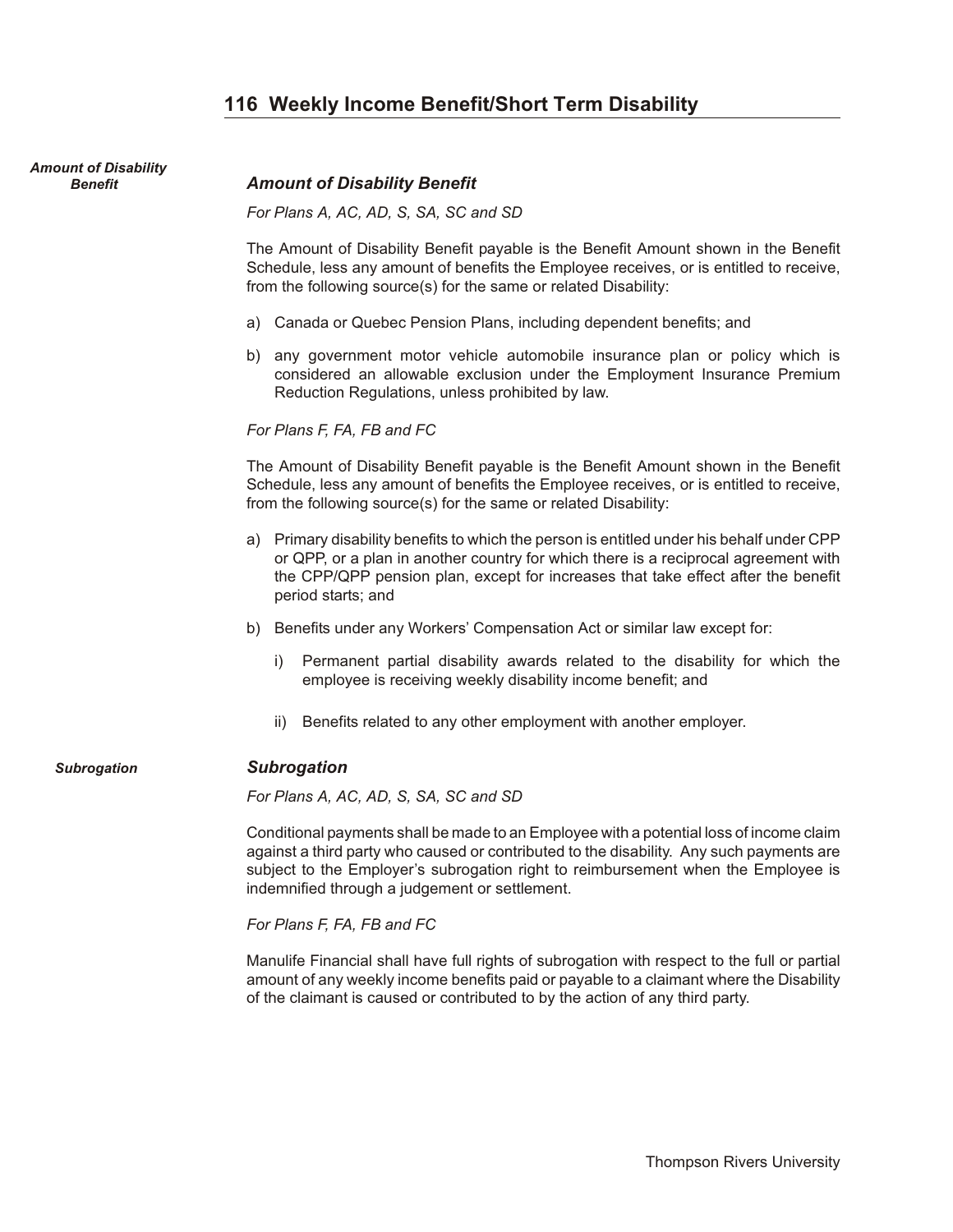<span id="page-116-0"></span>With respect to Insurance Corporation of British Columbia (ICBC) weekly indemnity payments, integration will apply to the extent that the combination of benefits payable under this Policy and ICBC weekly indemnity payments exceeds either:

- a) 100% of the Employee's gross weekly Earnings; or
- b) the applicable benefit percentage of the Employee's average total monthly income in the 12 month period immediately preceding commencement of the Disability, whichever is greater.

Where this provision is to apply, the Employee will be required to provide satisfactory evidence of his total monthly income.

Where an Employee makes a successful wage loss claim against a third party for an injury for which the Employee received or would receive weekly income benefits, Manulife Financial will be entitled to recover or decrease plan benefits by an amount equal to the amount that plan benefits in combination with the wage loss claim paid exceed 100% of pay subject to the following:

- a) The amount of plan benefit recovered or decreased will be reduced or limited to the legal fees attributed to Manulife Financial's share of total claim recovery;
- b) The existence of an action commenced by or on behalf of an Employee does not preclude Manulife Financial from joining the Employee's action or commencing an action on its own behalf respecting the benefits paid; and
- c) Where Manulife Financial or the Employee intends to commence or join such an action, they shall advise the other in writing of that intention.

The above does not apply to a war disability pension paid under an Act of Government of Canada or other Commonwealth countries.

# *Pay ment of Dis abil ity Ben e fits Disability Benefits*

*For Plans A, AC, AD, S, SA, SC and SD*

Disability benefit payments will be made weekly in arrears. Any payment for a period of less than one week will be made at a daily rate of one-seventh of the Employee's weekly benefit amount.

*For Plans F, FA, FB and FC*

Disability benefit payments will be made bi-weekly in arrears. Any payment for a period of less than two weeks will be made at a daily rate of one-fourteenth of the Employee's bi-weekly benefit amount.

*Payment of*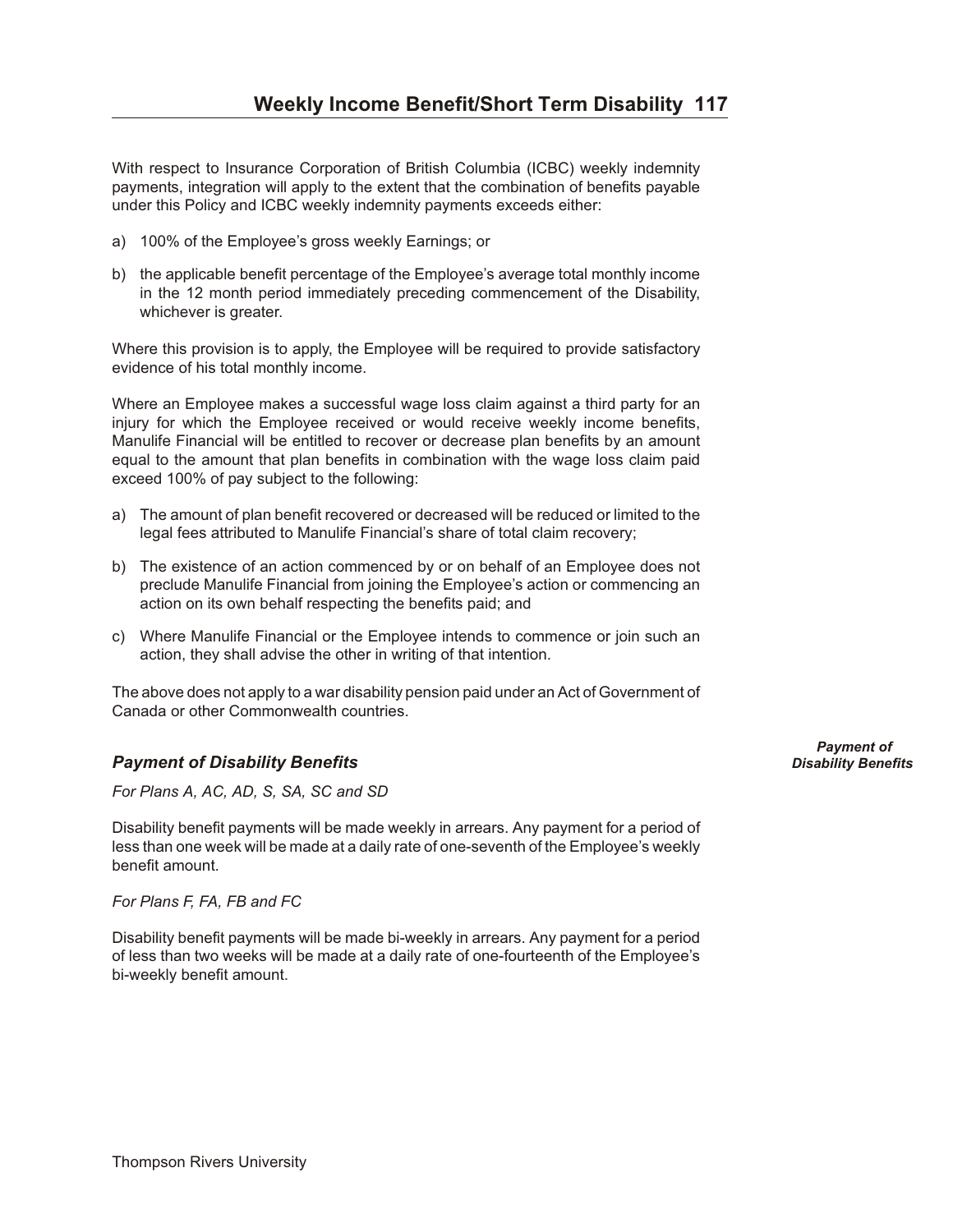# **118 Weekly Income Benefit/Short Term Disability**

<span id="page-117-0"></span>*- Partial Disability*

*- Definition of Partial Disability or Partially*

*- Rehabilitation*

*Termination of*

#### *Benefit Par tial Dis abil ity Ben e fit*

*For Plans F, FA, FB and FC*

If an Employee becomes Partially Disabled after qualifying for Disability Benefits, the Administrator, acting on behalf of the Employer, will pay a Partial Disability Benefit, as outlined below.

#### *Disabled - Par tial Dis abil ity Def i ni tion*

Partially Disabled shall mean the Employee is unable to do a portion of his normal workload, where such portion is agreed by the Employer to conform to the configuration of Employee workload in the Employee's instructional or non-instructional areas and where the partial sick leave is in any event no greater than 80% of a full-time workload in that area.

An Employee who is determined to be Partially Disabled, will be entitled to sick leave on a pro-rated basis until the Employee has satisfied the Qualifying Period for Weekly Income benefits of 30 calendar days. In any event, to qualify for Weekly Income benefits, the Employee must complete the Qualifying Period within 6 months of the date the Employee commenced part-time sick leave.

#### Assistance *Rehabilitation Assistance*

*For Plans F, FA, FB and FC*

Manulife Financial acknowledges and supports the efforts of the Disability Management Rehabilitative Committee, made up of representatives of the Employer and Employees. Rehabilitation provisions and guidelines have been established by the Disability Management Rehabilitative Committee.

Manulife Financial reserves the right to recommend a program of rehabilitation for an Employee eligible for weekly income benefits, where no such program exists and where Manulife Financial deems appropriate.

Manulife Financial will reimburse reasonable and customary expenses incurred by the Employee in connection with an approved program. Manulife Financial shall not reimburse expenses that are payable through government programs or a third party Insurer.

#### *Benefit Payments Termination of Benefit Payments*

Disability benefit payments will cease on the earliest of:

- a) the date the Employee ceases to meet this Benefit's definition of Totally Disabled, except as provided for under the Partial Disability Benefit provision.;
- b) the date the Employee works in any occupation for wage or profit;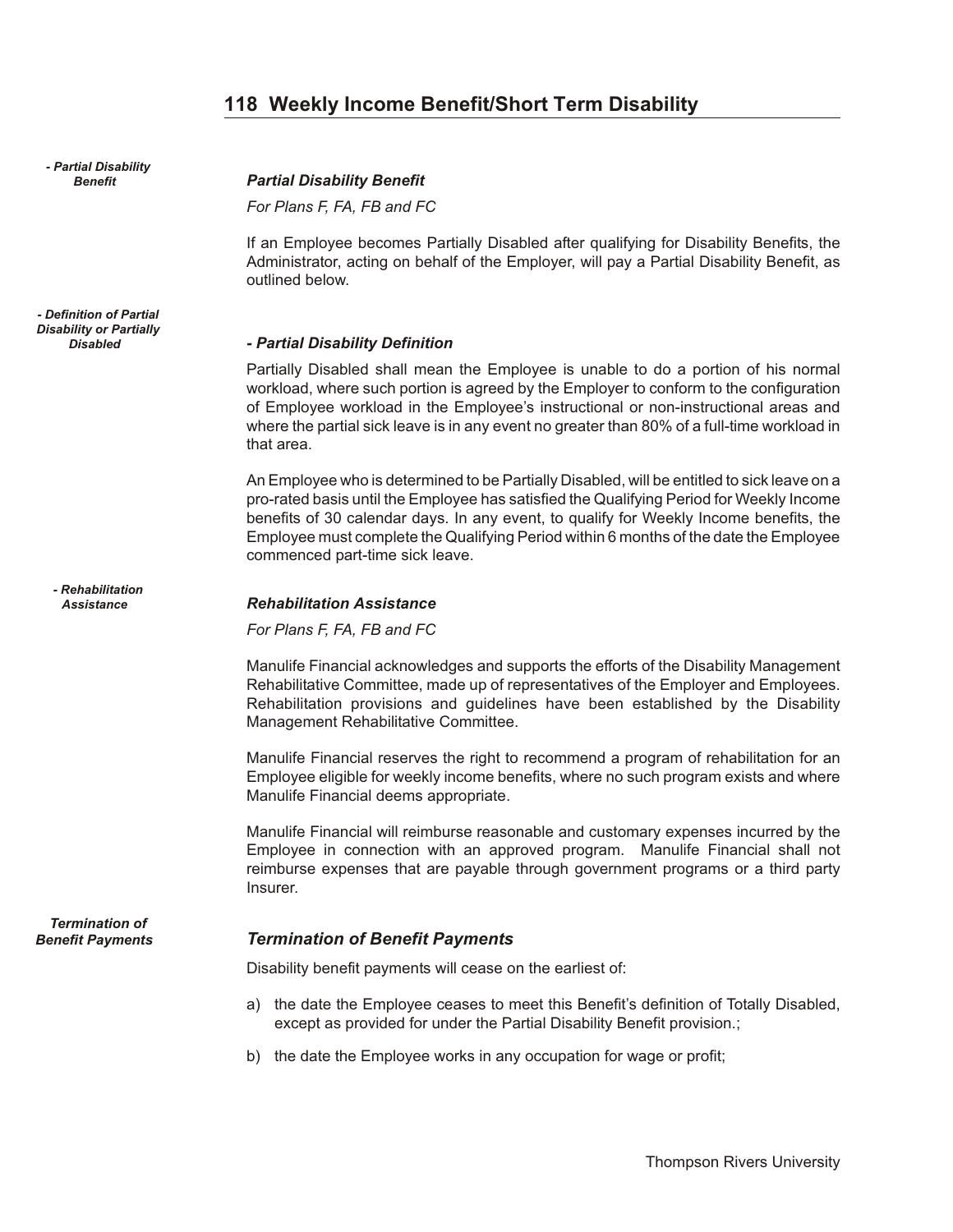- <span id="page-118-0"></span>c) for Plans A, AC, AD, S, SA, SC and SD, the date the Employee does not supply the Employer or the Administrator with appropriate medical evidence documenting how the Employee's illness or injury causes incapacitation, such that the Employee is prevented from performing all the usual and customary duties of his own occupation;
- d) for Plans F, FA, FB and FC, the date the Employee does not supply the Employer or the Administrator with appropriate medical evidence documenting how the Employee's illness or injury causes restrictions or lack of ability, such that the Employee is prevented from performing the regular duties of his own occupation.

If the Employee is receiving a Partial Disability Benefit, benefits will cease on the date the Employee does not supply Manulife Financial with appropriate medical evidence documenting how his illness or injury limits him to returning to work in a reduced capacity, as defined under the Partial Disability Benefit;

- e) the date the Employee does not attend a medical, psychiatric, psychological, educational and/or vocational examination or evaluation by an examiner selected by the Employer or the Administrator;
- f) the date on which benefits have been paid up to the Maximum Benefit Period shown in the Benefit Schedule;
- g) the date the Employee retires; or
- h) the date the Employee dies.

#### *Re cur rent Dis abil ity Recurrent Disability*

*For Plans A, AC, AD, S, SA, SC and SD*

Where an Employee becomes Totally Disabled again from the same or related causes as those for which Weekly Income benefits have been paid under this Plan and such Disability recurs within 2 weeks from the end of the period for which benefits were paid under this Plan, the Qualifying Period will be waived.

All such recurrences will be considered a continuation of the same Disability. The benefit payable will be based on the Employee's Earnings as at the original date of Disability. Benefits for all recurrences will not be paid for a combined period longer than the Maximum Benefit Period shown in the Benefit Schedule.

If the same Disability recurs more than 2 weeks after the end of the period for which benefits were paid, such Disability will be considered a separate Disability.

Two Disabilities which are due to unrelated causes are considered separate Disabilities if they are separated by a return to work of at least one day.

If the Disability recurs within 6 months after the termination of the benefit, the Administrator, acting on behalf of the Employer, will continue to pay benefits to the Employee but only for the remainder of the original maximum benefit period. Such Disability must have been caused by an Accident or sickness that occurred before termination.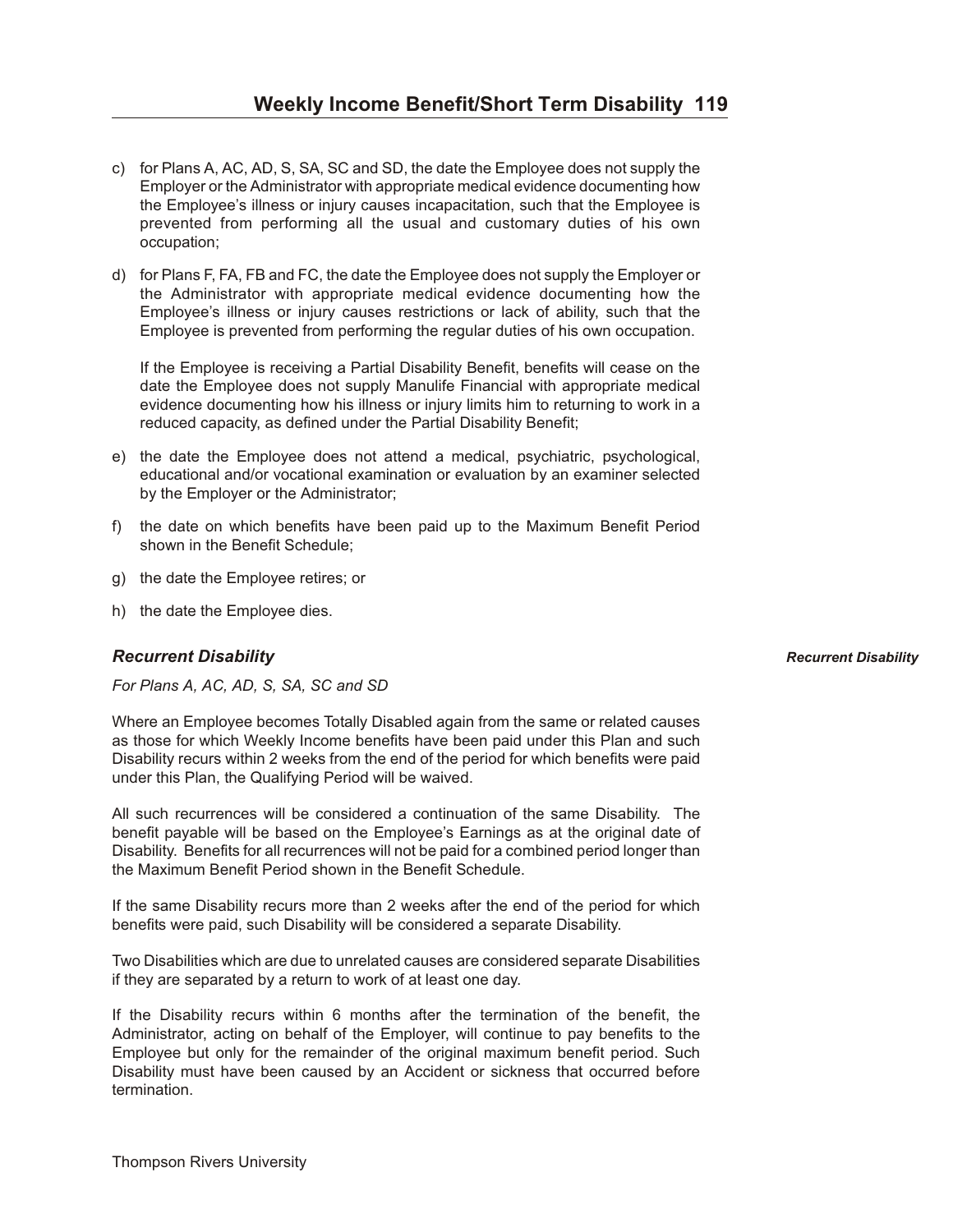# <span id="page-119-0"></span>**120 Weekly Income Benefit/Short Term Disability**

*For Plans F, FA, FB and FC*

If an Employee who is completing the Qualifying Period or who was receiving weekly income benefits becomes Totally Disabled from the same or related Disability within 14 consecutive days after returning to active work, provided it is not considered rehabilitative employment, he will be considered to be within the original Qualifying Period or within the original weekly income benefit period. If an Employee has returned to active work for one full day and becomes Disabled from a new illness or injury unrelated to the illness or injury that caused the previous absence, it will be considered a new period of Disability.

#### **Taxability Taxability**

The Employer must notify the Administrator in writing 31 days prior to a change in the tax status of this Benefit.

*Waiver of Premium Waiver of Premium* 

*Disabilities Not*

Premiums required on behalf of an Employee for this Benefit will be waived during any period for which Long Term Disability Benefits are payable.

#### **Covered** *Disabilities Not Covered*

No benefits are payable for any Disability directly or indirectly related to:

- a) any illness or injury which arises out of or in the course of employment, unless the Employee's claim has been denied by workers' compensation;
- b) medical or surgical care which is not Medically Necessary;
- c) war, insurrection, the hostile actions of any armed forces or participation in a riot or civil commotion;
- d) abuse of addictive substances, including Drugs and alcohol, unless the Employee is actively participating and co-operating in an in-patient medical treatment program for substance abuse which has been approved by the Employer or the Administrator;
- e) the committing of or the attempt to commit an assault or criminal offence;
- f) injuries sustained while operating a motor vehicle, either while under the influence of any intoxicant or if the Employee's blood contained more than 80 milligrams of alcohol per 100 millilitres of blood at the time of injury; or
- g) self-inflicted injuries or illnesses, whether the Employee is sane or insane.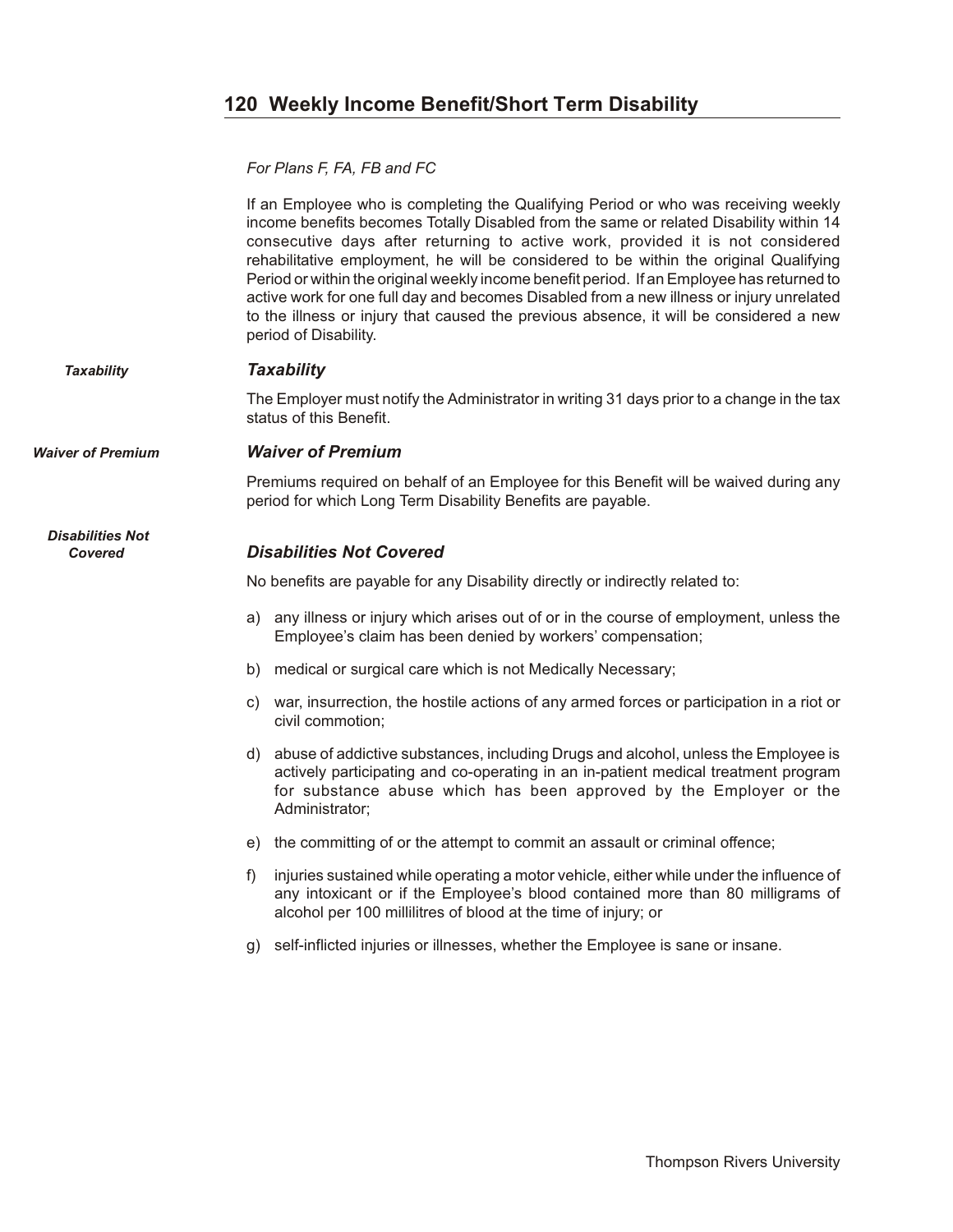# **Payment of Claims 121**

### <span id="page-120-0"></span>ay ent of C ai *Pay ees Payees*

All benefits for an Employee and such Employee's Dependents are payable to the Employee, unless the Employee has previously authorized payment to be made to the person and/or corporation which has rendered services, treatment or supplies. If the Employee is not alive, these benefits are payable to such Employee's estate.

#### **Payment of Small Amounts** *Amounts Amounts Amounts*

If any amount up to \$2,000 is payable to a person who is not alive or who cannot give a valid discharge for such payment, the Administrator, acting on behalf of the Employer, may pay the amount to:

- a) any relative of that person; or
- b) any person or institution incurring expenses for the care or maintenance of that person.

#### *Re quire ment of Proof Proof*

No claim for benefits will be paid until the Administrator, acting on behalf of the Employer, receives satisfactory proof in writing that such benefits are payable under the terms of this Plan.

The Employer or Administrator reserves the right to request any additional information necessary, as determined by the Employer or Administrator, to validate the eligibility of a claim for benefits under this Plan. The Employee is responsible for any expenses incurred for obtaining this additional information.

#### *Sub mis sion of Proof - Submission of Proof*

Claims for drug benefits which were not submitted by a Pay Direct Drug card must be submitted on forms provided by the administering company and forwarded to the address shown on the form. Proof that benefits are payable must be submitted by or on behalf of the Employee and received by the Employer or the Administrator at their respective Head Offices or at one of their local offices within:

- a) 180 days from the end of the Qualifying Period, for claims for disability benefits; and
- b) 15 months from the date the expense was incurred, for claims for Extended Health Care and Dental Care benefits, while plan benefits under this Plan are in force. Proof that Extended Health Care and Dental Care benefits are payable must be submitted prior to termination of a person's plan benefits under this Plan, or termination of plan benefit coverage.

*- Payment of Small*

*Requirement of*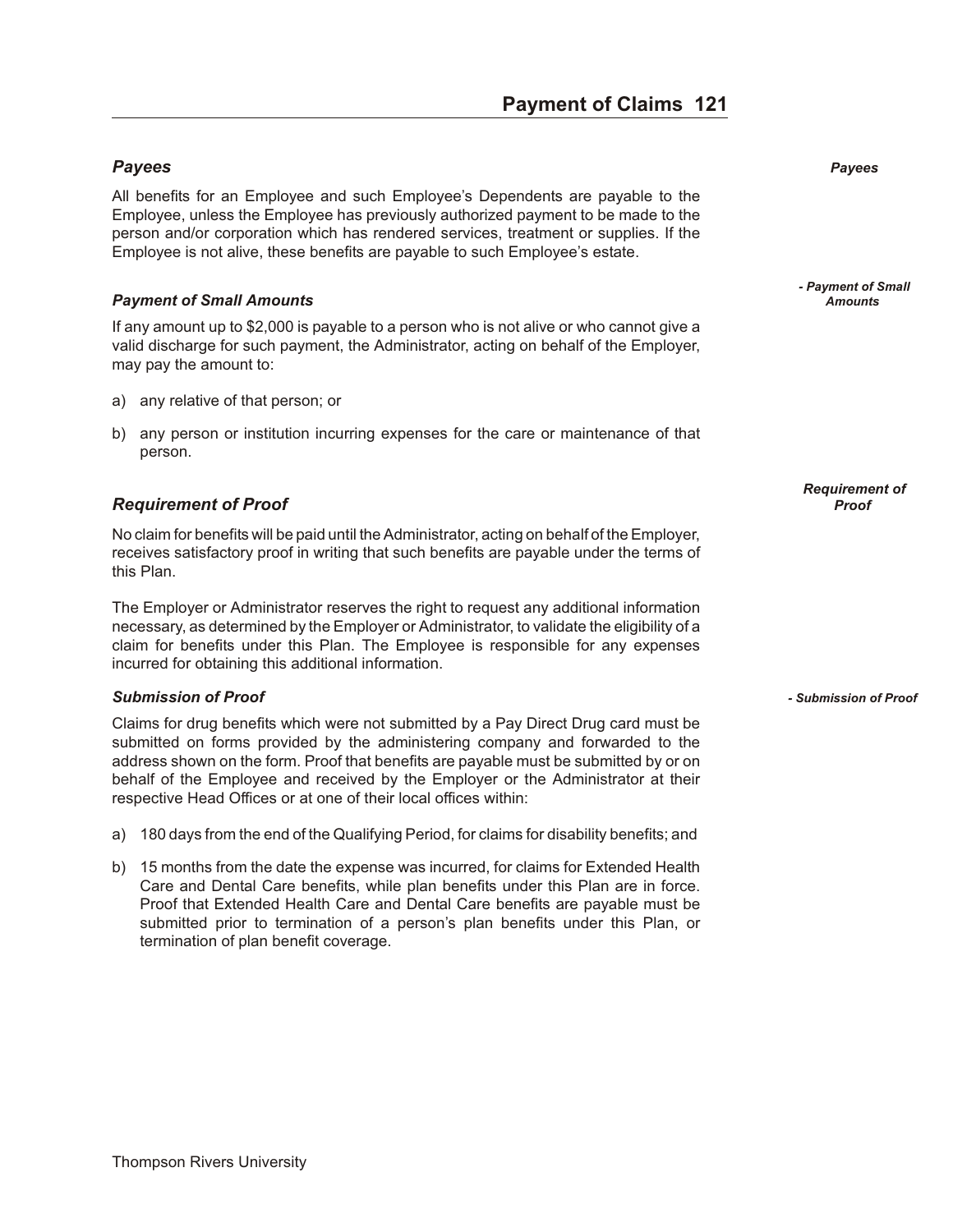# **122 Payment of Claims**

<span id="page-121-0"></span>

| <b>Date Costs are</b>                        |                                                                                                                                                                                                                                                                                                                                                                                                                                                                                                                                                                                                                                                                                                                                                   |
|----------------------------------------------|---------------------------------------------------------------------------------------------------------------------------------------------------------------------------------------------------------------------------------------------------------------------------------------------------------------------------------------------------------------------------------------------------------------------------------------------------------------------------------------------------------------------------------------------------------------------------------------------------------------------------------------------------------------------------------------------------------------------------------------------------|
| <b>Incurred</b>                              | <b>Date Costs are Incurred</b>                                                                                                                                                                                                                                                                                                                                                                                                                                                                                                                                                                                                                                                                                                                    |
|                                              | The expense for a service or supply is deemed to have been incurred on the date the<br>service was performed or the supply furnished. If a procedure involves multiple<br>appointments, the expense is deemed to be incurred on the date the procedure is<br>completed. For supplies that have to be ordered, the expense will be deemed to be<br>incurred on the date the supplies were paid for. Proof of receipt of the supplies is<br>required.                                                                                                                                                                                                                                                                                               |
| <b>Continuing Proof</b>                      | <b>Continuing Proof</b>                                                                                                                                                                                                                                                                                                                                                                                                                                                                                                                                                                                                                                                                                                                           |
|                                              | If benefits are being paid or coverage continued on a covered person because of<br>disability, the Administrator, acting on behalf of the Employer, may require written proof<br>that this person remains Disabled under the terms of this Plan. This proof will be required<br>as often as may reasonably be necessary.                                                                                                                                                                                                                                                                                                                                                                                                                          |
| <b>Examination by the</b><br><b>Employer</b> | <b>Examination by the Employer</b>                                                                                                                                                                                                                                                                                                                                                                                                                                                                                                                                                                                                                                                                                                                |
|                                              | The Administrator, acting on behalf of the Employer, reserves the right to have any<br>person in respect of whom a claim is being made under this Plan submit to a medical,<br>psychiatric, psychological, functional, educational and/or vocational examination or<br>evaluation by an examiner selected by the Administrator, as often as may reasonably be<br>required. No benefits will be payable if, without reasonable cause, the covered person<br>fails to undergo such examination. If benefits are claimed for loss of life, the<br>Administrator may require that an autopsy be performed. The Administrator will use the<br>results of any such examination or autopsy to determine whether benefits are payable<br>under this Plan. |
| <b>Subrogation</b>                           | <b>Subrogation</b>                                                                                                                                                                                                                                                                                                                                                                                                                                                                                                                                                                                                                                                                                                                                |
|                                              | If a covered person suffers personal injury or loss for which he has a right to bring action<br>for damages against a third party, the Administrator, acting on behalf of the Employer,<br>shall be subrogated to the covered person's rights to recover damages to the extent that it<br>may be obligated to pay benefits to the covered person. In such case, the Administrator,<br>acting on behalf of the Employer, will require the covered person to complete a<br>subrogation reimbursement agreement. The Administrator, acting on behalf of the<br>Employer, has the right to suspend payment of benefits until the completed agreement is<br>received.                                                                                  |
|                                              | Upon judgement or settlement for damages, the covered person shall reimburse the<br>Administrator, acting on behalf of the Employer, for benefits paid or payable. Unless<br>notified to the contrary, the covered person's solicitor shall also represent the<br>Administrator, acting on behalf of the Employer's interests in such a recovery.                                                                                                                                                                                                                                                                                                                                                                                                 |
| <b>Time Limit on Legal</b><br><b>Action</b>  | <b>Time Limit on Legal Action</b>                                                                                                                                                                                                                                                                                                                                                                                                                                                                                                                                                                                                                                                                                                                 |
|                                              | No legal action against the Employer or the Administrator may be commenced less than<br>60 days after proof has been filed in accordance with the above requirements. No such<br>action may be brought more than two years after the last day on which proof of claim<br>would be accepted under the terms of this Plan.                                                                                                                                                                                                                                                                                                                                                                                                                          |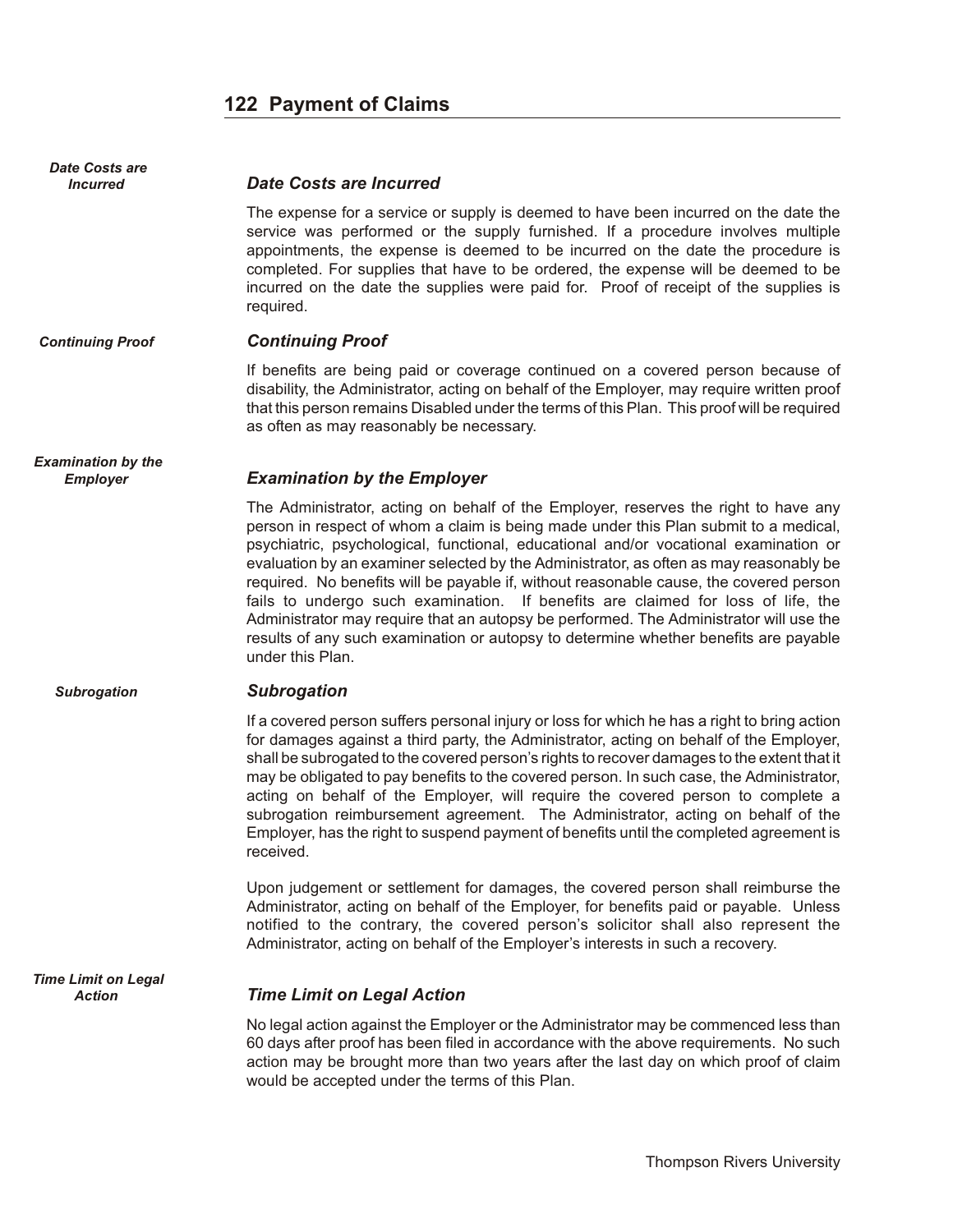# <span id="page-122-0"></span>**Co-ordination of Benefits Co-ordination of**

Manulife Financial will co-ordinate its Extended Health Care and Dental Care Benefits payable under this Policy with other Plans which also cover an insured person for a similar Benefit.

#### **Plans Co-Ordinated with this Policy**

For the purposes of the Co-ordination of Benefits, Plan means:

- a) other group insurance programs;
- b) any other arrangement of coverage for individuals in a group, whether on an insured or uninsured basis, including any pre-payment coverage, capitation plan, franchise plan or services plan; and
- c) individual travel insurance plans.

Plan does not include school insurance or Provincial Plans.

#### *How Claims are Co-ordinated Co-ordinated*

Benefits payable under this Policy will be reduced, when necessary, so that no more than 100% of eligible expenses incurred during a calendar year are jointly paid by this Policy and all Plans which come before it in the Order of Benefit Payment.

For the purposes of this provision, eligible expenses are as defined in each Policy or Plan document, before any applicable payment limitations, such as deductible, benefit percentage and maximums, are applied. An expense is eligible only to the extent that it is Reasonable and Customary.

#### *Or der of Ben e fit Pay ment Payment*

The Order of Benefit Payment is established by applying the following rules to the various Plans which cover eligible expenses. The rules are applied from first to last until an order is established.

- a) The Plan with no Co-ordination of Benefits provision in the Policy or Plan document is deemed to pay its benefits first (primary carrier).
- b) If all Plans have a Co-ordination of Benefits provision, the following rules are applied to determine the Order of Benefit Payment. The rules depend on the basis on which the person is covered in the Plan.

**Benefits**

*Plans Co-ordinated*

*How Claims are*

*Order of Benefit*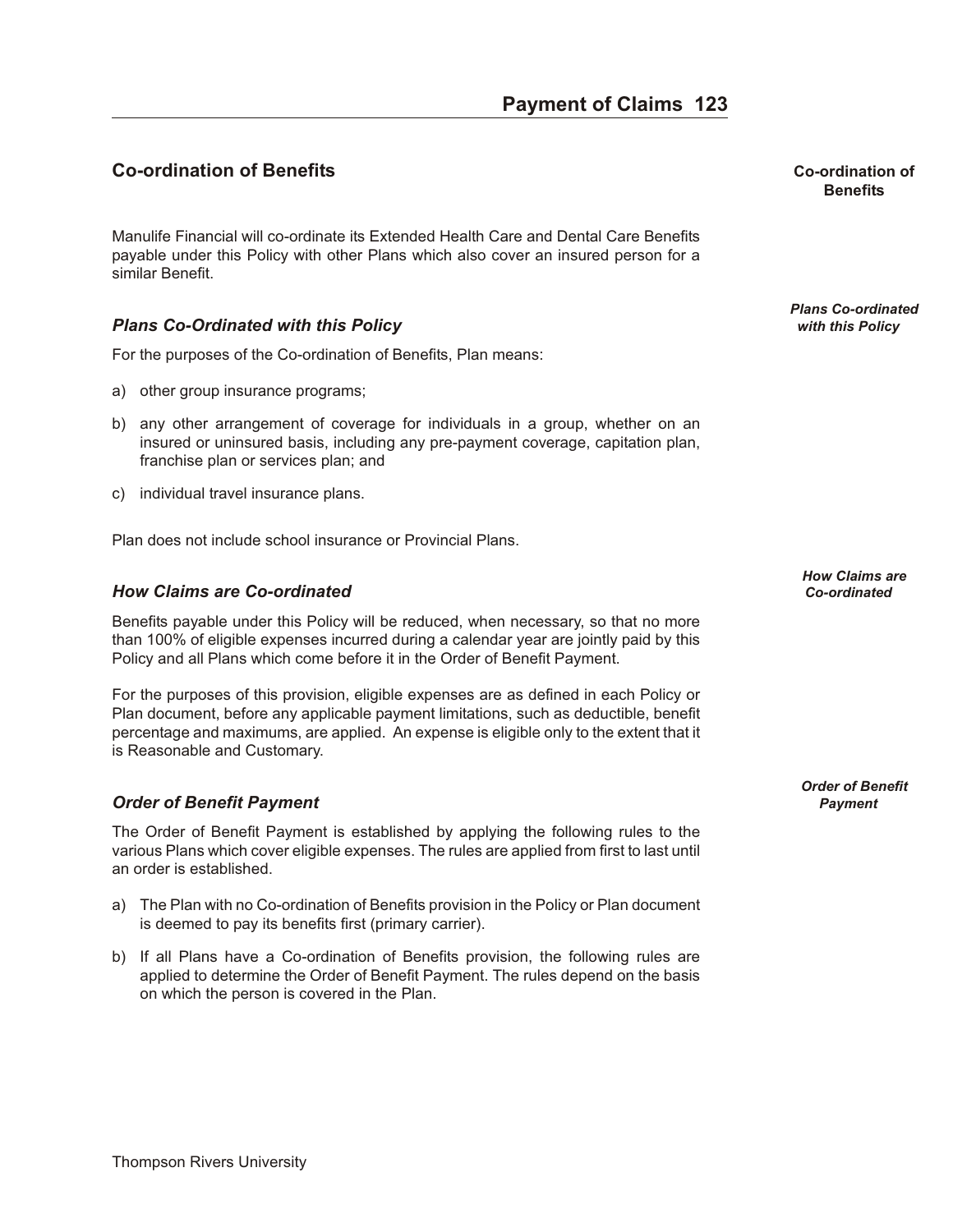i) Employee/Member

The Plan which covers the person as an employee/member is deemed to pay its benefits before a Plan which covers that person as a dependent.

If the person is an employee/member under more than one Plan, the following order applies:

- 1) the Plan where the person is an active full-time employee, then
- 2) the Plan where the person is an active part-time employee, then
- 3) the Plan where the person is a retiree.
- ii) Dependent Spouse

If a dependent spouse is also covered as an employee/member under another Plan, the Plan which covers the spouse as an employee/member is deemed to pay its benefits before the Plan which covers the spouse as a dependent.

If the spouse is an employee/member under more than one Plan, the order of benefit payment is as outlined under "Employee/Member" above.

iii) Dependent - Child

If a dependent child is covered under more than one Plan, benefits are deemed to be paid first under the Plan of the parent with the earlier birthdate (month/day) in the calendar year. If both parents have the same birthdate, the Plan of the parent whose first name begins with the earlier letter in the alphabet is deemed to pay benefits first.

However, in situations where the parents of the dependent child are separated or divorced, the following order applies:

- 1) the Plan of the parent with custody of the child, then
- 2) the Plan of the spouse of the parent with custody of the child, then
- 3) the Plan of the parent not having custody of the child, then
- 4) the Plan of the spouse of the parent not having custody of the child.

Where divorced or separated parents share joint custody of the dependent child, benefits are deemed to be paid first under the Plan of the parent with the earlier birthdate (month/day) in the calendar year. If both parents have the same birthdate, the Plan of the parent whose first name begins with the earlier letter in the alphabet is deemed to pay benefits first.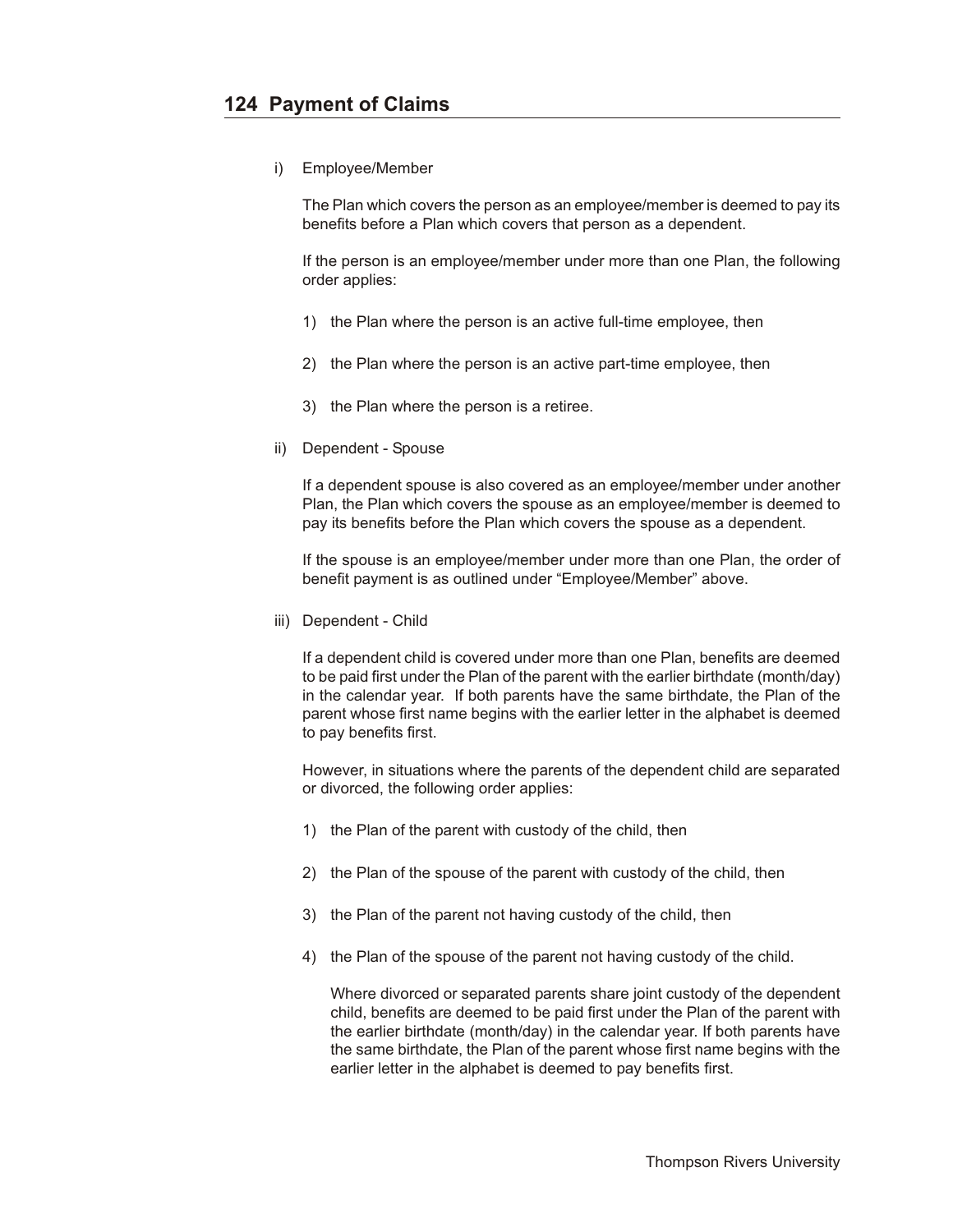- <span id="page-124-0"></span>c) For dental accidents, Extended Health Care Plans with accidental dental coverage determine benefits before Dental Plans.
- d) If the Order of Benefit Payment cannot be established by the preceding rules, benefits will be pro-rated between or among the Plans in proportion to the amounts that would have been paid under each Plan had there been coverage by only that Plan.

### **Special Rules Applied Applied Applied** *Applied* **Applied** *Applied* **<b>***Applied Applied Applied Applied*

Manulife Financial will apply the following rules in co-ordinating benefits under this Policy:

- a) if a person does not apply for a benefit for which he is eligible under another Plan, the amount of such benefit will be estimated by Manulife Financial and assumed to be paid;
- b) if only part of a Plan provides for the co-ordination of benefits, this part will be considered a separate Plan from the part which does not provide for co-ordination;
- c) this Policy is considered to be a Plan in applying the rules which establish an Order of Benefit Payment;
- d) when a Plan provides benefits in the form of service rather than cash payments, the Reasonable and Customary value of the service rendered is deemed to be both an eligible expense and a benefit paid; and
- e) if a person is also covered under an individual travel insurance plan, benefits will be co-ordinated in accordance with the guidelines provided by the Canadian Life and Health Insurance Association.

#### *Ad min is tra tion of the Pro vi sion the Provision*

Manulife Financial has the right to release to or obtain from any other insurer, person or institution, information needed to administer the Co-ordination of Benefits provision in this Policy. Manulife Financial has the right to recover any payments in excess of the amount determined to be payable in accordance with this provision.

*Special Rules*

*Administration of*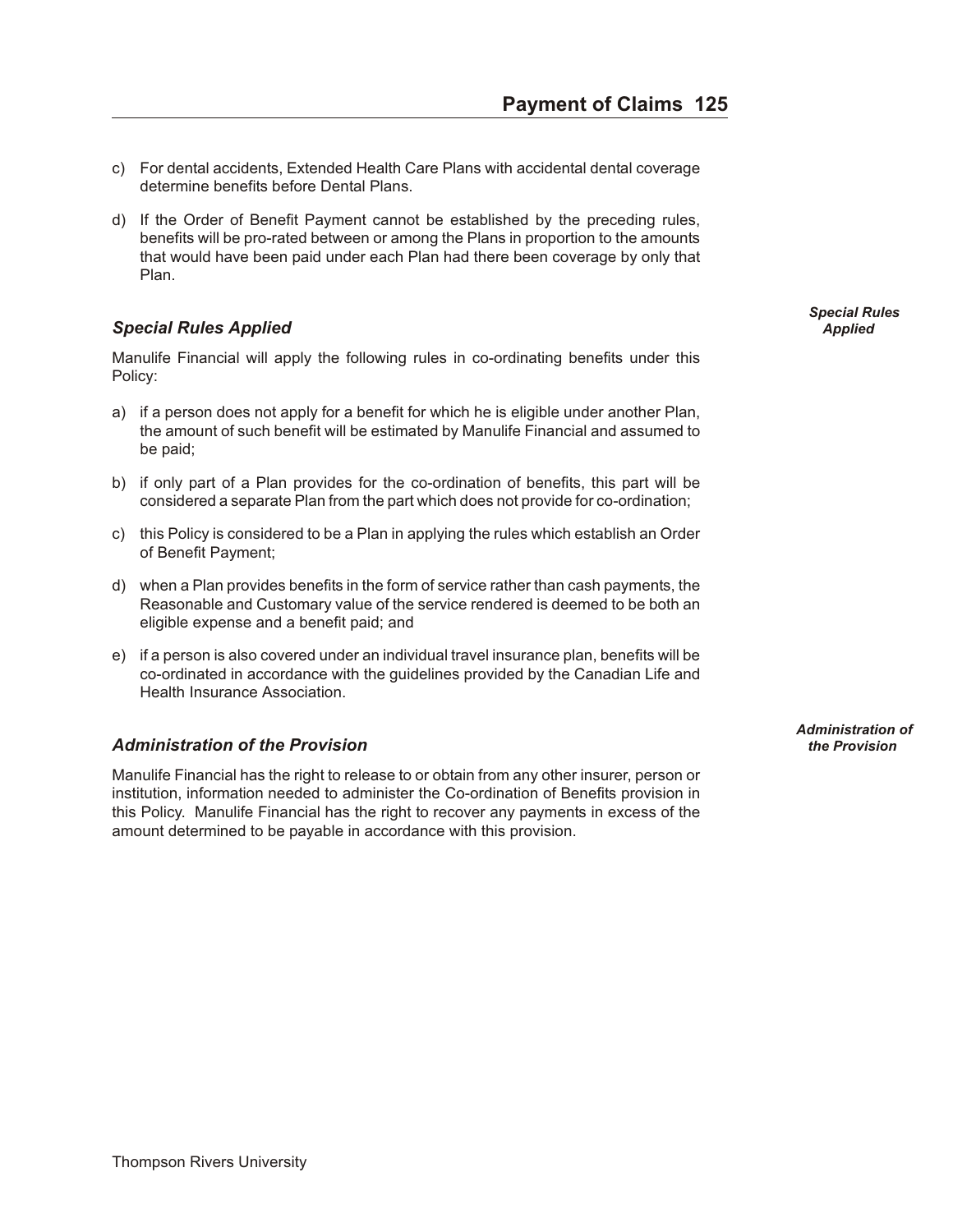# **126 Administration of the Plan**

<span id="page-125-0"></span>

| <b>Method of</b><br>Administration               | <b>Method of Administration</b>                                                                                                                                                                                                                                                                                                                                                                |
|--------------------------------------------------|------------------------------------------------------------------------------------------------------------------------------------------------------------------------------------------------------------------------------------------------------------------------------------------------------------------------------------------------------------------------------------------------|
|                                                  | This Plan must be administered in accordance with the Employer's instructions.                                                                                                                                                                                                                                                                                                                 |
| <b>Notice of New</b><br><b>Employees</b>         | <b>Notice of New Employees</b>                                                                                                                                                                                                                                                                                                                                                                 |
|                                                  | The Employer must supply enrolment material to eligible Employees and inform the<br>Administrator of the addition of new Employees as they become eligible for plan benefit<br>coverage.                                                                                                                                                                                                       |
| <b>Notice of Terminated</b><br><b>Employees</b>  | <b>Notice of Terminated Employees</b>                                                                                                                                                                                                                                                                                                                                                          |
|                                                  | The Employer must inform the Administrator of the termination of plan benefit coverage<br>on Employees on or before the date on which this coverage terminates. Payments made<br>with respect to ineligible persons because of the late receipt of termination notice will be<br>recovered from the Employer if they can not be recovered from the Employee on whose<br>behalf they were paid. |
| <b>Uniform Practices</b>                         | <b>Uniform Practices</b>                                                                                                                                                                                                                                                                                                                                                                       |
|                                                  | Options available to the Employer must be chosen and administered by the Employer on<br>a uniform basis without prejudice to any Employee.                                                                                                                                                                                                                                                     |
| <b>Clerical Error and</b><br><b>Misstatement</b> | <b>Clerical Error and Misstatement</b>                                                                                                                                                                                                                                                                                                                                                         |
|                                                  | A clerical error is a mistake in writing or copying data. A clerical error made by the<br>Employer or the Administrator will not invalidate plan benefit coverage otherwise in force,<br>or continue plan benefit coverage otherwise terminated under the terms of this Plan.                                                                                                                  |
|                                                  | If a covered person's age has been misstated, his true age will be used to determine:                                                                                                                                                                                                                                                                                                          |
|                                                  | the effective date or termination date of plan benefit coverage;<br>a)                                                                                                                                                                                                                                                                                                                         |
|                                                  | the amount of plan benefits; and<br>b)                                                                                                                                                                                                                                                                                                                                                         |
|                                                  | any other rights or benefits under this Plan.<br>C)                                                                                                                                                                                                                                                                                                                                            |
|                                                  | The Employer will adjust the plan benefits in force where these are affected by a clerical<br>error or a misstatement of age.                                                                                                                                                                                                                                                                  |
| <b>Employee</b><br><b>Contributions</b>          | <b>Employee Contributions</b>                                                                                                                                                                                                                                                                                                                                                                  |
|                                                  | The Administrator is not responsible for the collection of any employee contributions<br>required for plan benefits under this Plan.                                                                                                                                                                                                                                                           |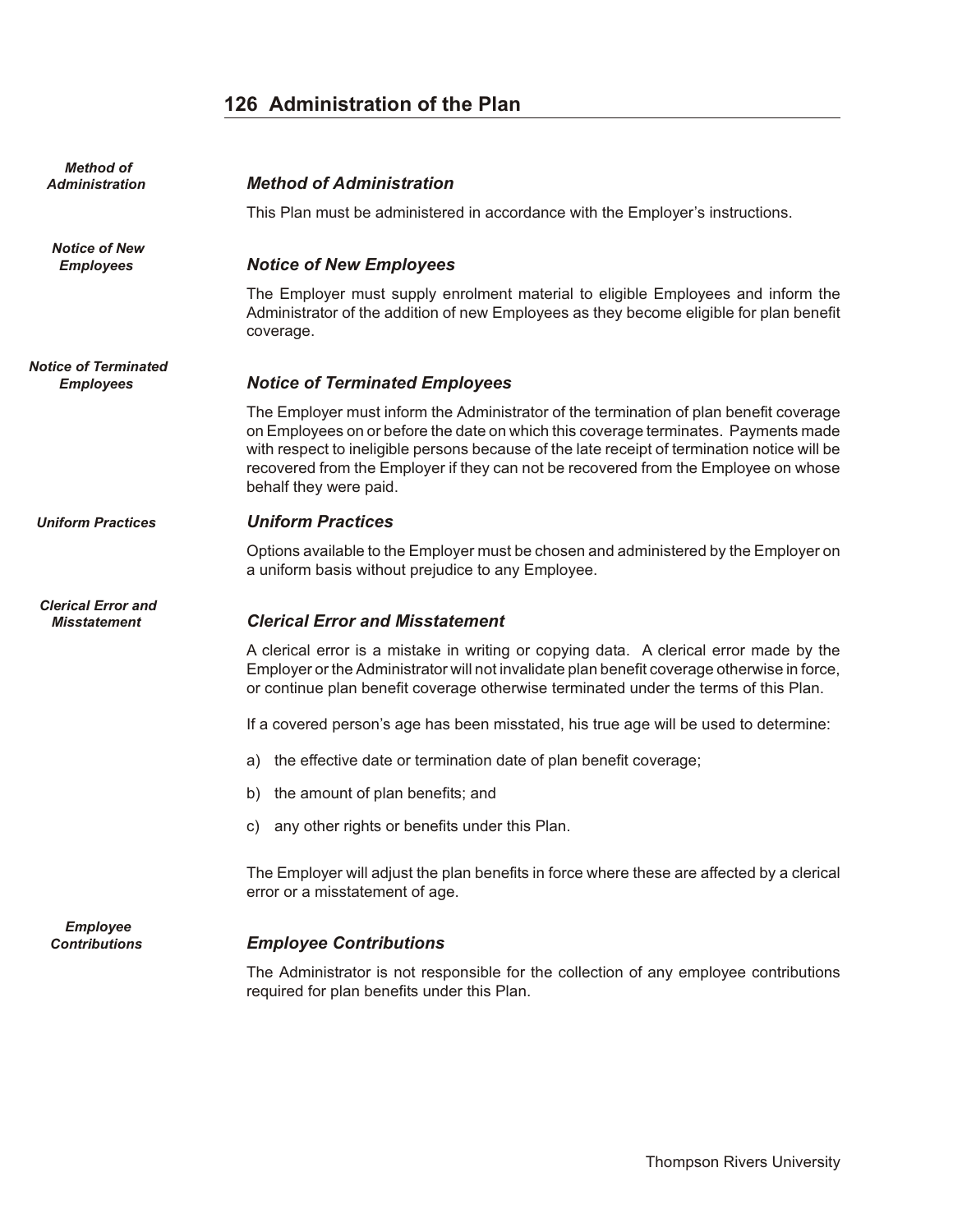# **The Plan Document 127**

#### <span id="page-126-0"></span>*Ter mi na tion of the Plan Plan*

The Employer may refer to the Discontinuance of Agreement provision of the Administrative Agreement between the Employer and the Administrator for further information on terminating the Plan.

#### *Gen der Gender*

In this Plan Document, unless the context requires otherwise, reference to the masculine gender will also include the feminine gender.

#### **Currency of Payment** *Payment Payment*

All amounts payable under this Plan, to or by the Employer, are payable in Canadian currency.

#### *Con for mity with the Law Law*

If a provision of this Plan Document is contrary to any law to which it is subject, this provision will be deemed to conform to the minimum requirements of such law.

*Termination of the*

*Currency of*

*Conformity with the*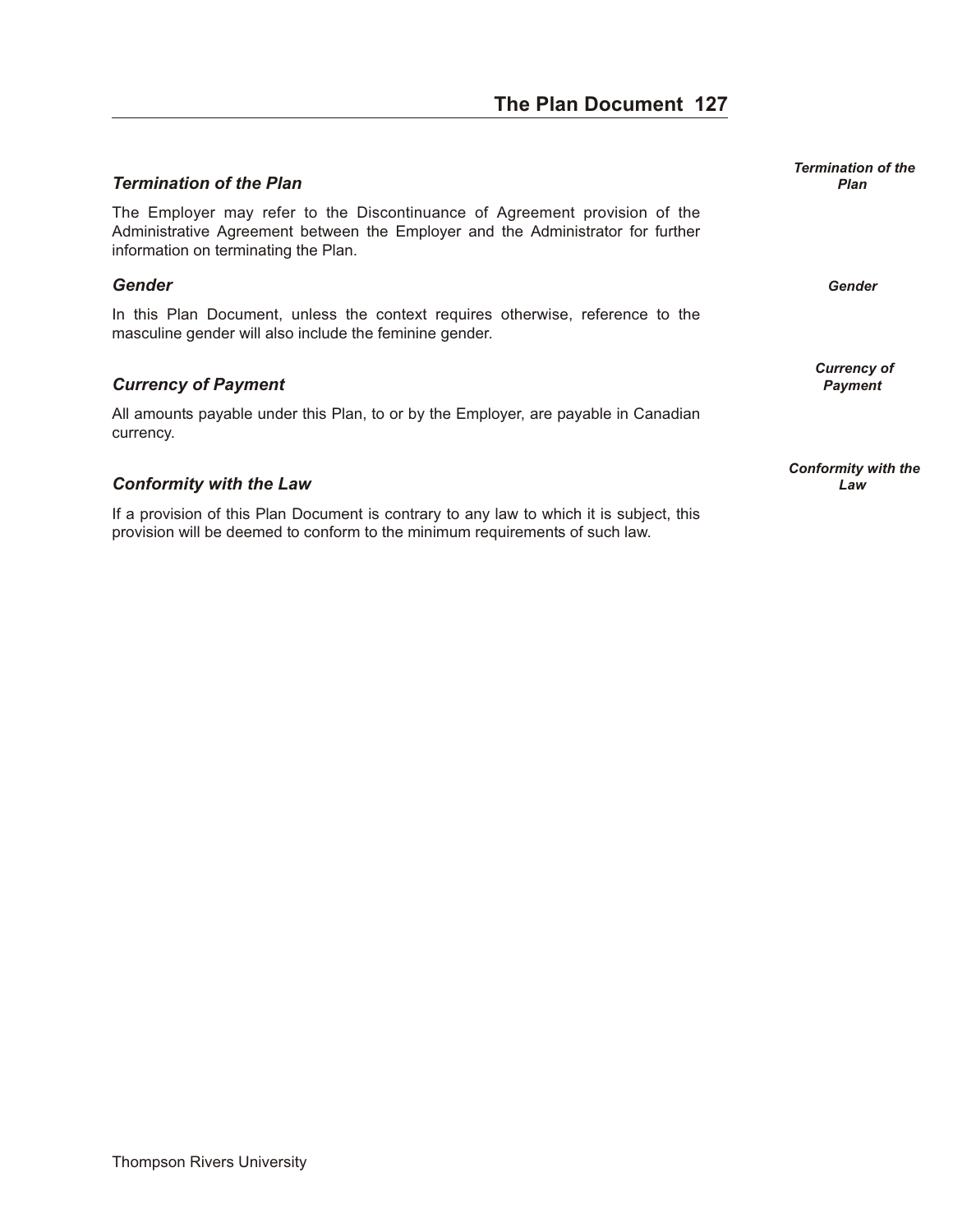#### <span id="page-127-0"></span>**Drug Benefit for Covered Persons who Reside in Quebec**

In accordance with the requirements of the prescription drug insurance legislation in Quebec, An Act Respecting Prescription Drug (R.S.Q. c., A-29-01) and the regulations enacted under this act (hereinafter collectively the "Legislation"), the drug benefit provided under the Plan Document to covered persons who reside in Quebec will be administered as outlined in this Addendum.

If a provision of the Plan Document or this Addendum is, in full or in part, contrary to the Legislation or any other law or regulation replacing it, that provision, or the part that is deemed to be contrary will be presumed to be amended to comply with the minimum requirements of the then applicable laws and regulations.

#### *Cov ered Drug Ex penses*

The following expenses are covered:

- a) drugs that are on the List of Insured Drugs that is published by the Régie de l'assurance-maladie du Québec (RAMQ List), provided such drugs are on the list at the time the expense is incurred; and
- b) drugs that are listed as a covered expense in the Plan Document but are not on the RAMQ List.

#### **Coverage for drugs on the List of Insured Drugs that is published by the** *Régie de l'assurance-maladie du Qué bec (RAMQ List)*

The following provisions apply only to the coverage of drugs that are on the RAMQ List. For all other covered drug expenses, the provisions stated in the Plan Document will apply.

#### a) **Percentage Payable By the Administrator**

Prior to the Annual Out-of-Pocket Maximum being reached, the percentage of covered expenses payable under the Plan Document will be:

- i) For any drugs on the RAMQ List which are not otherwise covered under the terms of the Plan Document, the percentage payable is as set out by the then applicable Legislation.
- ii) For any drug on the RAMQ List which is covered under the terms of the Plan Document, the percentage payable is the greater of:
	- the benefit percentage stated in the Plan Document, or
	- the percentage as set out by the then applicable Legislation.

 After the Annual Out-of-Pocket Maximum has been reached, the percentage of covered expenses payable under the Plan Document will be 100%.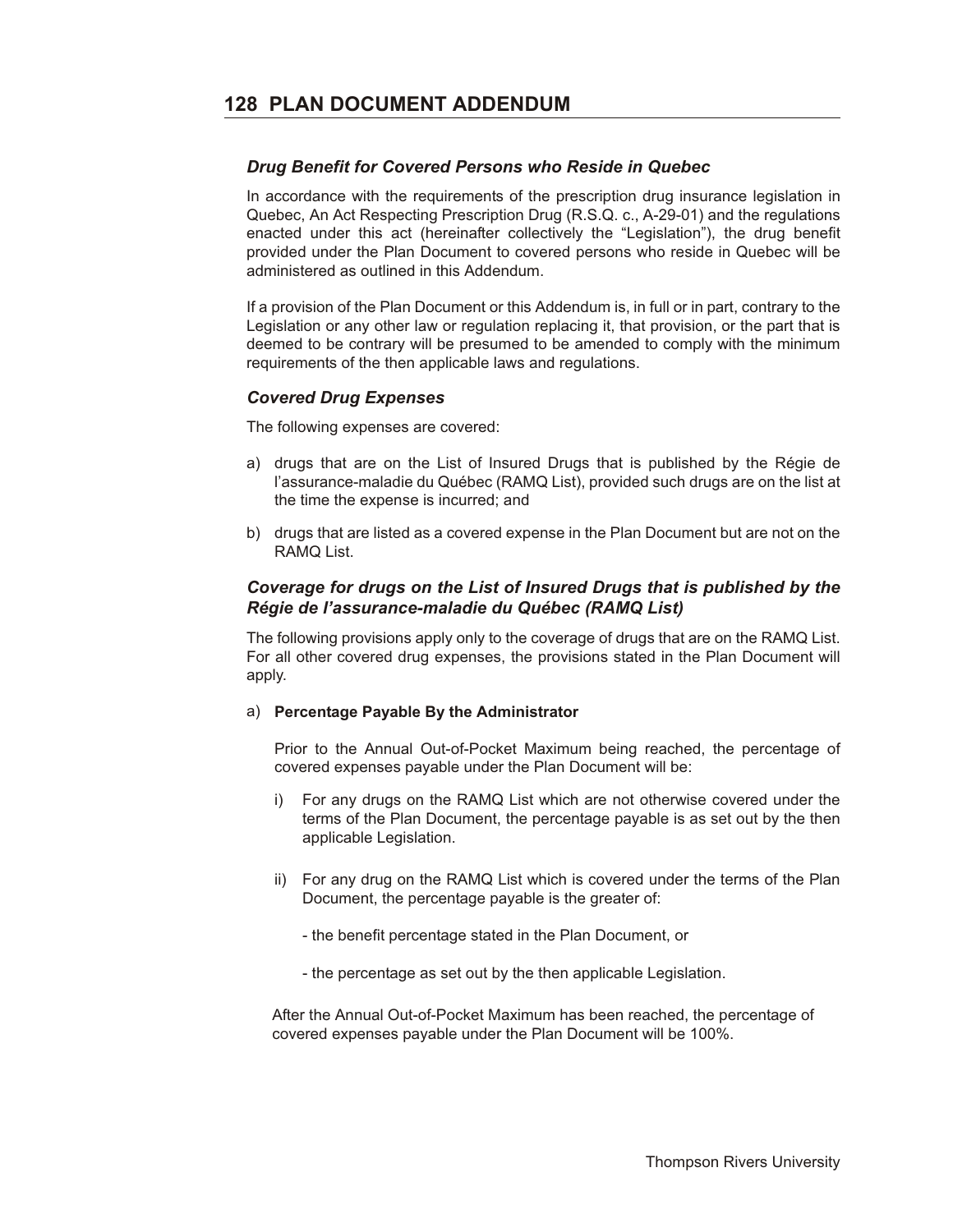#### b) **Annual Out-of-Pocket Maximum**

The Annual Out-of-Pocket Maximum is the portion of covered drug expenses which must be paid by a covered person in a calendar year, before the percentage payable under the Plan Document will be 100%. Amounts that will be applied to the Annual Out-of-Pocket Maximum are:

- i) the deductible amounts, and
- ii) the portion of covered drug expenses that is payable by the covered person, when the benefit percentage under the Plan Document is less than 100%.

 The Annual Out-of-Pocket Maximum for the Employee and his Spouse is as stipulated in the Legislation and includes those portions of covered drug expenses paid for dependent children.

 For the purposes of calculating the Out-of-Pocket Maximum for the Employee and His Spouse, those portions of covered drug expenses paid for dependent children will be applied to the person who is closest to reaching the Annual Out-of-Pocket Maximum.

#### c) **Deductible**

Deductible amounts, if any, stated in the Plan Document will apply, up to the Annual Out-of-Pocket Maximum. Thereafter, the deductible will not apply.

#### d) **Lifetime Maximums**

Lifetime maximums, if any, stated in the Plan Document will not apply to drugs on the RAMQ List. Drug coverage provided after the lifetime maximum amount stated in the Plan Document is reached is subject to the following conditions:

- i) only drugs that are on the RAMQ List are covered, and
- ii) the percentage payable by the Administrator for covered expenses is the percentage as set out by the then applicable Legislation.

#### e) **Eligible Dependent Children**

Eligible Dependent children who are in full-time attendance at an accredited educational institution will be covered until the later of attainment of:

- i) the age specified in the Plan Document, and
- ii) age 26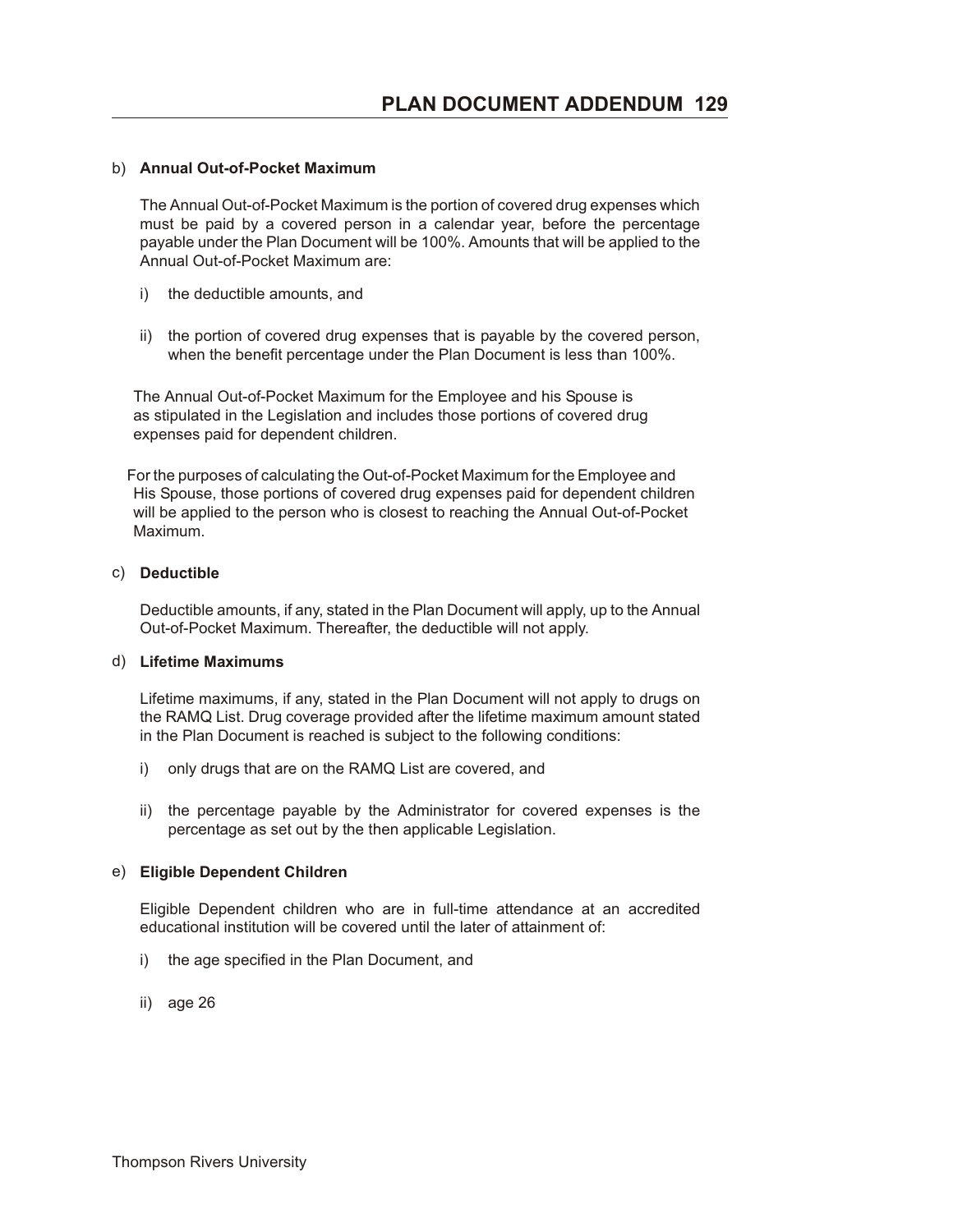# **130 PLAN DOCUMENT ADDENDUM**

 Drug coverage provided for Dependent Children after the age stated in the Plan Document is subject to the following conditions:

- only drugs that are on the RAMQ List are covered, and

- the percentage payable by the Administrator for covered expenses is the percentage as set out by the then applicable Legislation.

#### f) **Termination Age for covered Drug Expenses**

Provided the person is otherwise eligible for the drug benefit under the Plan Document, the Termination Age, if any, specified in the Plan Document will not apply. Drug coverage provided after the Termination Age specified in the Plan Document is subject to the following conditions:

- i) only drugs that are on the RAMQ List are covered,
- ii) the percentage payable by the Administrator for covered expenses is the percentage as set out by the then applicable Legislation,
- iii) the Annual Out-of-Pocket Maximum is as stipulated in the then applicable Legislation, and
- iv) the premium required for the drug coverage is the premium for the Extended Health Care Benefit.

#### g) **Continuation of Coverage - Concerted Work Stoppages**

In the event of a strike, lock-out or other concerted work stoppages, coverage will continue until the later of:

- i) the length of time, if any, specified in the Plan Document, and
- ii) 30 days

#### *Coverage for drugs that are listed as a covered expense in the Plan Document, but are not on the RAMQ List*

With respect to drugs that are covered under the Plan Document but are not on the RAMQ List, all the provisions stated in the Plan Document will apply.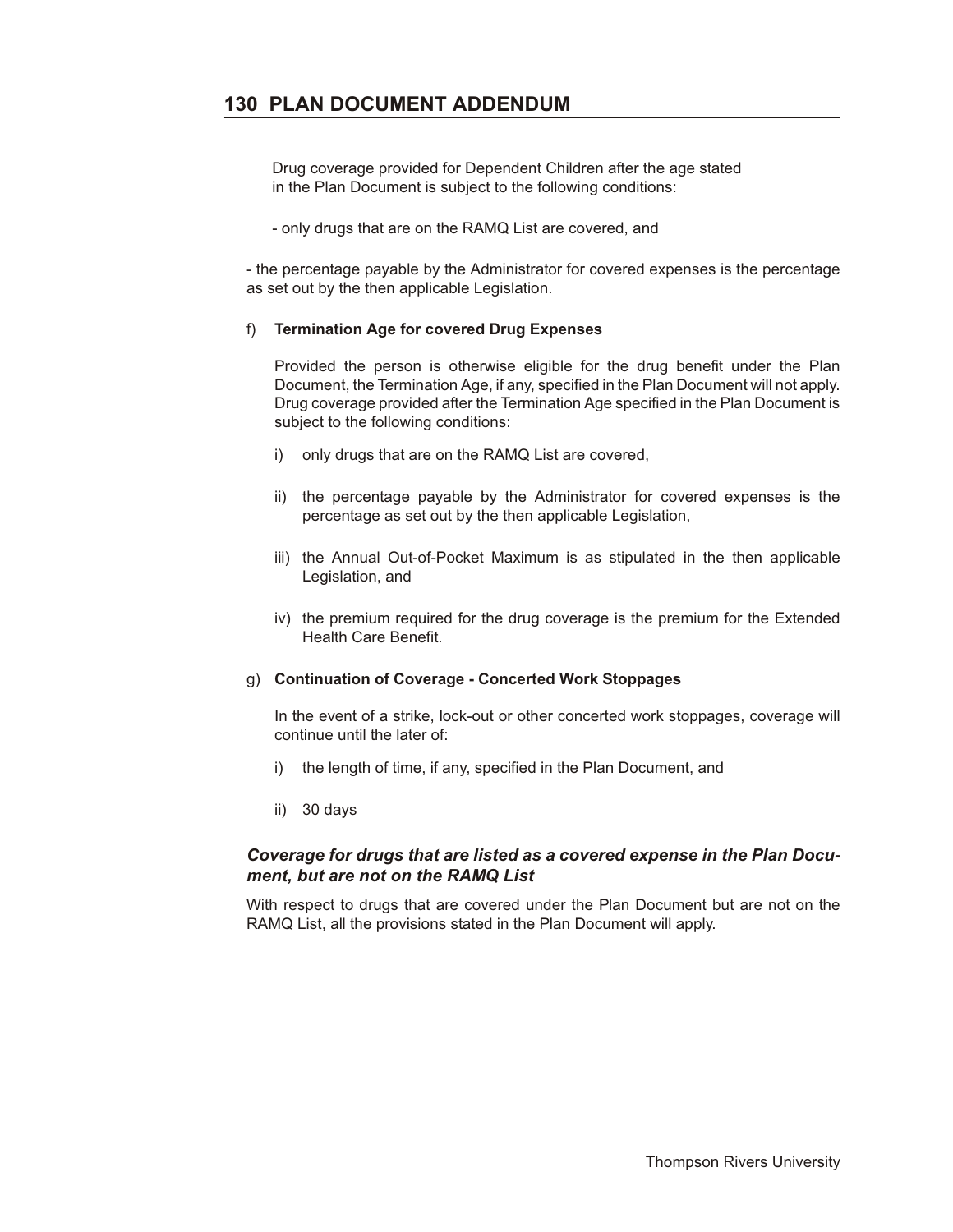# **A**

Accident [Definitions - 77](#page-76-0) Actively at Work [Definitions - 77](#page-76-0) Acupuncturist [Extended Health Care - 6](#page-5-0), [- 12](#page-11-0), [- 17](#page-16-0), [- 22](#page-21-0), [- 27](#page-26-0), [- 33](#page-32-0)[,](#page-38-0)  [- 39](#page-38-0), [- 45](#page-44-0), [- 50](#page-49-0), [- 55](#page-54-0), [- 60](#page-59-0), [- 64](#page-63-0), [- 69](#page-68-0), [- 73](#page-72-0) Administration of the Plan [Clerical Error and Misstatement - 126](#page-125-0) [Employee Contributions - 126](#page-125-0) [Method of Administration - 126](#page-125-0) [Notice of New Employees - 126](#page-125-0) [Notice of Terminated Employees - 126](#page-125-0) [Uniform Practices - 126](#page-125-0) Administration of the Provision [Payment of Claims - 125](#page-124-0) Administrator [Definitions - 77](#page-76-0) Advance Supply Limitation [Extended Health Care - 91](#page-90-0) Alternate Benefits [Dental Care Benefit - 107](#page-106-0) Ambulance [Extended Health Care Benefit - 98](#page-97-0) Amount Transferred [Transfer of Benefits - 86](#page-85-0) Amount of Disability Benefit [Weekly Income Benefit - 116](#page-115-0) Amount of Plan Benefit Coverage [Eligibility for Plan Benefits - 83](#page-82-0) Associated Companies [Group Benefits Schedule - 3](#page-2-0)

# **B**

Benefit Amount [Weekly Income - 8](#page-7-0), [- 29](#page-28-0), [- 35](#page-34-0), [- 41](#page-40-0), [- 52](#page-51-0), [- 57](#page-56-0), [- 66](#page-65-0) Benefit Percentage (Co-insurance) [Definitions - 77](#page-76-0) [Dental Care - 7](#page-6-0), [- 14](#page-13-0), [- 18](#page-17-0), [- 23](#page-22-0), [- 28](#page-27-0), [- 34](#page-33-0), [- 40](#page-39-0), [- 46](#page-45-0)[,](#page-50-0)  [- 51](#page-50-0), [- 56](#page-55-0), [- 61](#page-60-0), [- 65](#page-64-0), [- 70](#page-69-0), [- 75](#page-74-0) [Extended Health Care - 4](#page-3-0), [- 11](#page-10-0), [- 15](#page-14-0), [- 20](#page-19-0), [- 25](#page-24-0), [- 31](#page-30-0)[,](#page-36-0)  [- 37](#page-36-0), [- 43](#page-42-0), [- 48](#page-47-0), [- 53](#page-52-0), [- 58](#page-57-0), [- 62](#page-61-0), [- 67](#page-66-0), [- 72](#page-71-0)

# **C**

Child [Definitions - 78](#page-77-0) **Chiropractor** [Extended Health Care - 6](#page-5-0), [- 12](#page-11-0), [- 17](#page-16-0), [- 21](#page-20-0), [- 26](#page-25-0), [- 32](#page-31-0)[,](#page-37-0)  [- 38](#page-37-0), [- 44](#page-43-0), [- 49](#page-48-0), [- 54](#page-53-0), [- 59](#page-58-0), [- 63](#page-62-0), [- 68](#page-67-0), [- 73](#page-72-0) Christian Science [Extended Health Care - 6](#page-5-0), [- 12](#page-11-0), [- 17](#page-16-0), [- 22](#page-21-0), [- 27](#page-26-0), [- 33](#page-32-0)[,](#page-38-0)  [- 39](#page-38-0), [- 45](#page-44-0), [- 50](#page-49-0), [- 55](#page-54-0), [- 60](#page-59-0), [- 64](#page-63-0), [- 69](#page-68-0), [- 73](#page-72-0) Claim Amounts Applied To The Maximum [Dental Care - 106](#page-105-0) [Extended Health Care - 90](#page-89-0) Class Number(s) [Group Benefits Policy Schedule - 2](#page-1-0) Classifications Eligible for Plan Benefits [Dental Care - 7](#page-6-0), [- 13](#page-12-0), [- 18](#page-17-0), [- 23](#page-22-0), [- 28](#page-27-0), [- 34](#page-33-0), [- 40](#page-39-0), [- 46](#page-45-0)[,](#page-50-0)  [- 51](#page-50-0), [- 56](#page-55-0), [- 61](#page-60-0), [- 65](#page-64-0), [- 70](#page-69-0), [- 75](#page-74-0) [Extended Health Care - 4](#page-3-0), [- 10](#page-9-0), [- 15](#page-14-0), [- 20](#page-19-0), [- 25](#page-24-0), [- 31](#page-30-0)[,](#page-36-0)  [- 37](#page-36-0), [- 43](#page-42-0), [- 48](#page-47-0), [- 53](#page-52-0), [- 58](#page-57-0), [- 62](#page-61-0), [- 67](#page-66-0), [- 72](#page-71-0) Clerical Error and Misstatement [Administration of the Plan - 126](#page-125-0)

Co-ordination of Benefits [Administration of the Provision - 125](#page-124-0) [How Claims are Co-ordinated - 123](#page-122-0) [Order of Benefit Payment - 123](#page-122-0) [Payment of Claims - 123](#page-122-0) [Plans Co-ordinated with this Policy - 123](#page-122-0) [Special Rules Applied - 125](#page-124-0) Concessions Granted [Transfer of Benefits - 86](#page-85-0) Conformity with the Law [The Plan Document - 127](#page-126-0) Contact Lenses [Extended Health Care - 6](#page-5-0), [- 12](#page-11-0), [- 17](#page-16-0), [- 22](#page-21-0), [- 27](#page-26-0), [- 33](#page-32-0)[,](#page-38-0)  [- 39](#page-38-0), [- 45](#page-44-0), [- 50](#page-49-0), [- 55](#page-54-0), [- 60](#page-59-0), [- 64](#page-63-0), [- 69](#page-68-0), [- 74](#page-73-0) Continuing Proof [Payment of Claims - 122](#page-121-0) Covered Expenses  [Extended Health Care Benefit - 90](#page-89-0) [Emergency Travel Assistance - 100](#page-99-0) [Hospital Services in Canada - 91](#page-90-0) [Level I - Basic Services - 107](#page-106-0) [Level II - Supplementary Basic Services - 109](#page-108-0) [Level III - Dentures - 110](#page-109-0) [Level IV - Major Restorative Services - 110](#page-109-0) [Level V - Orthodontics - 111](#page-110-0) [ManuScript Generic Drug Plan 2 - Prescription](#page-92-0) [Drugs - 93](#page-92-0) [Medical Services and Supplies - 95](#page-94-0) [Out-of-Province or Out-of-Canada - 98](#page-97-0) [Prescription Drugs - 92](#page-91-0) [Professional Services - 95](#page-94-0) [Vision Care - 94](#page-93-0) [Work in Progress when Coverage under this Plan](#page-108-0) [ends - 109](#page-108-0), [- 110](#page-109-0), [- 111](#page-110-0) Covered Expenses and Maximums (per covered person) [Extended Health Care - 5](#page-4-0), [- 11](#page-10-0), [- 16](#page-15-0), [- 21](#page-20-0), [- 26](#page-25-0), [- 32](#page-31-0)[,](#page-37-0)  [- 38](#page-37-0), [- 44](#page-43-0), [- 49](#page-48-0), [- 54](#page-53-0), [- 59](#page-58-0), [- 63](#page-62-0), [- 68](#page-67-0), [- 73](#page-72-0) Currency of Payment [The Plan Document - 127](#page-126-0) Custom-Made Orthotics [Extended Health Care - 6](#page-5-0), [- 13](#page-12-0), [- 17](#page-16-0), [- 22](#page-21-0), [- 27](#page-26-0), [- 33](#page-32-0)[,](#page-38-0)  [- 39](#page-38-0), [- 45](#page-44-0), [- 50](#page-49-0), [- 55](#page-54-0), [- 60](#page-59-0), [- 64](#page-63-0), [- 69](#page-68-0), [- 74](#page-73-0) Custom-made Orthopaedic Shoes [Extended Health Care - 6](#page-5-0), [- 13](#page-12-0), [- 17](#page-16-0), [- 22](#page-21-0), [- 27](#page-26-0), [- 33](#page-32-0)[,](#page-38-0)  [- 39](#page-38-0), [- 45](#page-44-0), [- 50](#page-49-0), [- 55](#page-54-0), [- 60](#page-59-0), [- 64](#page-63-0), [- 69](#page-68-0), [- 74](#page-73-0)

# **D**

Date Costs are Incurred [Payment of Claims - 122](#page-121-0) Decreases in Plan Benefits [Effective Date of Plan Benefits - 85](#page-84-0) Deductible [Dental Care - 7](#page-6-0), [- 13](#page-12-0), [- 18](#page-17-0), [- 23](#page-22-0), [- 28](#page-27-0), [- 34](#page-33-0), [- 40](#page-39-0), [- 46](#page-45-0)[,](#page-50-0)  [- 51](#page-50-0), [- 56](#page-55-0), [- 61](#page-60-0), [- 65](#page-64-0), [- 70](#page-69-0), [- 75](#page-74-0) [Extended Health Care - 4](#page-3-0), [- 10](#page-9-0), [- 15](#page-14-0), [- 20](#page-19-0), [- 25](#page-24-0), [- 31](#page-30-0)[,](#page-36-0)  [- 37](#page-36-0), [- 43](#page-42-0), [- 48](#page-47-0), [- 53](#page-52-0), [- 58](#page-57-0), [- 62](#page-61-0), [- 67](#page-66-0), [- 72](#page-71-0) Deductible Carry-Forward  [Extended Health Care Benefit - 90](#page-89-0) [Transfer of Benefits - 86](#page-85-0) Definition of Total Disability or Totally Disabled  [Weekly Income Benefit - 114](#page-113-0) Dental Late Dental Application [Eligibility Requirements - 84](#page-83-0)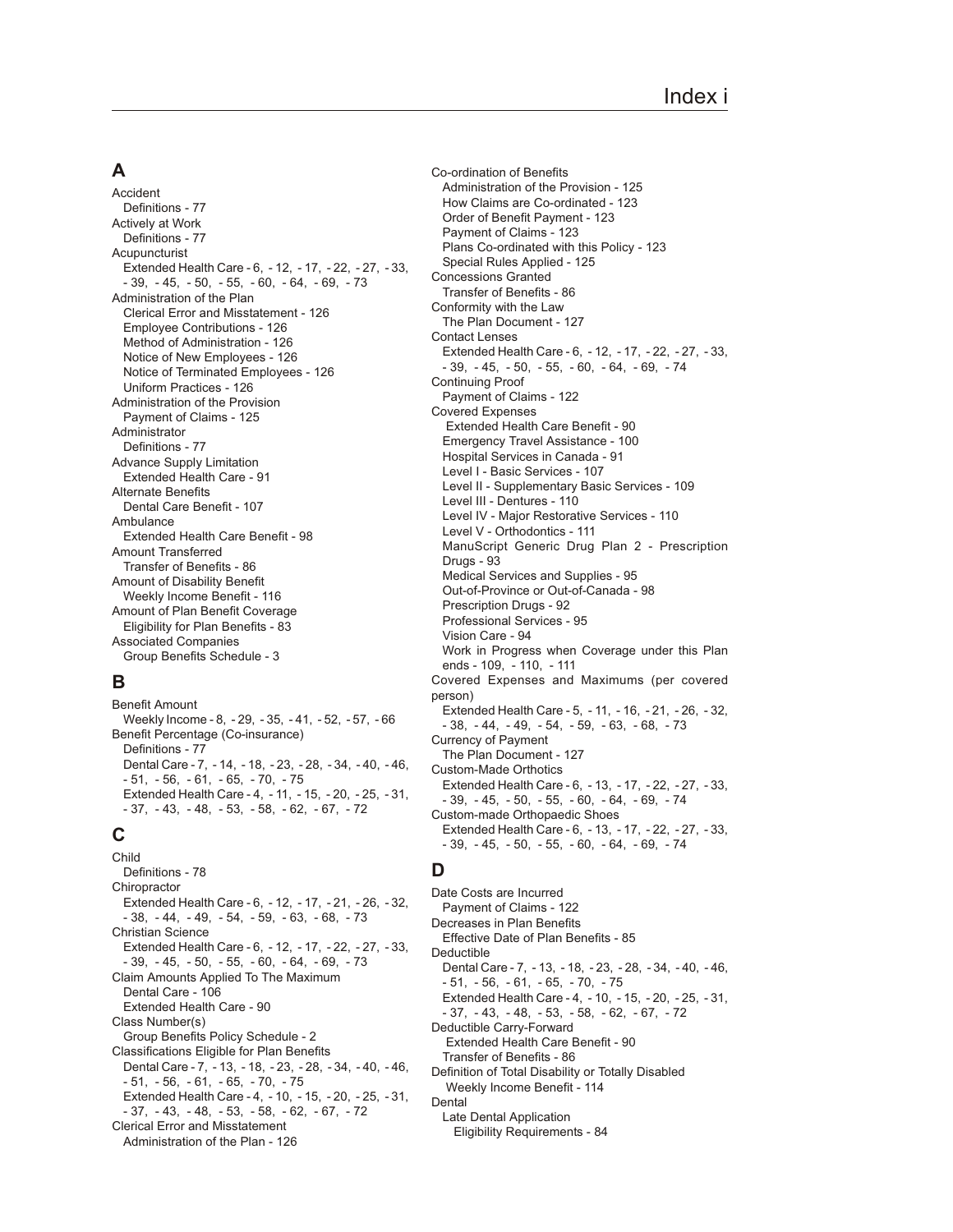Dental Care [Benefit Percentage \(Co-insurance\) - 7](#page-6-0), [- 14](#page-13-0), [- 18](#page-17-0), [-](#page-22-0) [23](#page-22-0), [- 28](#page-27-0), [- 34](#page-33-0), [- 40](#page-39-0), [- 46](#page-45-0), [- 51](#page-50-0), [- 56](#page-55-0), [- 61](#page-60-0), [- 65](#page-64-0), [- 70](#page-69-0), [-](#page-74-0) [75](#page-74-0) [Classifications Eligible for Plan Benefits - 7](#page-6-0), [- 13](#page-12-0), [-](#page-17-0) [18](#page-17-0), [- 23](#page-22-0), [- 28](#page-27-0), [- 34](#page-33-0), [- 40](#page-39-0), [- 46](#page-45-0), [- 51](#page-50-0), [- 56](#page-55-0), [- 61](#page-60-0), [- 65](#page-64-0), [-](#page-69-0) [70](#page-69-0), [- 75](#page-74-0) [Deductible - 7](#page-6-0), [- 13](#page-12-0), [- 18](#page-17-0), [- 23](#page-22-0), [- 28](#page-27-0), [- 34](#page-33-0), [- 40](#page-39-0), [- 46](#page-45-0)[,](#page-50-0)  [- 51](#page-50-0), [- 56](#page-55-0), [- 61](#page-60-0), [- 65](#page-64-0), [- 70](#page-69-0), [- 75](#page-74-0) [Dental Fee Guide - 8](#page-7-0), [- 14](#page-13-0), [- 19](#page-18-0), [- 23](#page-22-0), [- 28](#page-27-0), [- 34](#page-33-0), [-](#page-39-0) [40](#page-39-0), [- 46](#page-45-0), [- 51,](#page-50-0) [- 56](#page-55-0), [- 61](#page-60-0), [- 65](#page-64-0), [- 70](#page-69-0), [- 75](#page-74-0) [Group Benefits Schedule - 7](#page-6-0), [- 13](#page-12-0), [- 18](#page-17-0), [- 23](#page-22-0), [- 28](#page-27-0), [-](#page-33-0) [34](#page-33-0), [- 40](#page-39-0), [- 46,](#page-45-0) [- 51](#page-50-0), [- 56](#page-55-0), [- 61](#page-60-0), [- 65](#page-64-0), [- 70](#page-69-0), [- 75](#page-74-0) [Maximums - 7](#page-6-0), [- 14](#page-13-0), [- 18](#page-17-0), [- 23](#page-22-0), [- 28](#page-27-0), [- 34](#page-33-0), [- 40](#page-39-0), [- 46](#page-45-0)[,](#page-50-0)  [- 51](#page-50-0), [- 56](#page-55-0), [- 61](#page-60-0), [- 65](#page-64-0), [- 70](#page-69-0), [- 75](#page-74-0) [Participation Basis - 8](#page-7-0), [- 14](#page-13-0), [- 19](#page-18-0), [- 24](#page-23-0), [- 29](#page-28-0), [- 35,](#page-34-0) [-](#page-40-0) [41](#page-40-0), [- 47](#page-46-0), [- 51,](#page-50-0) [- 56](#page-55-0), [- 61](#page-60-0), [- 65](#page-64-0), [- 71](#page-70-0), [- 76](#page-75-0) [Survivor Extended Benefit - 8](#page-7-0), [- 14](#page-13-0), [- 19](#page-18-0), [- 24](#page-23-0), [- 29](#page-28-0), [-](#page-34-0) [35](#page-34-0), [- 41](#page-40-0), [- 47,](#page-46-0) [- 51](#page-50-0), [- 56](#page-55-0), [- 61](#page-60-0), [- 65](#page-64-0), [- 71](#page-70-0), [- 76](#page-75-0) [Termination Age - 8,](#page-7-0) [- 14](#page-13-0), [- 19](#page-18-0), [- 24](#page-23-0), [- 29](#page-28-0), [- 35](#page-34-0), [- 41](#page-40-0)[,](#page-45-0)  [- 46](#page-45-0), [- 51](#page-50-0), [- 56](#page-55-0), [- 61](#page-60-0), [- 65](#page-64-0), [- 70](#page-69-0), [- 75](#page-74-0) [Waiting Period - 8,](#page-7-0) [- 14](#page-13-0), [- 19](#page-18-0), [- 24](#page-23-0), [- 29](#page-28-0), [- 35](#page-34-0), [- 41](#page-40-0), [-](#page-46-0) [47](#page-46-0), [- 52](#page-51-0), [- 57,](#page-56-0) [- 61](#page-60-0), [- 65](#page-64-0), [- 71](#page-70-0), [- 76](#page-75-0) Dental Care Benefit  [Covered Expenses - 106](#page-105-0)  [The Benefit - 106](#page-105-0) [Alternate Benefits - 107](#page-106-0) [Expenses not Covered - 112](#page-111-0) [Level I - Basic Services - 107](#page-106-0) [Level II - Supplementary Basic Services - 109](#page-108-0) [Level III - Dentures - 110](#page-109-0) [Level IV - Major Restorative Services - 110](#page-109-0) [Level V - Orthodontics - 111](#page-110-0) [Pre-Determination of Benefits - 111](#page-110-0) [Work in Progress when Coverage under this Plan](#page-108-0) [ends - 109](#page-108-0), [- 110](#page-109-0), [- 111](#page-110-0) Dental Fee Guide [Dental Care - 8](#page-7-0), [- 14](#page-13-0), [- 19](#page-18-0), [- 23](#page-22-0), [- 28](#page-27-0), [- 34](#page-33-0), [- 40](#page-39-0), [- 46](#page-45-0)[,](#page-50-0)  [- 51](#page-50-0), [- 56](#page-55-0), [- 61](#page-60-0), [- 65](#page-64-0), [- 70](#page-69-0), [- 75](#page-74-0) Dental Treatment [Extended Health Care Benefit - 98](#page-97-0) **Dentist** [Definitions - 77](#page-76-0) Dependent [Definitions - 77](#page-76-0) [Eligibility for Plan Benefits - 83](#page-82-0) Termination of Dependent Plan Benefits [Termination of Plan Benefits - 89](#page-88-0) Diabetic Supplies [Extended Health Care Benefit - 92](#page-91-0), [- 93](#page-92-0) Diagnostic Procedures [Extended Health Care Benefit - 97](#page-96-0) Direct Claims Payment [Extended Health Care Benefit - 94](#page-93-0) Disabilities Not Covered [Weekly Income Benefit - 120](#page-119-0) Disability Coverage During Leave of Absence and Lay-Off [Termination of Employment Exceptions - 89](#page-88-0) Disability or Disabled [Definitions - 78](#page-77-0) Drug [Definitions - 78](#page-77-0) Drug Expenses [Extended Health Care - 91](#page-90-0) Drugs [Extended Health Care Benefit - 92](#page-91-0)

Drugs For Treatment of an Illness or Injury [Extended Health Care Benefit - 93](#page-92-0) Due to Illness or Injury [Termination of Employment Exceptions - 87](#page-86-0) Due to Lay-Off [Termination of Employment Exceptions - 88](#page-87-0) Due to Maternity or Parental Leave of Absence [Termination of Employment Exceptions - 88](#page-87-0) Due to Other Leave of Absence [Termination of Employment Exceptions - 88](#page-87-0) Due to Strike [Termination of Employment Exceptions - 89](#page-88-0) Durable Medical Equipment [Extended Health Care - 6](#page-5-0), [- 13](#page-12-0), [- 17](#page-16-0), [- 22](#page-21-0), [- 27](#page-26-0), [- 33](#page-32-0)[,](#page-38-0)  [- 39](#page-38-0), [- 45](#page-44-0), [- 50](#page-49-0), [- 55](#page-54-0), [- 60](#page-59-0), [- 64](#page-63-0), [- 69](#page-68-0), [- 74](#page-73-0) **E** Earnings [Definitions - 79](#page-78-0) **Earnings** [Weekly Income - 8](#page-7-0), [- 29](#page-28-0), [- 35](#page-34-0), [- 41](#page-40-0), [- 52](#page-51-0), [- 57](#page-56-0), [- 66](#page-65-0) Effective Date Effective Date of Transfer [Transfer of Benefits - 86](#page-85-0) Effective Date for Increases in Plan Benefits [Group Benefits Schedule - 3](#page-2-0) Effective Date of Plan Benefits [Decreases in Plan Benefits - 85](#page-84-0) [Effective Date of Plan Benefits - 85](#page-84-0) [Increases in Plan Benefits - 85](#page-84-0) Eligibility [Transfer of Benefits - 86](#page-85-0) Eligibility for Plan Benefits [Eligibility for Plan Benefits - 83](#page-82-0) [How to Become Covered - 83](#page-82-0) Emergency Travel Assistance [Extended Health Care - 7](#page-6-0), [- 13](#page-12-0), [- 18](#page-17-0), [- 23](#page-22-0), [- 28](#page-27-0), [- 34](#page-33-0)[,](#page-39-0)  [- 40](#page-39-0), [- 46](#page-45-0), [- 50](#page-49-0), [- 55](#page-54-0), [- 60](#page-59-0), [- 64](#page-63-0), [- 69](#page-68-0), [- 74](#page-73-0) [Extended Health Care Benefit - 100](#page-99-0) Employee [Definitions - 79](#page-78-0) [Eligibility for Plan Benefits - 83](#page-82-0) Termination of Employee Plan Benefits [Termination of Plan Benefits - 87](#page-86-0) Employee Contributions [Administration of the Plan - 126](#page-125-0) [Employer - 1](#page-0-0), [- 2](#page-1-0) [Definitions - 80](#page-79-0) Entitlement Criteria [Weekly Income Benefit - 114](#page-113-0) Evidence Evidence of Good Health [Eligibility Requirements - 84](#page-83-0) Late Application [Eligibility Requirements - 84](#page-83-0) Late Dental Application [Eligibility Requirements - 84](#page-83-0) Examination by the Employer [Payment of Claims - 122](#page-121-0) Expenses Not Covered [Extended Health Care Benefit - 91](#page-90-0), [- 104](#page-103-0) Expenses not Covered [Dental Care Benefit - 112](#page-111-0) Experimental or Investigational [Definitions - 80](#page-79-0) Extended Health Care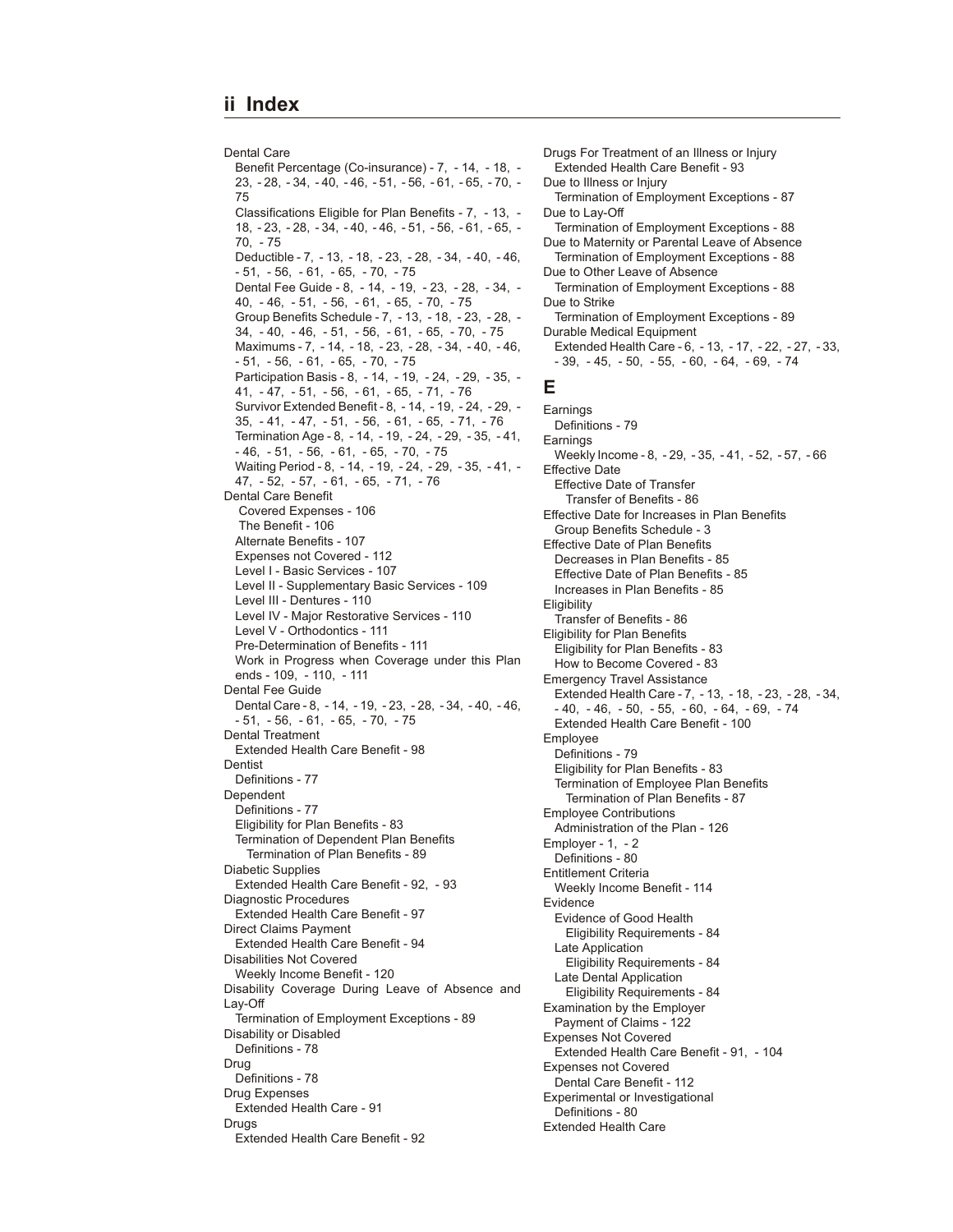[Acupuncturist - 6](#page-5-0), [- 12](#page-11-0), [- 17](#page-16-0), [- 22](#page-21-0), [- 27](#page-26-0), [- 33](#page-32-0), [- 39](#page-38-0), [-](#page-44-0) [45](#page-44-0), [- 50](#page-49-0), [- 55,](#page-54-0) [- 60](#page-59-0), [- 64](#page-63-0), [- 69](#page-68-0), [- 73](#page-72-0) [Benefit Percentage \(Co-insurance\) - 4](#page-3-0), [- 11](#page-10-0), [- 15](#page-14-0), [-](#page-19-0) [20](#page-19-0), [- 25](#page-24-0), [- 31](#page-30-0), [- 37](#page-36-0), [- 43](#page-42-0), [- 48](#page-47-0), [- 53](#page-52-0), [- 58](#page-57-0), [- 62](#page-61-0), [- 67](#page-66-0), [-](#page-71-0) [72](#page-71-0) [Chiropractor - 6](#page-5-0), [- 12](#page-11-0), [- 17](#page-16-0), [- 21](#page-20-0), [- 26](#page-25-0), [- 32](#page-31-0), [- 38](#page-37-0), [-](#page-43-0) [44](#page-43-0), [- 49](#page-48-0), [- 54,](#page-53-0) [- 59](#page-58-0), [- 63](#page-62-0), [- 68](#page-67-0), [- 73](#page-72-0) [Christian Science - 6](#page-5-0), [- 12,](#page-11-0) [- 17](#page-16-0), [- 22](#page-21-0), [- 27](#page-26-0), [- 33](#page-32-0), [-](#page-38-0) [39](#page-38-0), [- 45](#page-44-0), [- 50,](#page-49-0) [- 55](#page-54-0), [- 60](#page-59-0), [- 64](#page-63-0), [- 69](#page-68-0), [- 73](#page-72-0) [Classifications Eligible for Plan Benefits - 4](#page-3-0), [- 10](#page-9-0), [-](#page-14-0) [15](#page-14-0), [- 20](#page-19-0), [- 25](#page-24-0), [- 31](#page-30-0), [- 37](#page-36-0), [- 43](#page-42-0), [- 48](#page-47-0), [- 53](#page-52-0), [- 58](#page-57-0), [- 62](#page-61-0), [-](#page-66-0) [67](#page-66-0), [- 72](#page-71-0) [Contact Lenses - 6,](#page-5-0) [- 12](#page-11-0), [- 17](#page-16-0), [- 22](#page-21-0), [- 27](#page-26-0), [- 33](#page-32-0), [- 39](#page-38-0)[,](#page-44-0)  [- 45](#page-44-0), [- 50](#page-49-0), [- 55](#page-54-0), [- 60](#page-59-0), [- 64](#page-63-0), [- 69](#page-68-0), [- 74](#page-73-0) [Covered Expenses and Maximums \(per covered](#page-4-0) [person\) - 5](#page-4-0), [- 11](#page-10-0), [- 16](#page-15-0), [- 21](#page-20-0), [- 26](#page-25-0), [- 32](#page-31-0), [- 38](#page-37-0), [- 44](#page-43-0), [-](#page-48-0) [49](#page-48-0), [- 54](#page-53-0), [- 59](#page-58-0), [- 63](#page-62-0), [- 68](#page-67-0), [- 73](#page-72-0) [Custom-Made Orthotics - 6](#page-5-0), [- 13](#page-12-0), [- 17](#page-16-0), [- 22](#page-21-0), [- 27](#page-26-0), [-](#page-32-0) [33](#page-32-0), [- 39](#page-38-0), [- 45](#page-44-0), [- 50](#page-49-0), [- 55](#page-54-0), [- 60](#page-59-0), [- 64](#page-63-0), [- 69](#page-68-0), [- 74](#page-73-0) [Custom-made Orthopaedic Shoes - 6](#page-5-0), [- 13](#page-12-0), [- 17](#page-16-0), [-](#page-21-0) [22](#page-21-0), [- 27](#page-26-0), [- 33](#page-32-0), [- 39](#page-38-0), [- 45](#page-44-0), [- 50](#page-49-0), [- 55](#page-54-0), [- 60](#page-59-0), [- 64](#page-63-0), [- 69](#page-68-0), [-](#page-73-0) [74](#page-73-0) [Deductible - 4](#page-3-0), [- 10](#page-9-0), [- 15](#page-14-0), [- 20](#page-19-0), [- 25](#page-24-0), [- 31](#page-30-0), [- 37](#page-36-0), [- 43](#page-42-0)[,](#page-47-0)  [- 48](#page-47-0), [- 53](#page-52-0), [- 58](#page-57-0), [- 62](#page-61-0), [- 67](#page-66-0), [- 72](#page-71-0) [Durable Medical Equipment - 6](#page-5-0), [- 13](#page-12-0), [- 17](#page-16-0), [- 22](#page-21-0), [- 27](#page-26-0)[,](#page-32-0)  [- 33](#page-32-0), [- 39](#page-38-0), [- 45](#page-44-0), [- 50](#page-49-0), [- 55](#page-54-0), [- 60](#page-59-0), [- 64](#page-63-0), [- 69](#page-68-0), [- 74](#page-73-0) [Emergency Travel Assistance - 7](#page-6-0), [- 13](#page-12-0), [- 18](#page-17-0), [- 23](#page-22-0), [-](#page-27-0) [28](#page-27-0), [- 34](#page-33-0), [- 40](#page-39-0), [- 46](#page-45-0), [- 50](#page-49-0), [- 55](#page-54-0), [- 60](#page-59-0), [- 64](#page-63-0), [- 69](#page-68-0), [- 74](#page-73-0) [Glucose Monitor - 7](#page-6-0), [- 13](#page-12-0), [- 18](#page-17-0), [- 22](#page-21-0), [- 27](#page-26-0), [- 33](#page-32-0), [- 39](#page-38-0)[,](#page-44-0)  [- 45](#page-44-0), [- 50](#page-49-0), [- 55](#page-54-0), [- 60](#page-59-0), [- 64](#page-63-0), [- 69](#page-68-0), [- 74](#page-73-0) [Group Benefits Schedule - 4](#page-3-0), [- 10](#page-9-0), [- 15](#page-14-0), [- 20](#page-19-0), [- 25](#page-24-0), [-](#page-30-0) [31](#page-30-0), [- 37](#page-36-0), [- 43](#page-42-0), [- 48](#page-47-0), [- 53](#page-52-0), [- 58](#page-57-0), [- 62](#page-61-0), [- 67](#page-66-0), [- 72](#page-71-0) [Hearing Aids - 7](#page-6-0), [- 13](#page-12-0), [- 18](#page-17-0), [- 22](#page-21-0), [- 27](#page-26-0), [- 33](#page-32-0), [- 39](#page-38-0), [-](#page-44-0) [45](#page-44-0), [- 50](#page-49-0), [- 55](#page-54-0), [- 60](#page-59-0), [- 64](#page-63-0), [- 69](#page-68-0), [- 74](#page-73-0) [Hospital - 5](#page-4-0), [- 11](#page-10-0), [- 16](#page-15-0), [- 21](#page-20-0), [- 26](#page-25-0), [- 32](#page-31-0), [- 38](#page-37-0), [- 44](#page-43-0), [-](#page-48-0) [49](#page-48-0), [- 54](#page-53-0), [- 59](#page-58-0), [- 63](#page-62-0), [- 68](#page-67-0), [- 73](#page-72-0) [ManuScript Generic Drug Plan 2 - 5](#page-4-0), [- 12](#page-11-0), [- 16](#page-15-0), [- 21](#page-20-0)[,](#page-25-0)  [- 26](#page-25-0), [- 32](#page-31-0), [- 38](#page-37-0), [- 44](#page-43-0), [- 49](#page-48-0), [- 54](#page-53-0), [- 59](#page-58-0), [- 63](#page-62-0) [Massage Therapist - 6](#page-5-0), [- 12,](#page-11-0) [- 17](#page-16-0), [- 22](#page-21-0), [- 27](#page-26-0), [- 32](#page-31-0), [-](#page-37-0) [38](#page-37-0), [- 44](#page-43-0), [- 49](#page-48-0), [- 54](#page-53-0), [- 59](#page-58-0), [- 63](#page-62-0), [- 68](#page-67-0), [- 73](#page-72-0) [Medical Services and Supplies - 6](#page-5-0), [- 13](#page-12-0), [- 17](#page-16-0), [- 22](#page-21-0), [-](#page-26-0) [27](#page-26-0), [- 33](#page-32-0), [- 39](#page-38-0), [- 45](#page-44-0), [- 50](#page-49-0), [- 55](#page-54-0), [- 60](#page-59-0), [- 64](#page-63-0), [- 69](#page-68-0), [- 74](#page-73-0) [Naturopath - 6](#page-5-0), [- 12](#page-11-0), [- 17](#page-16-0), [- 22](#page-21-0), [- 27](#page-26-0), [- 33](#page-32-0), [- 39](#page-38-0), [- 44](#page-43-0)[,](#page-48-0)  [- 49](#page-48-0), [- 54](#page-53-0), [- 59](#page-58-0), [- 63](#page-62-0), [- 68](#page-67-0), [- 73](#page-72-0) [Osteopath - 6](#page-5-0), [- 12](#page-11-0), [- 17](#page-16-0), [- 21](#page-20-0), [- 26](#page-25-0), [- 32](#page-31-0), [- 38](#page-37-0), [- 44](#page-43-0)[,](#page-48-0)  [- 49](#page-48-0), [- 54](#page-53-0), [- 59](#page-58-0), [- 63](#page-62-0), [- 68](#page-67-0), [- 73](#page-72-0) [Out of Canada - 7](#page-6-0), [- 13](#page-12-0), [- 18](#page-17-0), [- 23](#page-22-0), [- 28](#page-27-0), [- 34](#page-33-0), [- 40](#page-39-0), [-](#page-44-0) [45](#page-44-0), [- 50](#page-49-0), [- 55](#page-54-0), [- 60](#page-59-0), [- 64](#page-63-0), [- 69](#page-68-0), [- 74](#page-73-0) [Out-of-Canada Maximum - 7](#page-6-0), [- 13](#page-12-0), [- 18](#page-17-0), [- 23](#page-22-0), [- 28](#page-27-0), [-](#page-33-0) [34](#page-33-0), [- 40](#page-39-0), [- 45](#page-44-0), [- 50](#page-49-0), [- 55](#page-54-0), [- 60](#page-59-0), [- 64](#page-63-0), [- 69](#page-68-0), [- 74](#page-73-0) [Out-of-Canada Referral - 6](#page-5-0), [- 13](#page-12-0), [- 17](#page-16-0), [- 22](#page-21-0), [- 27](#page-26-0), [-](#page-32-0) [33](#page-32-0), [- 39](#page-38-0), [- 45](#page-44-0), [- 50](#page-49-0), [- 55](#page-54-0), [- 60](#page-59-0), [- 64](#page-63-0), [- 69](#page-68-0), [- 74](#page-73-0) [Overall Plan Maximum - 4](#page-3-0), [- 10](#page-9-0), [- 15](#page-14-0), [- 20](#page-19-0), [- 25](#page-24-0), [-](#page-30-0) [31](#page-30-0), [- 37](#page-36-0), [- 43](#page-42-0), [- 48](#page-47-0), [- 53](#page-52-0), [- 58](#page-57-0), [- 62](#page-61-0), [- 67](#page-66-0), [- 72](#page-71-0) [Participation Basis - 5](#page-4-0), [- 11](#page-10-0), [- 16](#page-15-0), [- 21](#page-20-0), [- 26](#page-25-0), [- 32](#page-31-0), [-](#page-37-0) [38](#page-37-0), [- 44](#page-43-0), [- 49](#page-48-0), [- 54](#page-53-0), [- 59](#page-58-0), [- 63](#page-62-0), [- 68](#page-67-0), [- 73](#page-72-0) [Physiotherapist - 6](#page-5-0), [- 12](#page-11-0), [- 17](#page-16-0), [- 22](#page-21-0), [- 27](#page-26-0), [- 33](#page-32-0), [- 39](#page-38-0)[,](#page-44-0)  [- 45](#page-44-0), [- 49](#page-48-0), [- 54](#page-53-0), [- 59](#page-58-0), [- 63](#page-62-0), [- 68](#page-67-0), [- 73](#page-72-0) [Podiatrist/Chiropodist - 6](#page-5-0), [- 12](#page-11-0), [- 17](#page-16-0), [- 21](#page-20-0), [- 26](#page-25-0), [- 32](#page-31-0)[,](#page-37-0)  [- 38](#page-37-0), [- 44](#page-43-0), [- 49](#page-48-0), [- 54](#page-53-0), [- 59](#page-58-0), [- 63](#page-62-0), [- 68](#page-67-0), [- 73](#page-72-0) [Prescription Drugs - 68](#page-67-0), [- 73](#page-72-0) [Prescription Glasses/Elective Contact Lenses/Laser](#page-5-0) [Eye Surgery - 6](#page-5-0), [- 12](#page-11-0), [- 17](#page-16-0), [- 22](#page-21-0), [- 27](#page-26-0), [- 33](#page-32-0), [- 39](#page-38-0), [-](#page-44-0) [45](#page-44-0), [- 50](#page-49-0), [- 55](#page-54-0), [- 60](#page-59-0), [- 64](#page-63-0), [- 69](#page-68-0), [- 74](#page-73-0) [Private Duty Nursing - 6](#page-5-0), [- 13](#page-12-0), [- 17](#page-16-0), [- 22](#page-21-0), [- 27](#page-26-0), [- 33](#page-32-0), [-](#page-38-0) [39](#page-38-0), [- 45](#page-44-0), [- 50](#page-49-0), [- 55](#page-54-0), [- 60](#page-59-0), [- 64](#page-63-0), [- 69](#page-68-0), [- 74](#page-73-0)

[Professional Services - 6](#page-5-0), [- 12](#page-11-0), [- 17](#page-16-0), [- 21](#page-20-0), [- 26](#page-25-0), [- 32](#page-31-0)[,](#page-37-0)  [- 38](#page-37-0), [- 44](#page-43-0), [- 49](#page-48-0), [- 54](#page-53-0), [- 59](#page-58-0), [- 63](#page-62-0), [- 68](#page-67-0), [- 73](#page-72-0) [Psychologist - 6](#page-5-0), [- 12](#page-11-0), [- 17](#page-16-0), [- 22](#page-21-0), [- 27](#page-26-0), [- 33](#page-32-0), [- 39](#page-38-0), [-](#page-44-0) [45](#page-44-0), [- 50](#page-49-0), [- 55](#page-54-0), [- 60](#page-59-0), [- 64](#page-63-0), [- 68](#page-67-0), [- 73](#page-72-0) [Social Worker - 6](#page-5-0), [- 12](#page-11-0), [- 17](#page-16-0), [- 22](#page-21-0), [- 27](#page-26-0), [- 33](#page-32-0), [- 39](#page-38-0), [-](#page-44-0) [45](#page-44-0), [- 50](#page-49-0), [- 55](#page-54-0), [- 60](#page-59-0), [- 64](#page-63-0), [- 69](#page-68-0), [- 73](#page-72-0) [Speech Therapist - 6](#page-5-0), [- 12](#page-11-0), [- 17](#page-16-0), [- 22](#page-21-0), [- 27](#page-26-0), [- 33](#page-32-0), [-](#page-38-0) [39](#page-38-0), [- 45](#page-44-0), [- 49](#page-48-0), [- 54](#page-53-0), [- 59](#page-58-0), [- 63](#page-62-0), [- 68](#page-67-0), [- 73](#page-72-0) [Surgical Brassieres - 7](#page-6-0), [- 13](#page-12-0), [- 18](#page-17-0), [- 22](#page-21-0), [- 27](#page-26-0), [- 33](#page-32-0), [-](#page-38-0) [39](#page-38-0), [- 45](#page-44-0), [- 50](#page-49-0), [- 55](#page-54-0), [- 60](#page-59-0), [- 64](#page-63-0), [- 69](#page-68-0), [- 74](#page-73-0) [Surgical Stockings/Support Hose - 7](#page-6-0), [- 13](#page-12-0), [- 18](#page-17-0), [- 22](#page-21-0)[,](#page-26-0)  [- 27](#page-26-0), [- 33](#page-32-0), [- 39](#page-38-0), [- 45](#page-44-0), [- 50](#page-49-0), [- 55](#page-54-0), [- 60](#page-59-0), [- 64](#page-63-0), [- 69](#page-68-0), [- 74](#page-73-0) [Survivor Extended Benefit - 5](#page-4-0), [- 11](#page-10-0), [- 16](#page-15-0), [- 21](#page-20-0), [- 26](#page-25-0), [-](#page-31-0) [32](#page-31-0), [- 38](#page-37-0), [- 44](#page-43-0), [- 49](#page-48-0), [- 54](#page-53-0), [- 59](#page-58-0), [- 63](#page-62-0), [- 68](#page-67-0), [- 72](#page-71-0) [Termination Age - 5](#page-4-0), [- 11](#page-10-0), [- 16](#page-15-0), [- 21](#page-20-0), [- 26](#page-25-0), [- 32](#page-31-0), [- 38](#page-37-0)[,](#page-43-0)  [- 44](#page-43-0), [- 49](#page-48-0), [- 54](#page-53-0), [- 59](#page-58-0), [- 63](#page-62-0), [- 68](#page-67-0), [- 72](#page-71-0) [Vision Care - 6](#page-5-0), [- 12](#page-11-0), [- 17](#page-16-0), [- 22](#page-21-0), [- 27](#page-26-0), [- 33](#page-32-0), [- 39](#page-38-0), [- 45](#page-44-0)[,](#page-49-0)  [- 50](#page-49-0), [- 55](#page-54-0), [- 60](#page-59-0), [- 64](#page-63-0), [- 69](#page-68-0), [- 74](#page-73-0) [Visual Training - 6](#page-5-0), [- 12](#page-11-0), [- 17](#page-16-0), [- 22](#page-21-0), [- 27](#page-26-0), [- 33](#page-32-0), [- 39](#page-38-0), [-](#page-44-0) [45](#page-44-0), [- 50](#page-49-0), [- 55](#page-54-0), [- 60](#page-59-0), [- 64](#page-63-0), [- 69](#page-68-0), [- 74](#page-73-0) [Waiting Period - 5](#page-4-0), [- 11](#page-10-0), [- 16](#page-15-0), [- 21](#page-20-0), [- 26](#page-25-0), [- 32](#page-31-0), [- 38](#page-37-0), [-](#page-43-0) [44](#page-43-0), [- 49](#page-48-0), [- 54](#page-53-0), [- 59](#page-58-0), [- 63](#page-62-0), [- 68](#page-67-0), [- 73](#page-72-0) [Wigs and Hairpieces - 7,](#page-6-0) [- 13](#page-12-0), [- 18](#page-17-0), [- 22](#page-21-0), [- 27](#page-26-0), [- 33](#page-32-0), [-](#page-38-0) [39](#page-38-0), [- 45](#page-44-0), [- 50](#page-49-0), [- 55](#page-54-0), [- 60](#page-59-0), [- 64](#page-63-0), [- 69](#page-68-0), [- 74](#page-73-0) Extended Health Care Benefit  [Covered Expenses - 90](#page-89-0)  [Expenses Not Covered - 104](#page-103-0)  [Satisfying the Deductible - 90](#page-89-0)  [The Benefit - 90](#page-89-0) [Emergency Travel Assistance - 100](#page-99-0) [Hospital Services in Canada - 91](#page-90-0) [ManuScript Generic Drug Plan 2 - Prescription](#page-92-0) [Drugs - 93](#page-92-0) [Medical Services and Supplies - 95](#page-94-0) [Out-of-Province or Out-of-Canada - 98](#page-97-0) [Prescription Drugs - 92](#page-91-0) [Professional Services - 95](#page-94-0) [Vision Care - 94](#page-93-0)

### **F**

Full-time basis

[Definitions - 80](#page-79-0)

# **G**

Gender

[The Plan Document - 127](#page-126-0)

- Glucose Monitor
- [Extended Health Care 7](#page-6-0), [13](#page-12-0), [18](#page-17-0), [22](#page-21-0), [27](#page-26-0), [33](#page-32-0)[,](#page-38-0)  [- 39](#page-38-0), [- 45](#page-44-0), [- 50](#page-49-0), [- 55](#page-54-0), [- 60](#page-59-0), [- 64](#page-63-0), [- 69](#page-68-0), [- 74](#page-73-0) Group Benefits Schedule
- [Weekly Income/Short Term Disability 8](#page-7-0), [29](#page-28-0), [35](#page-34-0), [-](#page-40-0) [41](#page-40-0), [- 52](#page-51-0), [- 57](#page-56-0), [- 66](#page-65-0)

#### **H**

Hearing Aids [Extended Health Care - 7](#page-6-0), [- 13](#page-12-0), [- 18](#page-17-0), [- 22](#page-21-0), [- 27](#page-26-0), [- 33](#page-32-0)[,](#page-38-0)  [- 39](#page-38-0), [- 45](#page-44-0), [- 50](#page-49-0), [- 55](#page-54-0), [- 60](#page-59-0), [- 64](#page-63-0), [- 69](#page-68-0), [- 74](#page-73-0) Hospital

[Definitions - 80](#page-79-0)

[Extended Health Care - 5](#page-4-0), [- 11](#page-10-0), [- 16](#page-15-0), [- 21](#page-20-0), [- 26](#page-25-0), [- 32](#page-31-0)[,](#page-37-0) 

- [38](#page-37-0), [44](#page-43-0), [49](#page-48-0), [54](#page-53-0), [59](#page-58-0), [63](#page-62-0), [68](#page-67-0), [73](#page-72-0)
- Hospital Care
- [Extended Health Care Benefit 91](#page-90-0)

Hospital Services in Canada

- [Extended Health Care Benefit 91](#page-90-0)
- How Claims are Co-ordinated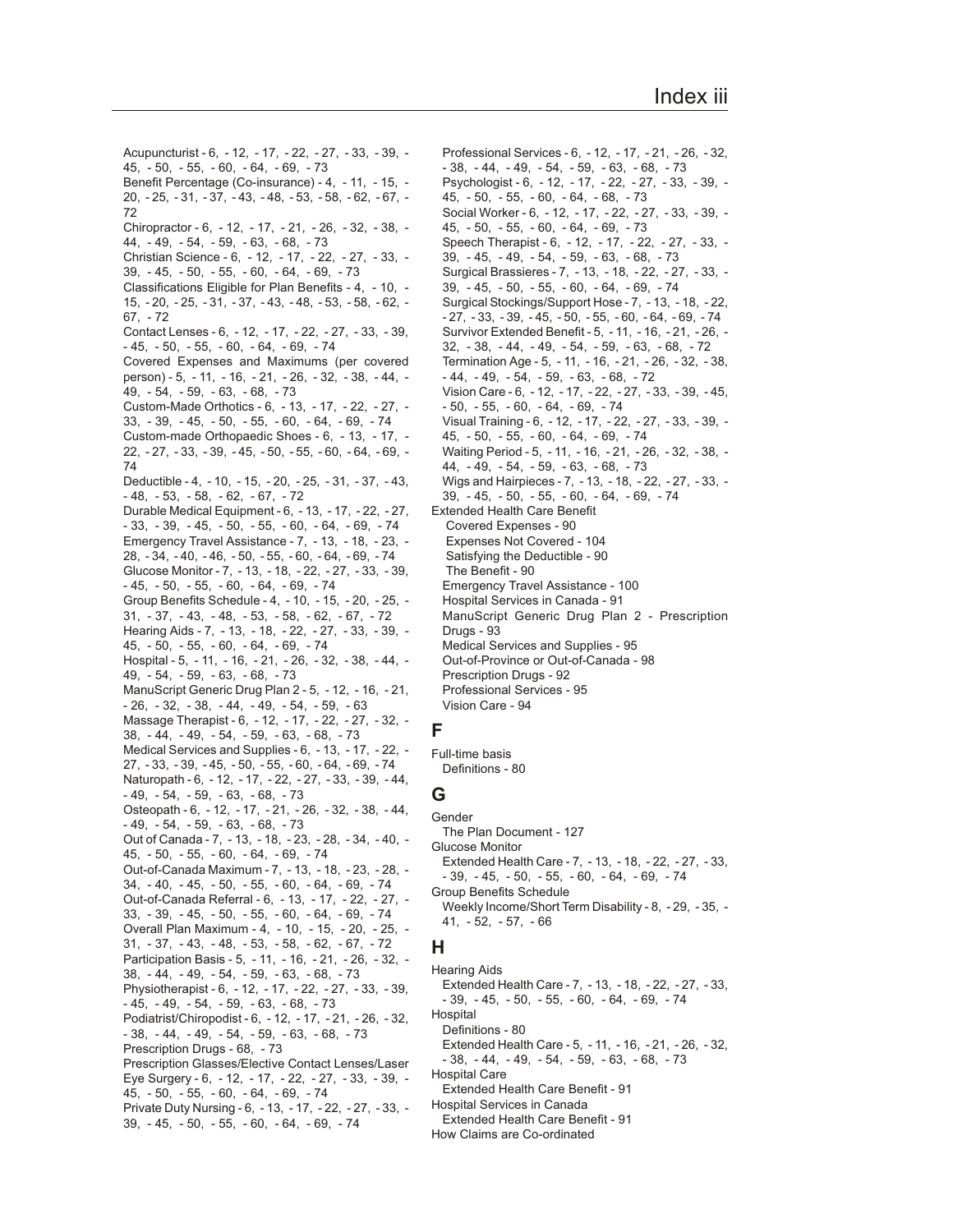#### **iv Index**

[Payment of Claims - 123](#page-122-0) How to Become Covered [Eligibility for Plan Benefits - 83](#page-82-0)

#### **I**

Immediate Family Member [Definitions - 81](#page-80-0) Increases in Plan Benefits [Effective Date of Plan Benefits - 85](#page-84-0)

#### **L**

Leave of Absence [Definitions - 81](#page-80-0) Legislated Benefit Extensions [Termination of Plan Benefits - 89](#page-88-0) Level I - Basic Services [Dental Care Benefit - 107](#page-106-0) Level II - Supplementary Basic Services [Dental Care Benefit - 109](#page-108-0) Level III - Dentures [Dental Care Benefit - 110](#page-109-0) Level IV - Major Restorative Services [Dental Care Benefit - 110](#page-109-0) Level V - Orthodontics [Dental Care Benefit - 111](#page-110-0) Licensed, Certified, Registered [Definitions - 81](#page-80-0) Life-Sustaining Drugs [Definitions - 81](#page-80-0)

#### **M**

ManuScript Generic Drug Plan 2 [Extended Health Care - 5](#page-4-0), [- 12](#page-11-0), [- 16](#page-15-0), [- 21](#page-20-0), [- 26](#page-25-0), [- 32](#page-31-0)[,](#page-37-0)  [- 38](#page-37-0), [- 44](#page-43-0), [- 49](#page-48-0), [- 54](#page-53-0), [- 59](#page-58-0), [- 63](#page-62-0) ManuScript Generic Drug Plan 2 - Prescription Drugs [Extended Health Care Benefit - 93](#page-92-0) Massage Therapist [Extended Health Care - 6](#page-5-0), [- 12](#page-11-0), [- 17](#page-16-0), [- 22](#page-21-0), [- 27](#page-26-0), [- 32](#page-31-0)[,](#page-37-0)  [- 38](#page-37-0), [- 44](#page-43-0), [- 49](#page-48-0), [- 54](#page-53-0), [- 59](#page-58-0), [- 63](#page-62-0), [- 68](#page-67-0), [- 73](#page-72-0) Maternity Leave of Absence [Definitions - 81](#page-80-0) Maximum Benefit Period [Weekly Income - 8](#page-7-0), [- 29](#page-28-0), [- 35](#page-34-0), [- 41](#page-40-0), [- 52](#page-51-0), [- 57](#page-56-0), [- 66](#page-65-0) Maximums [Dental Care - 7](#page-6-0), [- 14](#page-13-0), [- 18](#page-17-0), [- 23](#page-22-0), [- 28](#page-27-0), [- 34](#page-33-0), [- 40](#page-39-0), [- 46](#page-45-0)[,](#page-50-0)  [- 51](#page-50-0), [- 56](#page-55-0), [- 61](#page-60-0), [- 65](#page-64-0), [- 70](#page-69-0), [- 75](#page-74-0) Medical Emergency Assistance [Extended Health Care - 100](#page-99-0) Medical Services and Supplies [Extended Health Care - 6](#page-5-0), [- 13](#page-12-0), [- 17](#page-16-0), [- 22](#page-21-0), [- 27](#page-26-0), [- 33](#page-32-0)[,](#page-38-0)  [- 39](#page-38-0), [- 45](#page-44-0), [- 50](#page-49-0), [- 55](#page-54-0), [- 60](#page-59-0), [- 64](#page-63-0), [- 69](#page-68-0), [- 74](#page-73-0) [Extended Health Care Benefit - 95](#page-94-0) Medically Necessary [Definitions - 81](#page-80-0) Method of Administration [Administration of the Plan - 126](#page-125-0)

#### **N**

Natural Health Products [Definitions - 81](#page-80-0) **Naturopath** [Extended Health Care - 6](#page-5-0), [- 12](#page-11-0), [- 17](#page-16-0), [- 22](#page-21-0), [- 27](#page-26-0), [- 33](#page-32-0)[,](#page-38-0)  [- 39](#page-38-0), [- 44](#page-43-0), [- 49](#page-48-0), [- 54](#page-53-0), [- 59](#page-58-0), [- 63](#page-62-0), [- 68](#page-67-0), [- 73](#page-72-0) No Substitution Prescriptions [Extended Health Care Benefit - 94](#page-93-0) Non-Dental Prostheses, Supports and Hearing Aids

[Extended Health Care Benefit - 96](#page-95-0) Non-Medical Assistance [Extended Health Care - 104](#page-103-0) Notice of New Employees [Administration of the Plan - 126](#page-125-0) Notice of Terminated Employees [Administration of the Plan - 126](#page-125-0)

#### **O**

Order of Benefit Payment [Payment of Claims - 123](#page-122-0) **Osteopath** [Extended Health Care - 6](#page-5-0), [- 12](#page-11-0), [- 17](#page-16-0), [- 21](#page-20-0), [- 26](#page-25-0), [- 32](#page-31-0)[,](#page-37-0)  [- 38](#page-37-0), [- 44](#page-43-0), [- 49](#page-48-0), [- 54](#page-53-0), [- 59](#page-58-0), [- 63](#page-62-0), [- 68](#page-67-0), [- 73](#page-72-0) Other Supplies [Extended Health Care Benefit - 97](#page-96-0) Out of Canada [Extended Health Care - 7](#page-6-0), [- 13](#page-12-0), [- 18](#page-17-0), [- 23](#page-22-0), [- 28](#page-27-0), [- 34](#page-33-0)[,](#page-39-0)  [- 40](#page-39-0), [- 45](#page-44-0), [- 50](#page-49-0), [- 55](#page-54-0), [- 60](#page-59-0), [- 64](#page-63-0), [- 69](#page-68-0), [- 74](#page-73-0) Out-of-Canada Maximum [Extended Health Care - 7](#page-6-0), [- 13](#page-12-0), [- 18](#page-17-0), [- 23](#page-22-0), [- 28](#page-27-0), [- 34](#page-33-0)[,](#page-39-0)  [- 40](#page-39-0), [- 45](#page-44-0), [- 50](#page-49-0), [- 55](#page-54-0), [- 60](#page-59-0), [- 64](#page-63-0), [- 69](#page-68-0), [- 74](#page-73-0) Out-of-Canada Referral [Extended Health Care - 6](#page-5-0), [- 13](#page-12-0), [- 17](#page-16-0), [- 22](#page-21-0), [- 27](#page-26-0), [- 33](#page-32-0)[,](#page-38-0)  [- 39](#page-38-0), [- 45](#page-44-0), [- 50](#page-49-0), [- 55](#page-54-0), [- 60](#page-59-0), [- 64](#page-63-0), [- 69](#page-68-0), [- 74](#page-73-0) Out-of-Province or Out-of-Canada [Extended Health Care Benefit - 98](#page-97-0) Overall Plan Maximum [Extended Health Care - 4](#page-3-0), [- 10](#page-9-0), [- 15](#page-14-0), [- 20](#page-19-0), [- 25](#page-24-0), [- 31](#page-30-0)[,](#page-36-0)  [- 37](#page-36-0), [- 43](#page-42-0), [- 48](#page-47-0), [- 53](#page-52-0), [- 58](#page-57-0), [- 62](#page-61-0), [- 67](#page-66-0), [- 72](#page-71-0)

#### **P**

Parental Leave of Absence [Definitions - 82](#page-81-0) Partial Disability Benefit [Weekly Income Benefit - 118](#page-117-0) Participation Basis [Dental Care - 8](#page-7-0), [- 14](#page-13-0), [- 19](#page-18-0), [- 24](#page-23-0), [- 29](#page-28-0), [- 35](#page-34-0), [- 41](#page-40-0), [- 47](#page-46-0)[,](#page-50-0)  [- 51](#page-50-0), [- 56](#page-55-0), [- 61](#page-60-0), [- 65](#page-64-0), [- 71](#page-70-0), [- 76](#page-75-0) [Extended Health Care - 5](#page-4-0), [- 11](#page-10-0), [- 16](#page-15-0), [- 21](#page-20-0), [- 26](#page-25-0), [- 32](#page-31-0)[,](#page-37-0)  [- 38](#page-37-0), [- 44](#page-43-0), [- 49](#page-48-0), [- 54](#page-53-0), [- 59](#page-58-0), [- 63](#page-62-0), [- 68](#page-67-0), [- 73](#page-72-0) [Weekly Income - 9](#page-8-0), [- 30](#page-29-0), [- 36](#page-35-0), [- 42](#page-41-0), [- 52](#page-51-0), [- 57](#page-56-0), [- 66](#page-65-0) Payees [Payment of Claims - 121](#page-120-0) [Payment of Small Amounts - 121](#page-120-0) Payment of Claims [Administration of the Provision - 125](#page-124-0) [Co-ordination of Benefits - 123](#page-122-0) [Continuing Proof - 122](#page-121-0) [Date Costs are Incurred - 122](#page-121-0) [Examination by the Employer - 122](#page-121-0) [How Claims are Co-ordinated - 123](#page-122-0) [Order of Benefit Payment - 123](#page-122-0) [Payees - 121](#page-120-0) [Plans Co-ordinated with this Policy - 123](#page-122-0) [Requirement of Proof - 121](#page-120-0) [Special Rules Applied - 125](#page-124-0) [Subrogation - 122](#page-121-0) [Time Limit on Legal Action - 122](#page-121-0) Payment of Covered Expenses [Extended Health Care Benefit - 94](#page-93-0) Payment of Disability Benefits [Weekly Income Benefit - 117](#page-116-0) Payment of Small Amounts [Payment of Claims - 121](#page-120-0)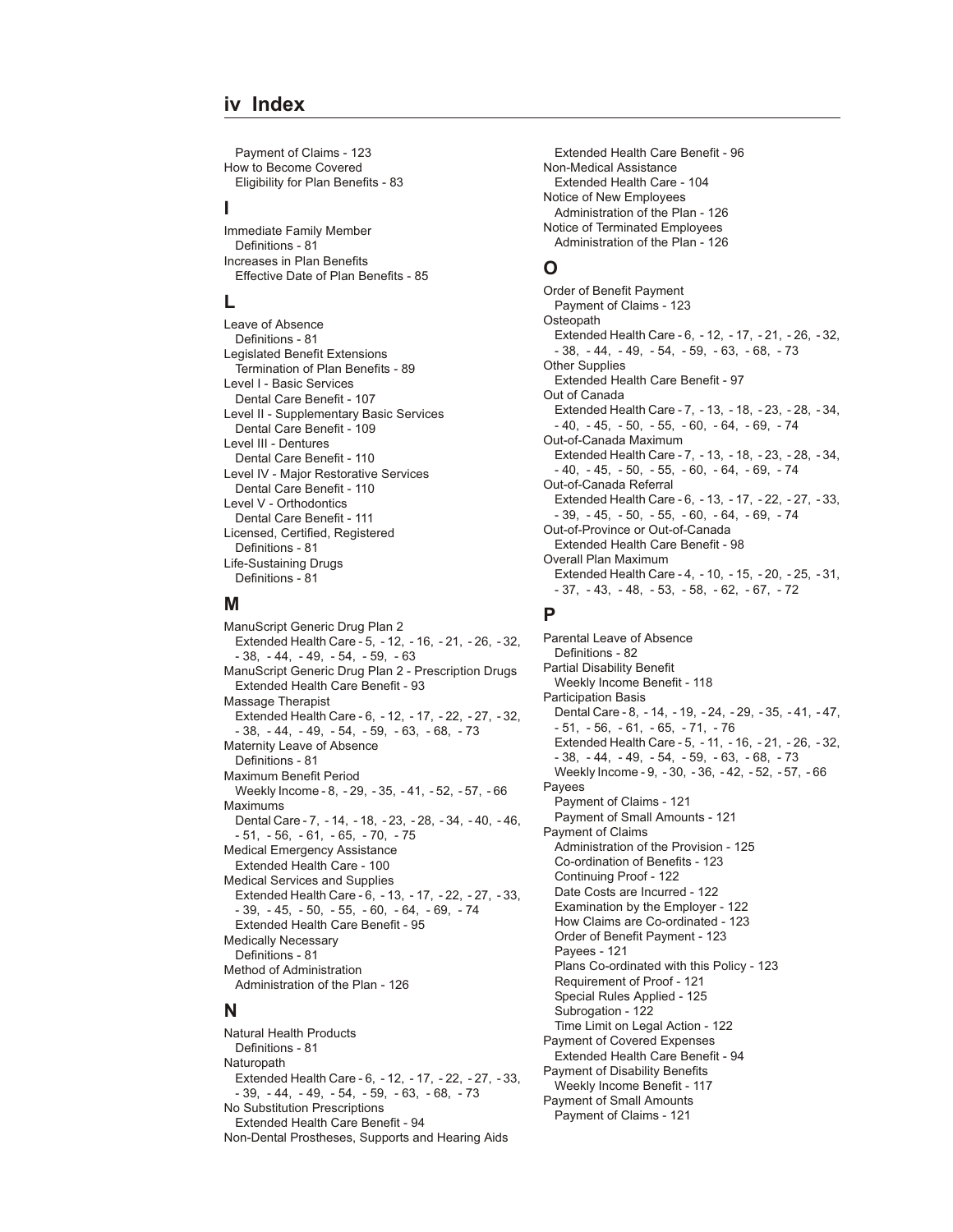Periods for Which the Employee is Not Entitled to **Benefits** [Weekly Income Benefit - 115](#page-114-0) Physician [Definitions - 82](#page-81-0) Physiotherapist [Extended Health Care - 6](#page-5-0), [- 12](#page-11-0), [- 17](#page-16-0), [- 22](#page-21-0), [- 27](#page-26-0), [- 33](#page-32-0)[,](#page-38-0)  [- 39](#page-38-0), [- 45](#page-44-0), [- 49](#page-48-0), [- 54](#page-53-0), [- 59](#page-58-0), [- 63](#page-62-0), [- 68](#page-67-0), [- 73](#page-72-0) Plan Document Addendum [Drug Benefit for Covered Persons who Reside in](#page-127-0) [Quebec - 128](#page-127-0) [Plan Effective Date - 1](#page-0-0), [- 2](#page-1-0) [Plan Number - 1](#page-0-0), [- 2](#page-1-0) Plan Number(s) [Group Benefits Policy Schedule - 2](#page-1-0) Plans Co-ordinated with this Policy [Payment of Claims - 123](#page-122-0) Podiatrist/Chiropodist [Extended Health Care - 6](#page-5-0), [- 12](#page-11-0), [- 17](#page-16-0), [- 21](#page-20-0), [- 26](#page-25-0), [- 32](#page-31-0)[,](#page-37-0)  [- 38](#page-37-0), [- 44](#page-43-0), [- 49](#page-48-0), [- 54](#page-53-0), [- 59](#page-58-0), [- 63](#page-62-0), [- 68](#page-67-0), [- 73](#page-72-0) Pre-Determination of Benefits [Dental Care Benefit - 111](#page-110-0) Prescription Drugs [Extended Health Care - 68](#page-67-0), [- 73](#page-72-0) [Extended Health Care Benefit - 92](#page-91-0) Prescription Glasses/Elective Contact Lenses/Laser Eye Surgery [Extended Health Care - 6](#page-5-0), [- 12](#page-11-0), [- 17](#page-16-0), [- 22](#page-21-0), [- 27](#page-26-0), [- 33](#page-32-0)[,](#page-38-0)  [- 39](#page-38-0), [- 45](#page-44-0), [- 50](#page-49-0), [- 55](#page-54-0), [- 60](#page-59-0), [- 64](#page-63-0), [- 69](#page-68-0), [- 74](#page-73-0) Preventive Drugs [Extended Health Care Benefit - 92](#page-91-0), [- 93](#page-92-0) Prior Plan [Definitions - 82](#page-81-0) Private Duty Nursing [Extended Health Care - 6](#page-5-0), [- 13](#page-12-0), [- 17](#page-16-0), [- 22](#page-21-0), [- 27](#page-26-0), [- 33](#page-32-0)[,](#page-38-0)  [- 39](#page-38-0), [- 45](#page-44-0), [- 50](#page-49-0), [- 55](#page-54-0), [- 60](#page-59-0), [- 64](#page-63-0), [- 69](#page-68-0), [- 74](#page-73-0) [Extended Health Care Benefit - 95](#page-94-0) Professional Services [Extended Health Care - 6](#page-5-0), [- 12](#page-11-0), [- 17](#page-16-0), [- 21](#page-20-0), [- 26](#page-25-0), [- 32](#page-31-0)[,](#page-37-0)  [- 38](#page-37-0), [- 44](#page-43-0), [- 49](#page-48-0), [- 54](#page-53-0), [- 59](#page-58-0), [- 63](#page-62-0), [- 68](#page-67-0), [- 73](#page-72-0) [Extended Health Care Benefit - 95](#page-94-0) Provincial Plan [Definitions - 82](#page-81-0) **Psychologist** [Extended Health Care - 6](#page-5-0), [- 12](#page-11-0), [- 17](#page-16-0), [- 22](#page-21-0), [- 27](#page-26-0), [- 33](#page-32-0)[,](#page-38-0)  [- 39](#page-38-0), [- 45](#page-44-0), [- 50](#page-49-0), [- 55](#page-54-0), [- 60](#page-59-0), [- 64](#page-63-0), [- 68](#page-67-0), [- 73](#page-72-0)

#### **Q**

Qualifying Period [Definitions - 82](#page-81-0) [Weekly Income - 8](#page-7-0), [- 29](#page-28-0), [- 35](#page-34-0), [- 41](#page-40-0), [- 52](#page-51-0), [- 57](#page-56-0), [- 66](#page-65-0)

### **R**

Re-hired Employees [Eligibility for Plan Benefits - 83](#page-82-0) Reasonable and Customary [Definitions - 82](#page-81-0) Recurrent Disability [Weekly Income Benefit - 119](#page-118-0) Rehabilitation Assistance [Weekly Income Benefit - 118](#page-117-0) Rental of Major Medical Equipment [Extended Health Care Benefit - 96](#page-95-0) Requirement of Proof [Payment of Claims - 121](#page-120-0) [Submission of Proof - 121](#page-120-0)

Retiree [Definitions - 79](#page-78-0)

#### **S**

Satisfying the Deductible  [Extended Health Care Benefit - 90](#page-89-0) Social Worker [Extended Health Care - 6](#page-5-0), [- 12](#page-11-0), [- 17](#page-16-0), [- 22](#page-21-0), [- 27](#page-26-0), [- 33](#page-32-0)[,](#page-38-0)  [- 39](#page-38-0), [- 45](#page-44-0), [- 50](#page-49-0), [- 55](#page-54-0), [- 60](#page-59-0), [- 64](#page-63-0), [- 69](#page-68-0), [- 73](#page-72-0) Special Rules Applied [Payment of Claims - 125](#page-124-0) Speech Therapist [Extended Health Care - 6](#page-5-0), [- 12](#page-11-0), [- 17](#page-16-0), [- 22](#page-21-0), [- 27](#page-26-0), [- 33](#page-32-0)[,](#page-38-0)  [- 39](#page-38-0), [- 45](#page-44-0), [- 49](#page-48-0), [- 54](#page-53-0), [- 59](#page-58-0), [- 63](#page-62-0), [- 68](#page-67-0), [- 73](#page-72-0) Spouse [Definitions - 77](#page-76-0) Submission of Proof [Payment of Claims - 121](#page-120-0) Subrogation [Payment of Claims - 122](#page-121-0) [Weekly Income Benefit - 116](#page-115-0) Surgical Brassieres [Extended Health Care - 7](#page-6-0), [- 13](#page-12-0), [- 18](#page-17-0), [- 22](#page-21-0), [- 27](#page-26-0), [- 33](#page-32-0)[,](#page-38-0)  [- 39](#page-38-0), [- 45](#page-44-0), [- 50](#page-49-0), [- 55](#page-54-0), [- 60](#page-59-0), [- 64](#page-63-0), [- 69](#page-68-0), [- 74](#page-73-0) Surgical Stockings/Support Hose [Extended Health Care - 7](#page-6-0), [- 13](#page-12-0), [- 18](#page-17-0), [- 22](#page-21-0), [- 27](#page-26-0), [- 33](#page-32-0)[,](#page-38-0)  [- 39](#page-38-0), [- 45](#page-44-0), [- 50](#page-49-0), [- 55](#page-54-0), [- 60](#page-59-0), [- 64](#page-63-0), [- 69](#page-68-0), [- 74](#page-73-0) Survivor Extended Benefit [Dental Care - 8](#page-7-0), [- 14](#page-13-0), [- 19](#page-18-0), [- 24](#page-23-0), [- 29](#page-28-0), [- 35](#page-34-0), [- 41](#page-40-0), [- 47](#page-46-0)[,](#page-50-0)  [- 51](#page-50-0), [- 56](#page-55-0), [- 61](#page-60-0), [- 65](#page-64-0), [- 71](#page-70-0), [- 76](#page-75-0) [Extended Health Care - 5](#page-4-0), [- 11](#page-10-0), [- 16](#page-15-0), [- 21](#page-20-0), [- 26](#page-25-0), [- 32](#page-31-0)[,](#page-37-0)  [- 38](#page-37-0), [- 44](#page-43-0), [- 49](#page-48-0), [- 54](#page-53-0), [- 59](#page-58-0), [- 63](#page-62-0), [- 68](#page-67-0), [- 72](#page-71-0) [Plan Benefit Coverage Continued - 113](#page-112-0) [Termination of Insurance - 113](#page-112-0) [The Benefit - 113](#page-112-0)

# **T**

Tax Status [Weekly Income - 9](#page-8-0), [- 30,](#page-29-0) [- 36](#page-35-0), [- 42](#page-41-0), [- 52](#page-51-0), [- 57](#page-56-0), [- 66](#page-65-0) **Taxability** [Waiver of Premium - 120](#page-119-0) [Weekly Income Benefit - 120](#page-119-0) Temporary Lay-Off [Definitions - 82](#page-81-0) Termination Age [Dental Care - 8](#page-7-0), [- 14](#page-13-0), [- 19](#page-18-0), [- 24](#page-23-0), [- 29](#page-28-0), [- 35](#page-34-0), [- 41](#page-40-0), [- 46](#page-45-0)[,](#page-50-0)  [- 51](#page-50-0), [- 56](#page-55-0), [- 61](#page-60-0), [- 65](#page-64-0), [- 70](#page-69-0), [- 75](#page-74-0) [Extended Health Care - 5](#page-4-0), [- 11](#page-10-0), [- 16](#page-15-0), [- 21](#page-20-0), [- 26](#page-25-0), [- 32](#page-31-0)[,](#page-37-0)  [- 38](#page-37-0), [- 44](#page-43-0), [- 49](#page-48-0), [- 54](#page-53-0), [- 59](#page-58-0), [- 63](#page-62-0), [- 68](#page-67-0), [- 72](#page-71-0) [Weekly Income - 8](#page-7-0), [- 29,](#page-28-0) [- 35](#page-34-0), [- 41](#page-40-0), [- 52](#page-51-0), [- 57](#page-56-0), [- 66](#page-65-0) Termination of Benefit Payments [Weekly Income Benefit - 118](#page-117-0) Termination of Employee Plan Benefits [Termination of Plan Benefits - 87](#page-86-0) Termination of Employment Exceptions [Disability Coverage During Leave of Absence and](#page-88-0) [Lay-Off - 89](#page-88-0) [Due to Illness or Injury - 87](#page-86-0) [Due to Lay-Off - 88](#page-87-0) [Due to Maternity or Parental Leave of Absence - 88](#page-87-0) [Due to Other Leave of Absence - 88](#page-87-0) [Due to Strike - 89](#page-88-0) Termination of Plan Benefits [Exceptions to Termination of Employment not due to](#page-86-0) [Retirement - 87](#page-86-0) [Legislated Benefit Extensions - 89](#page-88-0)